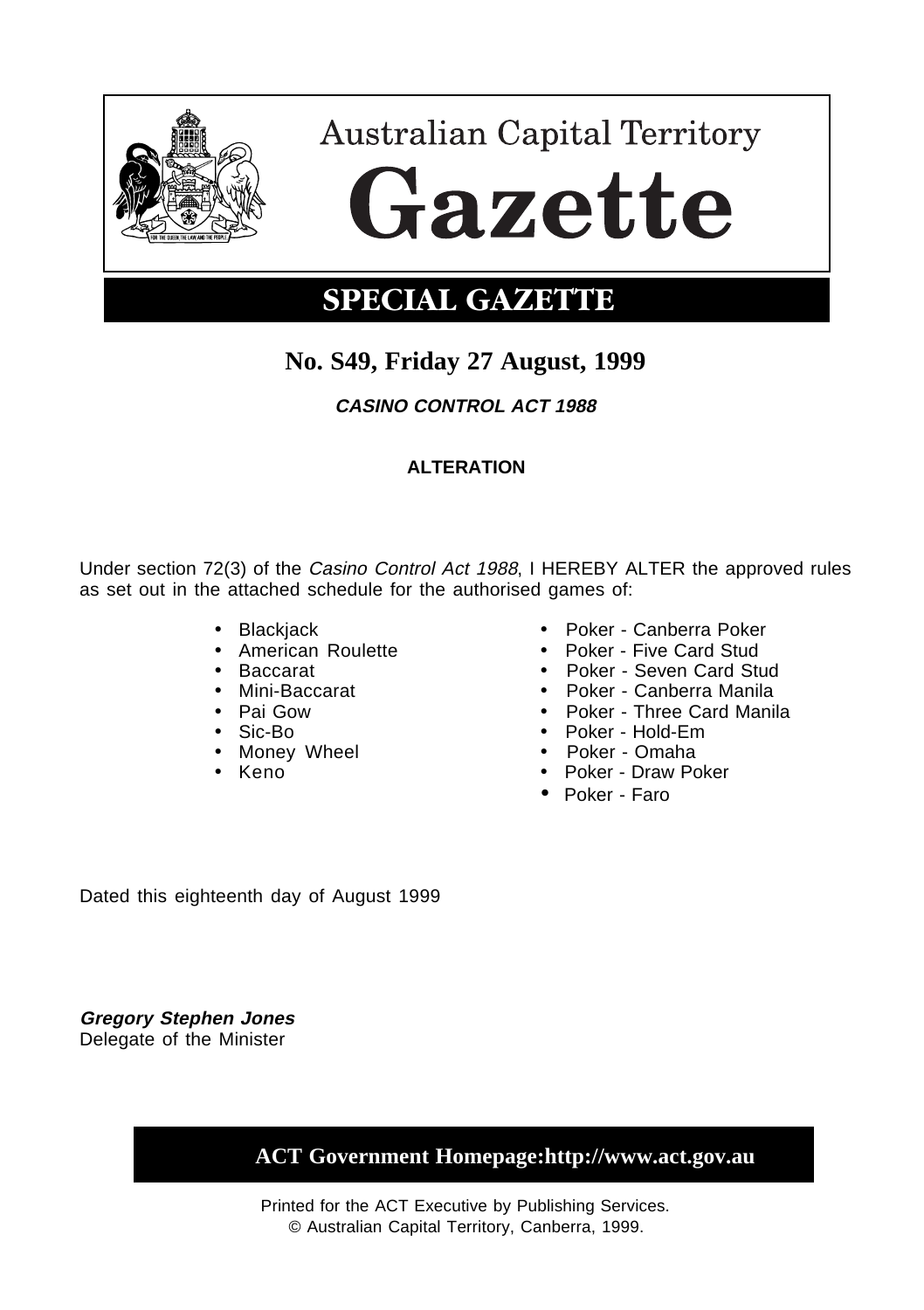#### **SCHEDULE**

This is the accompanying schedule to the Instrument of Alteration under section 72(3) of the Casino Control Act 1988 signed by Gregory Stephen Jones the Delegate of the Minister on the eighteenth day of August 1999.

#### **ALTERATIONS TO THE APPROVED RULES OF THE AUTHORISED GAME OF:**

- 
- American Roulette
- 
- 
- 
- 
- Money Wheel<br>• Keno
- 
- Blackjack Poker Canberra Poker<br>• American Roulette Poker Five Card Stud
	-
	-
- Baccarat Poker Seven Card Stud • Mini-Baccarat • Poker - Canberra Manila
	- Poker Three Card Manila
- Sic-Bo Poker Hold-Em
	-
	- Poker Draw Poker
	- Poker Faro

Revoke all previous rules and amendments to the rules of these games.

Replace with the following rules:

#### **Interpretation**

In the interpretation and application of words, terms and expressions in these rules which are not defined, regard is to be had to the practices and usages of casinos elsewhere in Australia and overseas where similar games are played.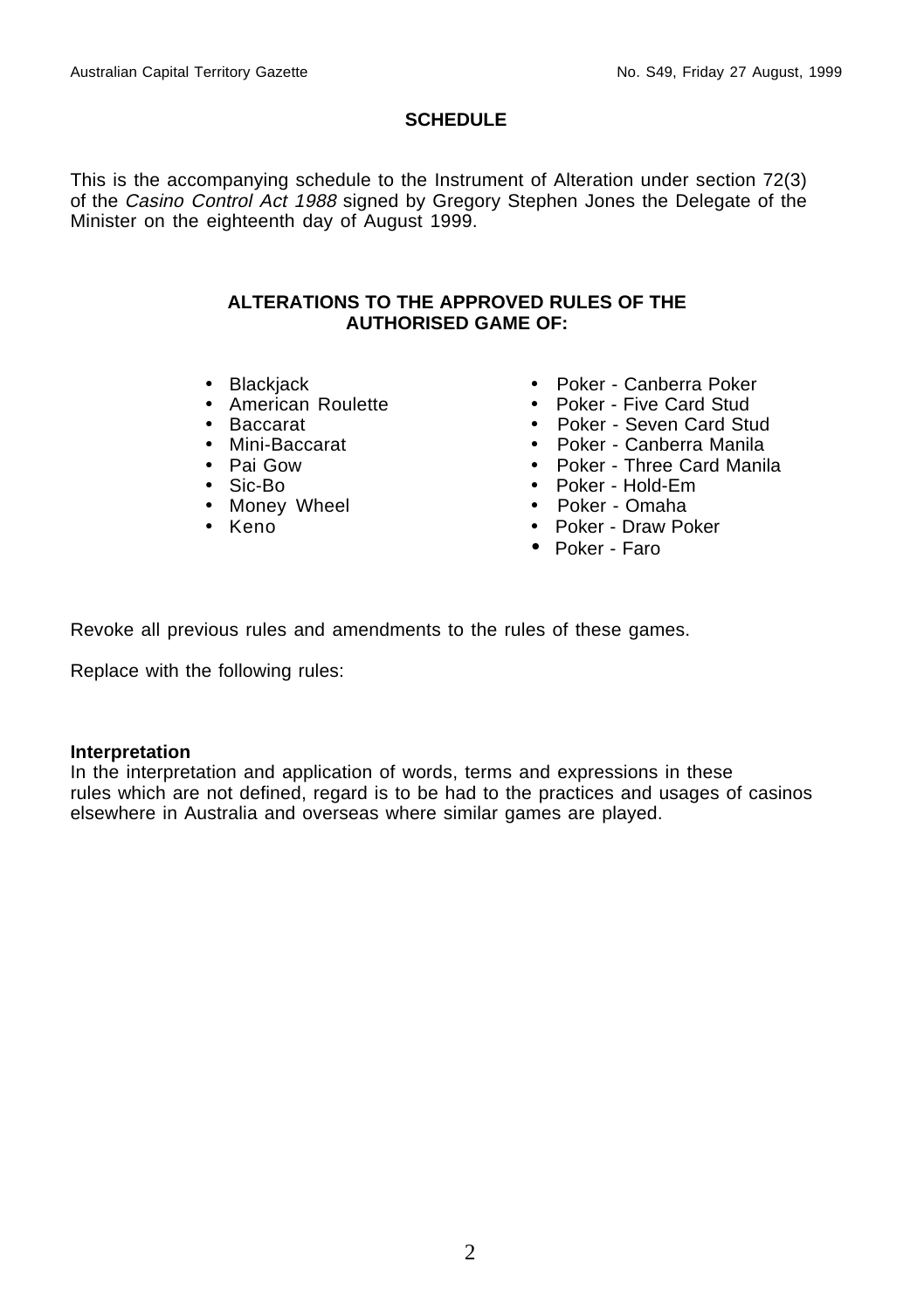# **CASINO CANBERRA LIMITED**

# **RULES OF BLACKJACK**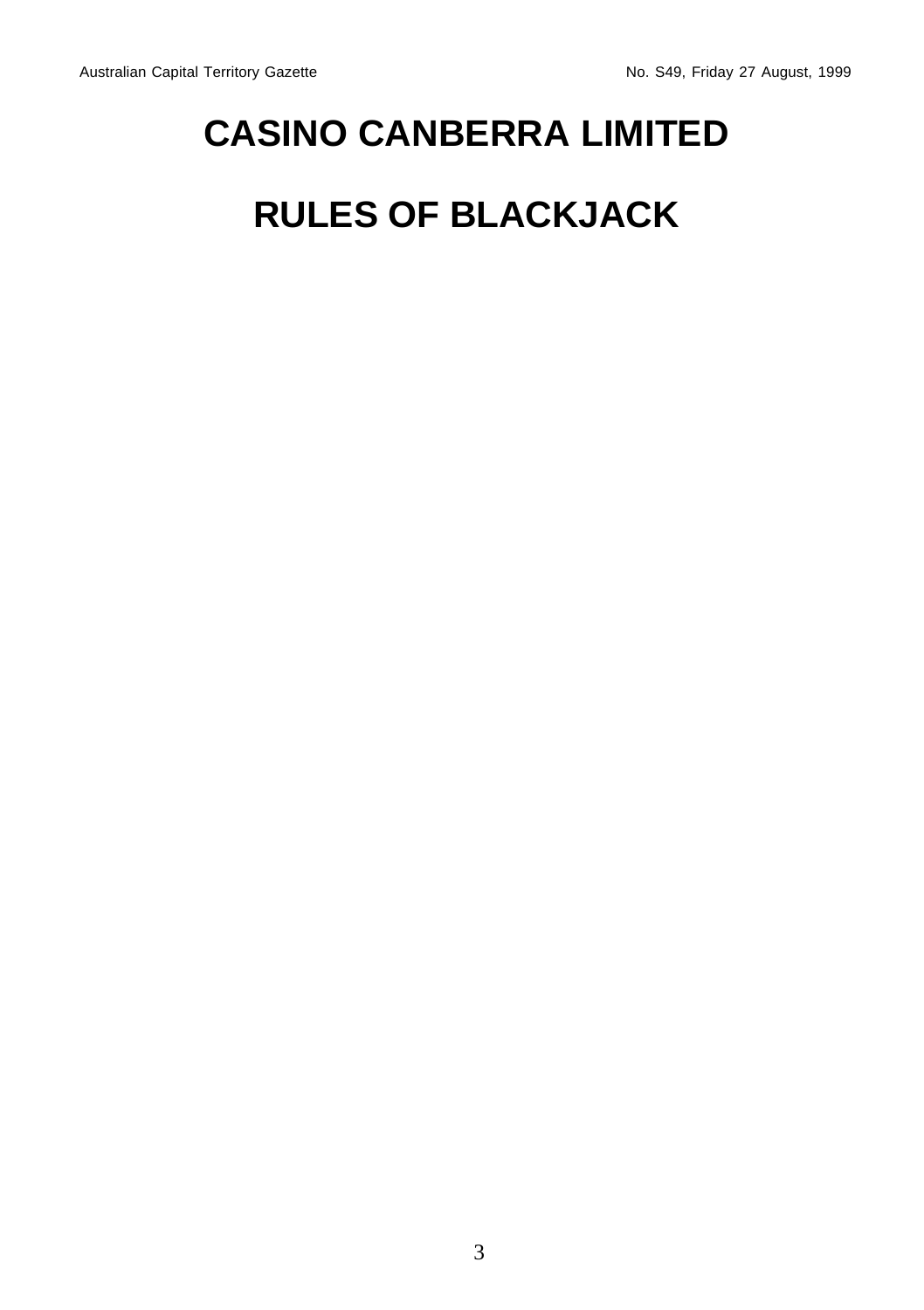#### **BLACKJACK INDEX**

#### **TERMS USED IN BLACKJACK**

- **1. BLACKJACK TABLE**
- **2. CARDS**
- **3. MINIMUM AND MAXIMUM WAGERS**
- **4. WAGERS**
- **5. SHUFFLE AND CUT OF THE CARDS**
- **6. INITIAL DEAL**
- **7. INSURANCE**
- **8. INTERIM SETTLEMENT**
- **9. SUBSEQUENT DEAL**
- **10. SPLITTING**
- **11. DOUBLING**
- **12. SUBSEQUENT DEAL TO DEALER'S HAND**
- **13. FINAL SETTLEMENT**
- **14. IRREGULARITIES**
- **15. TABLE CLOSURE**
- **16. GENERAL PROVISIONS**
- **17. SUPER SEVENS**
- **18. TOURNAMENT PLAY**
- **19. AUTOMATED SHUFFLING SHOE**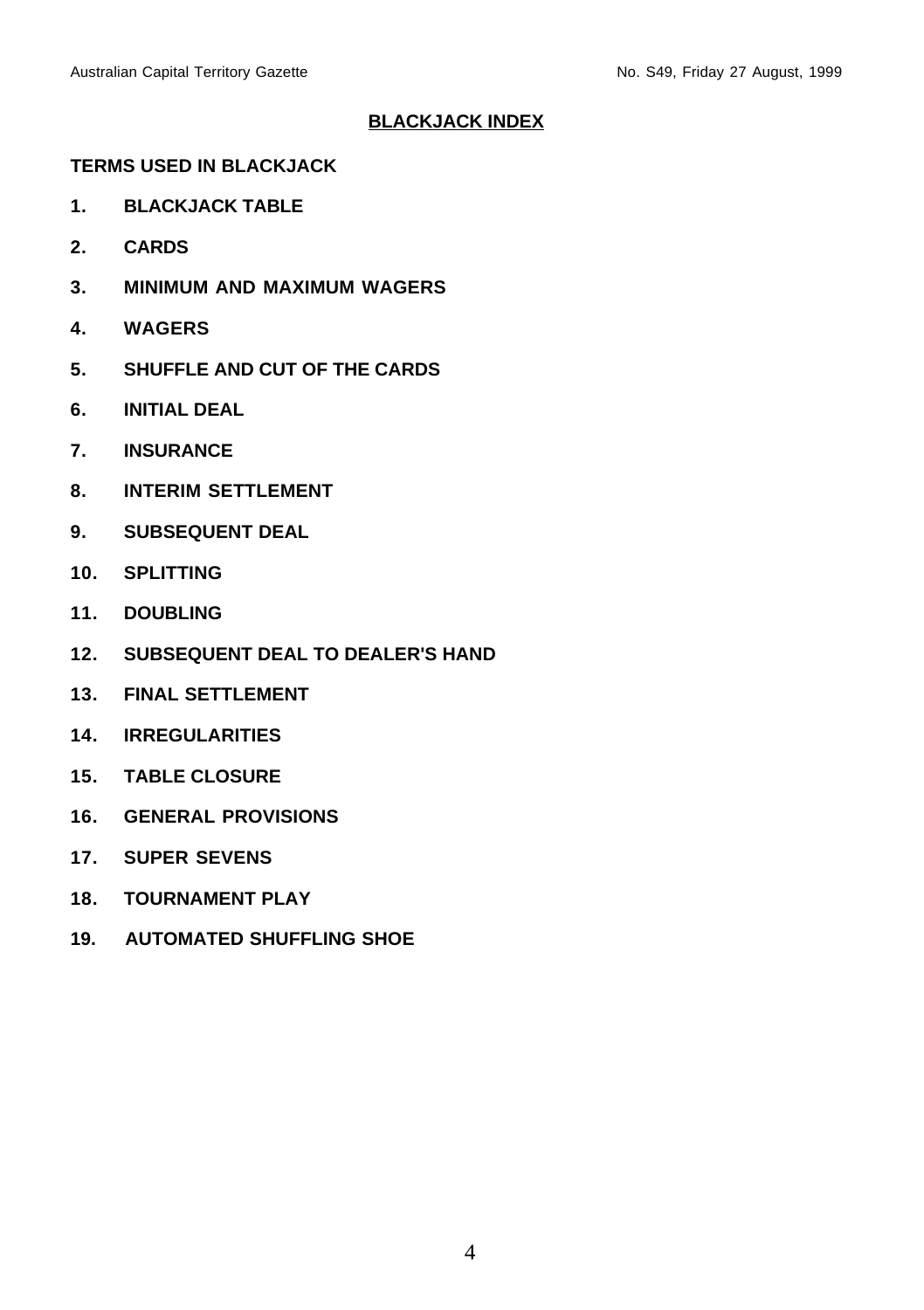#### **TERMS USED IN BLACKJACK**

The following words/terms when used in these rules shall have the following meaning unless the context clearly indicates otherwise.

#### **Approved**

Means approved in writing by a Government Casino Inspector.

#### **Blackjack**

Means an ace and any card having a point value of ten (10) dealt as the initial two cards to a player or Dealer.

#### **Box**

An area marked on the layout for the player to place their wager.

#### **Burn**

Means to remove a card from play by placing it in the discard rack.

#### **Casino Operator**

The organisation or person responsible for the conduct of gaming in the casino.

#### **Casino Supervisor**

A person responsible for the supervision of the operation of the game.

#### **Dealer**

A person responsible for the operation of the game.

#### **Double**

A wager equal to the player's original wager for which the player will receive one additional card.

#### **Hard Total**

Means the total of a hand which contains no ace, or which contains an ace or aces that only count as a point value of one.

#### **Initial Deal**

That part of a Round of Play where each player has received two cards and the Dealer one card.

#### **Round of Play**

That part of the game which commences when a card is first removed from the Shoe and concludes when all the cards are collected.

#### **Shoe**

An approved container from which the Dealer will deal the cards.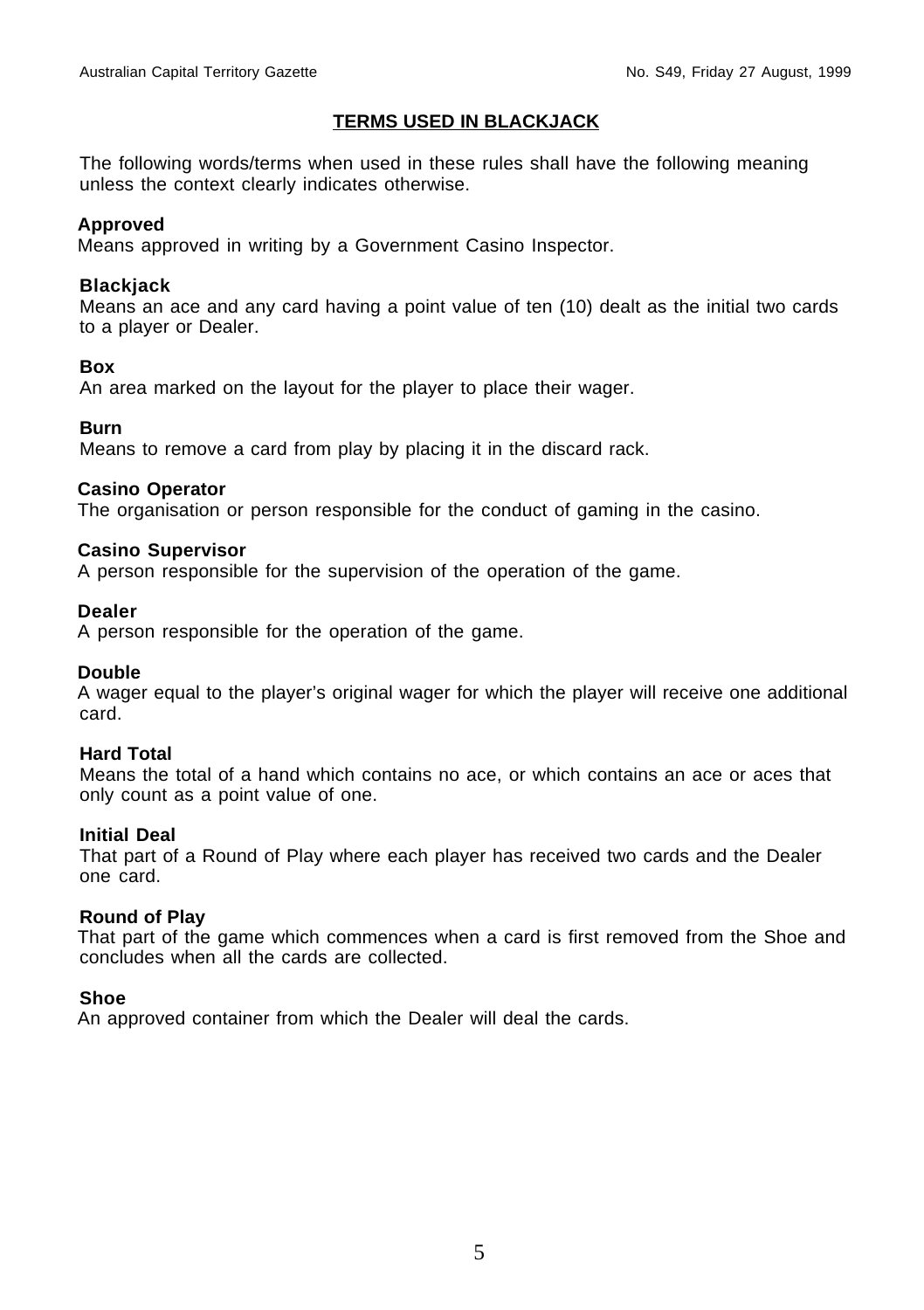#### **Soft Total**

Means the total of a hand containing an ace or aces, where one ace can be counted as one or eleven.

#### **Split**

Where the initial cards are of equal value a player may place a wager equal to their original wager and separate the cards to form two hands.

#### **Stand Off**

A wager which neither the player nor the Dealer wins.

#### **Subsequent Deal**

That part of a Round of Play which follows the Initial Deal and allows players to draw extra cards.

#### **Void**

Neither the player nor the Dealer wins; any chips wagered or paid shall be returned.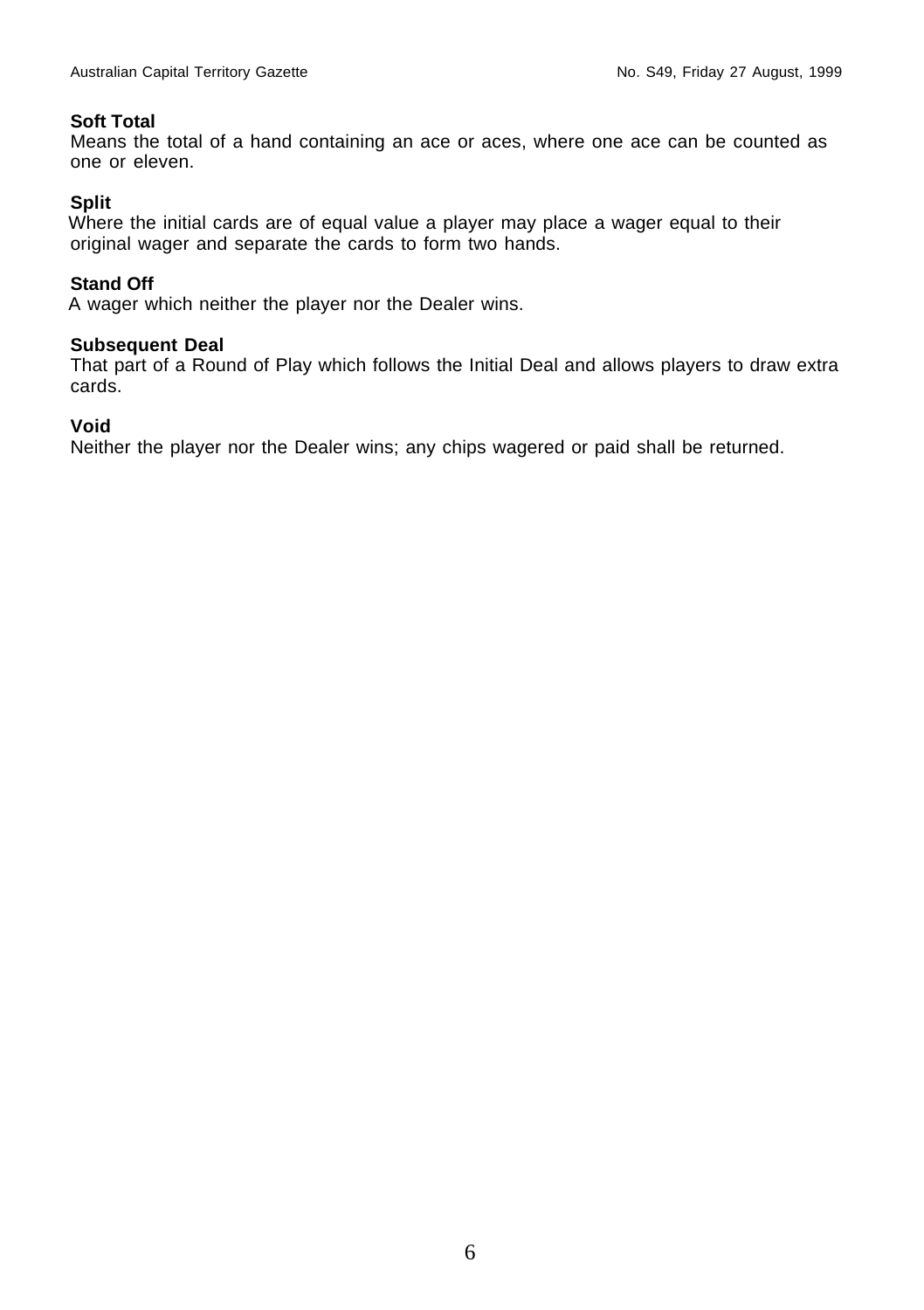#### **BLACKJACK**

#### **1. BLACKJACK TABLE**

1.1 A Blackjack table shall be approved prior to use.

#### **2. CARDS**

- 2.1 Blackjack shall be played with five to eight (52 cards) decks, without jokers, with backs of the same colour and design, which shall be approved.
- 2.2 The cards shall be checked, card by card, by the Dealer prior to the commencement of gaming and at or after the conclusion of gaming.
- 2.3 Before the start of a Round of Play, the Casino Operator shall determine:
	- (a) the number of decks of cards; and
	- (b) the approved shuffle;

provided that notice is given to the players and a Government Casino Inspector if available.

- 2.4 The Casino Operator may change any or all of the cards after any Round of Play. The Casino Supervisor and Dealer shall check each replacement card prior to its introduction to play.
- 2.5 The value of the cards shall be as follows:
	- (a) any Ace shall have a value of 1 or 11;
	- (b) any card from 2 to 9 inclusive shall have its face value; and
	- (c) any 10, Jack, Queen or King shall have a value of 10.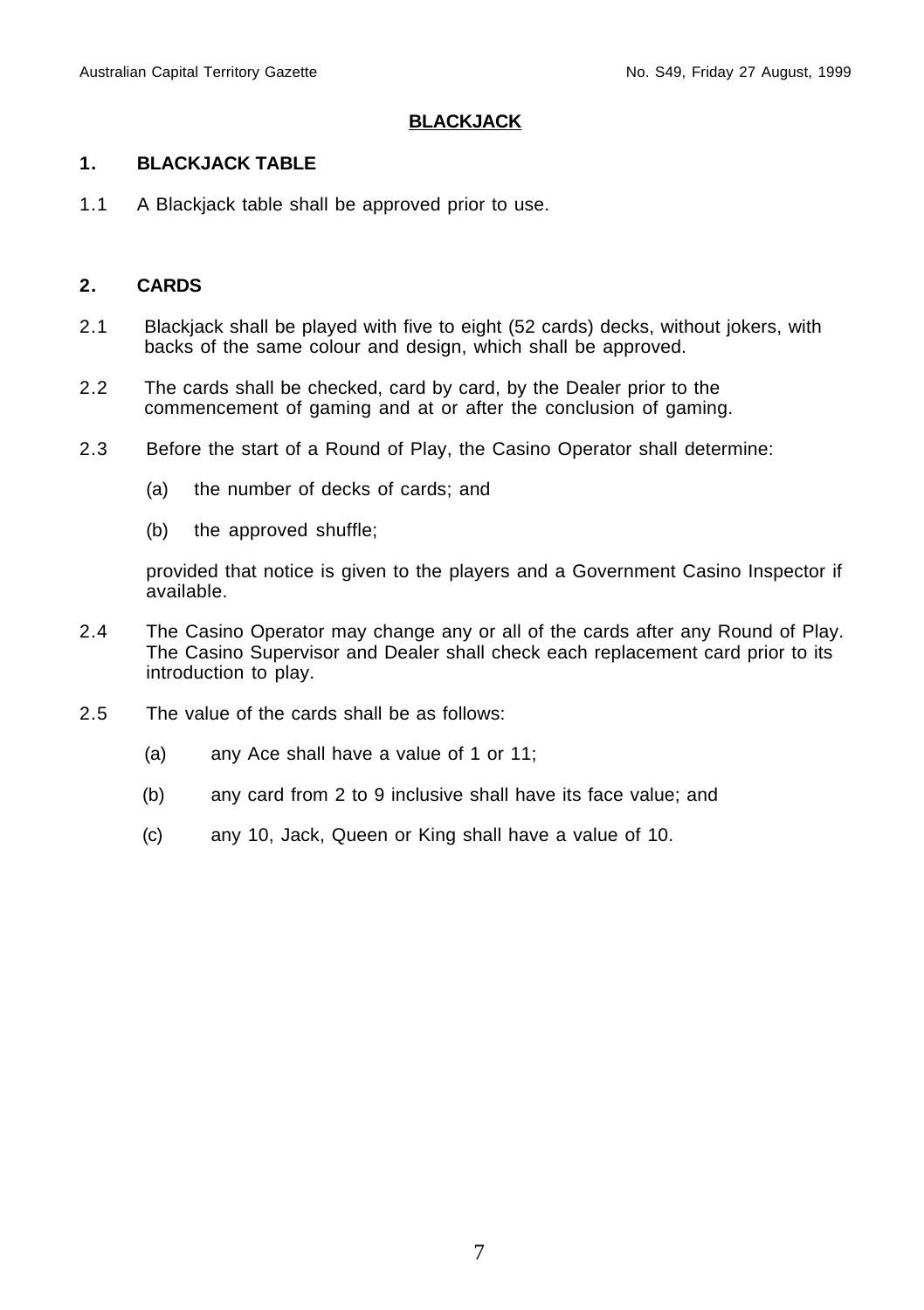#### **3. MINIMUM AND MAXIMUM WAGERS**

- 3.1 The Casino Operator shall display the minimum and maximum wagers per Box on a sign at or near the table and may change these limits, provided that prior notice of the change is given to the players.
- 3.2 The Casino Operator may allow a player(s) to wager in excess of the stated Box maximum provided that a marker denoting the new limit(s) is placed adjacent to the Box.
- 3.3 The multiples of wagers permitted shall be displayed at the table.
- 3.4 Wagers below the minimum shall be paid or collected and the owner of the wager shall be advised that further wagers under the minimum shall be returned.
- 3.5 Wagers above the displayed maximum shall be paid or collected to the maximum.

#### **4. WAGERS**

- 4.1 Prior to the first card of a Round of Play being dealt, each player shall be given the opportunity to place a wager.
- 4.2 All wagers shall be made by placing gaming chips on the Box.
- 4.3 Once the first card has been dealt, no player shall handle, remove or alter the original wager, or place an additional wager, until a decision has been rendered and implemented on that wager other than as provided for in Rules 7, 10 and 11.
- 4.4 A player may be permitted by the Casino Operator to wager on more than one Box at a Blackjack table and make the decisions regarding the playing of those hands with the understanding that, if there are insufficient vacant Boxes at the table to accommodate patron demand, a player making the decisions on more than one Box shall give up control of a Box or Boxes to accommodate other players.
- 4.5 Up to three players may wager on a Box. Where more than one player wagers on a Box, the decisions with regard to the cards shall be made in order of preference by:
	- (a) the player seated at that Box; or
	- (b) the player whose wager is nearest to the Dealer.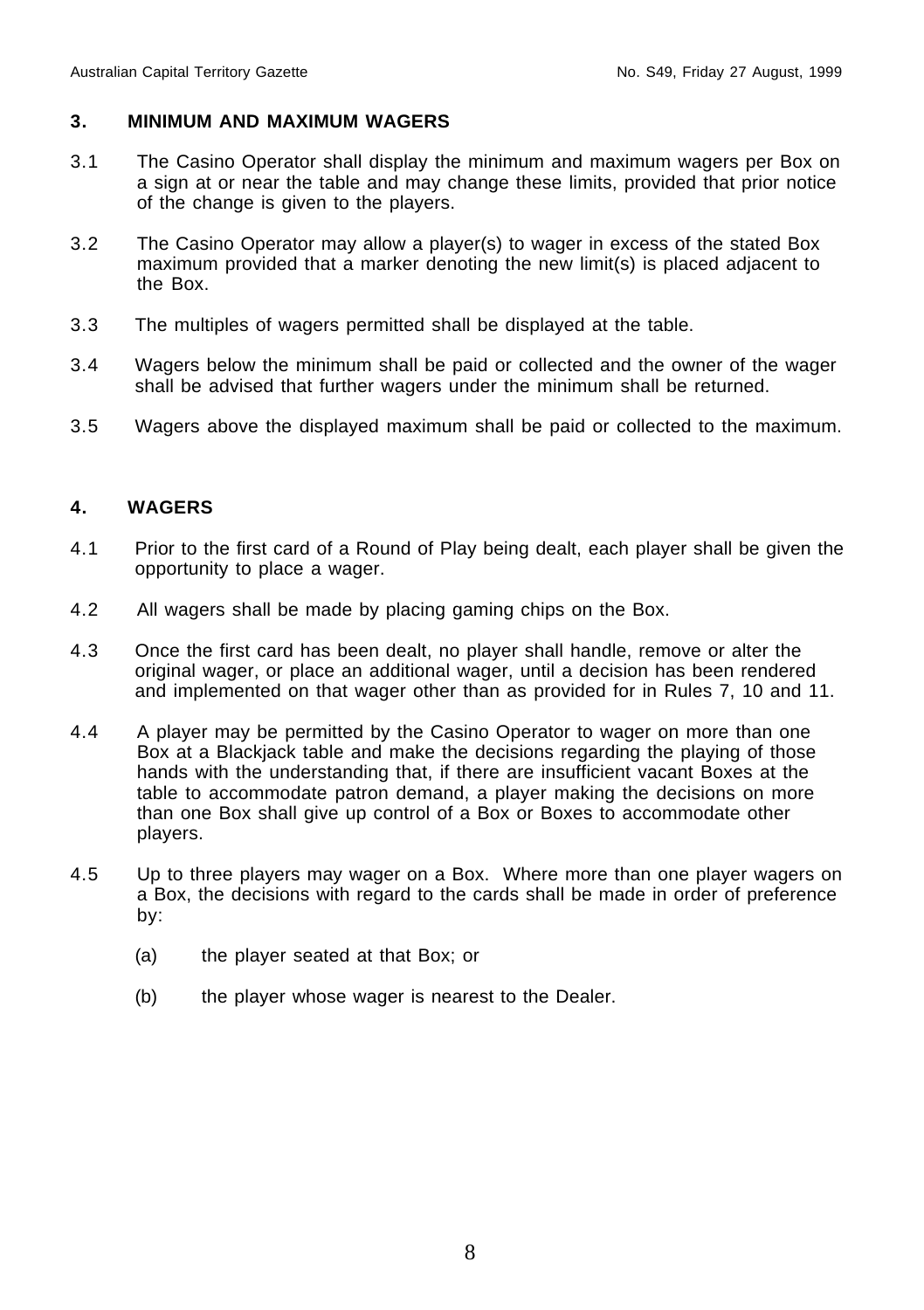- 4.6 The Casino Operator may require any person:
	- (a) who has not made a wager on the first Round of Play; or
	- (b) who, after placing a wager on a given Round of Play, declines to place a wager on any subsequent Round of Play

to wager only the minimum wager displayed at the table until a new Shoe is commenced.

4.7 In accordance with Rule 3.2, where a new maximum limit is allocated to a Box, other player(s) may wager on that Box provided the total of all wagers does not exceed the stated Box maximum.

#### **5. SHUFFLE AND CUT OF THE CARDS**

- 5.1 The Dealer shall shuffle the cards in preparation for each new Shoe.
- 5.2 After the shuffle the cards will be offered to a player to be cut. This player will be:
	- (a) the first player to the table if the game is just beginning;
	- (b) the player on whose Box the cutting card appeared during the last Round of Play;
	- (c) the player at the farthest point to the right of the Dealer, if the cutting card appeared on the Dealer's hand during the last Round of Play; or
	- (d) if the player designated above declines to cut the cards, the cards shall be offered to each player moving clockwise around the table, until a player accepts the cut.

If no player wishes to cut a Casino Supervisor will cut the cards.

5.3 The person designated in Rule 5.2 shall cut the cards by placing a cutting card at least one deck in from either end. Once the cutting card has been inserted the Dealer shall take all cards in front of the cutting card and place them at the back of the stack. The Dealer shall then insert the cutting card in a position at least one deck in from the back of the stack and no more than approximately half the number of decks in play from the back of the stack.

For the purpose of Rule 5.3, approximately means plus or minus half a deck.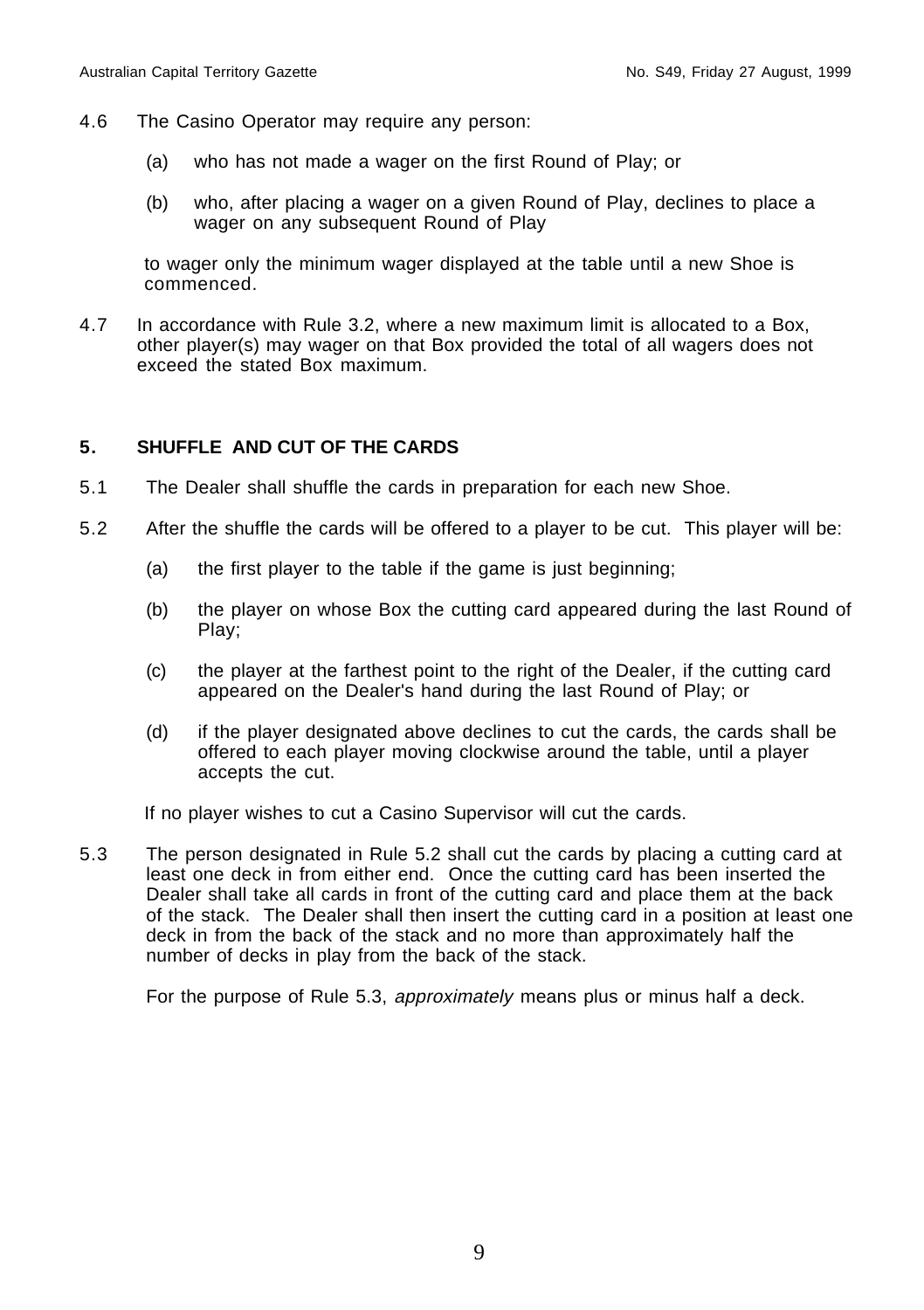- 5.4 The cards shall be shuffled:
	- (a) when the cutting card is drawn as the first card of a new round; or
	- (b) at the end of that Round of Play if the cutting card is drawn during the Round of Play.
- 5.5 If a cutting card is reached during the final 3 rounds of play it shall be discarded and the Dealer shall continue dealing until the final hand has been completed.

#### **6. INITIAL DEAL**

- 6.1 All cards shall be dealt face up from a Shoe.
- 6.2 The Dealer shall announce "NO MORE BETS" and starting from the first Box containing a wager and in a clockwise direction around the table, deal the cards in the following manner:
	- (a) one card to each Box;
	- (b) one card to the Dealer; and
	- (c) another card to each Box.

#### **7. INSURANCE**

- 7.1 Where the Dealer's first card is an ace, a player may place a wager on the Dealer achieving Blackjack on their hand. The maximum wager allowed is half the total of the player's original wager.
- 7.2 Players shall place insurance wagers on the insurance line before the commencement of the Subsequent Deal.
- 7.3 All insurance wagers shall be in multiples of half the smallest denomination chip in the float.
- 7.4 Winning insurance wagers shall be paid at odds of two to one.
- 7.5 Settlement of insurance wagers shall be as follows:
	- (a) when the Dealer's second card is not a 10 value card all losing insurance wagers are collected and the Dealer shall complete the Round of Play; and
	- (b) when the Dealer's second card is a 10 value card the winning insurance wagers shall be paid on completion of Rule 13.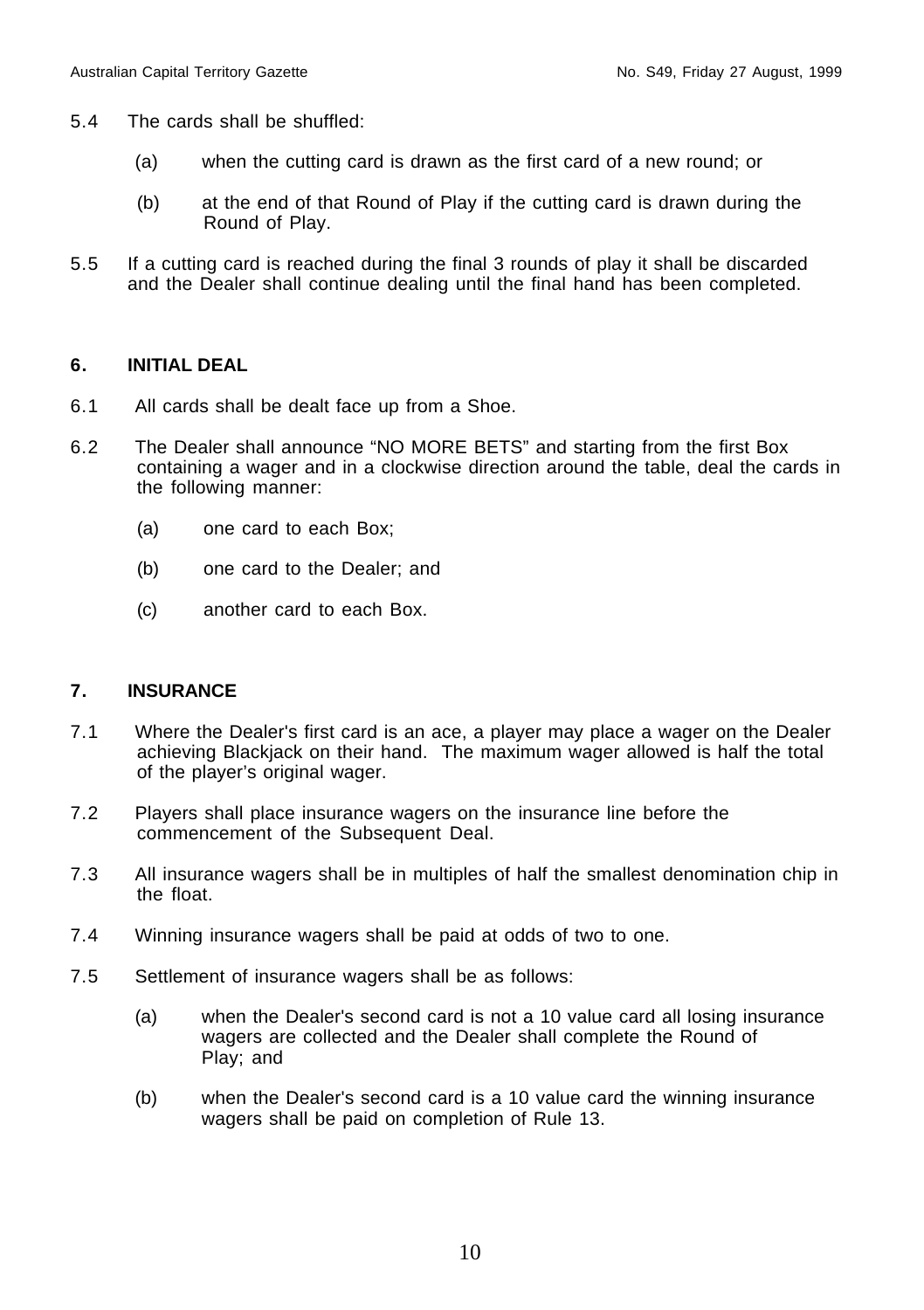#### **8. INTERIM SETTLEMENT**

- 8.1 An interim settlement shall occur on completion of the Initial Deal and before the Subsequent Deal:
	- (a) where a player has a Blackjack and the Dealer's card is neither a 10 nor an ace, the Dealer shall pay the wager, or wagers, on that hand at odds of 3 to 2; or
	- (b) where a player has a Blackjack and the Dealer's first card is an ace, the Dealer shall, at the player's request, pay the wager, or wagers, on that hand at odds of 1 to 1.

#### **9. SUBSEQUENT DEAL**

- 9.1 Starting with the first Box containing a wager, and continuing clockwise around the table, each player shall be given the opportunity to:
	- (a) Split;
	- (b) Double;
	- (c) draw additional cards, subject to Rule 9.2; and/or
	- (d) stand, subject to Rule 9.2.
- 9.2 When a player has:
	- (a) a Blackjack or a Hard or Soft Total of 21, they shall not draw additional cards; or
	- (b) a Hard Total of less than 12, they shall be required to draw cards until the total is 12 or greater, unless they Double.

#### **10. SPLITTING**

- 10.1 After the Initial Deal if the player making decisions with regard to a Box declines to Split then no other player wagering on that Box may Split.
- 10.2 If the player making decisions with regard to that Box elects to Split other players wagering on that Box may:
	- (a) elect to Split; or
	- (b) have their wager placed on the first of the hands to be determined.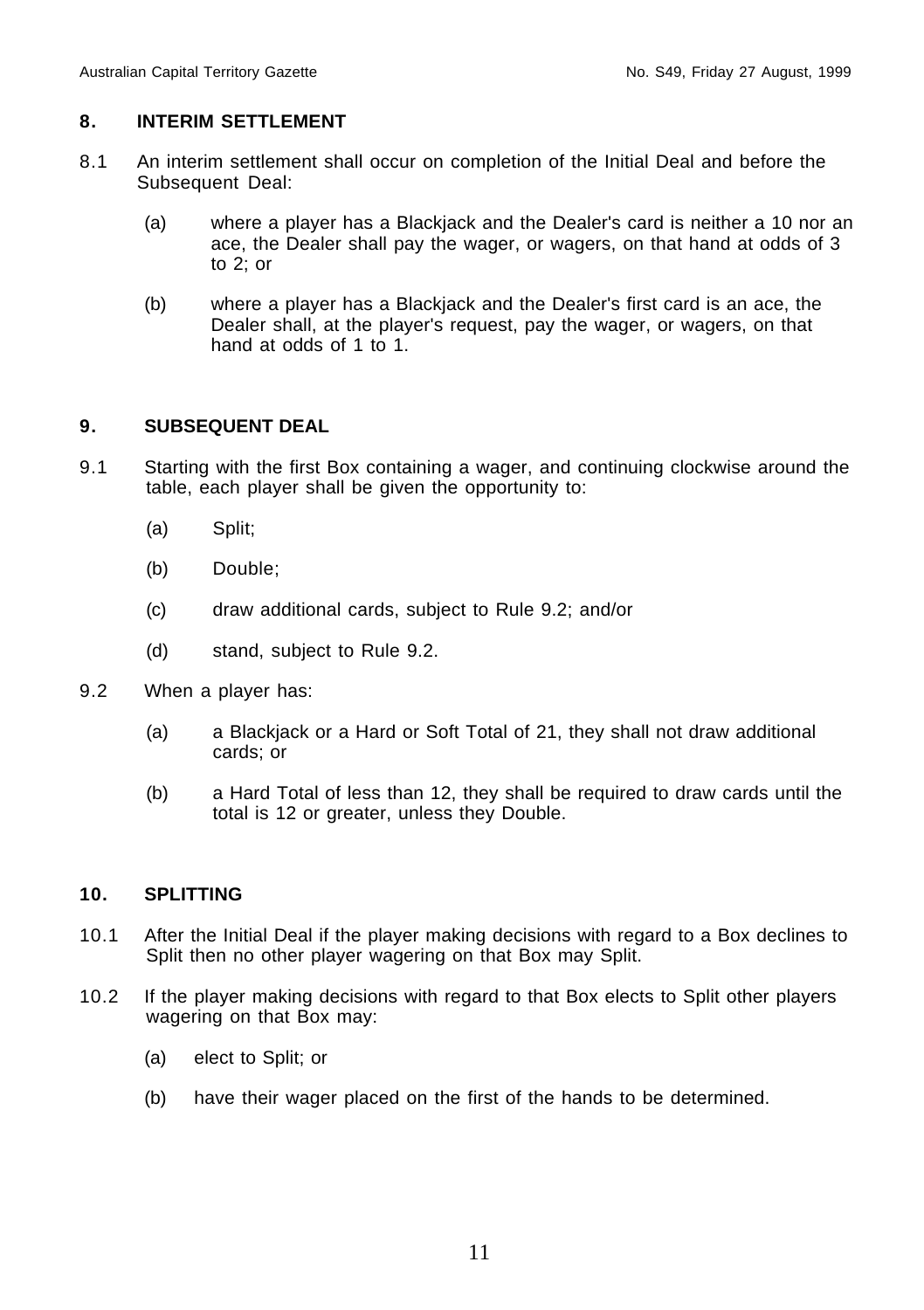- 10.3 A maximum of four hands may be formed from Splitting, apart from aces which may be Split only once.
- 10.4 When a player Splits, the first hand shall be completed before continuing to the next hand.
- 10.5 Where aces have been Split, one card only shall be dealt to each hand.
- 10.6 Where a hand has been Split, the hands shall be completed according to Rule 9.
- 10.7 After a Split, a ten value card dealt to an ace, or an ace dealt to a ten value card shall not constitute a Blackjack.

#### **11. DOUBLING**

- 11.1 After the Initial Deal if the player making decisions with regard to a Box declines to Double then no other player wagering on that Box may Double.
- 11.2 If the player making decisions with regard to a Box elects to Double other players wagering on that Box may also elect to Double. If the other players do not Double their wagers, the condition that only one additional card shall be dealt to that hand shall remain unchanged.
- 11.3 A player may Double down on a Split hand in accordance with Rule 11.2.

#### **12. SUBSEQUENT DEAL TO DEALER'S HAND**

- 12.1 The Subsequent Deal to the Dealer's hand shall be as follows:
	- (a) once the Subsequent Deal to all players' hands has been completed, the Dealer shall deal additional cards to the Dealer's hand. The Dealer must draw to 16 and if a count value of 17, 18, 19, 20, 21, or Blackjack has been achieved the Dealer shall not draw additional cards; and
	- (b) additional cards shall not be drawn to the Dealer's hand if decisions have been made on all players' hands and the additional cards would have no effect on the outcome of the Round of Play.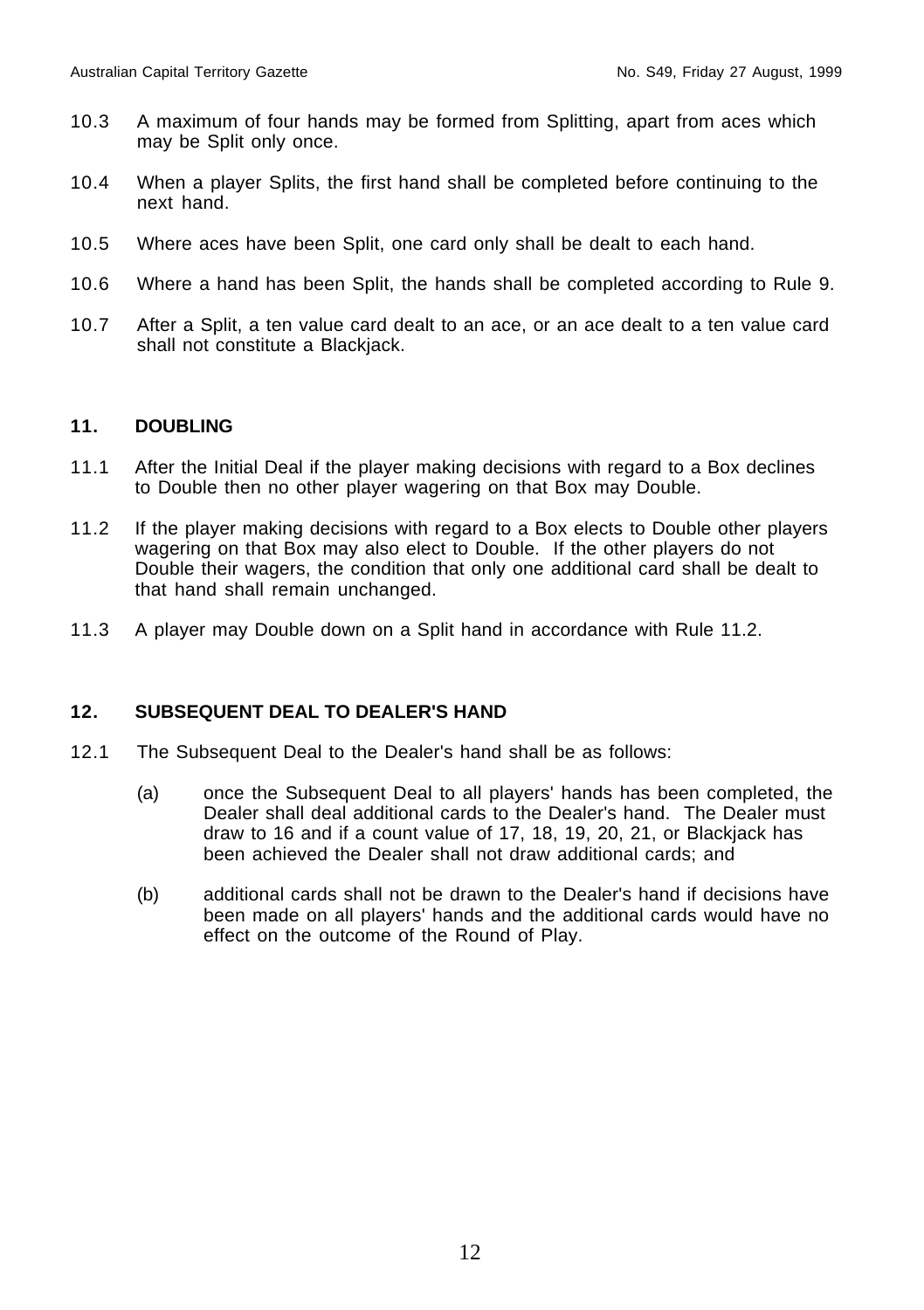#### **13. FINAL SETTLEMENT**

- 13.1 A wager by a player (except insurance under Rule 7) shall:
	- (a) win, if the total of the player's hand is 21 or less and that of the Dealer's is in excess of 21;
	- (b) win, if the total of the player's hand exceeds that of the Dealer, without exceeding 21;
	- (c) win, if the player has achieved a Blackjack and the Dealer has not;
	- (d) lose, if the total of the player is in excess of 21;
	- (e) lose, if the total of the Dealer exceeds that of the player, without exceeding 21;
	- (f) lose, if the Dealer has achieved a Blackjack and the player has not; or
	- (g) be a Stand Off, if the player's and the Dealer's total are the same without exceeding 21, or if the player and the Dealer both have achieved a Blackjack.
- 13.2 Settlement of winning wagers shall be as follows:
	- (a) a wager on a Blackjack shall be paid at odds of 3 to 2 if the Dealer does not also have a Blackjack; and
	- (b) a wager on a hand other than a Blackjack shall be paid at odds of 1 to 1.

#### **14. IRREGULARITIES**

- 14.1 A card found face upwards in the Shoe shall be Burnt.
- 14.2 A card drawn in error whether or not its face has been exposed, shall be used as though it were the next card from the Shoe, except where the card drawn is Burnt in error, in which case it shall remain discarded and shall not be used.
- 14.3 Any card(s) drawn to the Dealer's hand not in accordance with Rule 12 shall be Burnt.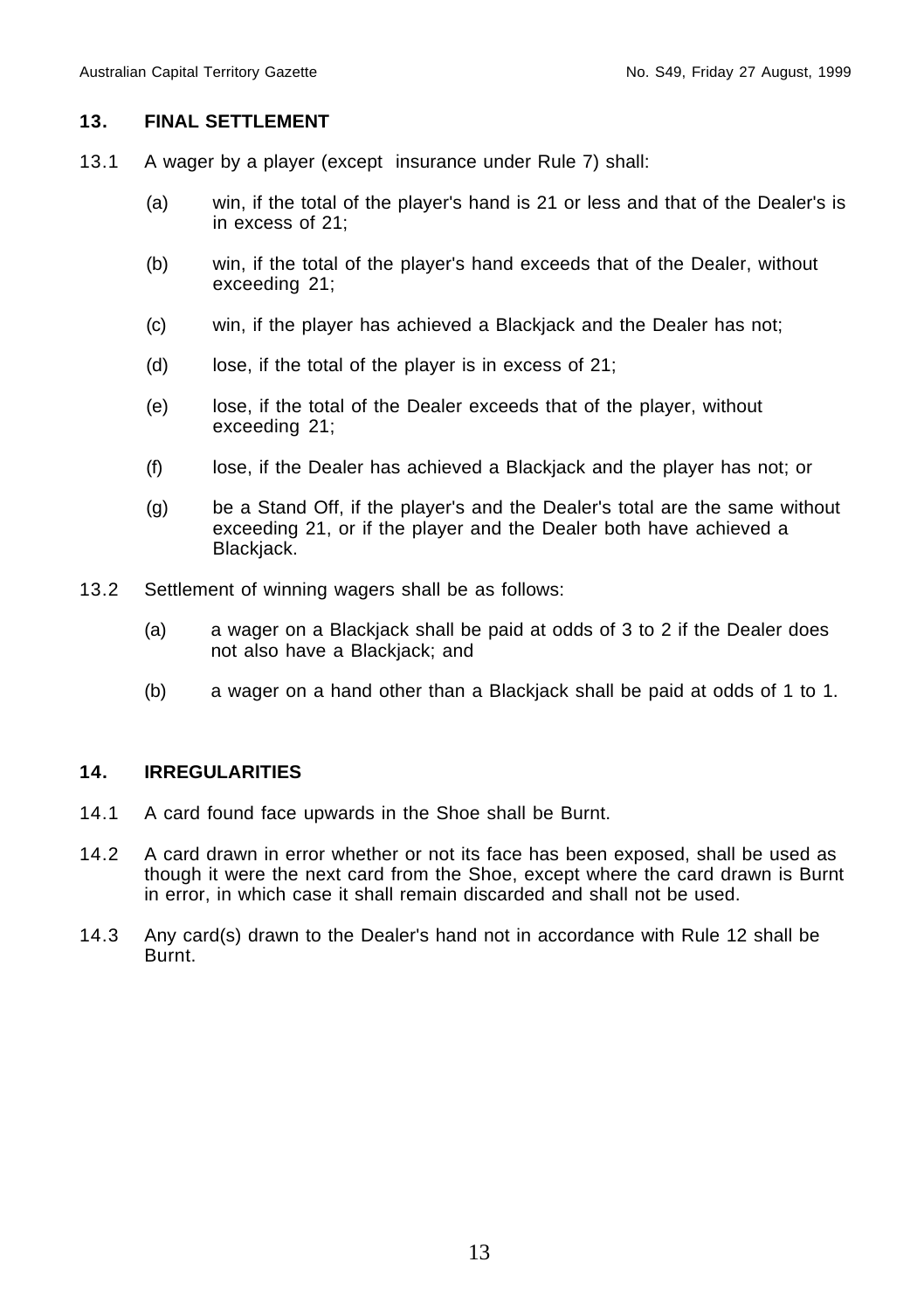- 14.4 If during a Round of Play an error of card placement is detected, that hand shall be reconstructed in accordance with these rules.
- 14.5 If an error of card placement is detected to have occurred in a Round of Play after the next round has commenced, the round in which the error occurred shall be deemed Void and any subsequent round(s) that have commenced shall remain as played.
- 14.6 If there are insufficient cards remaining in the Shoe to complete a Round of Play, all the cards in the discard rack shall be shuffled and cut in accordance with these Rules and dealt to complete that round.
- 14.7 Where a player is not present to render a decision on his hand, the Dealer shall deal cards to that hand until the total of that hand exceeds 11.

#### **15. TABLE CLOSURE**

- 15.1 The hours of gaming shall be as determined under the provisions of the Casino Control Act 1988.
- 15.2 Subject to Rule 15.1, the Casino Operator may close any table before the close of gaming provided that notice is given to the players and a Government Casino Inspector if available.

#### **16. GENERAL PROVISIONS**

- 16.1 The Casino Operator may invalidate the outcome of a game if the game is disrupted by civil commotion, fire, riot, brawl, robbery, or an Act of God.
- 16.2 A person in the casino shall not use or have in their possession or control any electronic, electrical or mechanical device which is:
	- (a) capable of recording, projecting or analysing the outcome of a game;
	- (b) capable of changing the probabilities of a game; or
	- (c) connected to or in communication with any other device whether inside the casino or not that is covered by (a) or (b) in this Rule.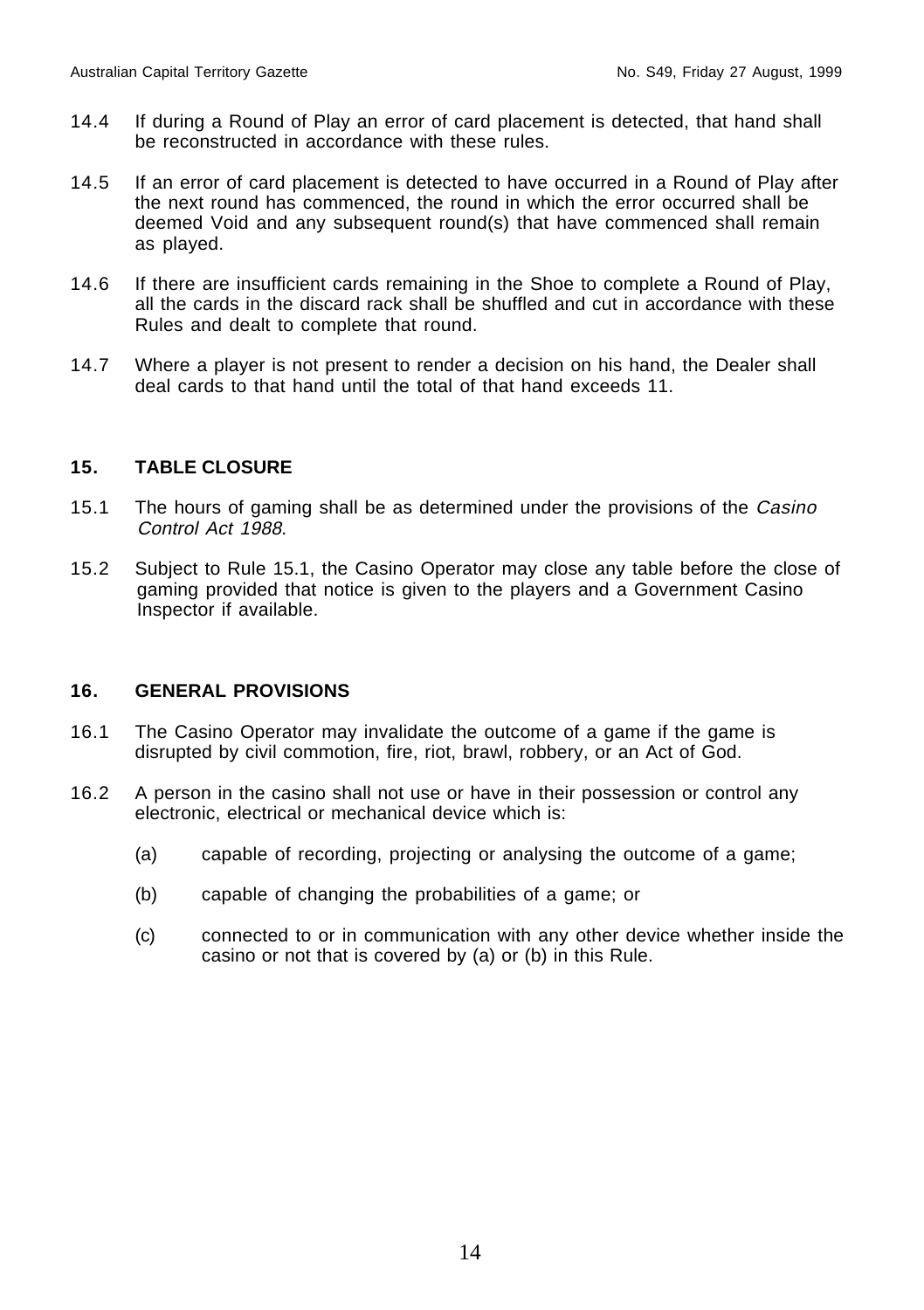- 16.3 Where a person has contravened any provision of these rules, the Casino Operator may:
	- (a) declare that any wager(s) made by the player(s) shall be Void; and
	- (b) direct that the player(s) shall be excluded from further participation in the game.
- 16.4 The Casino Operator may invalidate a Round of Play if it is impractical to continue or a person(s) commits a fraudulent act that affects the outcome for that particular round.
- 16.5 Where the outcome of a Round of Play is invalidated, the Casino Operator may refund wagers made by players for that particular round.
- 16.6 The Casino Operator's decision shall be final in any dispute arising from, or not covered by, the provision of these rules, subject to a review by a Government Casino Inspector, if requested.
- 16.7 An employee of the casino shall:
	- (a) not advise a player on how to play his/her hand, except to ensure compliance with these rules;
	- (b) not give or allow any advantage to a person, or cause to or allow a change in any probabilities of the game by any means other than that covered by these rules; and
	- (c) commensurate with their responsibilities, ensure that the game is conducted in accordance with the approved procedures.
- 16.8 A seated player who abstains from betting for three consecutive rounds whilst all other seats at that table are in use may be required to vacate that seat.
- 16.9 No onlooker or any player playing at any table may instruct or influence another player's decisions of play.
- 16.10 Players are not permitted to have side bets against each other.
- 16.11 A copy of these rules shall be made available, upon request.

#### **17. SUPER SEVENS**

17.1 Where the game played includes the Super Sevens option, the approved rules of Blackjack shall apply and shall be read in conjunction with the rules for Super Sevens.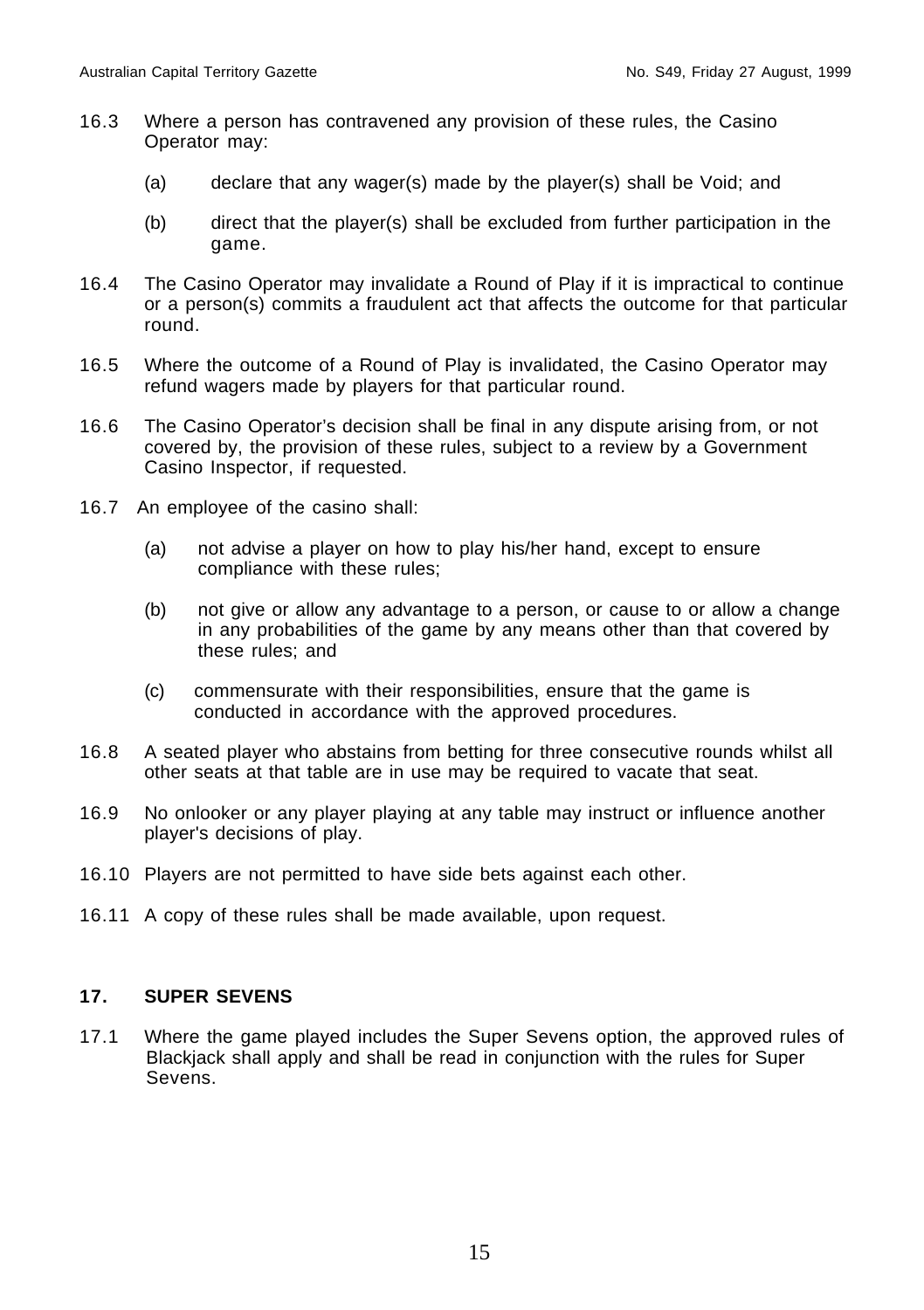- 17.2 The Super Sevens table shall be approved prior to use.
- 17.3 Prior to the first card being dealt by the Dealer, each player shall be given the opportunity to place a wager on the Super Sevens Box. All wagers shall be made by placing gaming chips on the Super Sevens Box.
- 17.4 The Super Sevens wager shall be an approved amount.
- 17.5 A Super Sevens wager not accompanied by a Blackjack wager shall be deemed Void.
- 17.6 A Super Sevens wager shall:
	- (a) win, if the first card dealt to a player placing the wager is a seven;
	- (b) win, if the first two cards dealt to a player placing the wager are sevens;
	- (c) win, if the first three cards dealt to a player placing the wager are sevens; and
	- (d) lose, if the first card dealt to a player placing the wager is not a seven.
- 17.7 Only the highest valid Super Sevens payout will be paid.
- 17.8 On completion of the Initial Deal and before the Subsequent Deal, the Dealer shall:
	- (a) remove all losing wagers on the Super Sevens Boxes; and
	- (b) pay all first card winners (players with only their first card being a seven).
- 17.9 All Super Sevens payouts shall be made as soon as the Super Sevens result is known, with the exception of three suited sevens which shall be paid after the completion of the Round of Play.
- 17.10 If a player having a wager on Super Sevens Splits a pair of sevens, the initial two cards and the third card received will be used for the Super Sevens result.
- 17.11 Super Sevens payout odds shall be as follows:

| One seven (first card)    | 3 to 1     |
|---------------------------|------------|
| Two sevens (not suited)   | 50 to 1    |
| Two sevens (suited)       | 100 to 1   |
| Three sevens (not suited) | 500 to 1   |
| Three sevens (suited)     | 5,000 to 1 |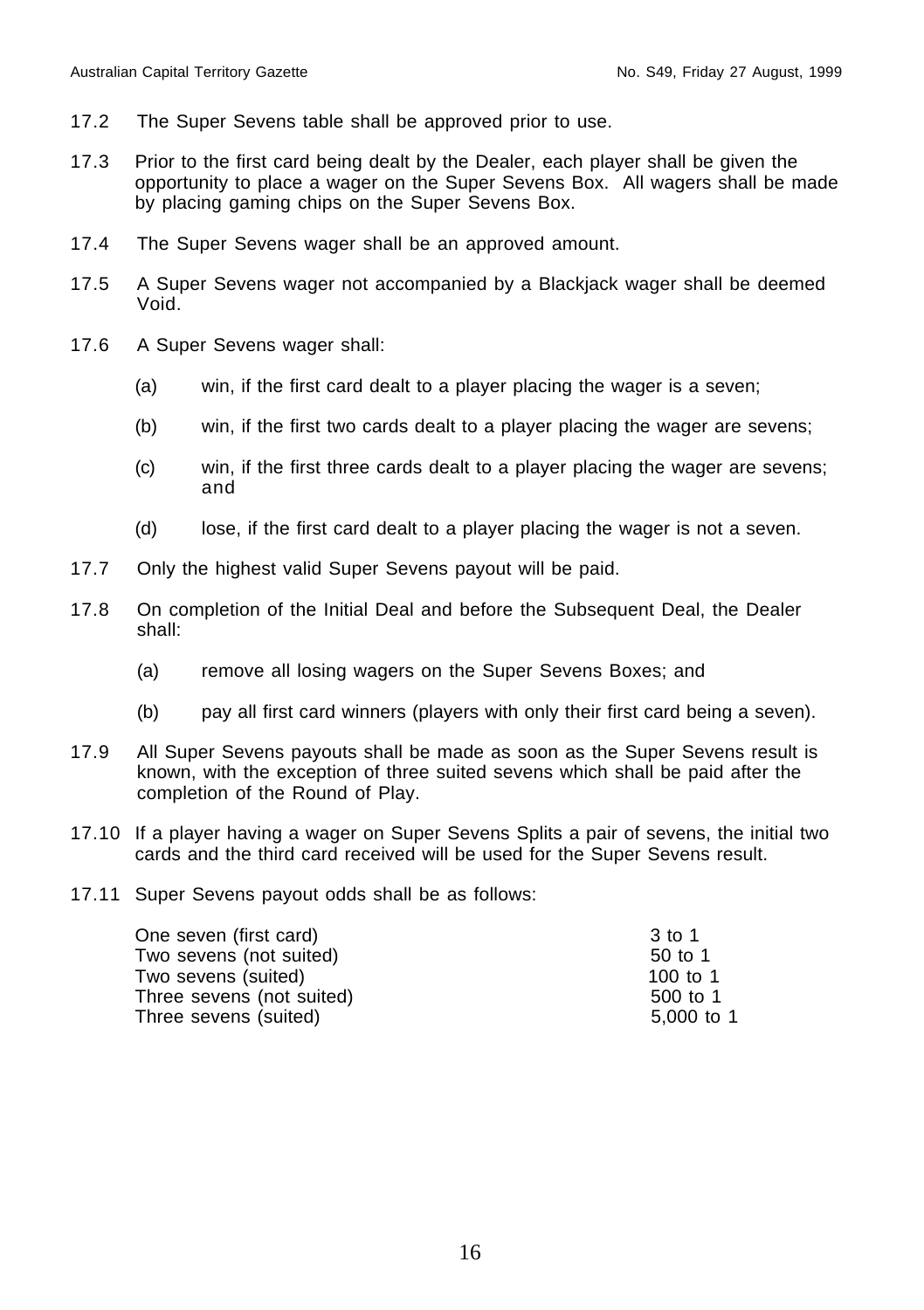#### **18. TOURNAMENT PLAY**

- 18.1 In addition to the rules set out in the preceding paragraphs, the rules of this section shall apply only to tournament play.
- 18.2 The conditions of entry and of play for each Blackjack tournament shall be approved.
- 18.3 Where the conditions of entry and play for tournament play approved under Rule 18.2 are inconsistent with the Rules set out in the preceding paragraphs, the conditions approved under Rule 18.2 shall prevail to the extent of the inconsistency for the duration of the tournament.
- 18.4 The Casino Operator may charge an entry fee for the tournament and may retain up to 10% of the total entry fees as an administrative charge. The Casino Operator shall offer the balance of the entry fees as prize money in accordance with the approved conditions of tournament play.

#### **19. AUTOMATED SHUFFLING SHOE**

- 19.1 When an automated shuffling Shoe is in use Rule 5 shall be replaced by Rule 19.2.
- 19.2 The Dealer shall shuffle the cards. The cards will then be placed into the automated shuffling Shoe in preparation for the first Round of Play.
- 19.3 In the event that the automated shuffling Shoe malfunctions the Round of Play shall be completed. The Dealer shall either:
	- (a) insert a cutting card in a position approximately one deck in from the back of the stack and continue to deal; or
	- (b) shuffle the remaining cards in the Shoe and cut in accordance with these Rules.

At the completion of that Shoe, the automated shuffling Shoe shall be replaced and new cards shall be used in accordance with these rules. If the new Shoe is not an automated shuffling Shoe Rule 19 shall no longer apply.

For the purposes of this section, malfunction means any mechanical or electrical fault that either prevents or impedes the automated shuffling process or renders the cards unfit for use.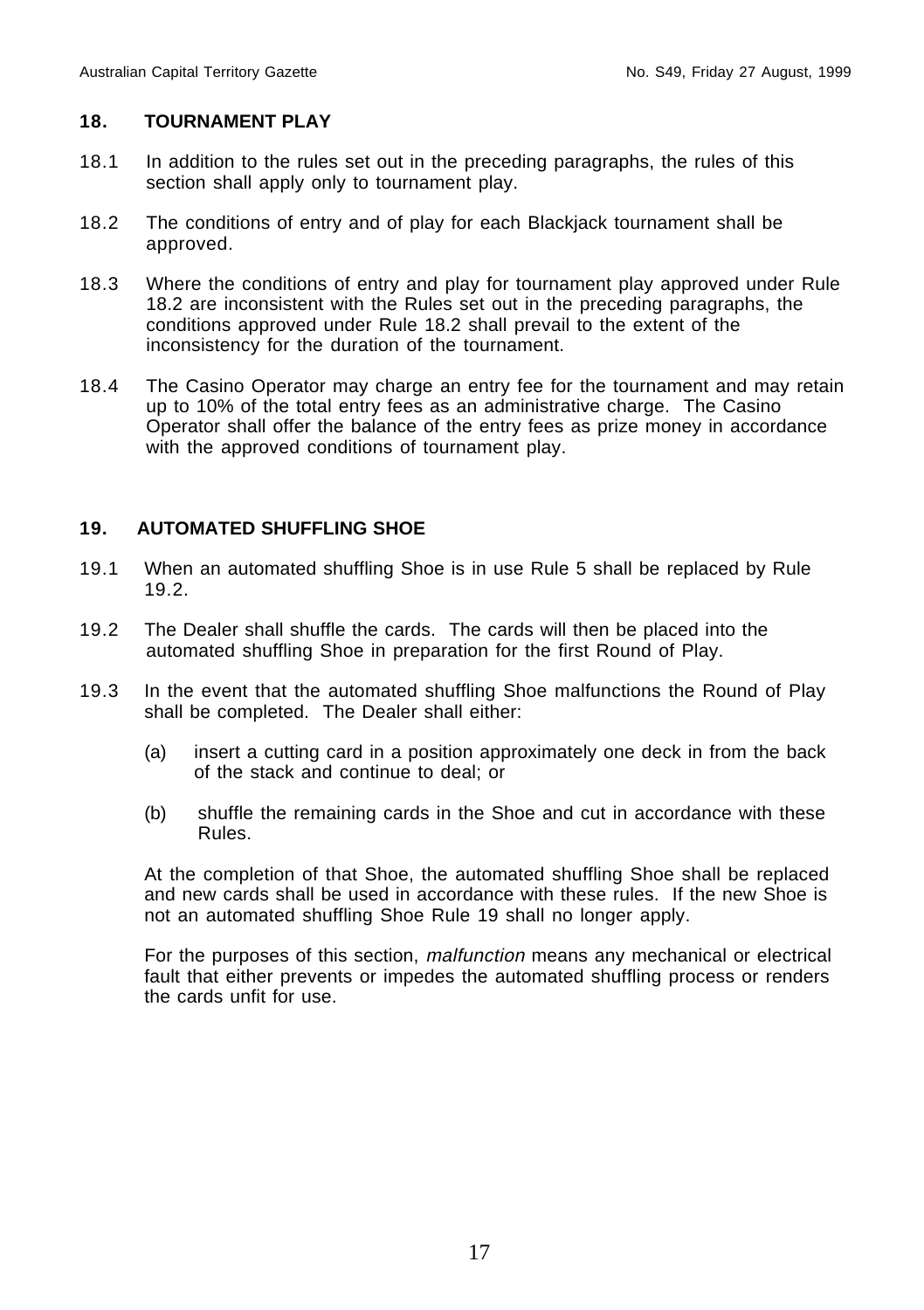## **CASINO CANBERRA LIMITED**

### **RULES OF AMERICAN ROULETTE**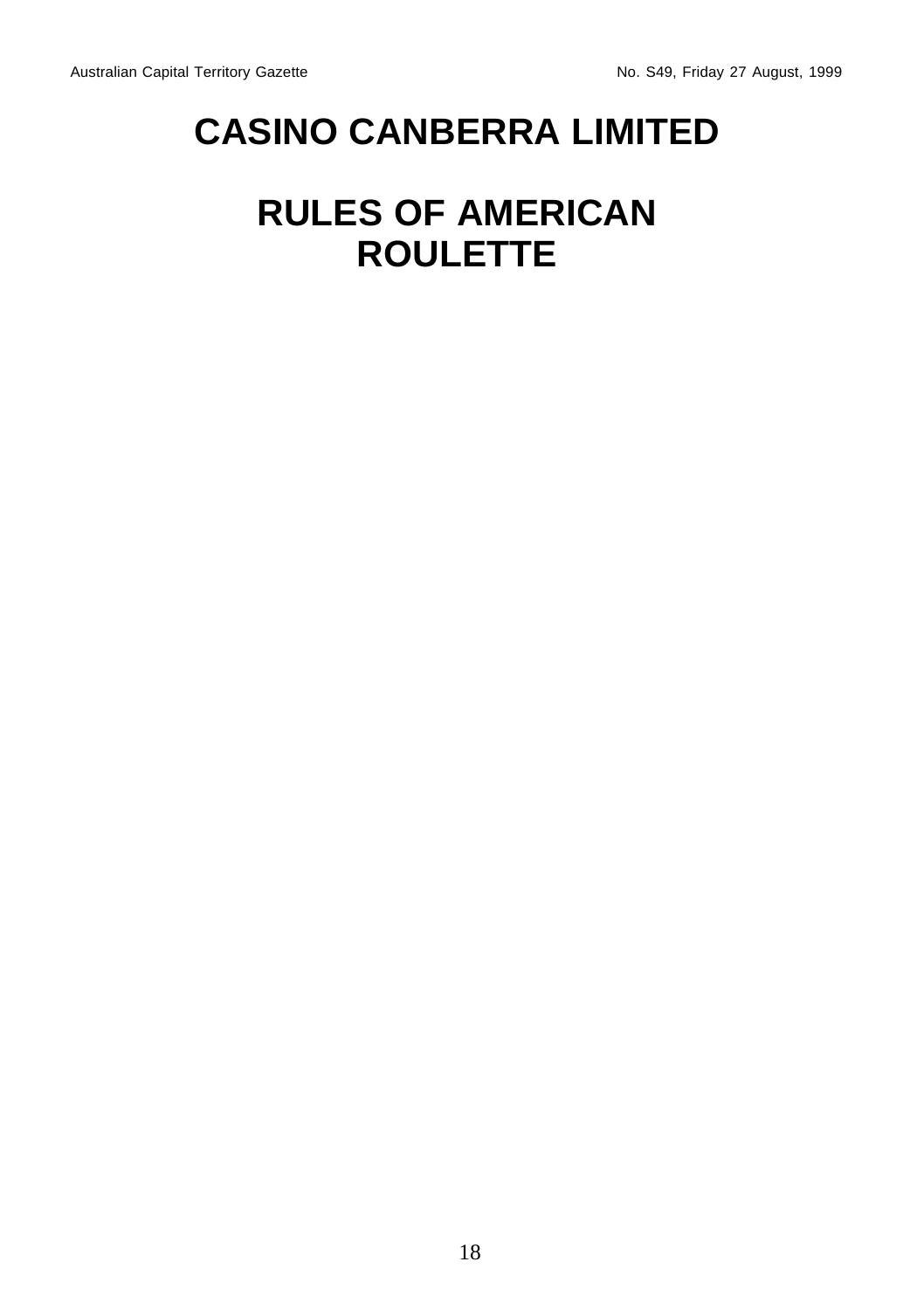#### **AMERICAN ROULETTE INDEX**

**TERMS USED IN AMERICAN ROULETTE**

- **1. AMERICAN ROULETTE TABLE**
- **2. AMERICAN ROULETTE WHEEL AND BALL**
- **3. MINIMUM AND MAXIMUM WAGERS**
- **4. WAGERS**
- **5. DEALING THE GAME**
- **6. PAYOUT ODDS**
- **7. SETTLEMENT OF WAGERS**
- **8. TABLE CLOSURE**
- **9. IRREGULARITIES**
- **10. GENERAL PROVISIONS**
- **11. TOURNAMENT PLAY**

**APPENDIX A – THE AMERICAN ROULETTE WHEEL**

**APPENDIX B – WAGERS ON AMERICAN ROULETTE**

**APPENDIX C – WAGERS ON THE RACE TRACK**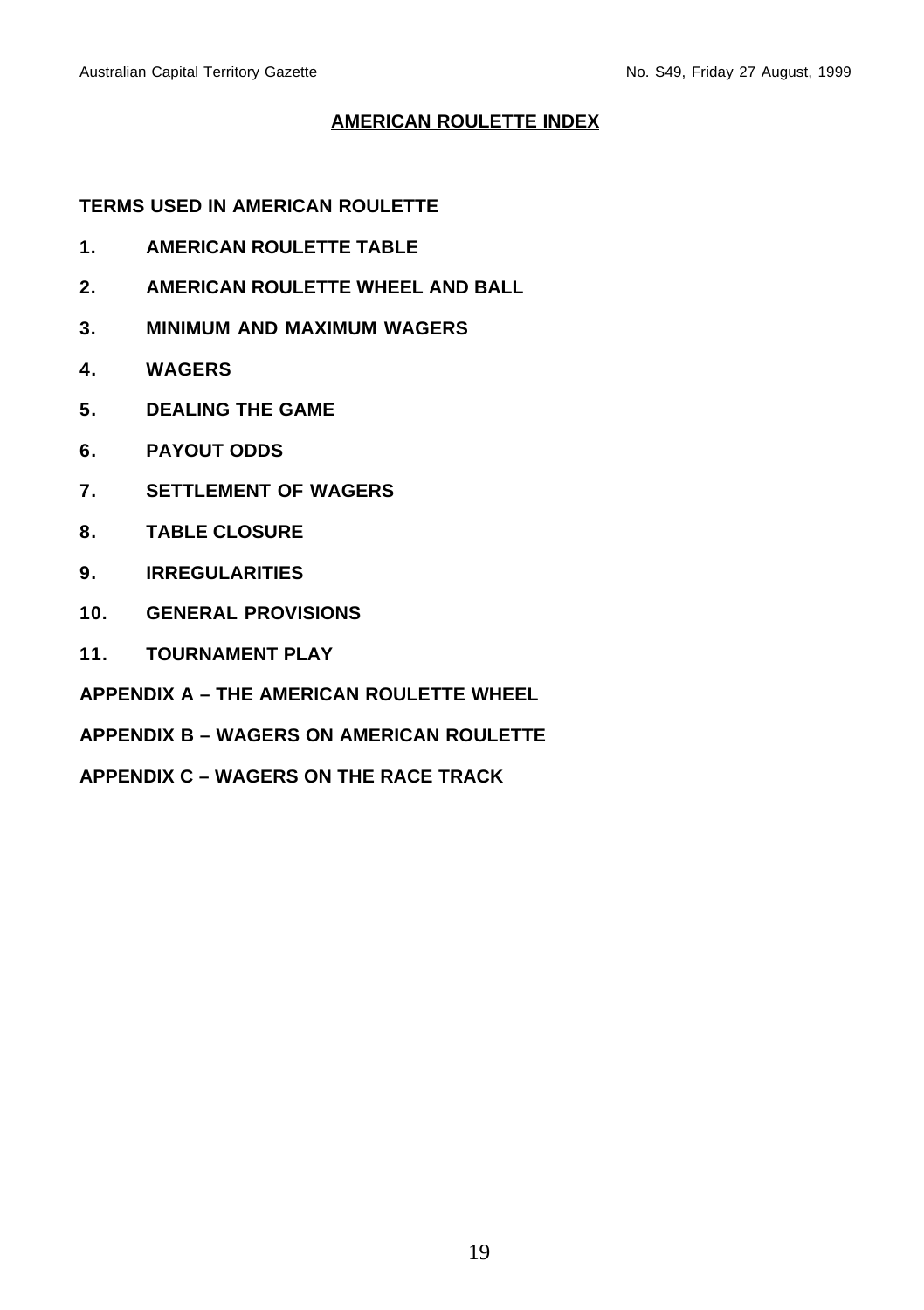#### **TERMS USED IN AMERICAN ROULETTE**

The following words/terms when used in these rules shall have the following meaning unless the context clearly indicates otherwise.

#### **Ball**

An approved non-metallic Ball used in the game.

#### **Approved**

Means approved in writing by a Government Casino Inspector.

#### **Casino Operator**

The organisation or person responsible for the conduct of gaming in the casino.

#### **Casino Supervisor**

A person responsible for the supervision of the operation of the game.

#### **Colour Chips**

Chips having a nominated value which may be used only at the table at which they were purchased.

#### **Dealer**

A person responsible for the operation of the game.

#### **Dolly**

A marker used to indicate the winning number.

#### **Marker Button**

A round object used to denote the value of colour chips when that value is higher than the table minimum.

#### **Maximum Marker**

A pair of triangular objects of the same colour used to accept a maximum bet on a single number.

#### **Race Track**

An area of the approved layout used for neighbour and section wagers.

#### **Round of Play**

That part of the game which commences when the Dealer removes the dolly from the layout and concludes when the Dealer has completed all payouts.

#### **Stake Buttons**

A pair of round objects of the same colour used to accept a cash wager on the even chances, columns and dozens.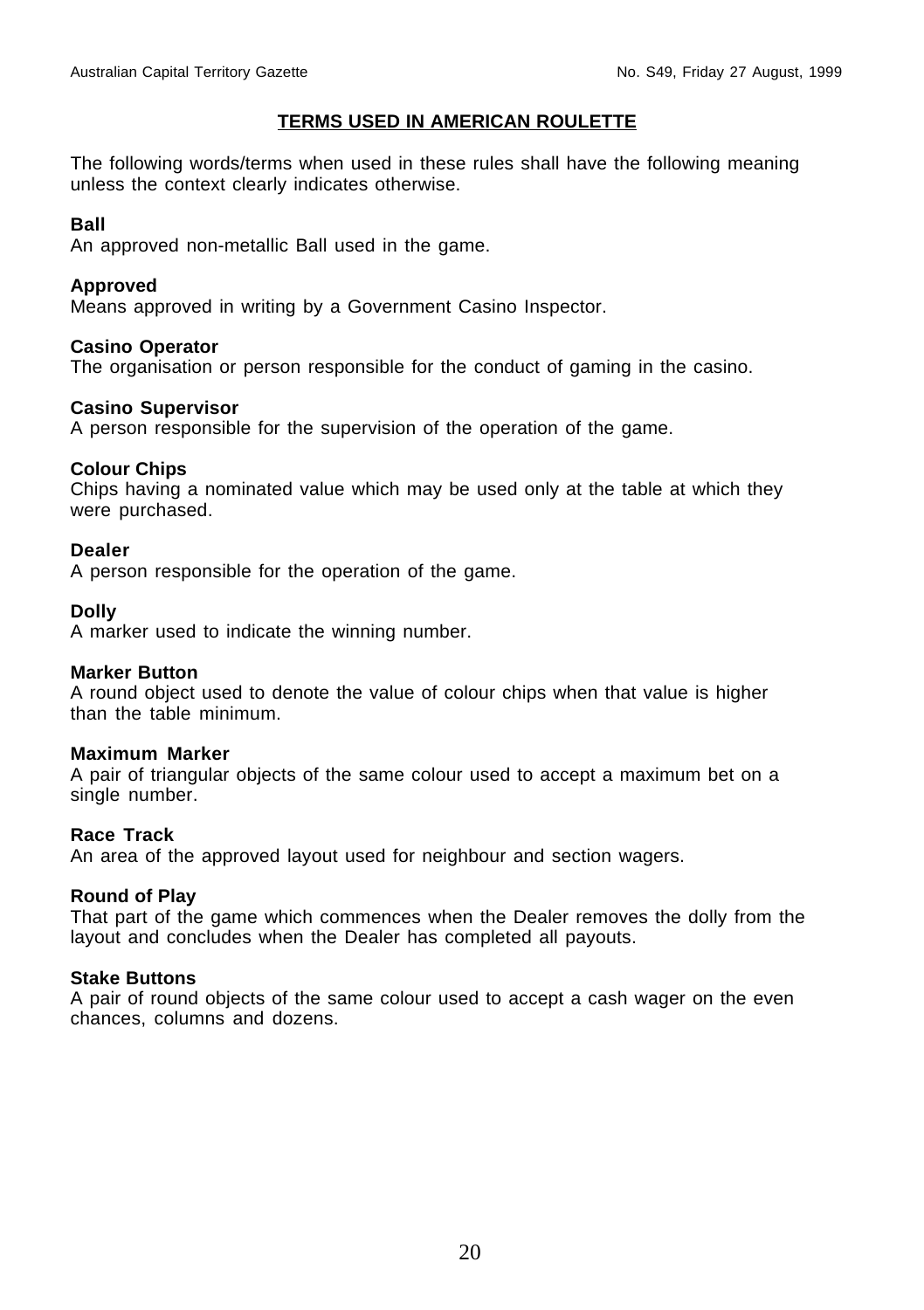#### **Void**

Neither the player nor the Dealer wins; any chips wagered or paid shall be returned.

#### **Wheel**

An approved apparatus described in Rule 2.1 used to determine the outcome of a game.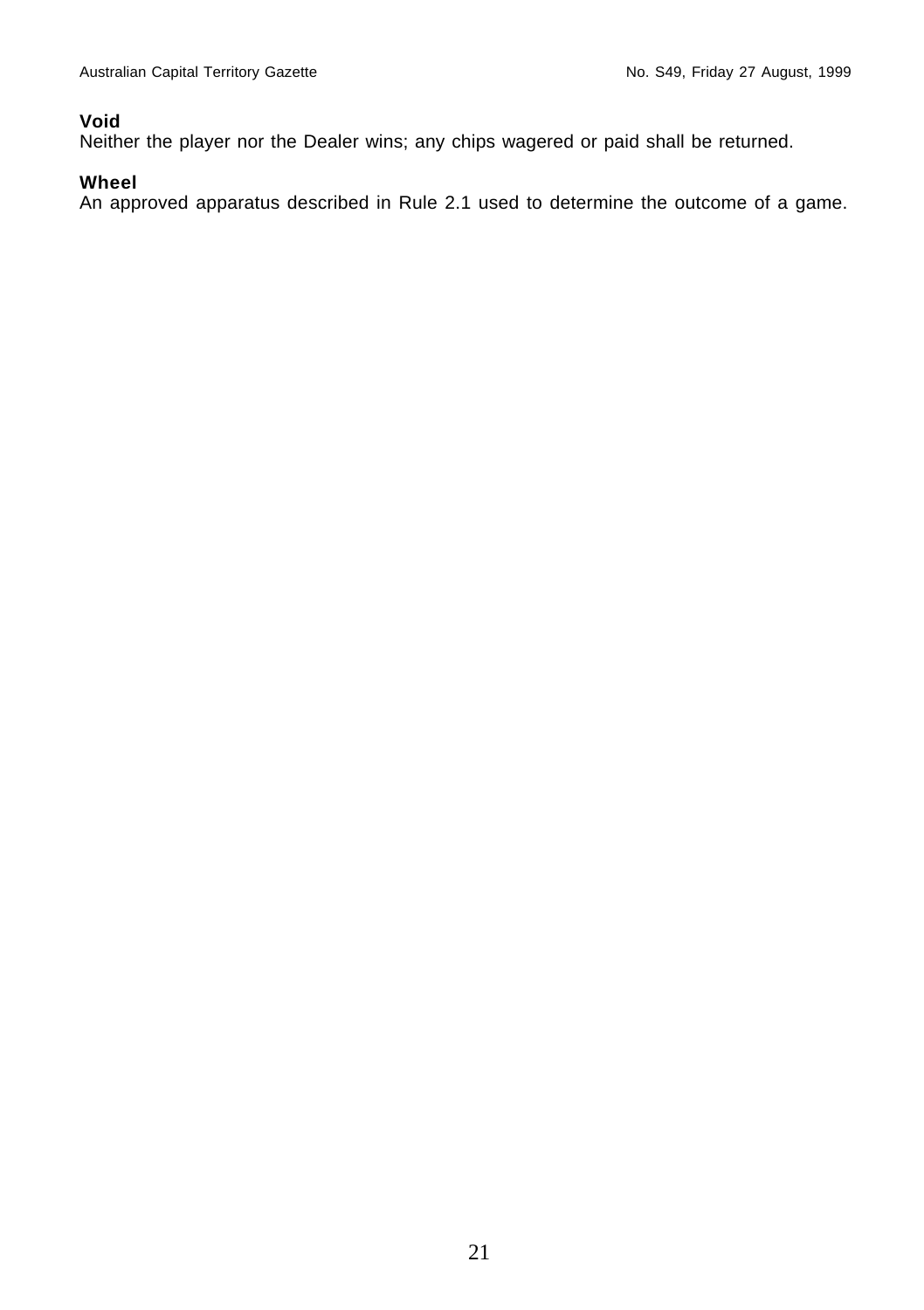#### **AMERICAN ROULETTE**

#### **1. AMERICAN ROULETTE TABLE**

1.1 An American Roulette table shall be approved prior to use.

#### **2. AMERICAN ROULETTE WHEEL AND BALL**

- 2.1 The Wheel shall have 37 equal compartments with one marked zero (coloured green) and the others marked 1 to 36, coloured alternately red and black around the Wheel. The numbers shall be arranged around the Wheel in accordance with Appendix A.
- 2.2 Each Ball used in the game of American Roulette shall not be less than 17 mm nor more than 22 mm in diameter.
- 2.3 The Ball may be changed at any time with the Casino Supervisor's approval.

#### **3. MINIMUM AND MAXIMUM WAGERS**

- 3.1 The Casino Operator shall display the minimum and maximum wagers on a sign at the table and may change these limits provided that prior notice of the change is given to the players.
- 3.2 The Casino Operator may allow a player(s) to wager in excess of the stated maximum provided that a marker denoting the new limit(s) is placed adjacent to the player.
- 3.3 The multiples of wagers allowable shall be displayed at the table.
- 3.4 Wagers below the minimum shall be paid or collected and the owner of the wager shall be advised that further wagers under the minimum shall be returned.
- 3.5 Wagers above the displayed maximum shall be paid or collected to the maximum.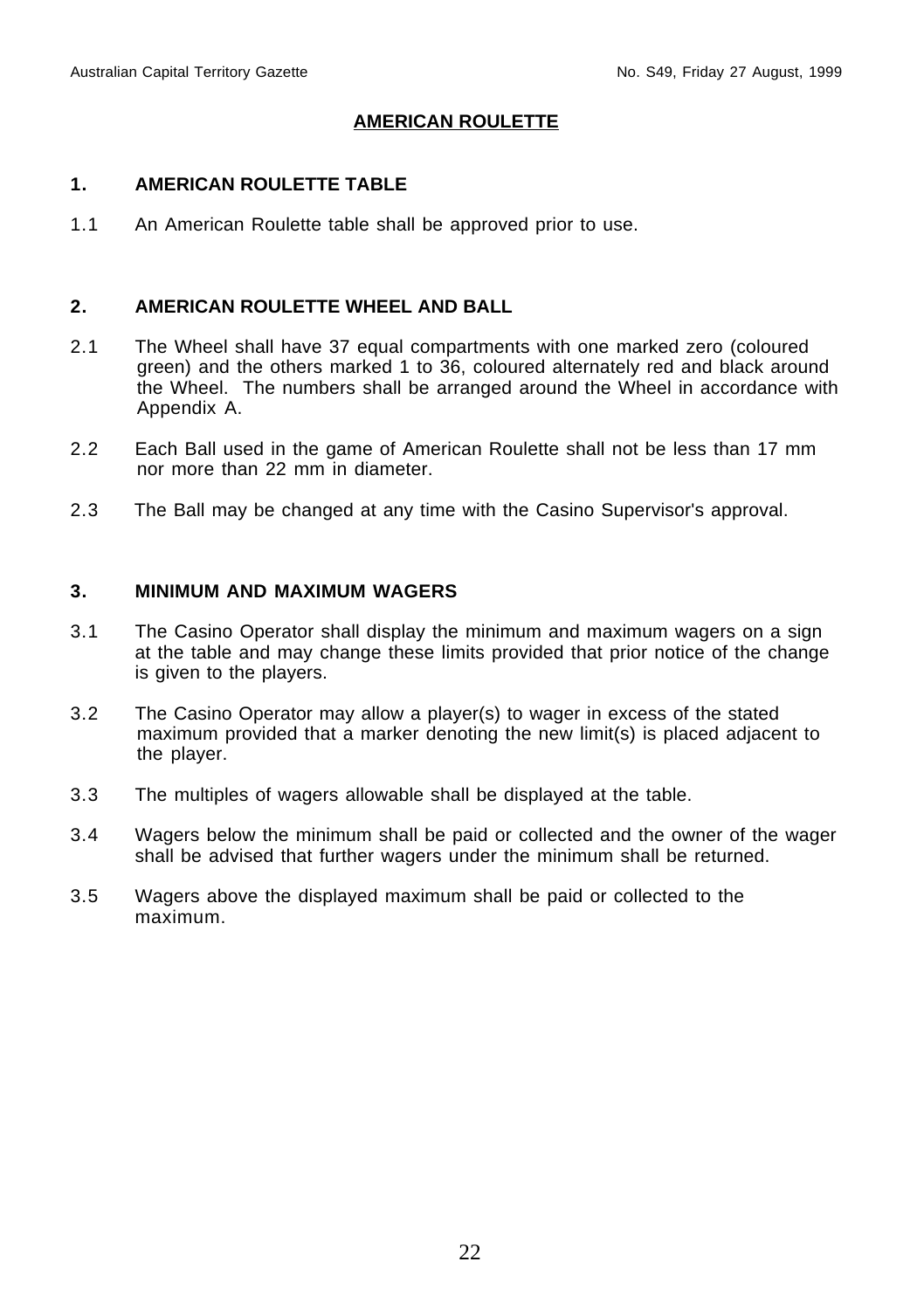#### **4. WAGERS**

- 4.1 Prior to the Dealer indicating and announcing "NO MORE BETS" each player shall be given the opportunity to place a wager.
- 4.2 All wagers shall be made by placing either gaming chips, Colour Chips, Stake Buttons or a Maximum Marker on the appropriate area(s) of the layout.
- 4.3 The following wagers, as illustrated in Appendix B, are permitted:
	- (a) Straight Up which is a wager on any one number or Zero;
	- (b) Split which is a wager on two numbers which are adjacent on the layout;
	- (c) Street which is a wager on three numbers which are adjacent in one row on the layout or Zero, 1 and 2 or Zero, 2 and 3;
	- (d) Corner which is a wager on four numbers which are adjacent on the layout;
	- (e) Six-line which is a wager on six numbers which are adjacent on the layout;
	- (f) Column which is a wager on twelve numbers which are adjacent in one column on the layout;
	- (g) Dozen which is a wager on twelve numbers in a particular dozen (1-12, 13- 24, or 25-36);
	- (h) Low which is a wager on the numbers  $1 18$ ;
	- (i) High which is a wager on the numbers  $19 36$ ;
	- (j) Even which is a wager on all the even numbers;
	- (k) Odd which is a wager on all the odd numbers;
	- (l) Red which is a wager on all the red numbers around the Wheel; and
	- (m) Black which is a wager on all the black numbers around the Wheel.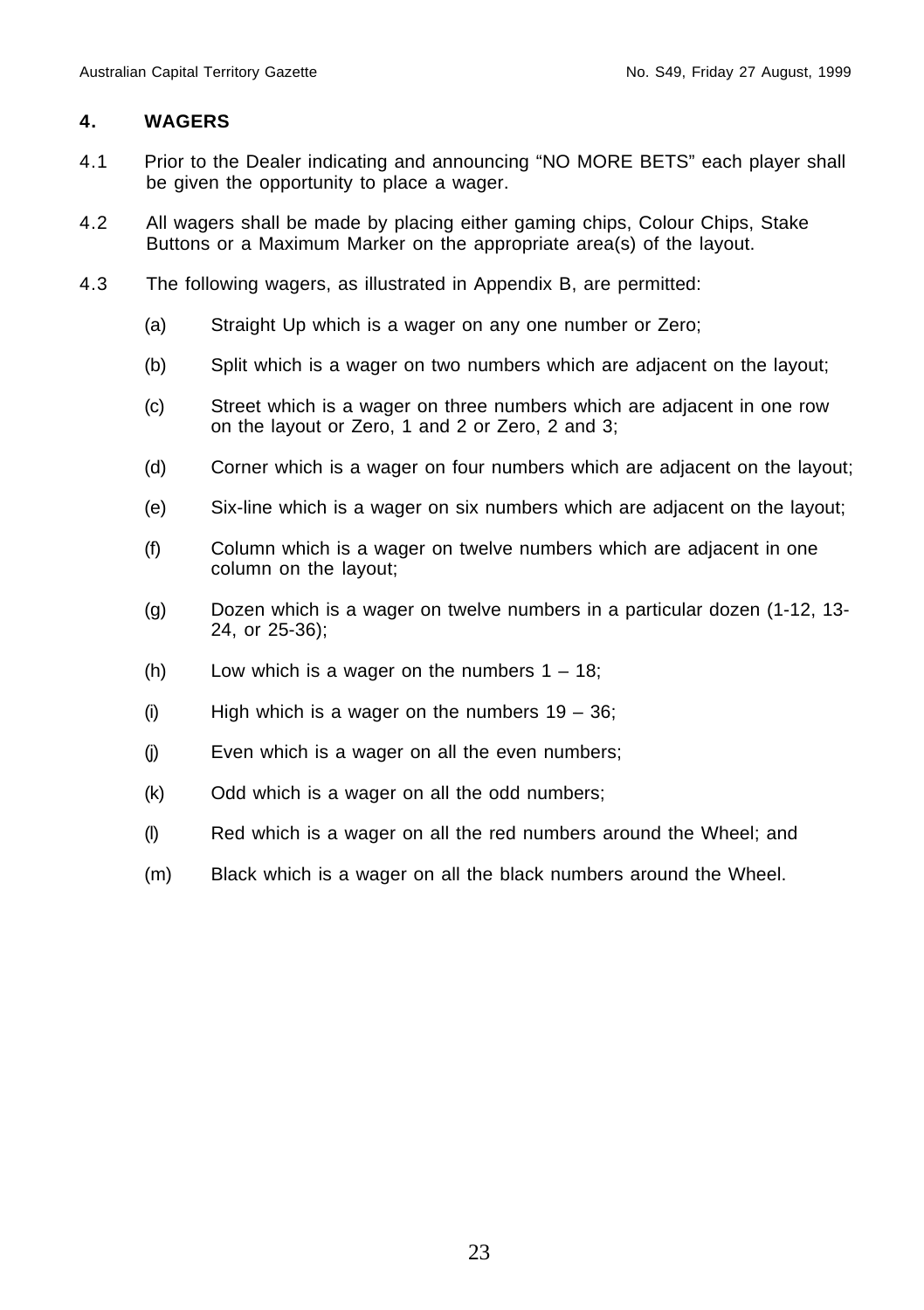- 4.4 Once the Dealer has indicated and announced "NO MORE BETS" no player shall handle, remove or alter the original wager, or place an additional wager, until a decision has been rendered and implemented on that wager.
- 4.5 Each player shall be responsible for the correct positioning of their wager/s regardless of whether or not they are assisted by the Dealer. It is each player's responsibility to ensure that any instructions given to the Dealer regarding the placement of wagers are correctly carried out.
- 4.6 The Casino Operator or its employees may require a player to use Colour Chips.
- 4.7 Where Stake Buttons are used, one button will be placed on the layout to represent the cash wager and the other button will stay with the cash until it can be counted. A Stake Button wager shall only be accepted if the exact money is tendered, subject to Rule 3.5.
- 4.8 A Maximum Marker may be used where a player requests to place the maximum wager on a single number and the combinations of that number. The Dealer shall place a marker for the wager on the layout and an identical marker with the correct amount of chips for that particular maximum wager on the perimeter of the Wheel.
- 4.9 Where a Race Track is used, wager/s requested by a player must be placed on the layout or on the appropriate area of the Race Track before "NO MORE BETS" is announced.

Wagers permitted on the Race Track, as illustrated in Appendix C, are:

- (a) Serie 5/8 Tier (six piece wager); 5/8, 10/11, 13/16, 23/24, 27/30 and 33/36.
- (b) Orphelins Orphans (five piece wager); 1, 6/9, 14/17, 17/20 and 31/34.
- (c) Serie 0/2/3 Voisin de Zero (nine piece wager); 0/2/3, 4/7, 12/15, 18/21, 19/22, 25/26/28/29 and 32/35
- (d) 0-Spel Zero Game (four piece wager); 0/3, 12/15, 26 and 32/35.
- (e) Voisins Neighbours (five piece wager); a specific number with the two numbers either side of it on the Wheel.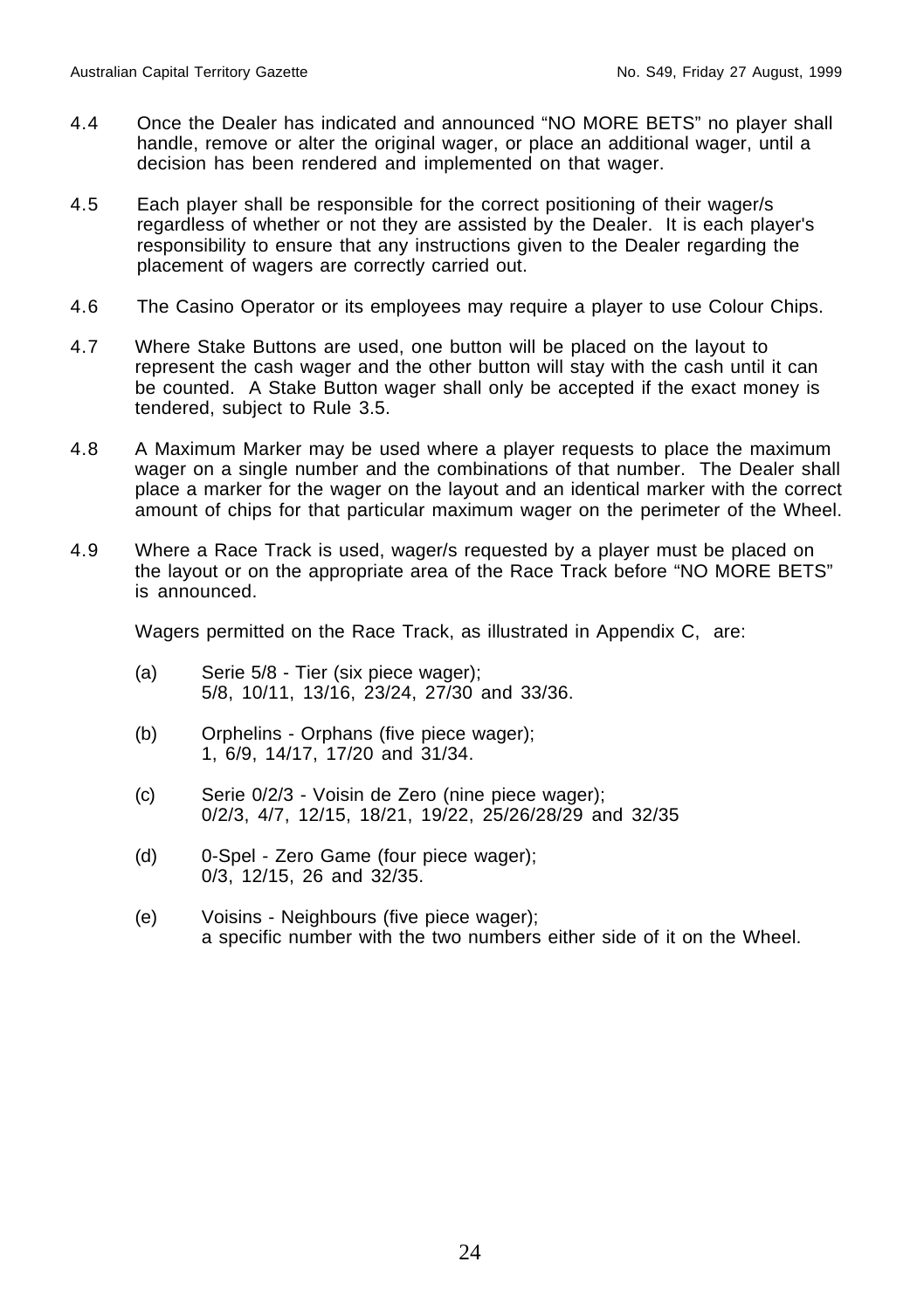#### **5. DEALING THE GAME**

- 5.1 The Dealer shall spin the Ball in the opposite direction to the rotation of the Wheel.
- 5.2 The Ball shall complete at least three revolutions around the track of the Wheel to constitute a valid spin.
- 5.3 The Dealer shall indicate and announce "NO MORE BETS" prior to the Ball coming to rest in the Wheel.
- 5.4 No person, other than a casino employee, shall, at any time, interfere with the Wheel or the Ball.

#### **6. PAYOUT ODDS**

6.1 Winning wagers shall be paid as follows:

#### **WAGERS PAYOUT ODDS**

| (a)       | Straight up   | 35 to 1  |
|-----------|---------------|----------|
| (b)       | Split         | 17 to 1  |
| (c)       | <b>Street</b> | 11 to 1  |
| (d)       | Corner        | 8 to 1   |
| (e)       | Six line      | 5 to 1   |
| (f)       | Column        | $2$ to 1 |
| (g)       | Dozen         | $2$ to 1 |
| (h)       | Low           | 1 to 1   |
| (i)       | High          | 1 to 1   |
| (j)       | Even          | 1 to 1   |
| (k)       | Odd           | 1 to 1   |
| $($ l $)$ | Red           | 1 to 1   |
| (m)       | Black         | 1 to 1   |

#### **7. SETTLEMENT OF WAGERS**

- 7.1 A wager shall win if the number in which the Ball has come to rest is the number wagered on or is one of a combination of numbers wagered on.
- 7.2 Each wager shall be settled in accordance with its position on the layout when the Ball falls to rest in a compartment of the Wheel, subject to wagers placed in accordance with Rules 4.7, 4.8 and 4.9.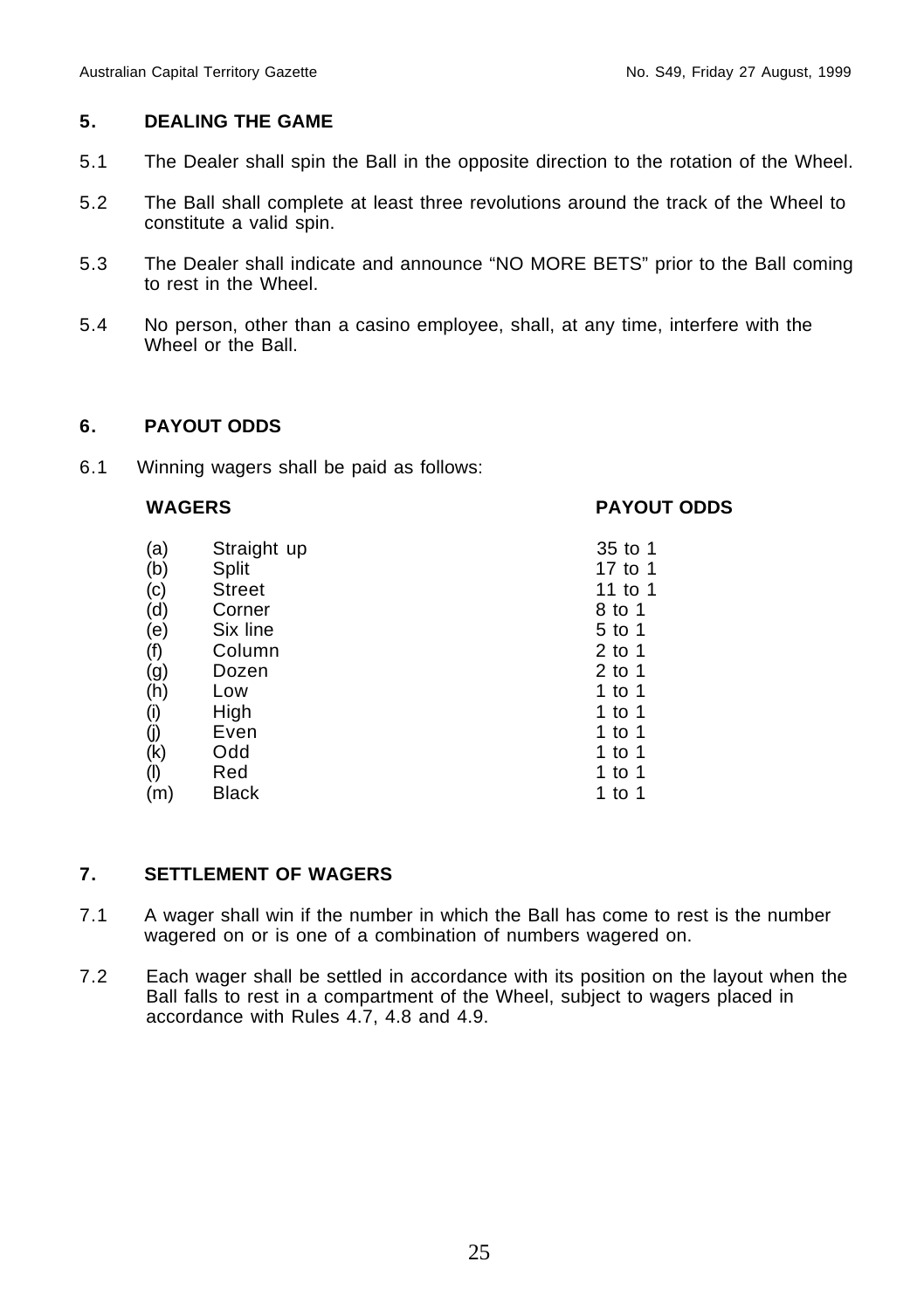- 7.3 When the result is zero:
	- (a) wagers placed on Zero or on a combination of Zero with 1, 2 or 3 shall win at odds in accordance with Rule 6.1; and
	- (b) all other wagers shall lose.

### **8. TABLE CLOSURE**

- 8.1 The hours of gaming shall be as determined under the provisions of the Casino Control Act 1988.
- 8.2 Subject to Rule 8.1, the Casino Operator may close any table before the close of gaming provided that notice is given to the players and a Government Casino Inspector if available.

#### **9. IRREGULARITIES**

- 9.1 If the Ball is spun in the same direction as the Wheel is rotating it is a Void spin.
- 9.2 If the Dealer anticipates that the Ball will not complete three revolutions around the track of the Wheel, the Dealer shall announce "NO SPIN" and shall attempt to remove the Ball from the Wheel prior to its coming to rest in one of the compartments.
- 9.3 If a foreign object enters the Wheel prior to the Ball coming to rest, the spin is Void.
- 9.4 If the Ball fails to fall into one of the compartments, the spin is Void.
- 9.5 If the Ball is propelled or falls out of the Wheel, the spin is Void.

#### **10. GENERAL PROVISIONS**

- 10.1 The casino operator may invalidate the outcome of a game if the game is disrupted by civil commotion, fire, riot, brawl, robbery, or an Act of God.
- 10.2 A person in the casino shall not use or have in their possession or control any electronic, electrical or mechanical device which is:
	- (a) capable of recording, projecting or analysing the outcome of a game;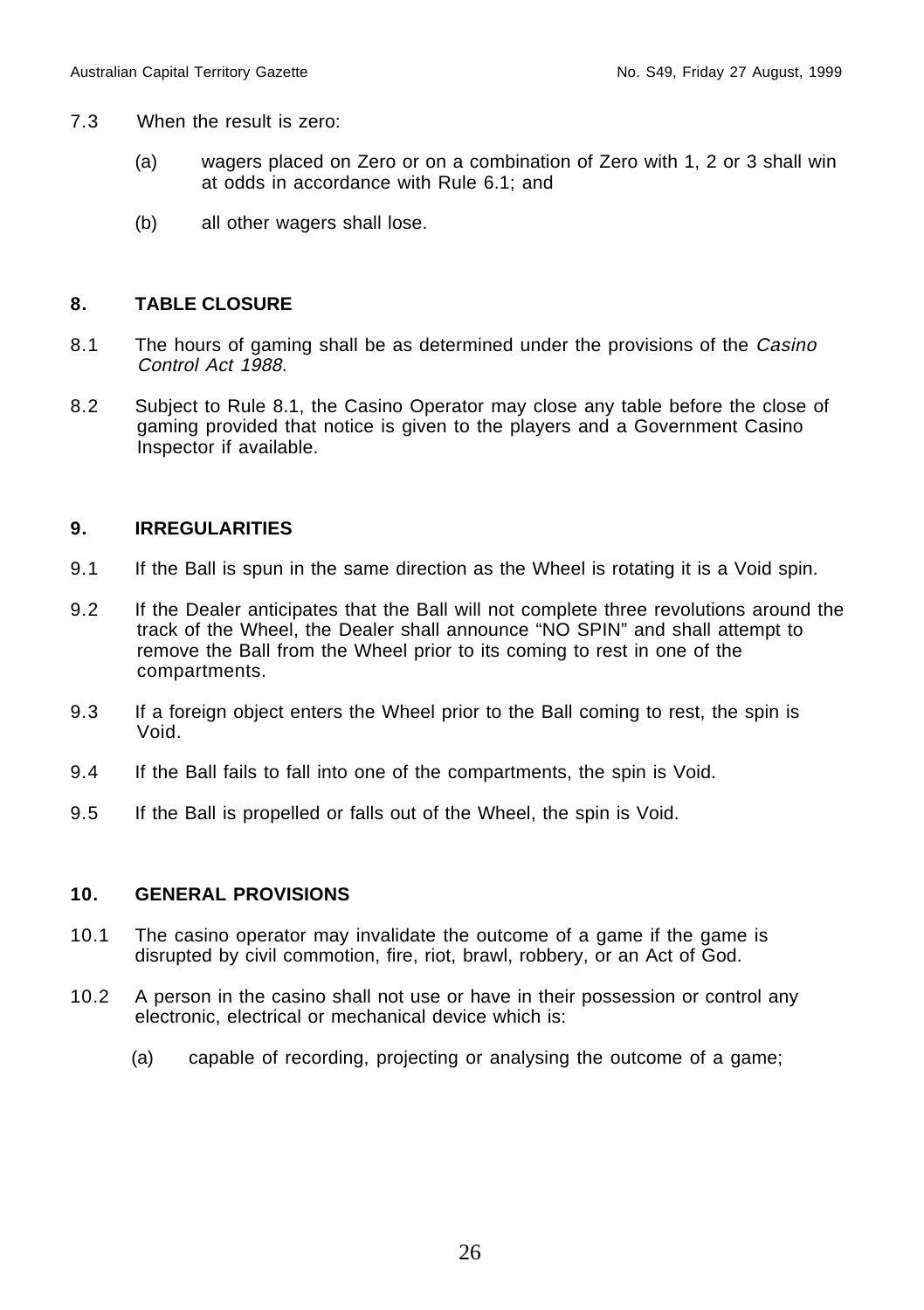- (b) capable of changing the probabilities of a game; or
- (c) connected to or in communication with any other device whether inside the casino or not that is covered by (a) or (b) in this rule.
- 10.3 Where a person has contravened any provision of these rules, the Casino Operator may:
	- (a) declare that any wager(s) made by the player(s) shall be Void; and
	- (b) direct that the player(s) shall be excluded from further participation in the game.
- 10.4 The Casino Operator may invalidate a Round of Play if it is impractical to continue or a person(s) commits a fraudulent act that affects the outcome for that particular round.
- 10.5 Where the outcome of a Round of Play is invalidated, the Casino Operator may refund wagers made by players for that particular round.
- 10.6 The Casino Operator's decision shall be final in any dispute arising from, or not covered by, the provision of these rules, subject to a review by a Government Casino Inspector, if requested.
- 10.7 An employee of the casino shall:
	- (a) not advise a player on how to play, except to ensure compliance with these rules;
	- (b) not give or allow any advantage to a person, or cause to or allow a change in any probabilities of the game by any means other than that covered by these rules; and
	- (c) commensurate with their responsibilities, ensure that the game is conducted in accordance with the approved procedures.
- 10.8 A seated player who abstains from betting for three consecutive Rounds of Play whilst all other seats at that table are in use may be required to vacate that seat.
- 10.9 No onlooker or any player playing at any table may instruct or influence another player's decisions of play.
- 10.10 Players are not permitted to have side bets against each other.
- 10.11 A copy of these rules shall be made available, upon request.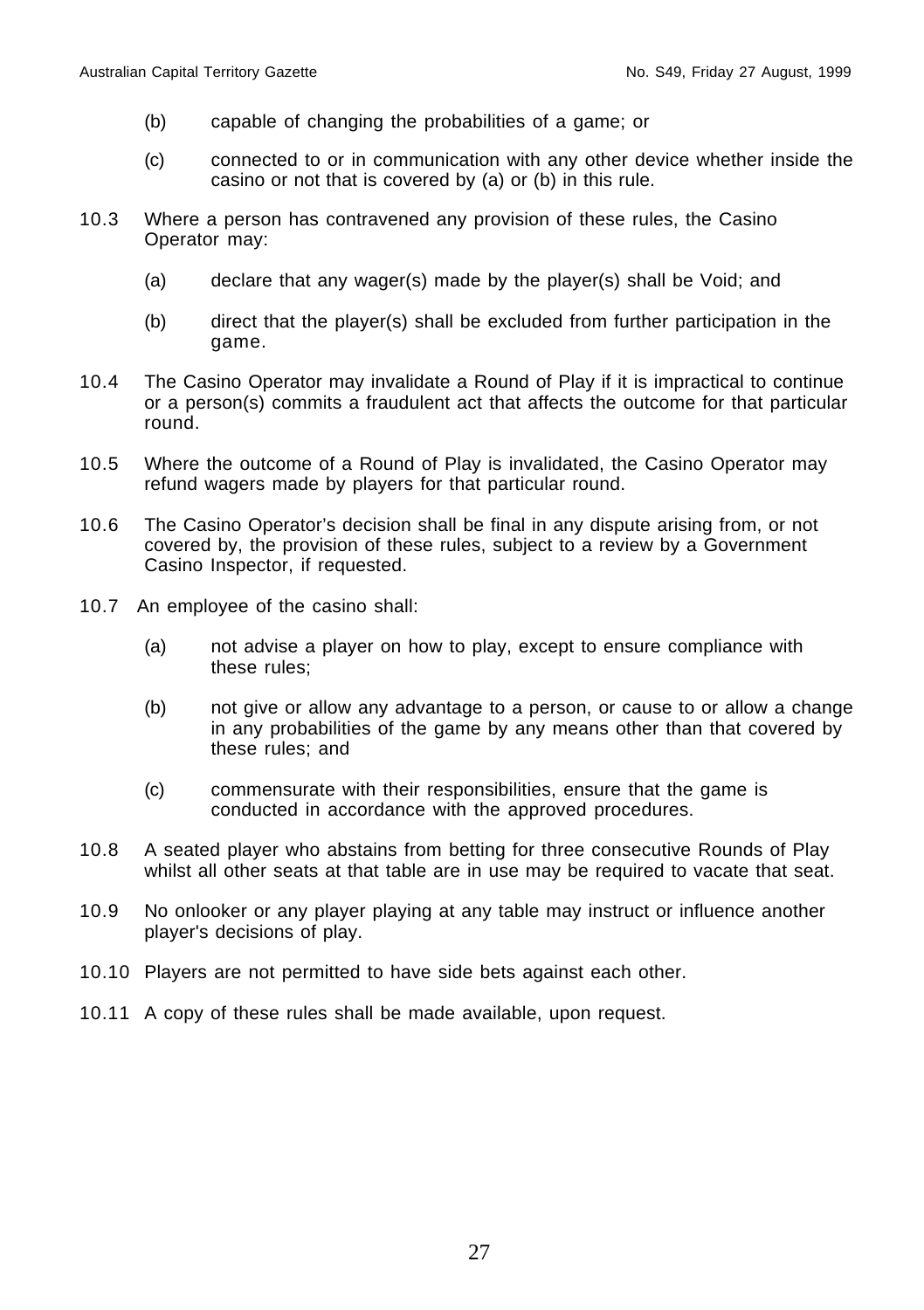#### **11. TOURNAMENT PLAY**

- 11.1 In addition to the rules set out in the preceding paragraphs and Appendices, the rules of this section shall apply only to tournament play.
- 11.2 The conditions of entry and of play for each American Roulette tournament shall be approved.
- 11.3 Where the conditions of entry and play for tournament play approved under Rule 11.2 are inconsistent with the rules set out in the preceding paragraphs and in the Appendices, the conditions approved under Rule 11.2 shall prevail to the extent of the inconsistency for the duration of the tournament.
- 11.4 The Casino Operator may charge an entry fee for the tournament and may retain up to 10% of the total entry fees as an administrative charge. The Casino Operator shall offer the balance of the entry fees as prize money in accordance with the approved conditions of tournament play.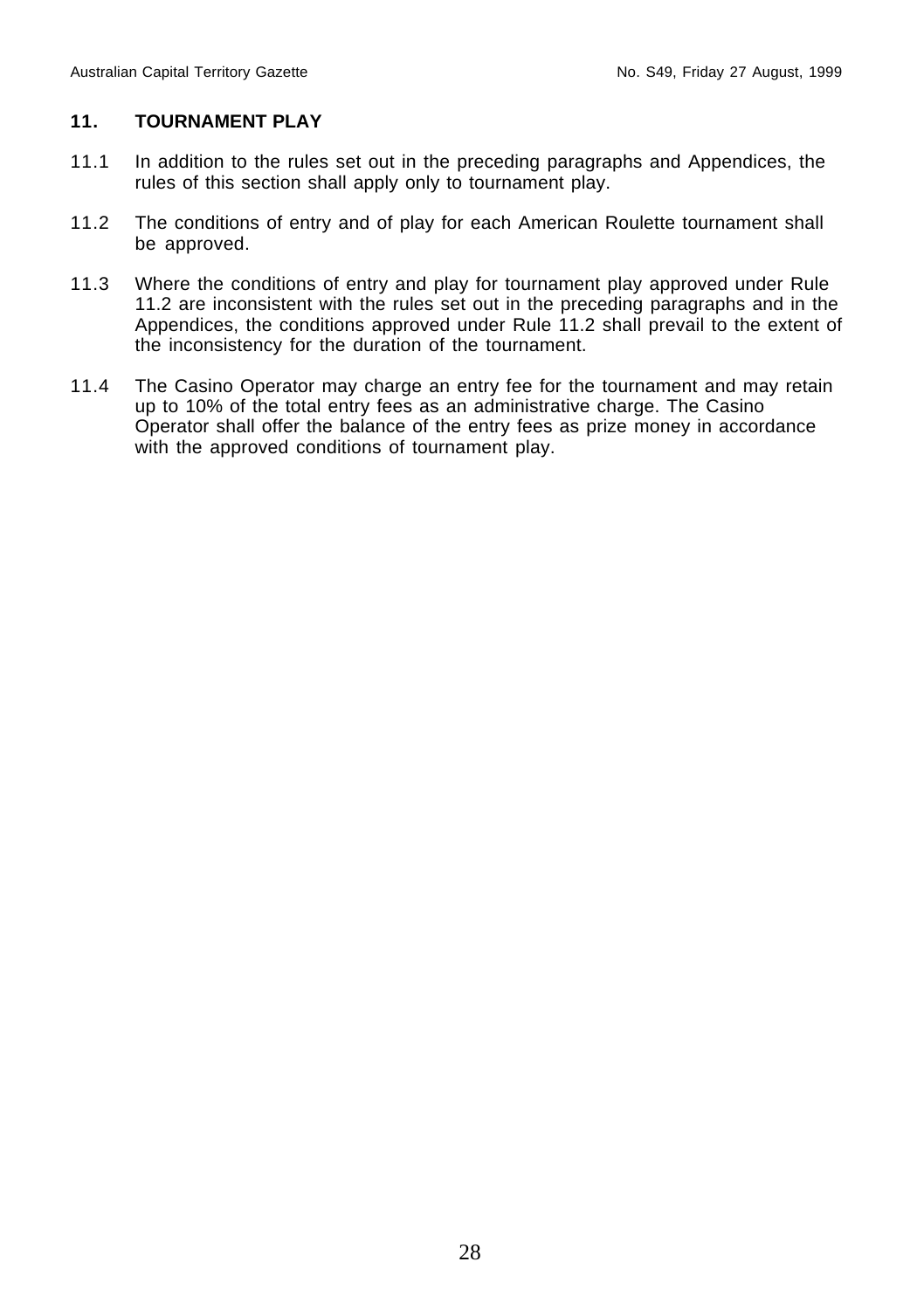### **The American Roulette Wheel**

Appendix A

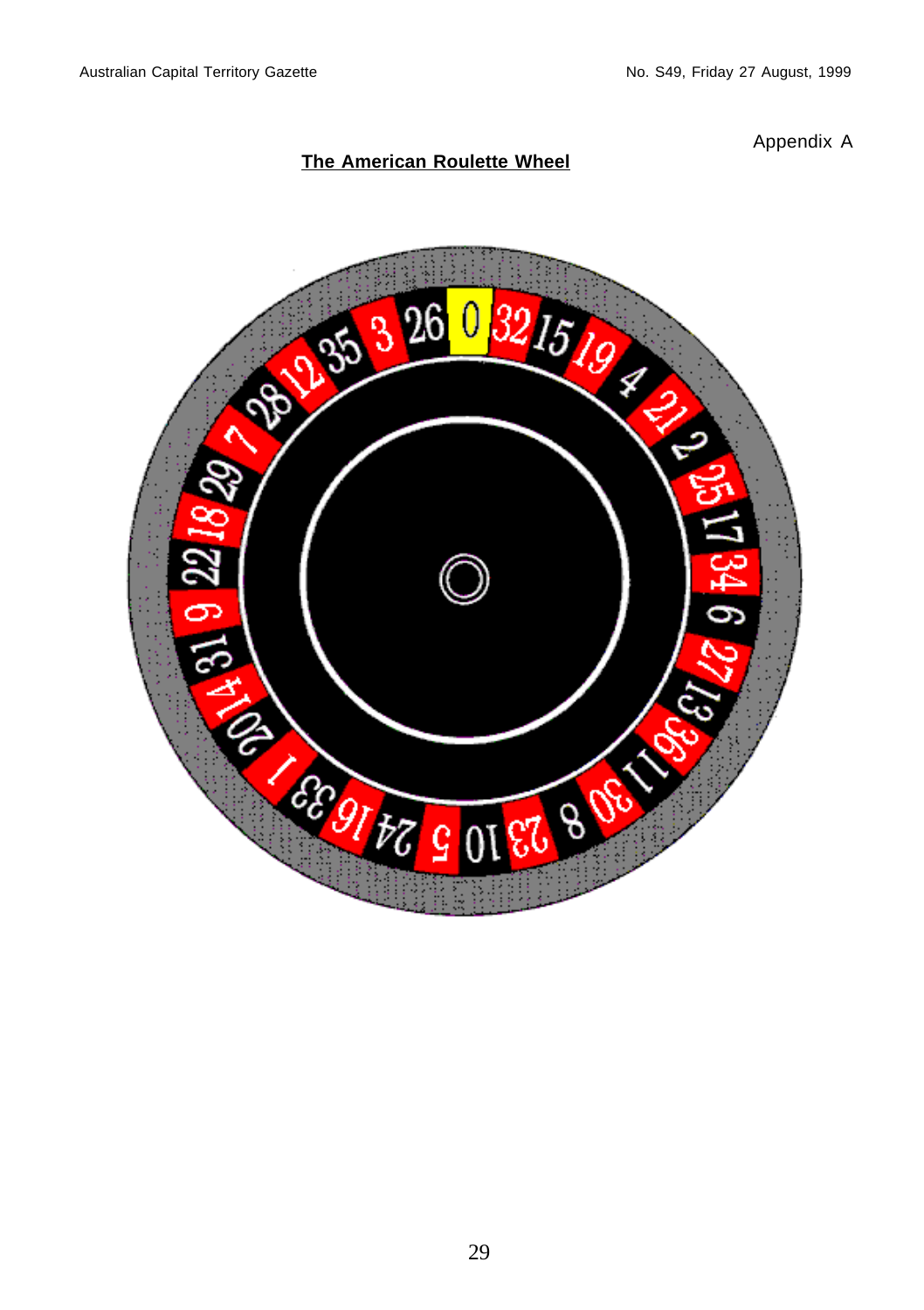Appendix B



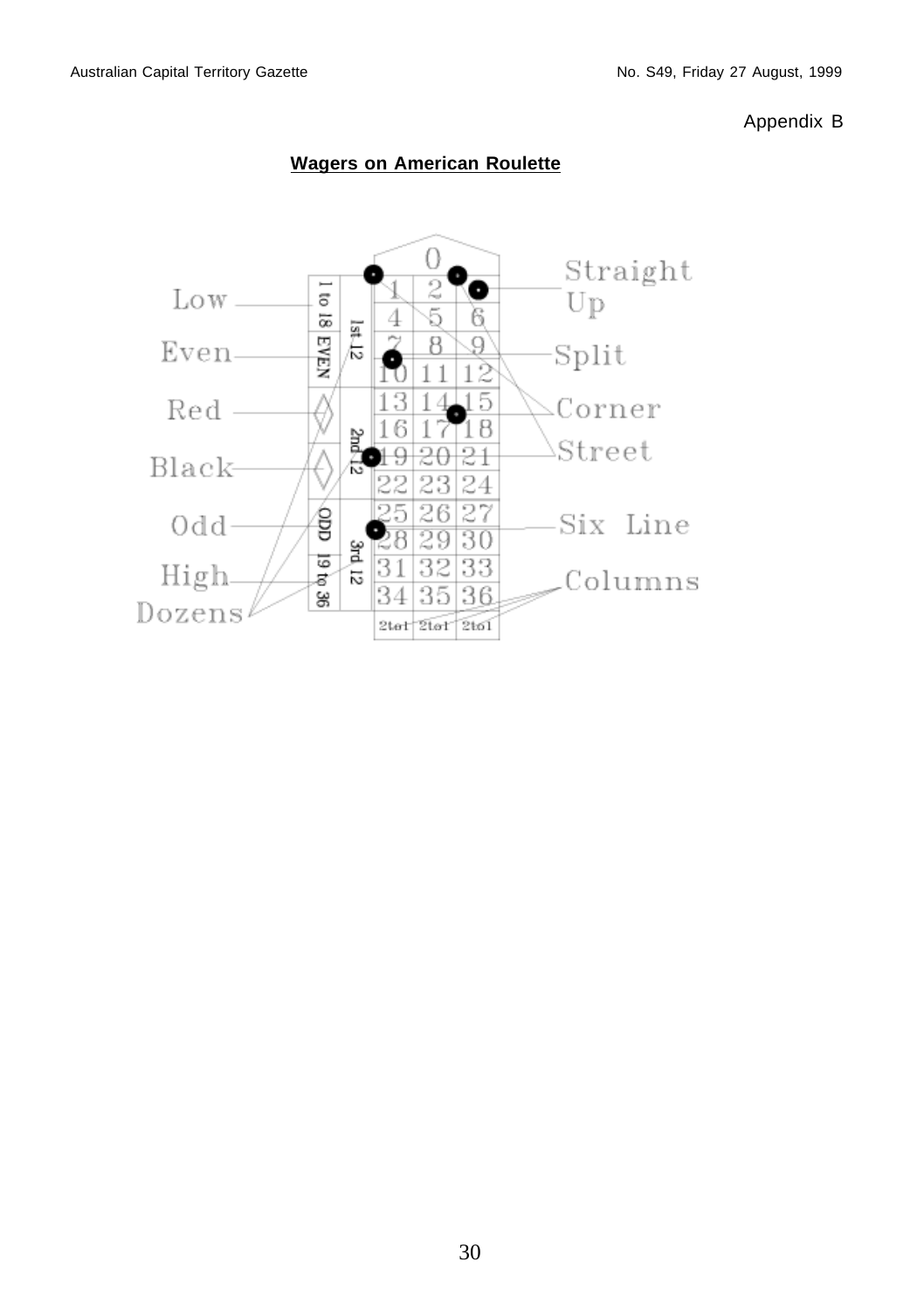Appendix C

### **Wagers on the Race Track**

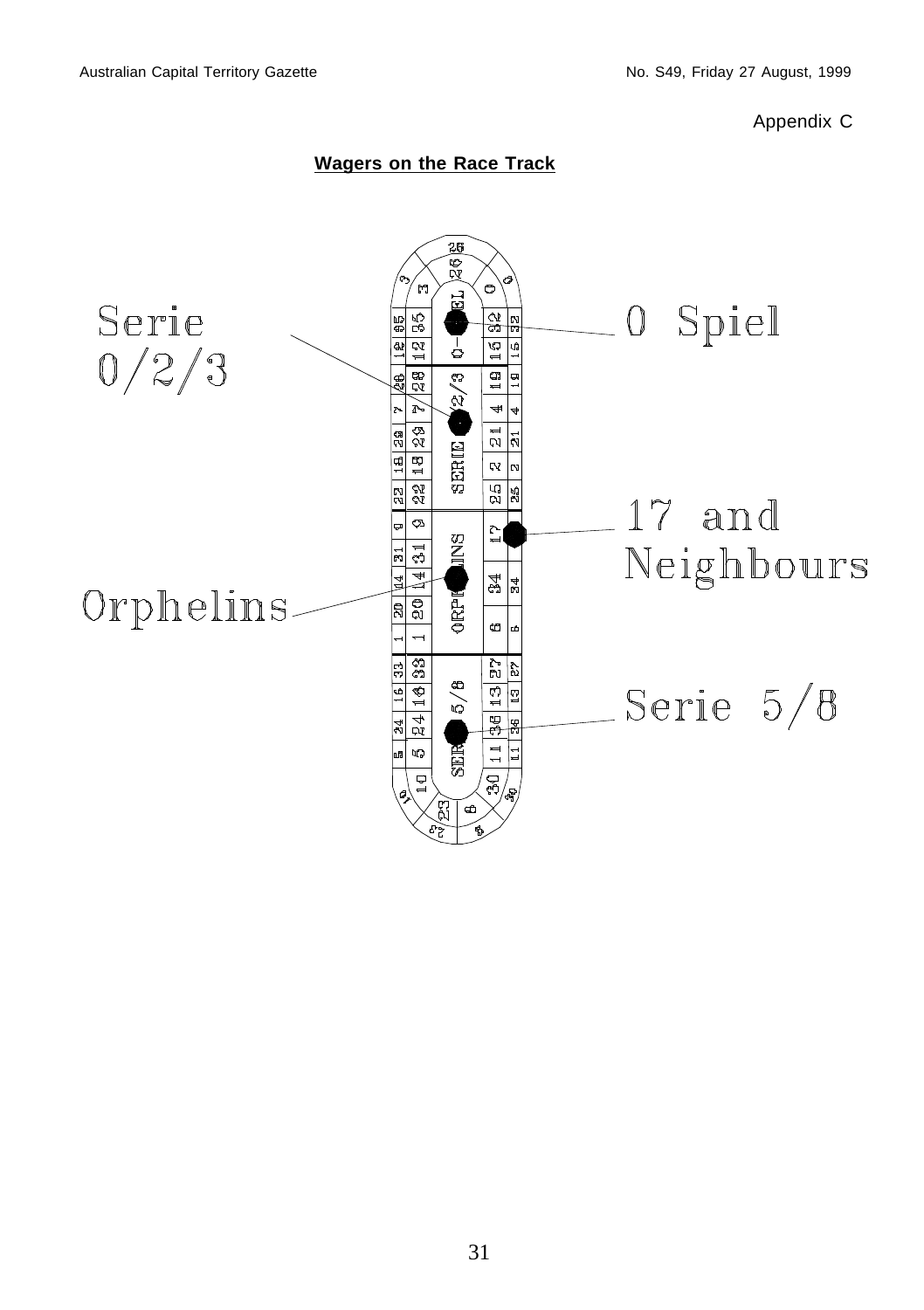# **CASINO CANBERRA LIMITED**

# **RULES OF BACCARAT**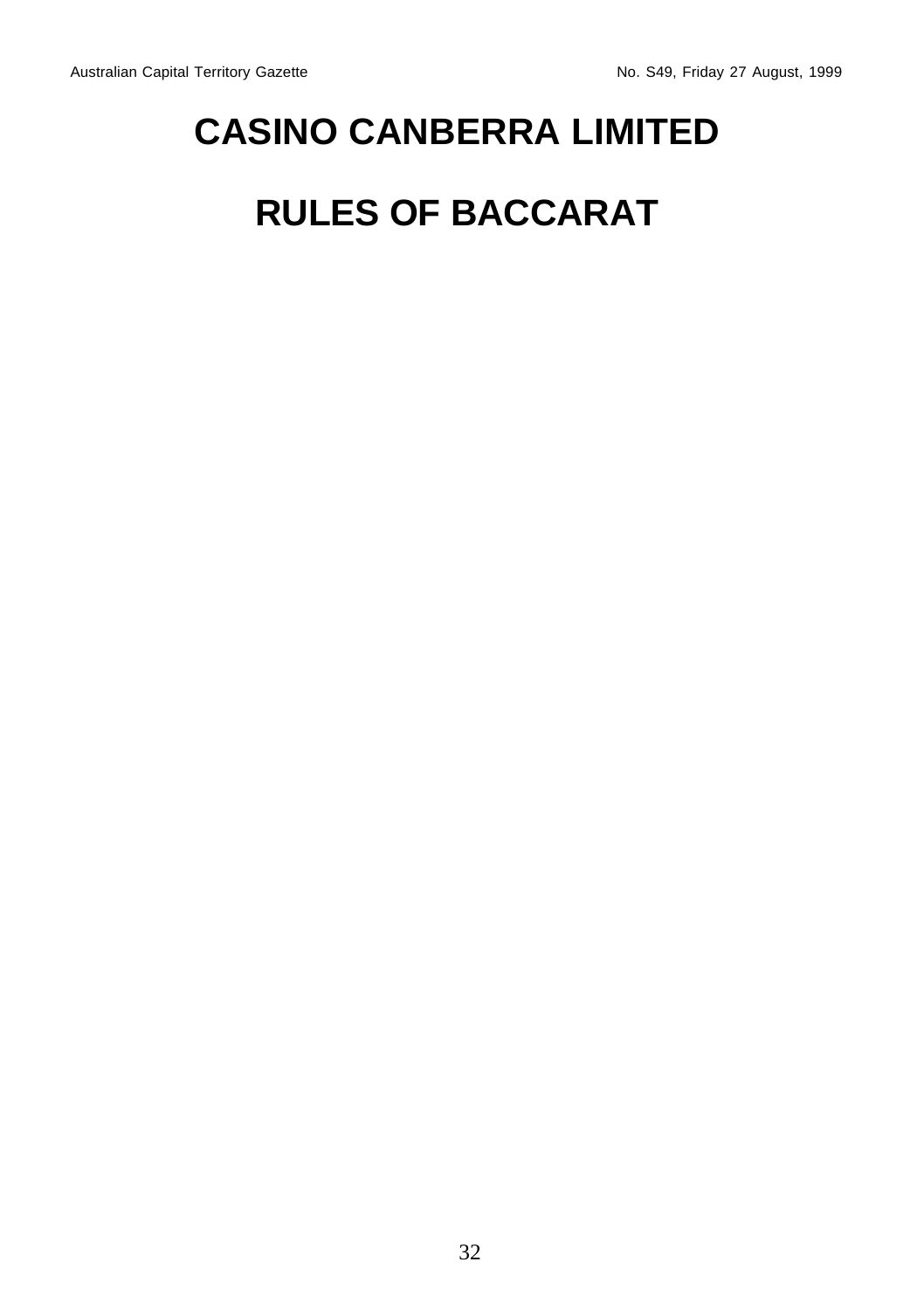#### **BACCARAT INDEX**

#### **TERMS USED IN BACCARAT**

- **1. BACCARAT TABLE**
- **2. CARDS**
- **3. MINIMUM AND MAXIMUM WAGERS**
- **4. WAGERS**
- **5. SHUFFLE AND CUT OF THE CARDS**
- **6. THE INITIAL DEAL**
- **7. ADDITIONAL CARDS**
- **8. SETTLEMENT OF WAGERS**
- **9. IRREGULARITIES**
- **10. TABLE CLOSURE**
- **11. GENERAL PROVISIONS**
- **12. TOURNAMENT PLAY**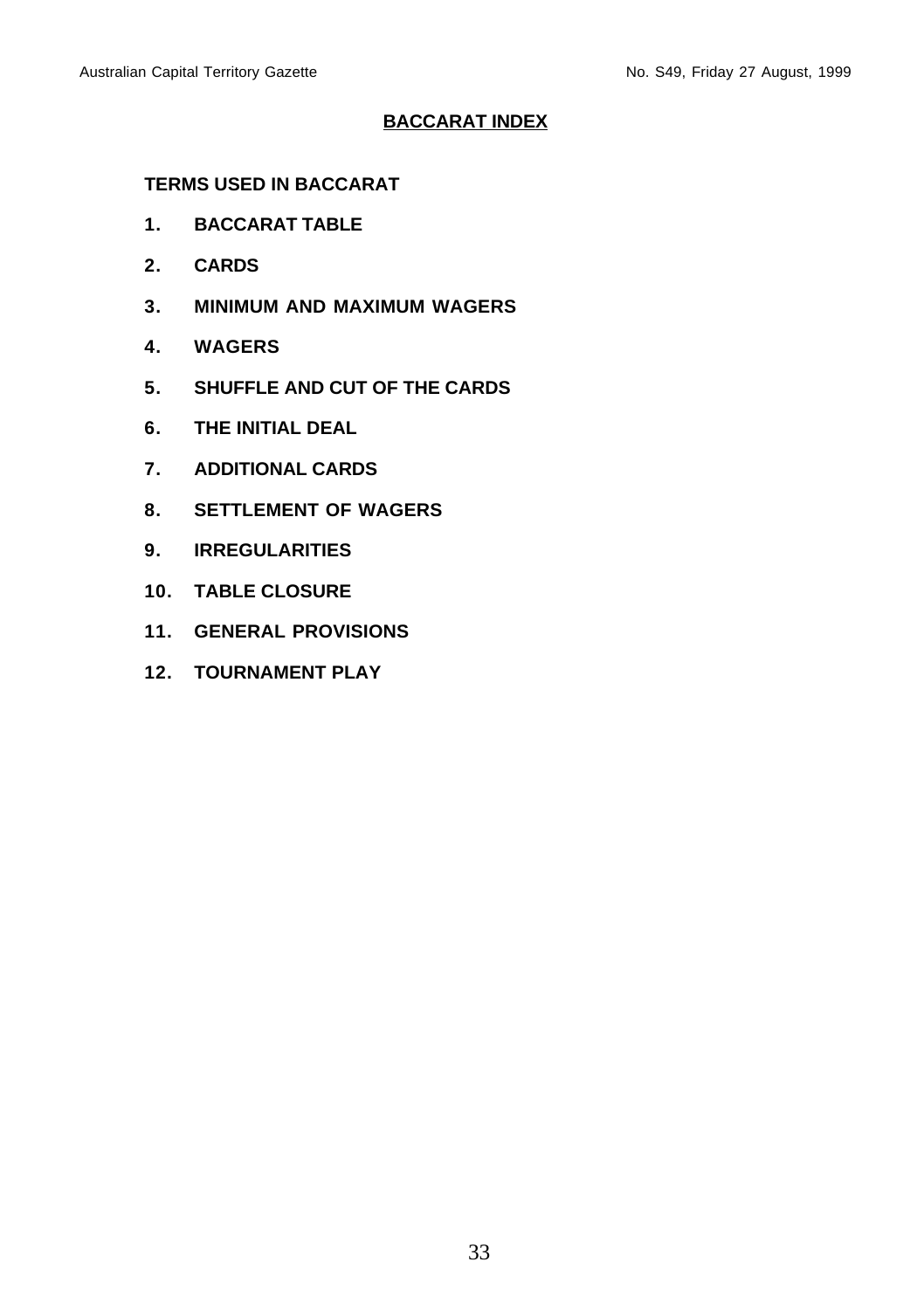#### **TERMS USED IN BACCARAT**

The following words/terms when used in these rules shall have the following meaning unless the context clearly indicates otherwise.

#### **Approved**

Means approved in writing by a Government Casino Inspector.

#### **Banker**

One of two Hands formed during a Round of Play and denoted in a Box where players may wager on the Banker's Hand.

#### **Box**

Those three areas marked on the layout and identified by a single number where wagers may be placed on the Player, the Banker or Tie.

#### **Casino Operator**

The organisation or person responsible for the conduct of gaming in the casino.

#### **Casino Supervisor**

A person responsible for the supervision of the operation of the game.

#### **Dealer**

A person responsible for the operation of the game.

#### **Hand**

The cards used by either the Banker or the Player to determine the outcome of a Round of Play.

#### **Initial Deal**

That part of a Round of Play where the player and the Banker have both received two cards.

#### **Natural**

A total point count of eight or nine after the Initial Deal.

#### **Player**

One of two Hands formed during a Round of Play and denoted in a Box where players may wager on the Player's Hand.

#### **Round of Play**

That part of the game which commences when a card first is removed from the Shoe and concludes when all the cards are collected and placed in the discard rack.

#### **Shoe**

An approved container from which the Dealer will deal the cards.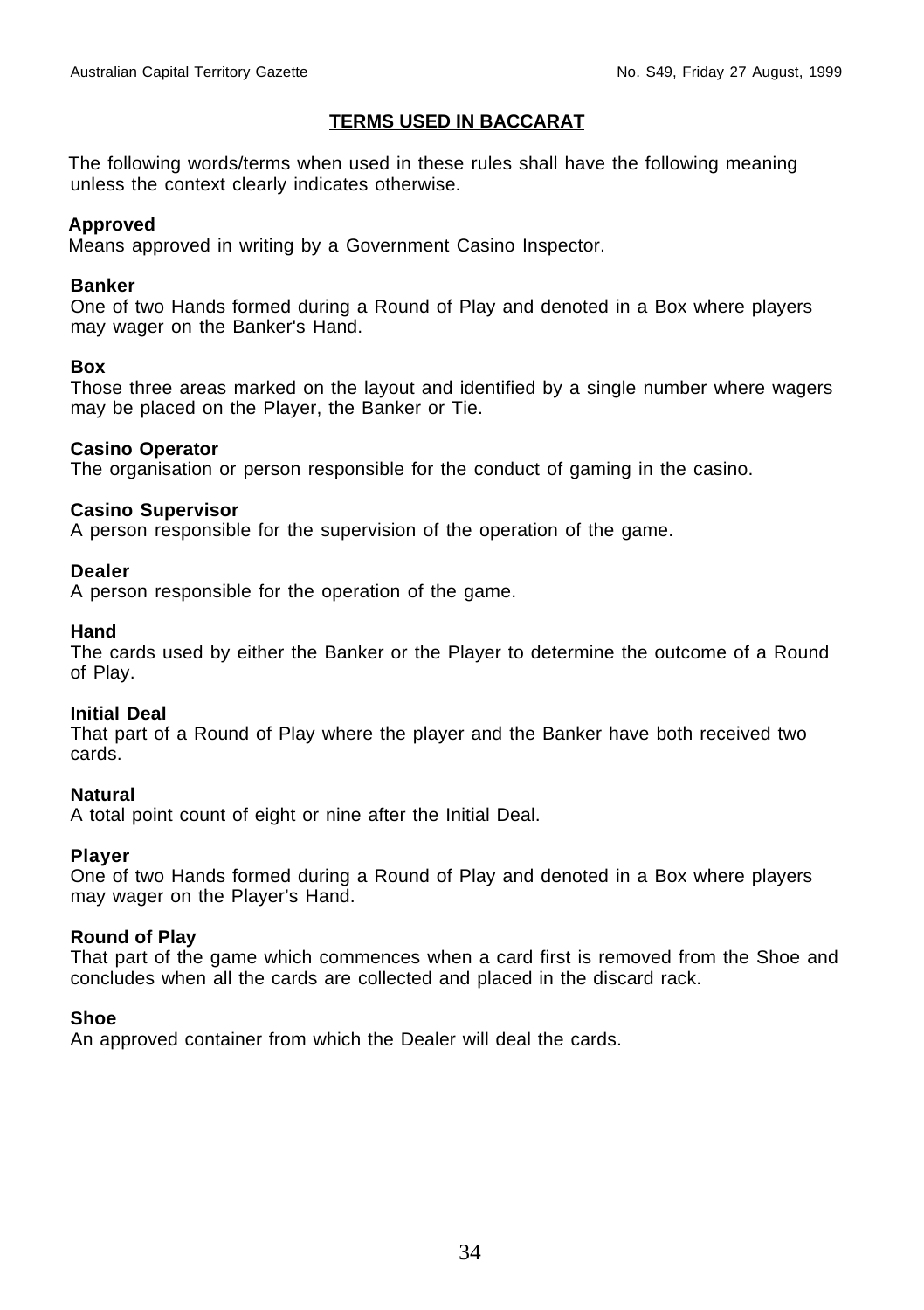#### **Table Differential**

The difference between the total amount wagered on all Boxes on Banker and the total amount wagered on all Boxes on Player.

#### **Tableau (Table of Play)**

A table of mandatory rules for the drawing of cards in Baccarat and outlined in Rules 7.2 and 7.3.

#### **Tie**

The final outcome of a Round of Play where the total point count of the Banker's Hand is equal to the total point count of the Player's Hand and is denoted in a Box where players may wager on Tie.

#### **Void**

Neither the player nor the Dealer wins; any chips wagered or paid shall be returned.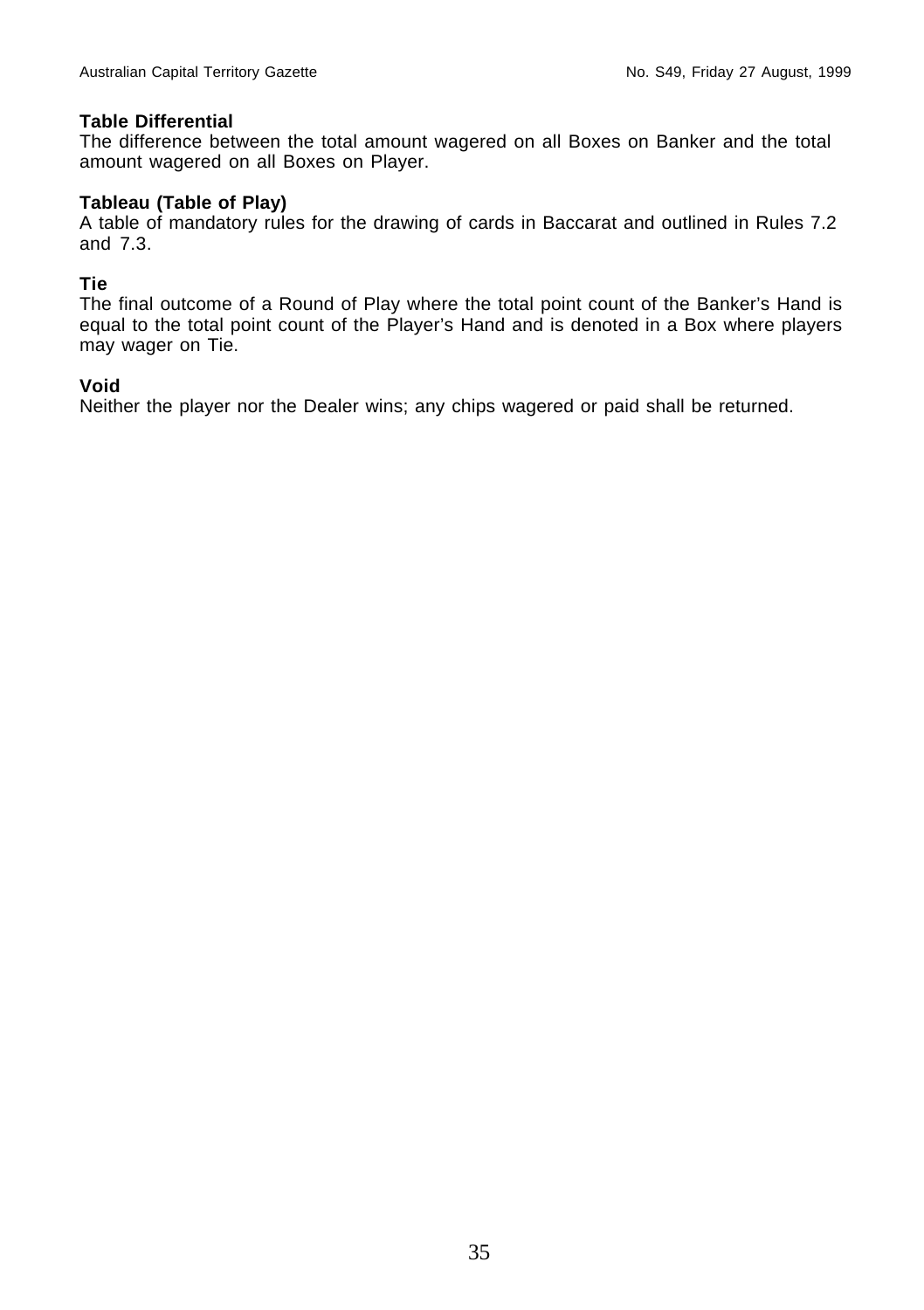#### **BACCARAT**

#### **1. BACCARAT TABLE**

1.1 The Baccarat table shall be approved prior to use.

#### **2. CARDS**

- 2.1 Baccarat shall be played with eight (52 cards) decks, without jokers, with backs of the same colour and design, which shall be approved. Two cutting cards shall be used.
- 2.2 Before the start of a Round of Play the Casino Operator shall determine whether the cards are to be dealt face up or face down.
- 2.3 The Casino Operator may change any or all of the cards after any Round of Play. The Casino Supervisor and Dealer shall check each replacement card prior to its introduction to play.
- 2.4 The value of the cards shall be as follows:
	- (a) any card from 2 to 9 inclusive shall have its face value;
	- (b) any 10, Jack, Queen or King shall have a value of zero; and
	- (c) any Ace shall have a value of 1.
- 2.5 The cards shall be checked prior to the commencement of gaming and at or after the conclusion of gaming.
- 2.6 The total of a particular Hand shall be a single digit number from zero to nine inclusive and shall be determined by totalling the value of the cards in the Hand in accordance with Rule 2.4. The ten unit value of a particular Hand shall be ignored.

#### **3. MINIMUM AND MAXIMUM WAGERS**

3.1 The Casino Operator shall display the minimum and maximum wagers per player on a sign at or near the table, and may change these limits, provided that prior notice of the change is given to the players.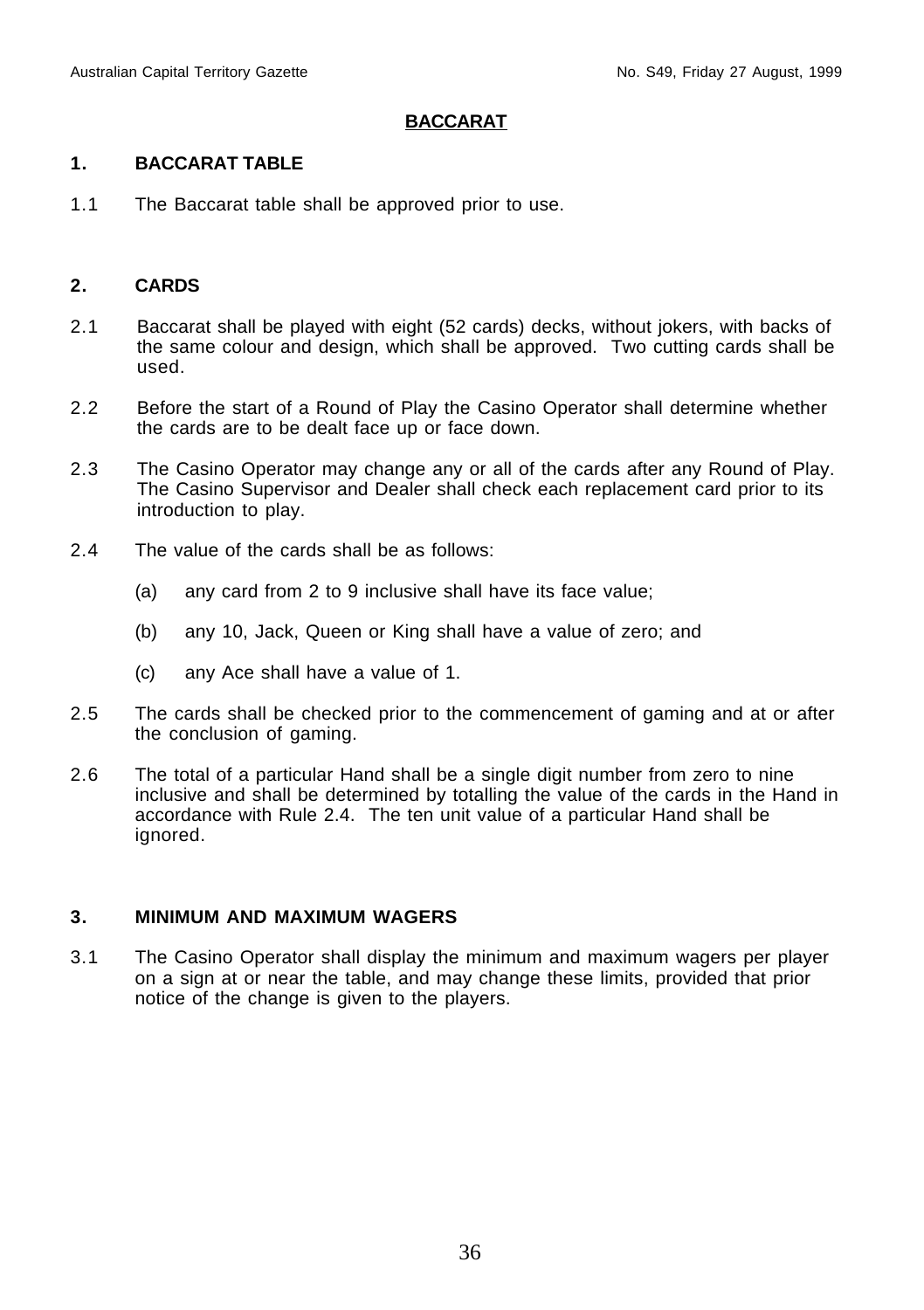- 3.2 The Casino Operator may allow a player to wager(s) in excess of the stated player maximum provided that a marker denoting the new limit for that player is placed adjacent to the player.
- 3.3 The multiples of wagers permitted shall be displayed at or near the table.
- 3.4 Wagers below the minimum shall be paid or collected and the owner of the wager shall be advised that further wagers under the minimum shall be returned.
- 3.5 Wagers above the maximum will be paid or collected to the maximum.
- 3.6 The Casino Operator may set a maximum Table Differential. The Table Differential shall be displayed on a sign at the table.
- 3.7 The Casino Operator may change the Table Differential, provided that prior notice of the change is given to the players.

# **4. WAGERS**

- 4.1 Prior to the first card of a Round of Play being dealt, each player shall be given the opportunity to place a wager.
- 4.2 All wagers shall be made by placing gaming chips on a Box.
- 4.3 Up to two players may wager on the Player's Hand, the Banker's Hand or Tie of any one Box.
- 4.4 No player may place a wager on more than one Box.
- 4.5 Once the first card has been dealt, no player shall handle, remove or alter the original wager, or place an additional wager, until a decision has been rendered and implemented on that wager.
- 4.6 The wagers that may be made by a player are as follows:
	- (a) a wager on the Banker's Hand;
	- (b) a wager on the Player's Hand; and
	- (c) a wager on the Tie.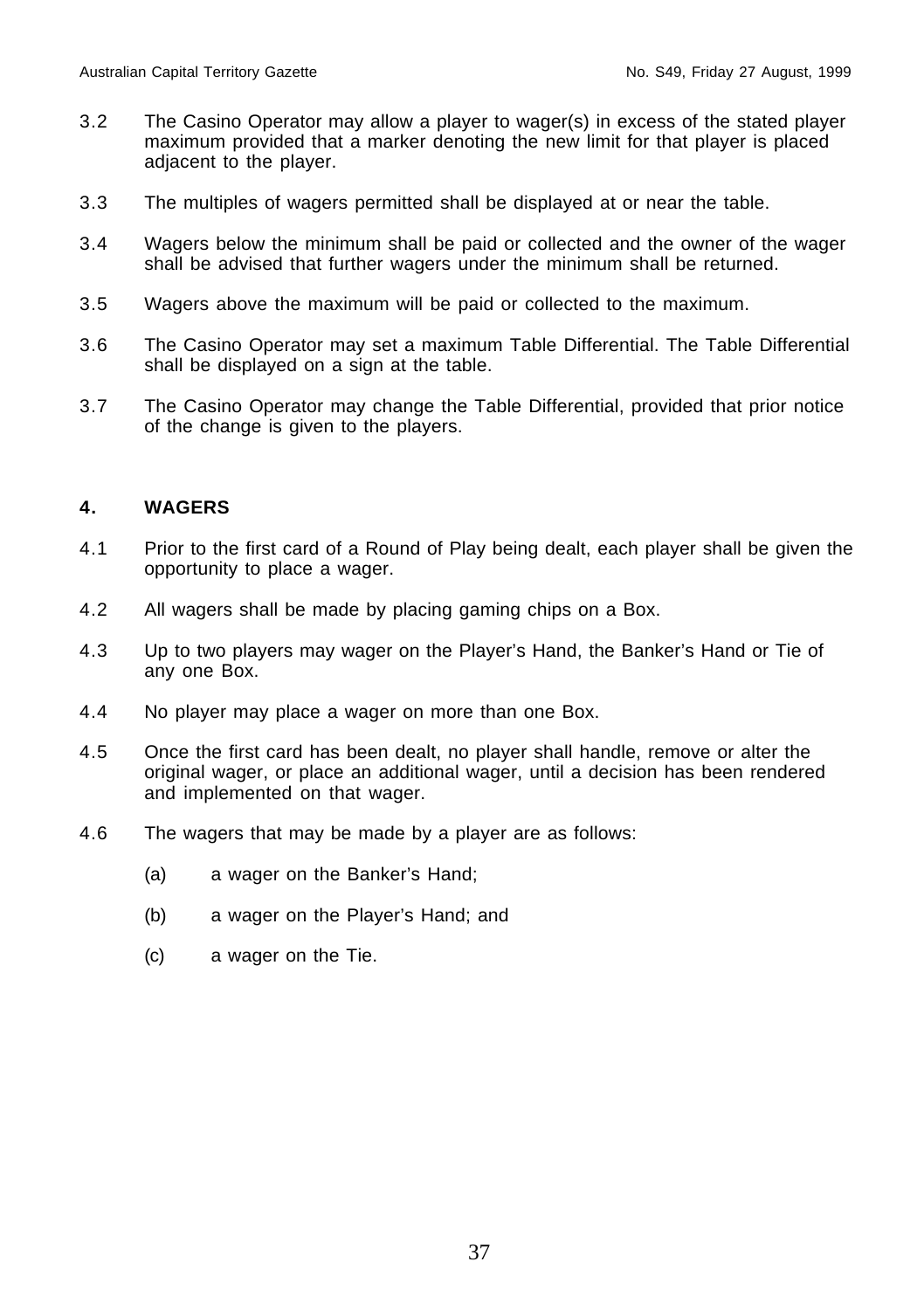# **5. SHUFFLE AND CUT OF THE CARDS**

- 5.1 The Dealer shall shuffle the cards in preparation for each new Shoe.
- 5.2 After the shuffle the cards will be offered to a player to be cut. If no player wishes to cut, a Casino Supervisor will cut the cards.
- 5.3 The cards shall be cut by placing a cutting card at least one deck in from either end. Once the cutting card has been inserted, the Dealer shall take the cards in front of the cutting card and the cutting card, and place them at the back of the stack. The Dealer shall then insert the other cutting card at least twelve cards in from the back of the stack.
- 5.4 Before the first Round of Play of each Shoe, the first card shall be displayed to the players. The point value of the exposed card will indicate the number of cards which shall be drawn face down and discarded.
- 5.5 For the purpose of Rule 5.4 any 10, Jack, Queen or King shall have a value of 10.
- 5.6 When the cutting card is drawn as the first card of a Round of Play or during a Round of Play the Dealer shall shuffle upon completion of that Round of Play, unless the result is a Tie in which case the Dealer shall deal one more Round of Play.

# **6. THE INITIAL DEAL**

- 6.1 All cards shall be dealt from a Shoe.
- 6.2 The Dealer shall announce "NO MORE BETS" and deal the cards in the following manner:
	- (a) one card to the Player and one card to the Banker, and
	- (b) another card to the Player and to the Banker.
- 6.3 A player or players or the Dealer may expose a Hand that is dealt face down as determined by a Casino Supervisor.
- 6.4 Where either the Player's Hand or the Banker's Hand or both achieves a Natural no further cards shall be drawn for that Round of Play.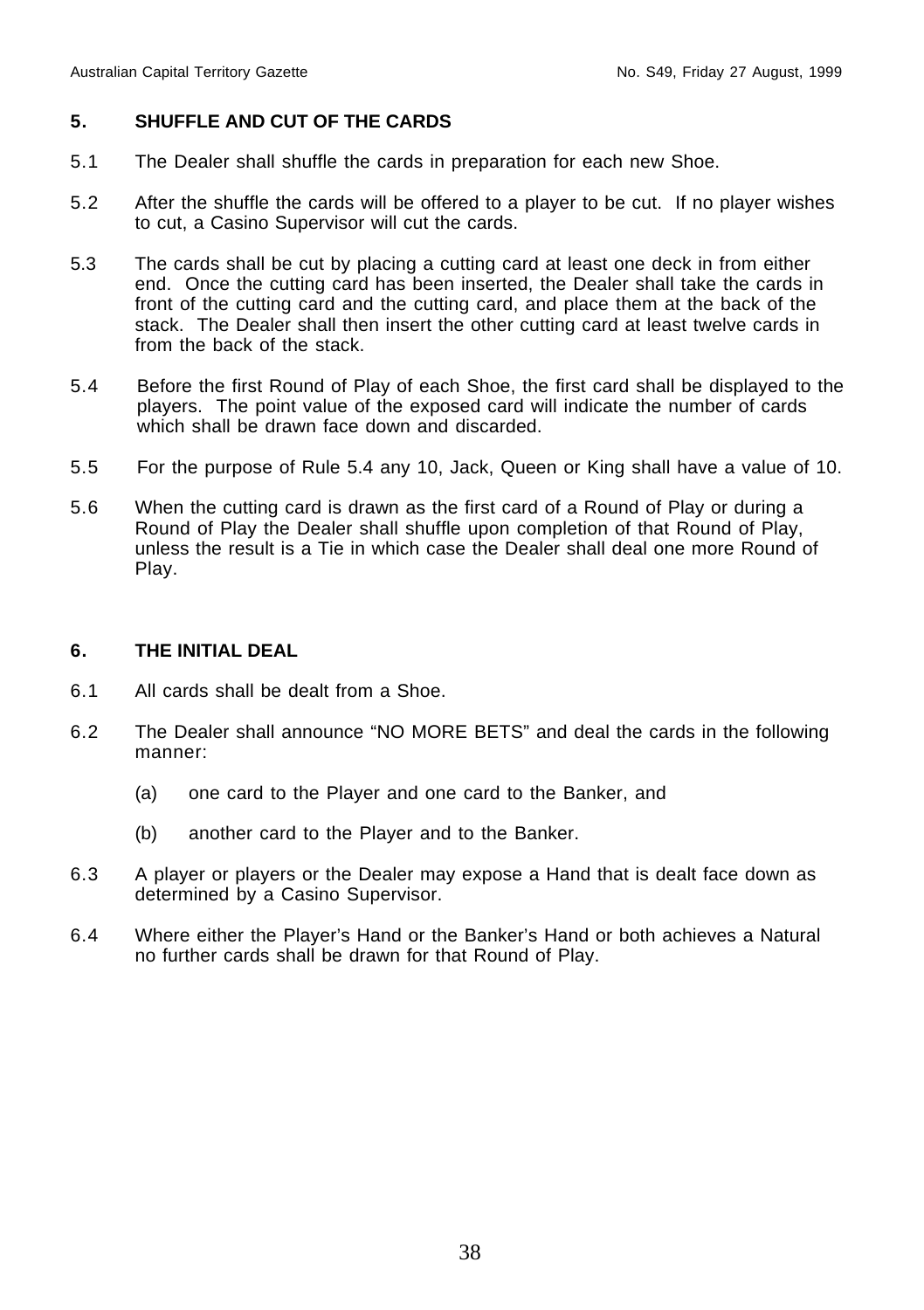# **7. ADDITIONAL CARDS**

- 7.1 The Dealer shall deal a third card to each Hand if required as outlined in Rules 7.2 and 7.3.
- 7.2 The Player's Hand shall draw (ie. take a third card) or stand (ie. not take any more cards) in accordance with the following table:

| Player's Hand Total |       |
|---------------------|-------|
| $0,1,2,3,4$ or 5    | Draw  |
| . ∩r                | Stand |

7.3 The Banker's Hand shall draw (ie take a third card) or stand (ie not take any more cards) in accordance with the following table:

| Banker's<br>Hand | Point count of third card drawn by the Player's Hand |   |   |   |   |   |   |   |    |   |   |
|------------------|------------------------------------------------------|---|---|---|---|---|---|---|----|---|---|
| Total            | No<br>Card                                           | 0 |   | 2 | 3 | 4 | 5 | 6 |    | 8 | 9 |
| 0                | D                                                    | D | D | D | D | D | D | D | רז | D | D |
|                  | D                                                    | D | D | D | D | D | D | D | D  | D | D |
| $\overline{2}$   | D                                                    | D | D | D | D | D | D | D | D  | D | D |
| 3                | D                                                    | D | D | D | D | D | D | D | ח  | S | D |
| 4                | D                                                    | S | S | D | D | D | D | D | D  | S | S |
| 5                | D                                                    | S | S | S | S | D | D | D | D  | S | S |
| 6                | S                                                    | S | S | S | S | S | S | D | D  | S | S |
|                  | S                                                    | S | S | S | S | S | S | S | S  | S | S |

 $D = Draw$   $S = Stand$ 

# **8. SETTLEMENT OF WAGERS**

- 8.1 A wager on the Banker's Hand shall:
	- (a) win, if the Banker's Hand has a total higher than that of the Player's Hand;
	- (b) lose, if the Banker's Hand has a total lower than that of the Player's Hand; and
	- (c) neither win nor lose, if the totals of the Banker's Hand and the Player's Hand are equal.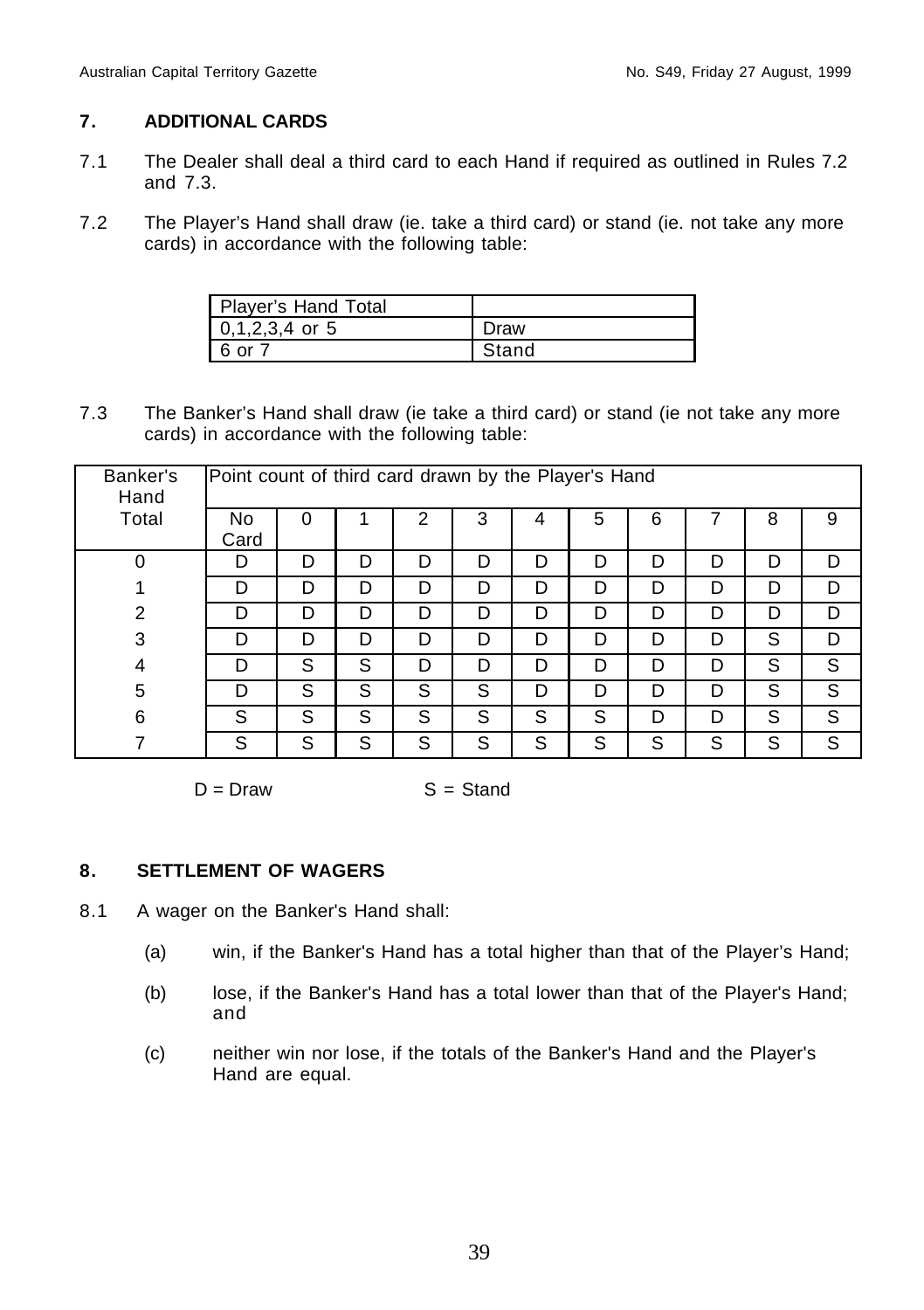- 8.2 A wager on the Player's Hand shall:
	- (a) win, if the Player's Hand has a total higher than that of the Banker's Hand;
	- (b) lose, if the Player's Hand has a total lower than that of the Banker's Hand; and
	- (c) neither win nor lose, if the totals of the Banker's Hand and the Player's Hand are equal.
- 8.3 A wager on the Tie shall:
	- (a) win, if the totals of the Banker's Hand and the Player's Hand are equal; and
	- (b) lose if either the Player or Banker win.
- 8.4 Settlement of winning wagers shall be as follows:
	- (a) Player's Hand shall be paid at odds of 1 to 1;
	- (b) Banker's Hand shall be paid at odds of 1 to 1 less 5% commission; and
	- (c) Tie shall be paid at odds of 8 to 1.

# **9. IRREGULARITIES**

- 9.1 A card dealt to the Player's Hand in error shall become the next card to the Banker's Hand in the event of the Banker's Hand being obliged to draw according to these Rules.
- 9.2 A card drawn in excess from the Shoe, and exposed, shall be used as the first card of the next Round of Play. This Round of Play shall be a non-betting round played to a conclusion. Prior to the commencement of a non-betting round, all wagers shall be removed from the betting areas on the table.
- 9.3 A card drawn in excess from the Shoe, and not exposed, shall be used as the first card of the next Round of Play.
- 9.4 Cards drawn out of sequence to either the Banker's Hand or the Player's Hand shall be reconstructed in accordance with Rules 6.4, 7.2 and 7.3.
- 9.5 In the case of a misdeal where the Round of Play cannot be reconstructed, that Round of Play shall be Void.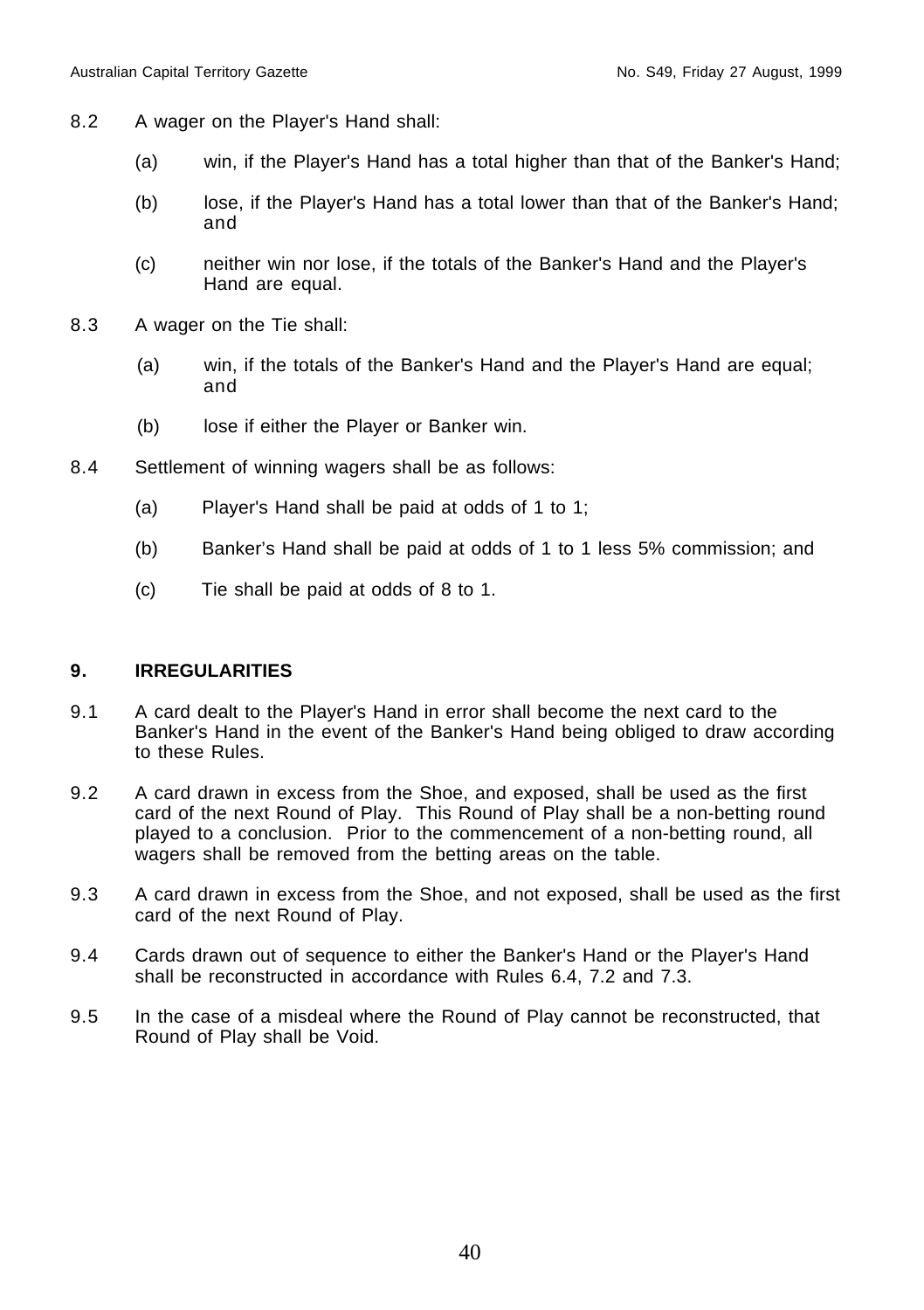9.6 If there are insufficient cards in the Shoe to complete a Round of Play, that Round of Play shall be Void.

# **10. TABLE CLOSURE**

- 10.1 The hours of gaming shall be as determined under the provisions of the Casino Control Act 1988.
- 10.2 Subject to Rule 10.1, the Casino Operator may close any table before the close of gaming provided that notice is given to the players and a Government Casino Inspector if available.

# **11. GENERAL PROVISIONS**

- 11.1 The Casino Operator may invalidate the outcome of a game if the game is disrupted by civil commotion, fire, riot, brawl, robbery, or an Act of God.
- 11.2 A person in the casino shall not use or have in their possession or control any electronic, electrical or mechanical device which is:
	- (a) capable of recording, projecting or analysing the outcome of a game;
	- (b) capable of changing the probabilities of a game; or
	- (c) connected to or in communication with any other device whether inside the casino or not that is covered by (a) or (b) in this rule.
- 11.3 Where a person has contravened any provision of these rules, the Casino Operator may:
	- (a) declare that any wager(s) made by the player(s) shall be Void; and
	- (b) direct that the player(s) shall be excluded from further participation in the game.
- 11.4 The Casino Operator may invalidate a Round of Play if it is impractical to continue or a person(s) commits a fraudulent act that affects the outcome for that particular round.
- 11.5 Where the outcome of a Round of Play is invalidated, the Casino Operator may refund wagers made by players for that particular round.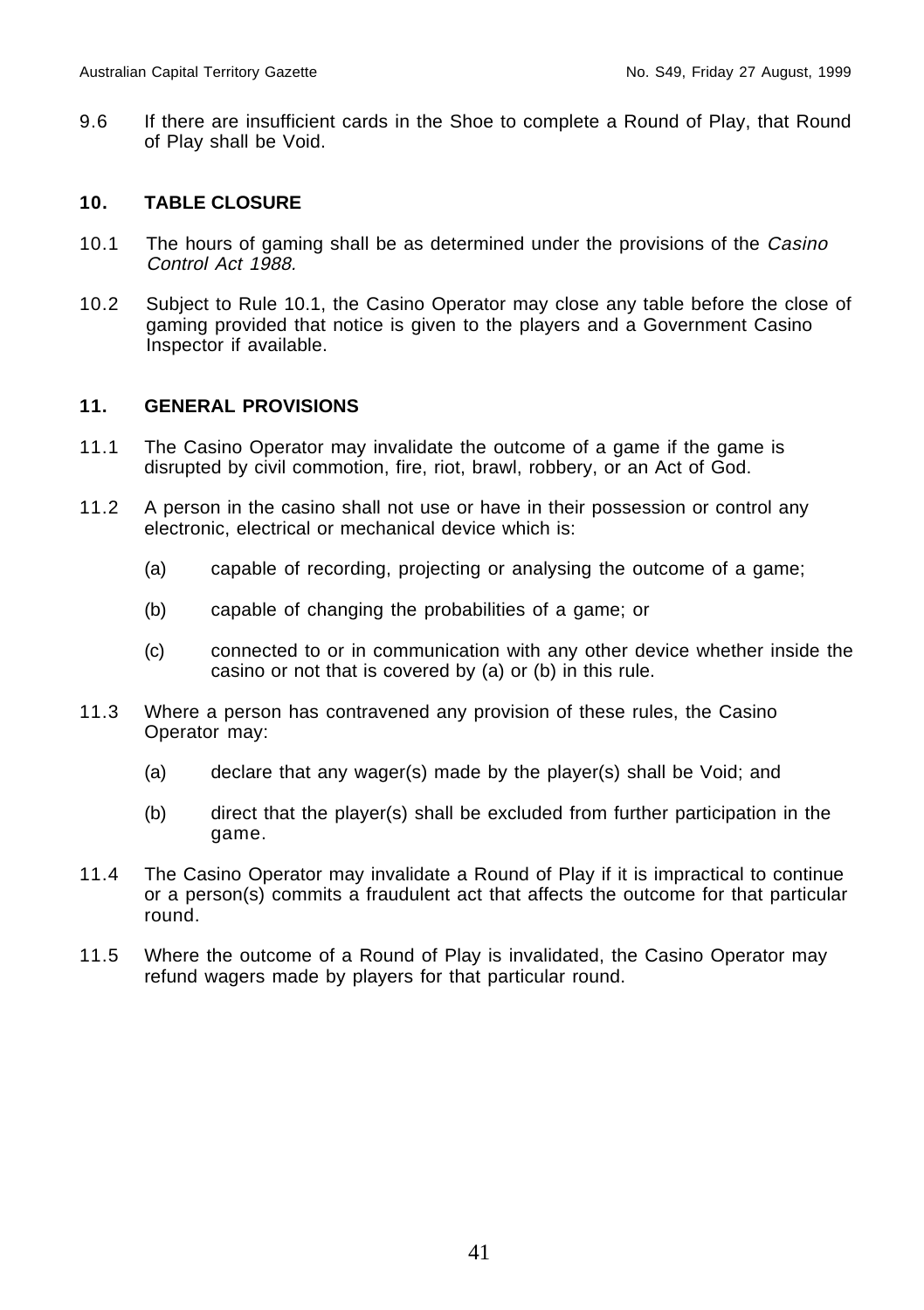- 11.6 The Casino Operator's decision shall be final in any dispute arising from, or not covered by, the provision of these rules, subject to a review by a Government Casino Inspector, if requested.
- 11.7 An employee of the casino shall:
	- (a) not advise a player on how to play his/her Hand, except to ensure compliance with these rules;
	- (b) not give or allow any advantage to a person, or cause to or allow a change in any probabilities of the game by any means other than that covered by these rules; and
	- (c) commensurate with their responsibilities, ensure that the game is conducted in accordance with the approved procedures.
- 11.8 A seated player who abstains from betting for three consecutive rounds whilst all other seats at that table are in use may be required to vacate that seat.
- 11.9 No onlooker or any player playing at any table may instruct or influence another player's decisions of play.
- 11.10 Players are not permitted to have side bets against each other.
- 11.11 A copy of these rules shall be made available, upon request.

## **12. TOURNAMENT PLAY**

- 12.1 In addition to the rules set out in the preceding paragraphs, the rules of this section shall apply only to tournament play.
- 12.2 The conditions of entry and of play for each Baccarat tournament shall be approved.
- 12.3 Where the conditions of entry and play for tournament play approved under Rule 12.2 are inconsistent with the rules set out in the preceding paragraphs, the conditions approved under Rule 12.2 shall prevail to the extent of the inconsistency for the duration of the tournament.
- 12.4 The Casino Operator may charge an entry fee for the tournament and may retain up to 10% of the total entry fees as an administrative charge. The Casino Operator shall offer the balance of the entry fees as prize money in accordance with the approved conditions of tournament play.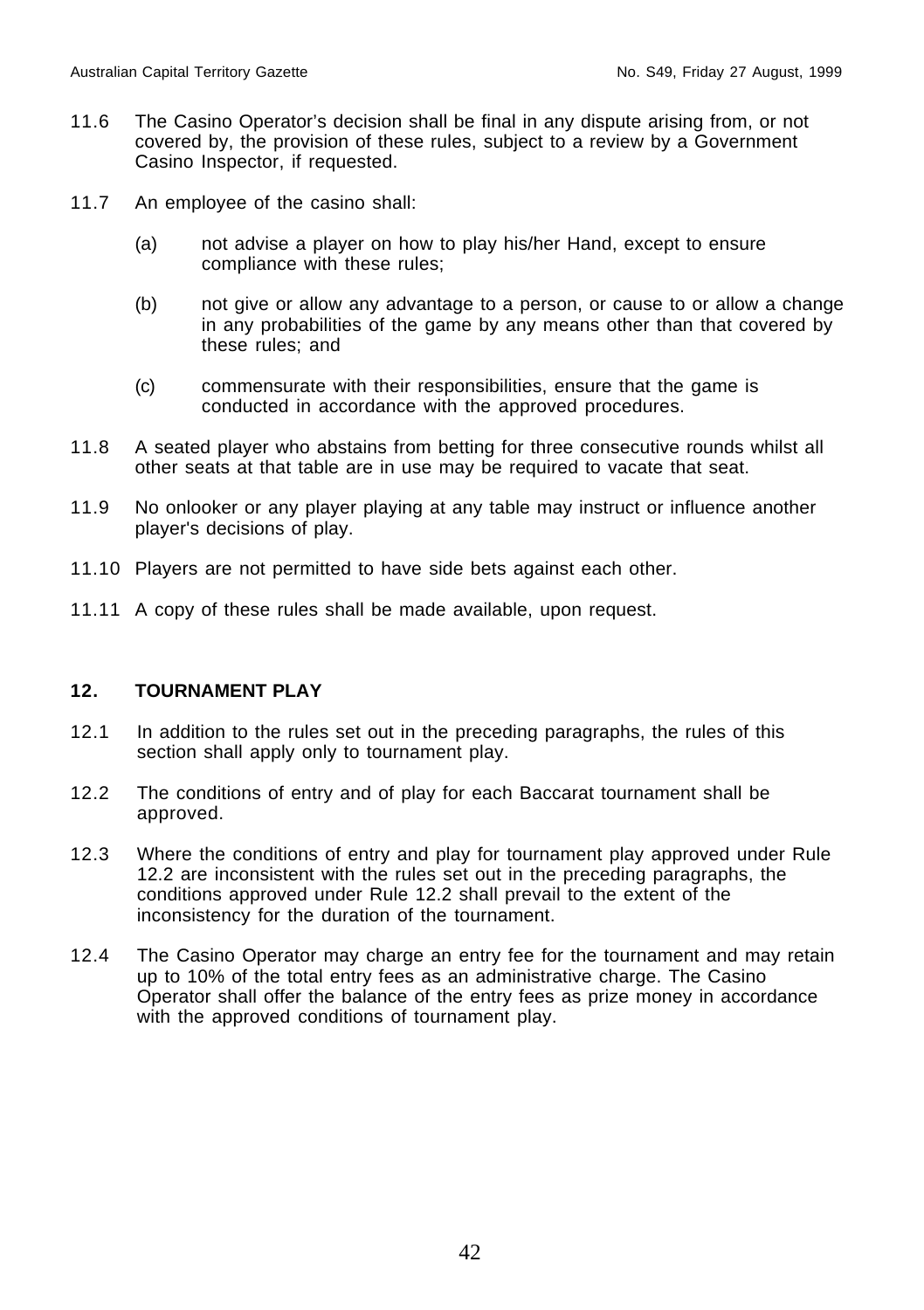# **CASINO CANBERRA LIMITED**

# **RULES OF MINI-BACCARAT**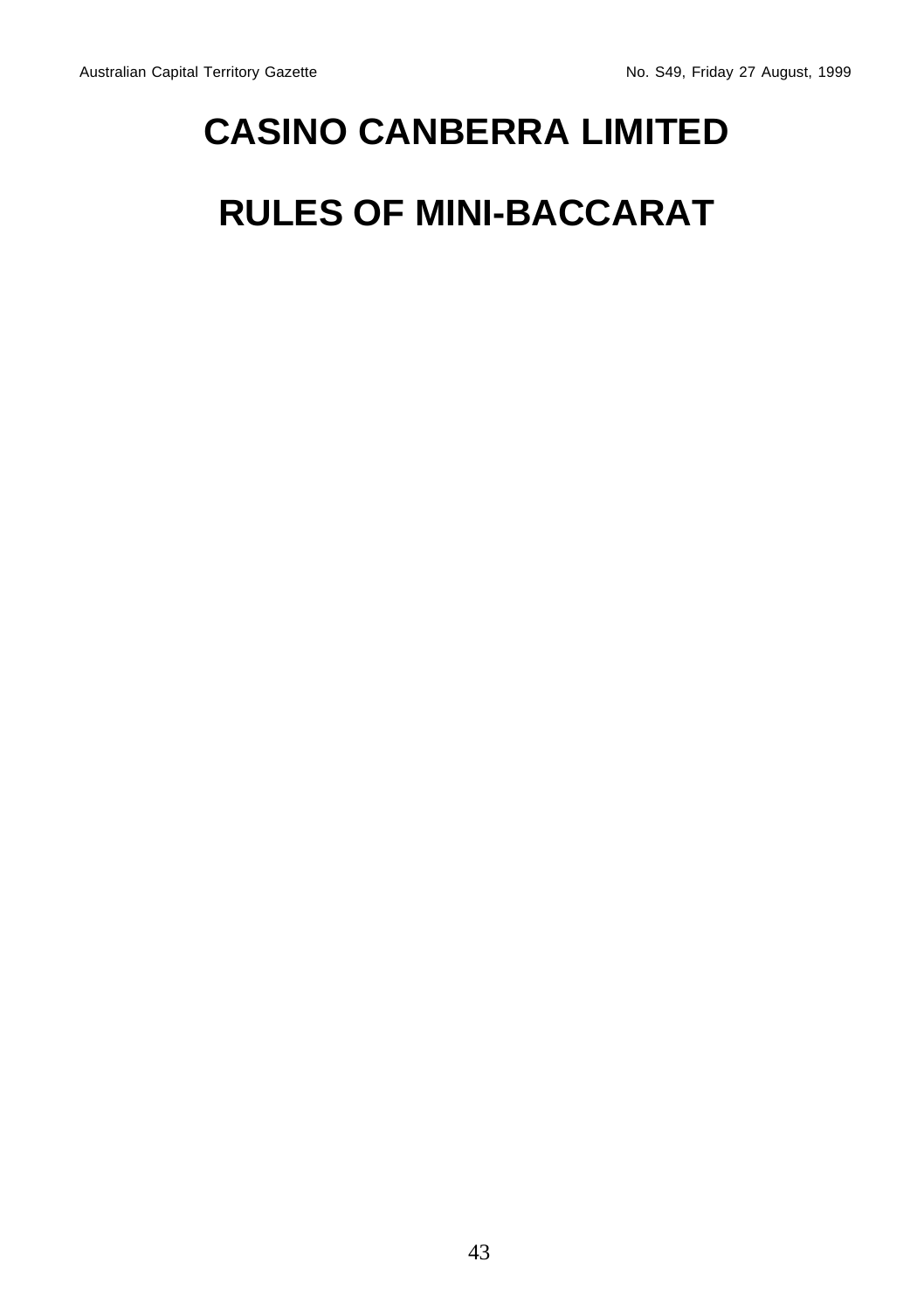# **MINI-BACCARAT INDEX**

# **TERMS USED IN MINI-BACCARAT**

- **1. MINI-BACCARAT TABLE**
- **2. CARDS**
- **3. MINIMUM AND MAXIMUM WAGERS**
- **4. WAGERS**
- **5. SHUFFLE AND CUT OF THE CARDS**
- **6. THE INITIAL DEAL**
- **7. ADDITIONAL CARDS**
- **8. SETTLEMENT OF WAGERS**
- **9. IRREGULARITIES**
- **10. TABLE CLOSURE**
- **11. GENERAL PROVISIONS**
- **12. TOURNAMENT PLAY**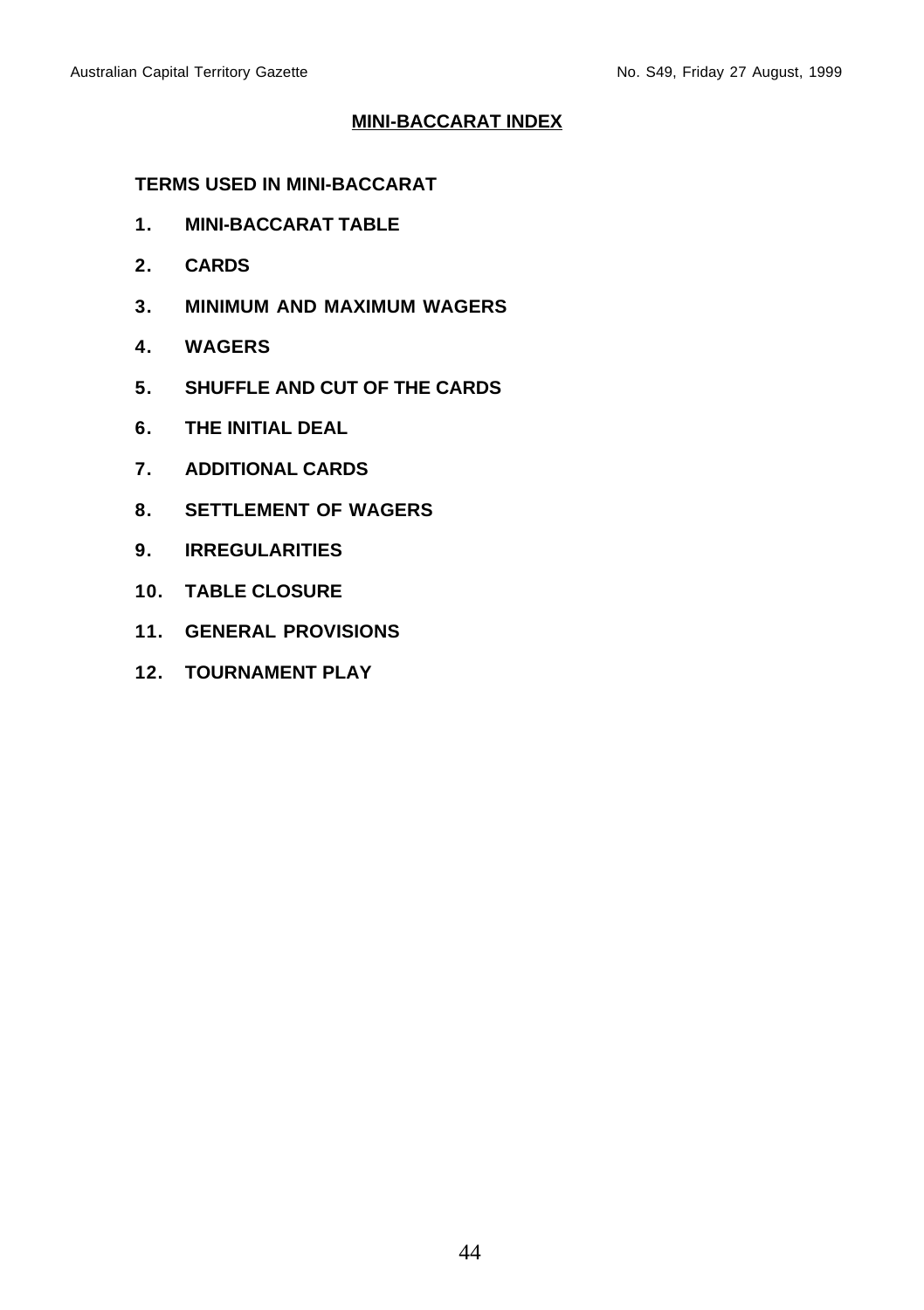## **TERMS USED IN MINI-BACCARAT**

The following words/terms when used in these rules shall have the following meaning unless the context clearly indicates otherwise.

## **Approved**

Means approved in writing by a Government Casino Inspector.

## **Banker**

One of two Hands formed during a Round of Play and denoted in a Box where players may wager on the Banker's Hand.

## **Box**

Those three areas marked on the layout and identified by a single number where wagers may be placed on the Player, the Banker or Tie.

## **Casino Operator**

The organisation or person responsible for the conduct of gaming in the casino.

## **Casino Supervisor**

A person responsible for the supervision of the operation of the game.

## **Dealer**

A person responsible for the operation of the game.

## **Hand**

The cards used by either the Banker or the Player to determine the outcome of a Round of Play.

## **Initial Deal**

That part of a Round of Play where the player and the Banker have both received two cards.

## **Natural**

A total point count of eight or nine after the Initial Deal.

## **Player**

One of two Hands formed during a Round of Play and denoted in a Box where players may wager on the Player's Hand.

## **Round of Play**

That part of the game which commences when a card first is removed from the Shoe and concludes when all the cards are collected and placed in the discard rack.

## **Shoe**

An approved container from which the Dealer will deal the cards.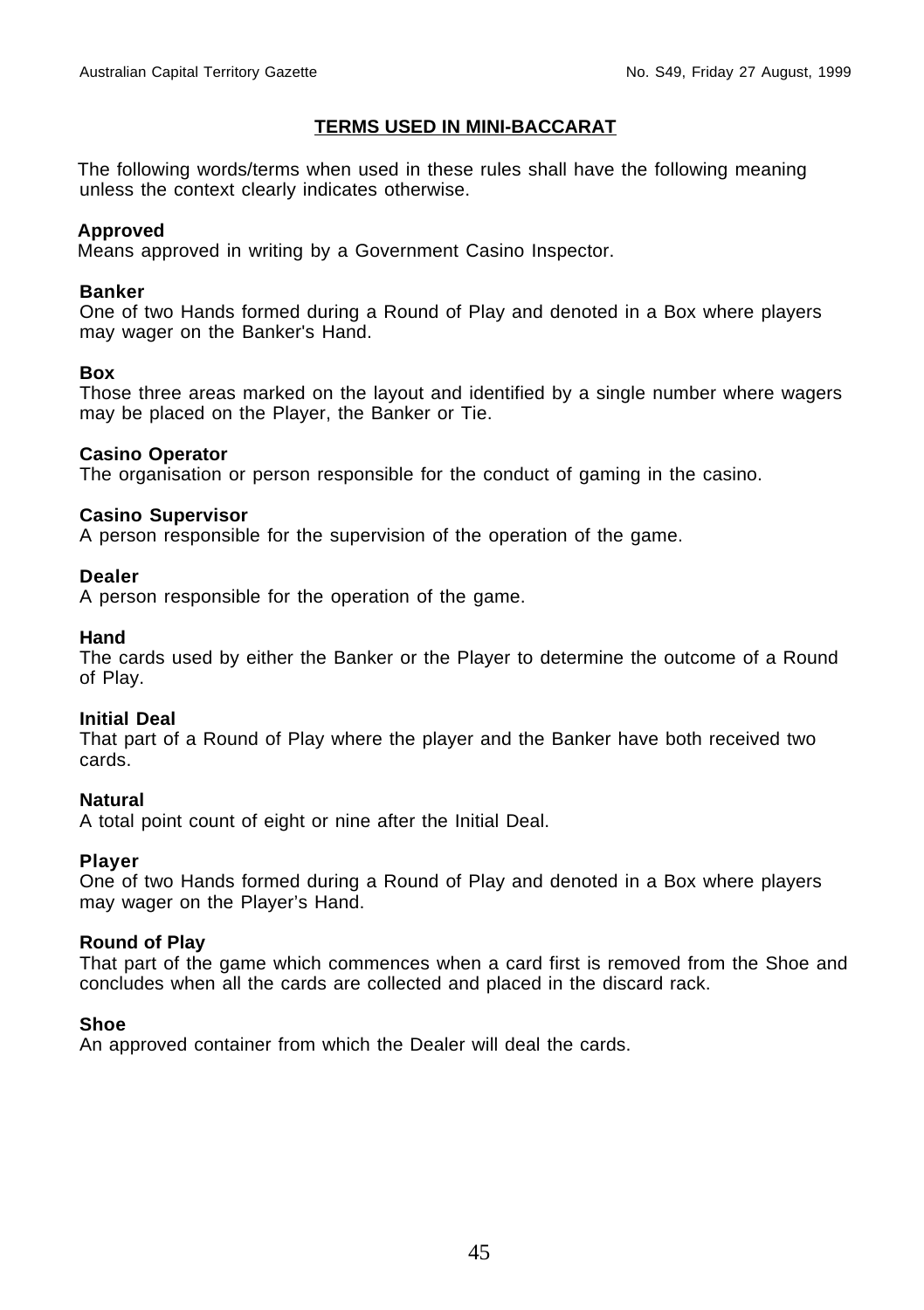## **Table Differential**

The difference between the total amount wagered on all Boxes on Banker and the total amount wagered on all Boxes on Player.

## **Tableau (Table of Play)**

A table of mandatory rules for the drawing of cards in Mini-Baccarat and outlined in Rules 7.2 and 7.3.

## **Tie**

The final outcome of a Round of Play where the total point count of the Banker's Hand is equal to the total point count of the Player's Hand and is denoted in a Box where players may wager on Tie.

## **Void**

Neither the player nor the Dealer wins; any chips wagered or paid shall be returned.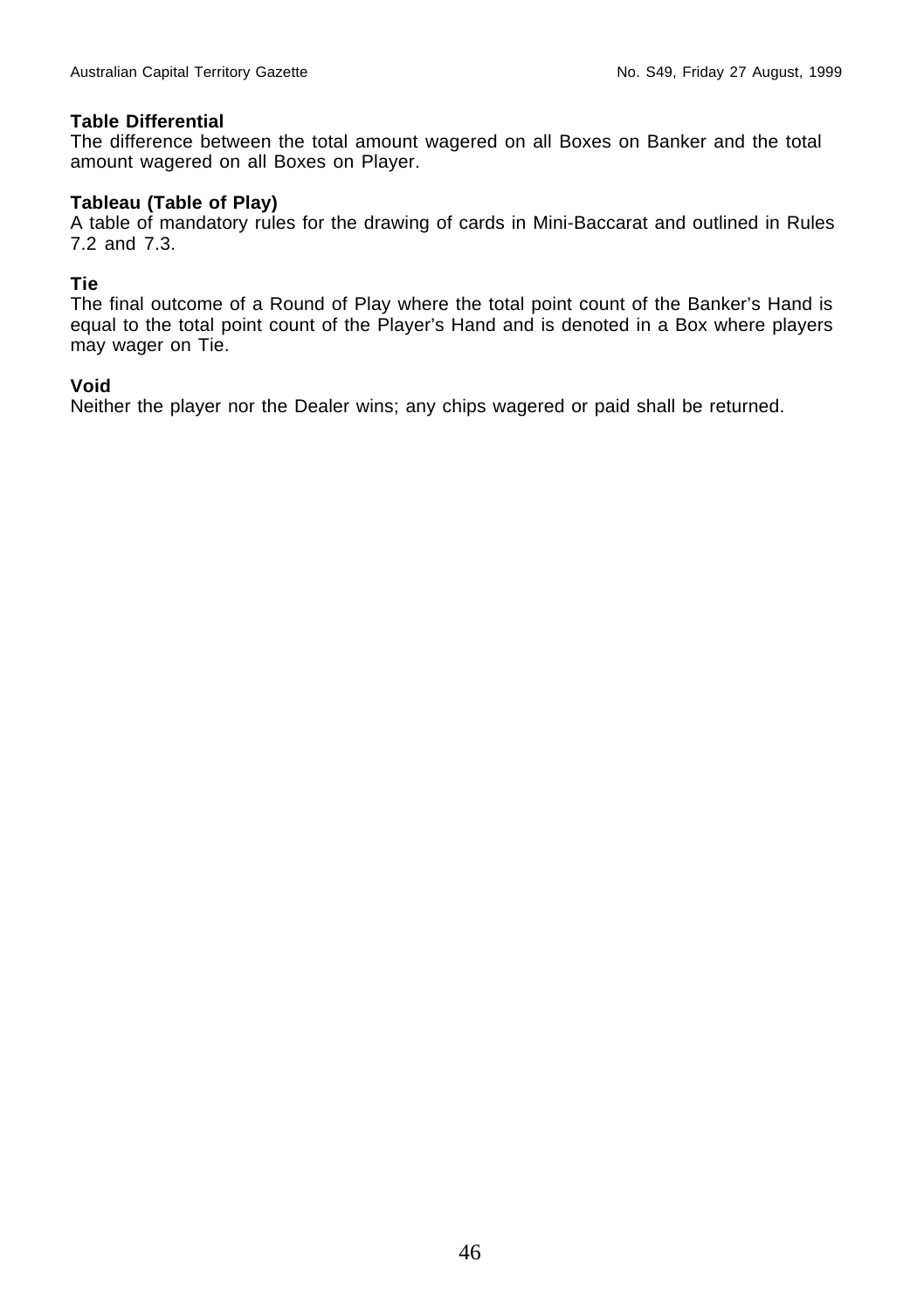## **MINI-BACCARAT**

## **1. MINI-BACCARAT TABLE**

1.1 The Mini-Baccarat table shall be approved prior to use.

## **2. CARDS**

- 2.1 Mini-Baccarat shall be played with eight (52 cards) decks, without jokers, with backs of the same colour and design, which shall be approved. Two cutting cards shall be used.
- 2.2 Before the start of a Round of Play the Casino Operator shall determine whether the cards are to be dealt face up or face down.
- 2.3 The Casino Operator may change any or all of the cards after any Round of Play. The Casino Supervisor and Dealer shall check each replacement card prior to its introduction to play.
- 2.4 The value of the cards shall be as follows:
	- (a) any card from 2 to 9 inclusive shall have its face value;
	- (b) any 10, Jack, Queen or King shall have a value of zero; and
	- (c) any Ace shall have a value of 1.
- 2.5 The cards shall be checked prior to the commencement of gaming and at or after the conclusion of gaming.
- 2.6 The total of a particular Hand shall be a single digit number from zero to nine inclusive and shall be determined by totalling the value of the cards in the Hand in accordance with Rule 2.4. The ten unit value of a particular Hand shall be ignored.

## **3. MINIMUM AND MAXIMUM WAGERS**

3.1 The Casino Operator shall display the minimum and maximum wagers per player on a sign at or near the table, and may change these limits, provided that prior notice of the change is given to the players.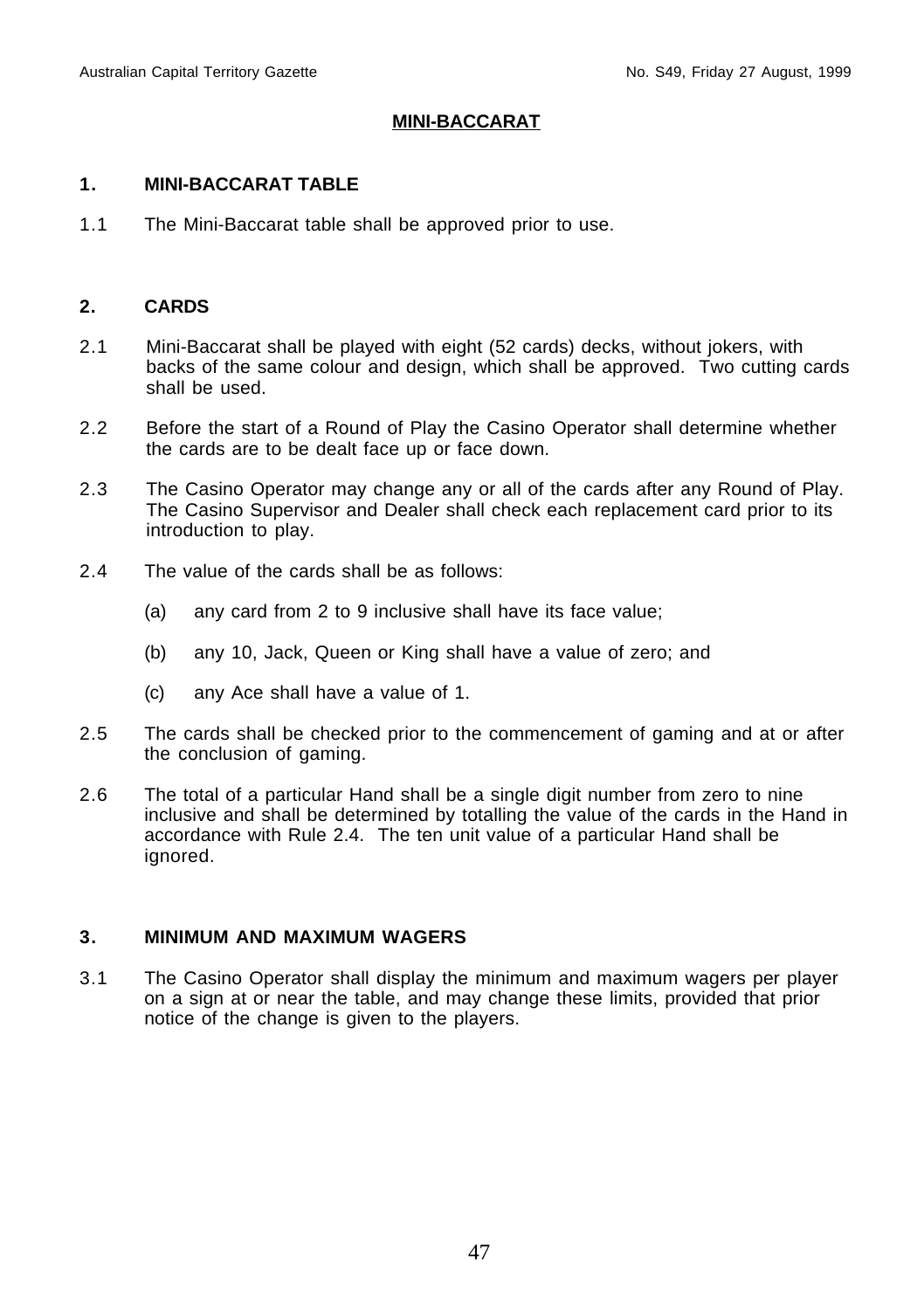- 3.2 The Casino Operator may allow a player to wager in excess of the stated player maximum provided that a marker denoting the new limit for that player is placed adjacent to the player.
- 3.3 The multiples of wagers permitted shall be displayed at or near the table.
- 3.4 Wagers below the minimum shall be paid or collected and the owner of the wager shall be advised that further wagers under the minimum shall be returned.
- 3.5 Wagers above the maximum will be paid or collected to the maximum.
- 3.6 The Casino Operator may set a maximum Table Differential. The Table Differential shall be displayed on a sign at the table.
- 3.7 The Casino Operator may change the Table Differential, provided that prior notice of the change is given to the players.

# **4. WAGERS**

- 4.1 Prior to the first card of a Round of Play being dealt by the Dealer, each player shall be given the opportunity to place a wager.
- 4.2 All wagers shall be made by placing gaming chips on a Box.
- 4.3 Up to two players may wager on the Player's Hand, the Banker's Hand or Tie of any one Box.
- 4.4 No player may place a wager on more than one Box.
- 4.5 Once the first card has been dealt, no player shall handle, remove or alter the original wager, or place an additional wager, until a decision has been rendered and implemented on that wager.
- 4.6 The wagers that may be made by a player are as follows:
	- (a) a wager on the Banker's Hand;
	- (b) a wager on the Player's Hand; and
	- (c) a wager on the Tie.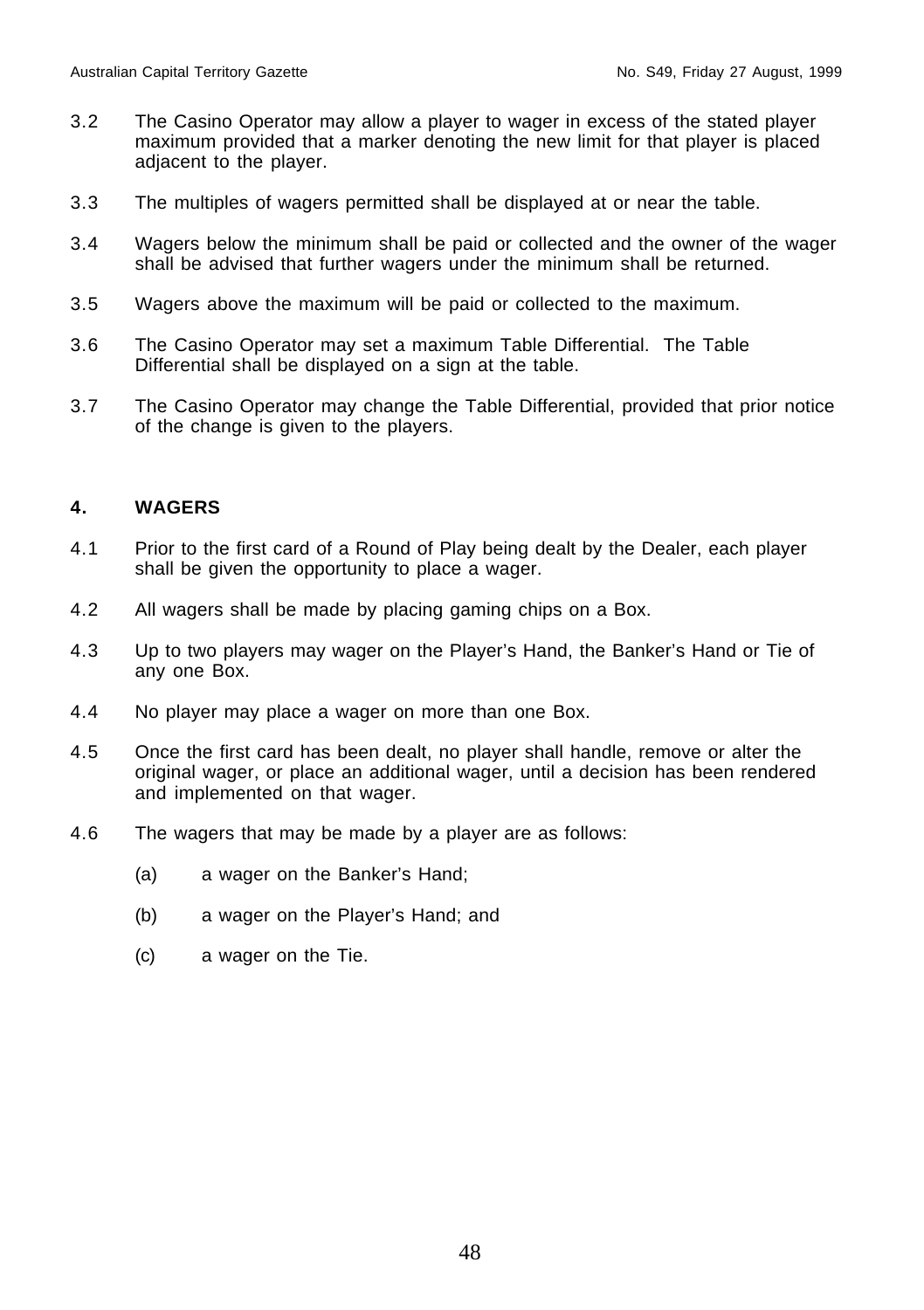# **5. SHUFFLE AND CUT OF THE CARDS**

- 5.1 The Dealer shall shuffle the cards in preparation for each new Shoe.
- 5.2 After the shuffle the cards will be offered to a player to be cut. If no player wishes to cut, a Casino Supervisor will cut the cards.
- 5.3 The cards shall be cut by placing a cutting card at least one deck in from either end. Once the cutting card has been inserted, the Dealer shall take the cards in front of the cutting card and the cutting card, and place them at the back of the stack. The Dealer shall then insert the other cutting card at least twelve cards in from the back of the stack.
- 5.4 Before the first Round of Play of each Shoe, the first card shall be displayed to the players. The point value of the exposed card will indicate the number of cards which shall be drawn face down and discarded.
- 5.5 For the purpose of Rule 5.4 any 10, Jack, Queen or King shall have a value of 10.
- 5.6 When the cutting card is drawn as the first card of a Round of Play or during a Round of Play the Dealer shall shuffle upon completion of that Round of Play, unless the result is a Tie in which case the Dealer shall deal one more Round of Play.

# **6. THE INITIAL DEAL**

- 6.1 All cards shall be dealt from a Shoe.
- 6.2 The Dealer shall announce "NO MORE BETS" and deal the cards in the following manner:
	- (a) one card to the Player and one card to the Banker; and
	- (b) another card to the Player and to the Banker.
- 6.3 A player or players or the Dealer may expose a Hand that is dealt face down as determined by a Casino Supervisor.
- 6.4 Where either the Player's Hand or the Banker's Hand or both is a Natural no further cards shall be drawn for that Round of Play.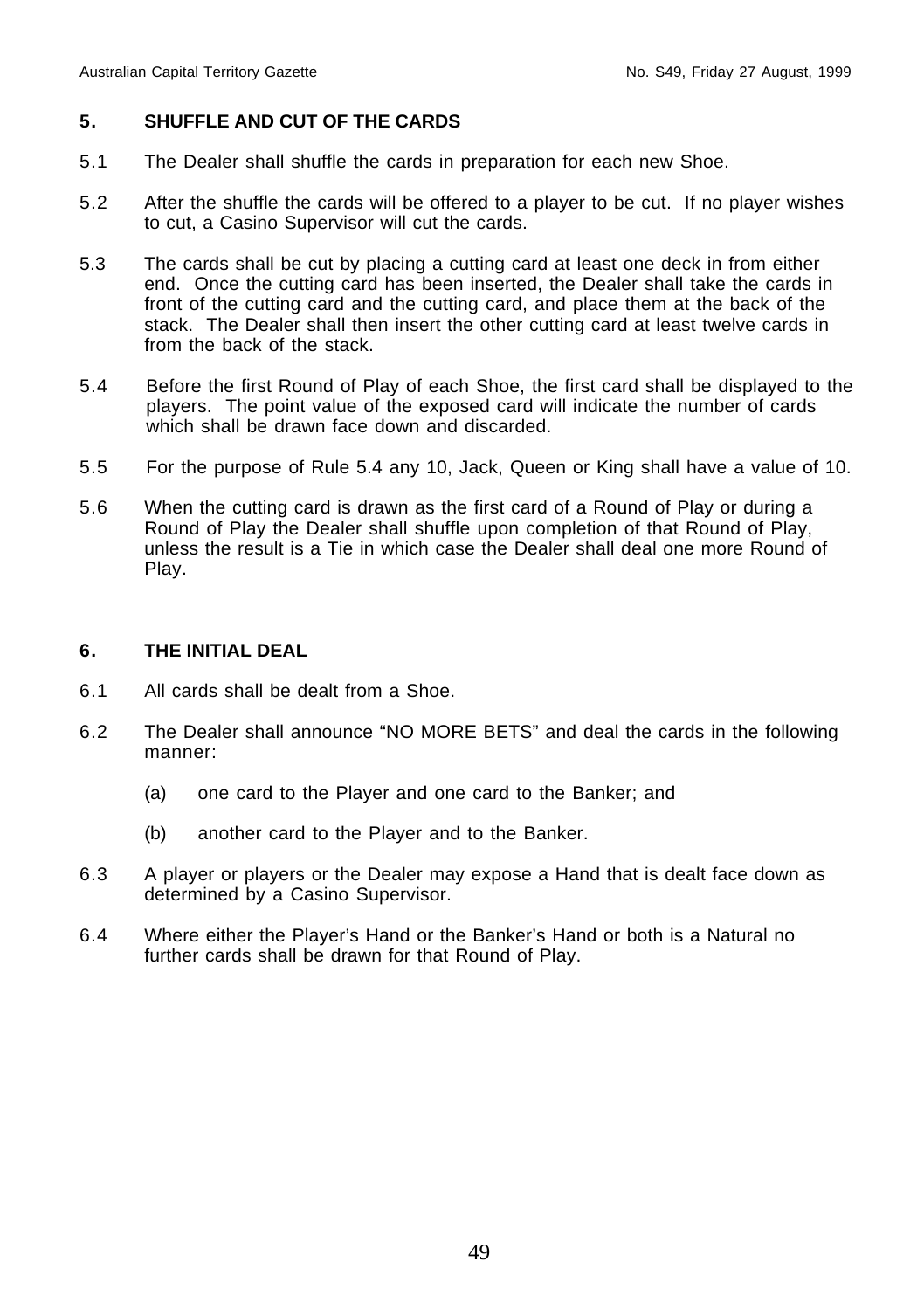# **7. ADDITIONAL CARDS**

- 7.1 The Dealer shall deal a third card to each Hand if required as outlined in Rules 7.2 and 7.3.
- 7.2 The Player's Hand shall draw (ie take a third card) or stand (ie not take any more cards) in accordance with the following table:

| Player's Hand Total |       |
|---------------------|-------|
| $10.1.2.3.4$ or 5   | ∶aw   |
| . or i              | ⊰tand |

7.3 The Banker's Hand shall draw (ie take a third card) or stand (ie not take any more cards) in accordance with the following table:

| Banker's<br>Hand | Point count of third card drawn by the Player's Hand |   |   |   |   |   |   |   |   |   |   |
|------------------|------------------------------------------------------|---|---|---|---|---|---|---|---|---|---|
| Total            | No<br>Card                                           | 0 |   | 2 | 3 | 4 | 5 | 6 |   | 8 | 9 |
| 0                | D                                                    | D | D | D | D | D | D | D | D | D | D |
|                  | D                                                    | D | D | D | D | D | D | D | D | D | D |
| $\overline{2}$   | D                                                    | D | D | D | D | D | D | D | D | D | D |
| 3                | D                                                    | D | D | D | D | D | D | D | D | S | D |
| 4                | D                                                    | S | S | D | D | D | D | D | D | S | S |
| 5                | D                                                    | S | S | S | S | D | D | D | D | S | S |
| 6                | S                                                    | S | S | S | S | S | S | D | D | S | S |
| ⇁                | S                                                    | S | S | S | S | S | S | S | S | S | S |

 $D = Draw$   $S = Stand$ 

# **8. SETTLEMENT OF WAGERS**

- 8.1 A wager on the Banker's Hand shall:
	- (a) win, if the Banker's Hand has a total higher than that of the Player's Hand;
	- (b) lose, if the Banker's Hand has a total lower than that of the Player's Hand; and
	- (c) neither win nor lose, if the totals of the Banker's Hand and the Player's Hand are equal.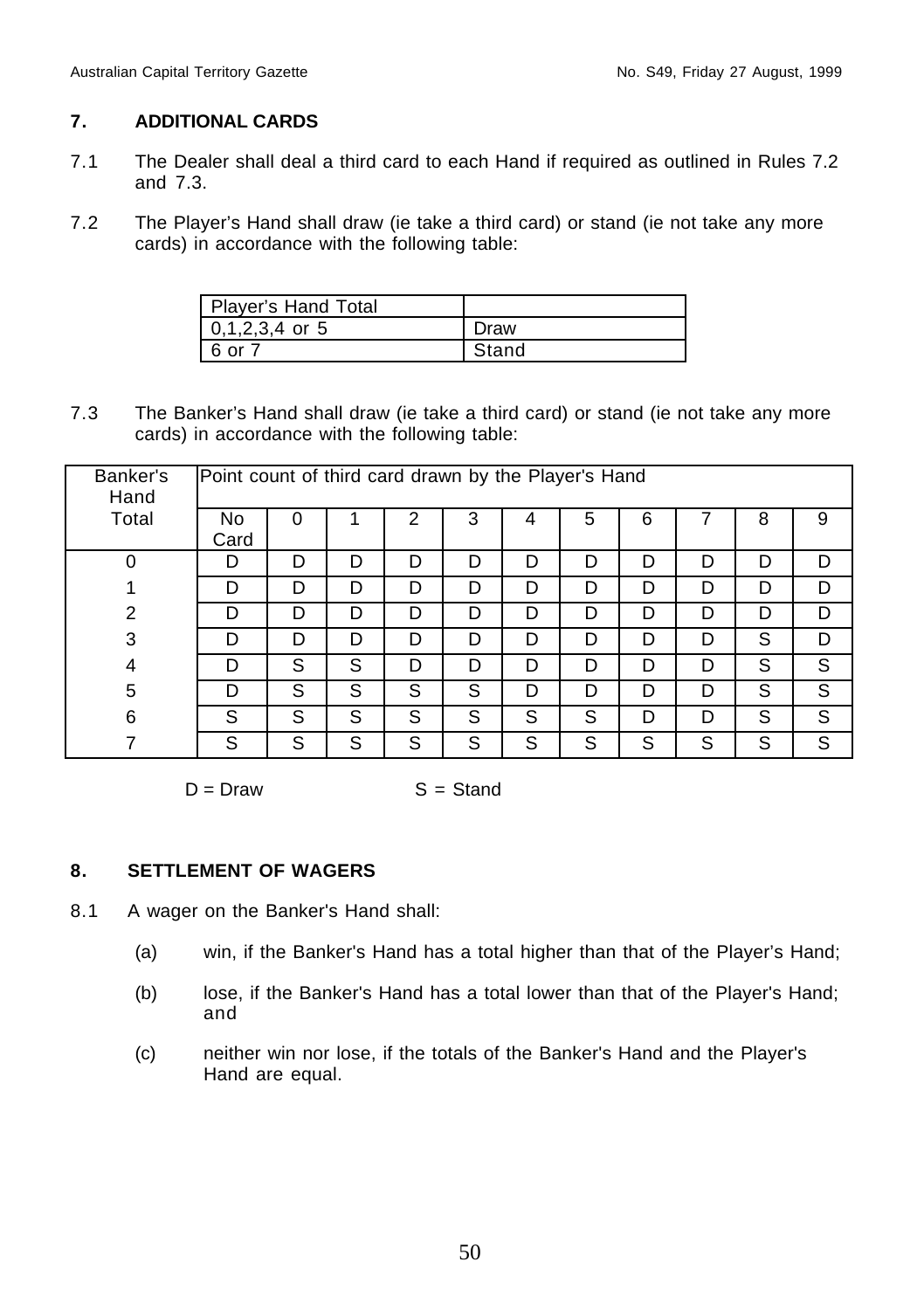- 8.2 A wager on the Player's Hand shall:
	- (a) win, if the Player's Hand has a total higher than that of the Banker's Hand;
	- (b) lose, if the Player's Hand has a total lower than that of the Banker's Hand; and
	- (c) neither win nor lose, if the totals of the Banker's Hand and the Player's Hand are equal.
- 8.3 A wager on the Tie shall:
	- (a) win, if the totals of the Banker's Hand and the Player's Hand are equal; and
	- (b) lose if either the Player or Banker win.
- 8.4 Settlement of winning wagers shall be as follows:
	- (a) Player's Hand shall be paid at odds of 1 to 1;
	- (b) Banker's Hand shall be paid at odds of 1 to 1 less 5% commission; and
	- (c) Tie shall be paid at odds of 8 to 1.

# **9. IRREGULARITIES**

- 9.1 A card dealt to the Player's Hand in error shall become the next card to the Banker's Hand in the event of the Banker's Hand being obliged to draw according to these Rules.
- 9.2 A card drawn in excess from the Shoe, and exposed, shall be used as the first card of the next Round of Play. This Round of Play shall be a non-betting round played to a conclusion. Prior to the commencement of a non-betting round, all wagers shall be removed from the betting areas on the table.
- 9.3 A card drawn in excess from the Shoe, and not exposed, shall be used as the first card of the next Round of Play.
- 9.4 Cards drawn out of sequence to either the Banker's Hand or the Player's Hand shall be reconstructed in accordance with Rules 6.4, 7.2 and 7.3.
- 9.5 In the case of a misdeal where the Round of Play cannot be reconstructed, that Round of Play shall be Void.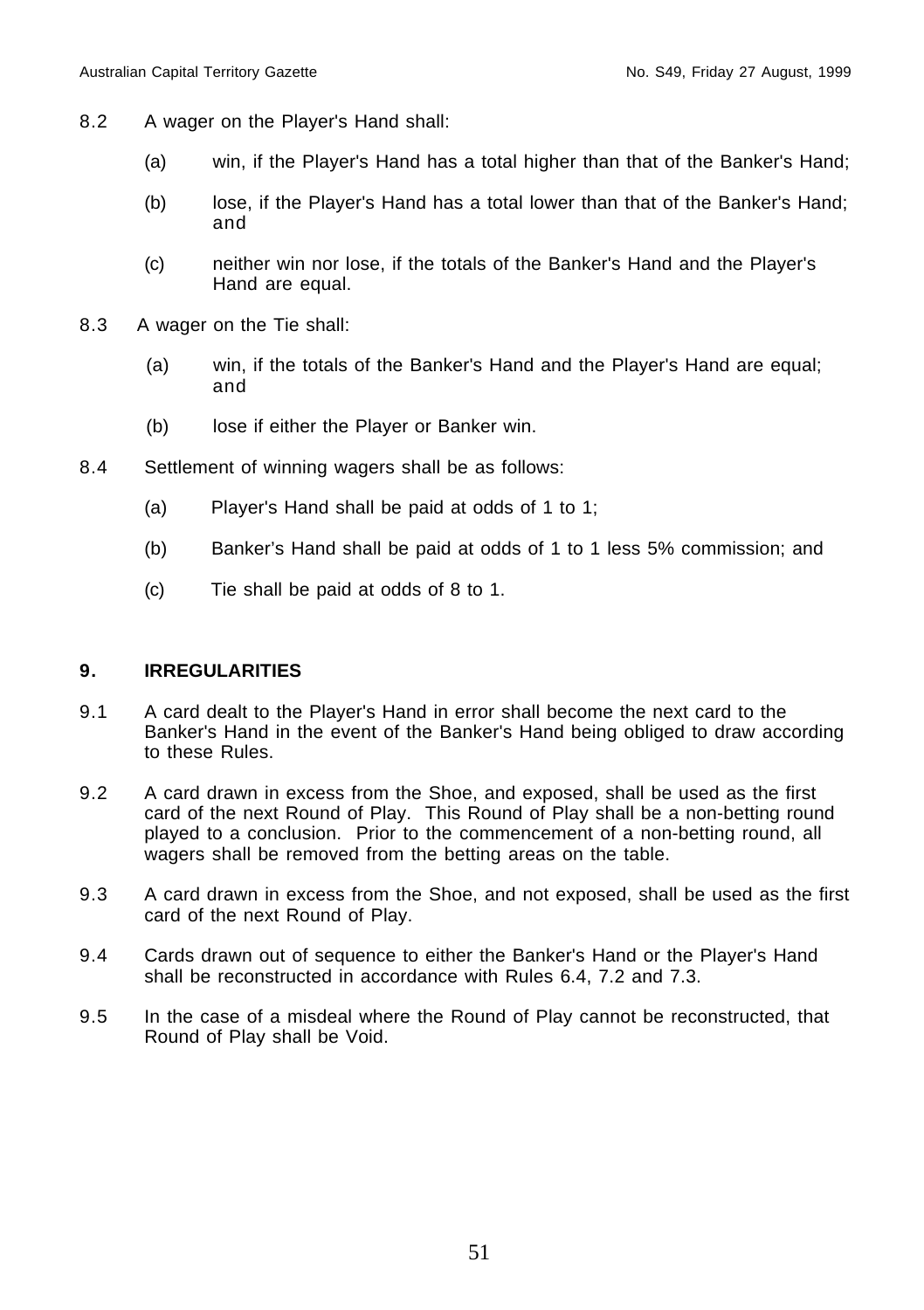9.6 If there are insufficient cards in the Shoe to complete a Round of Play, that Round of Play shall be Void.

# **10. TABLE CLOSURE**

- 10.1 The hours of gaming shall be as determined under the provisions of the Casino Control Act 1988.
- 10.2 Subject to Rule 10.1, the Casino Operator may close any table before the close of gaming provided that notice is given to the players and a Government Casino Inspector if available.

# **11. GENERAL PROVISIONS**

- 11.1 The Casino Operator may invalidate the outcome of a game if the game is disrupted by civil commotion, fire, riot, brawl, robbery, or an Act of God.
- 11.2 A person in the casino shall not use or have in their possession or control any electronic, electrical or mechanical device which is:
	- (a) capable of recording, projecting or analysing the outcome of a game;
	- (b) capable of changing the probabilities of a game; or
	- (c) connected to or in communication with any other device whether inside the casino or not that is covered by (a) or (b) in this rule.
- 11.3 Where a person has contravened any provision of these rules, the Casino Operator may:
	- (a) declare that any wager(s) made by the player(s) shall be Void; and
	- (b) direct that the player(s) shall be excluded from further participation in the game.
- 11.4 The Casino Operator may invalidate a Round of Play if it is impractical to continue or a person(s) commits a fraudulent act that affects the outcome for that particular round.
- 11.5 Where the outcome of a Round of Play is invalidated, the Casino Operator may refund wagers made by players for that particular round.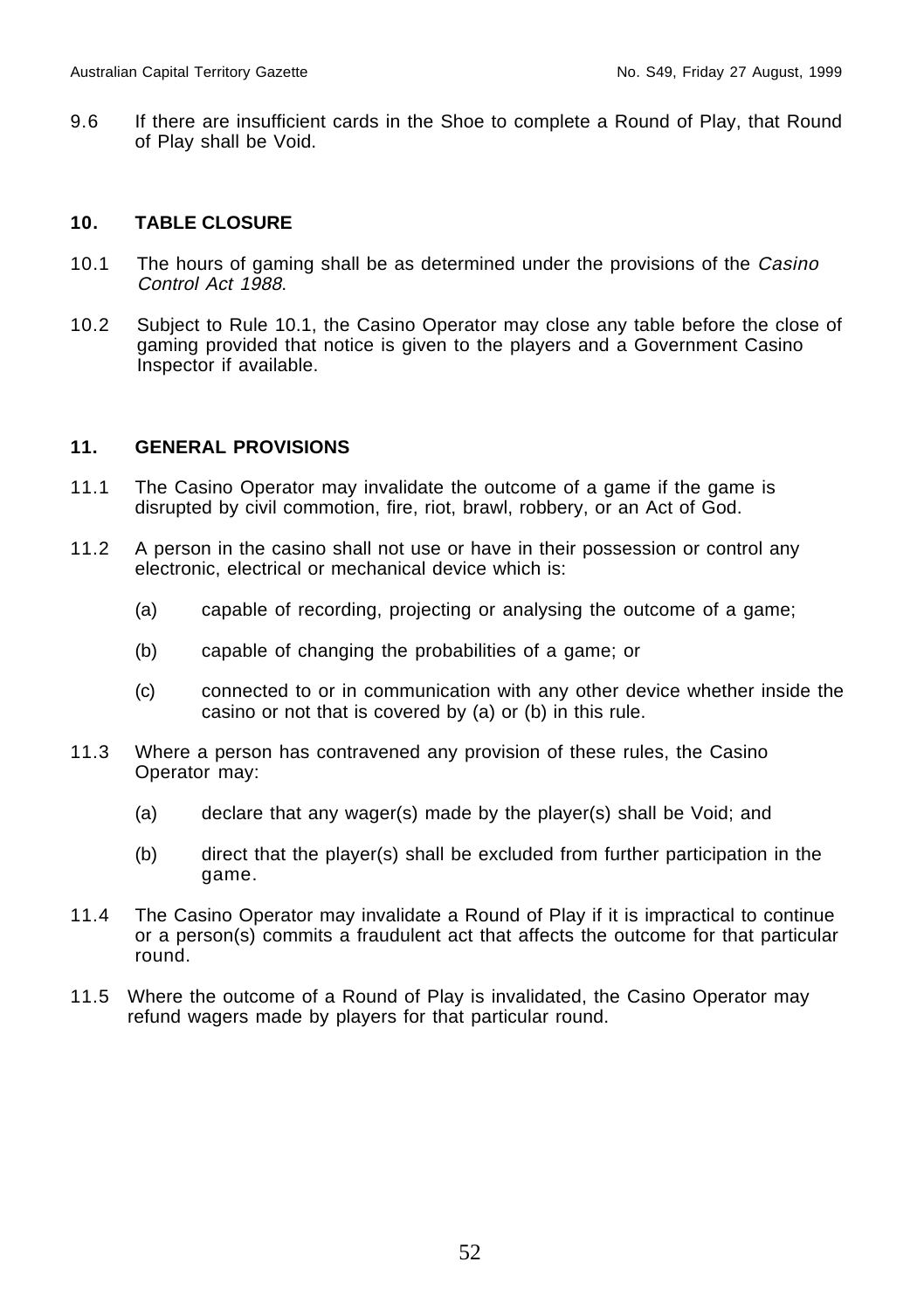- 11.6 The Casino Operator's decision shall be final in any dispute arising from, or not covered by, the provision of these rules, subject to a review by a Government Casino Inspector, if requested.
- 11.7 An employee of the casino shall:
	- (a) not advise a player on how to play his/her Hand, except to ensure compliance with these rules;
	- (b) not give or allow any advantage to a person, or cause to or allow a change in any probabilities of the game by any means other than that covered by these rules; and
	- (c) commensurate with their responsibilities, ensure that the game is conducted in accordance with the approved procedures.
- 11.8 A seated player who abstains from betting for three consecutive rounds whilst all other seats at that table are in use may be required to vacate that seat.
- 11.9 No onlooker or any player playing at any table may instruct or influence another player's decisions of play.
- 11.10 Players are not permitted to have side bets against each other.
- 11.11 A copy of these rules shall be made available, upon request.

# **12. TOURNAMENT PLAY**

- 12.1 In addition to the rules set out in the preceding paragraphs, the rules of this section shall apply only to tournament play.
- 12.2 The conditions of entry and of play for each Mini-Baccarat tournament shall be approved.
- 12.3 Where the conditions of entry and play for tournament play approved under Rule 12.2 are inconsistent with the rules set out in the preceding paragraphs, the conditions approved under Rule 12.2 shall prevail to the extent of the inconsistency for the duration of the tournament.
- 12.4 The Casino Operator may charge an entry fee for the tournament and may retain up to 10% of the total entry fees as an administrative charge. The Casino Operator shall offer the balance of the entry fees as prize money in accordance with the approved conditions of tournament play.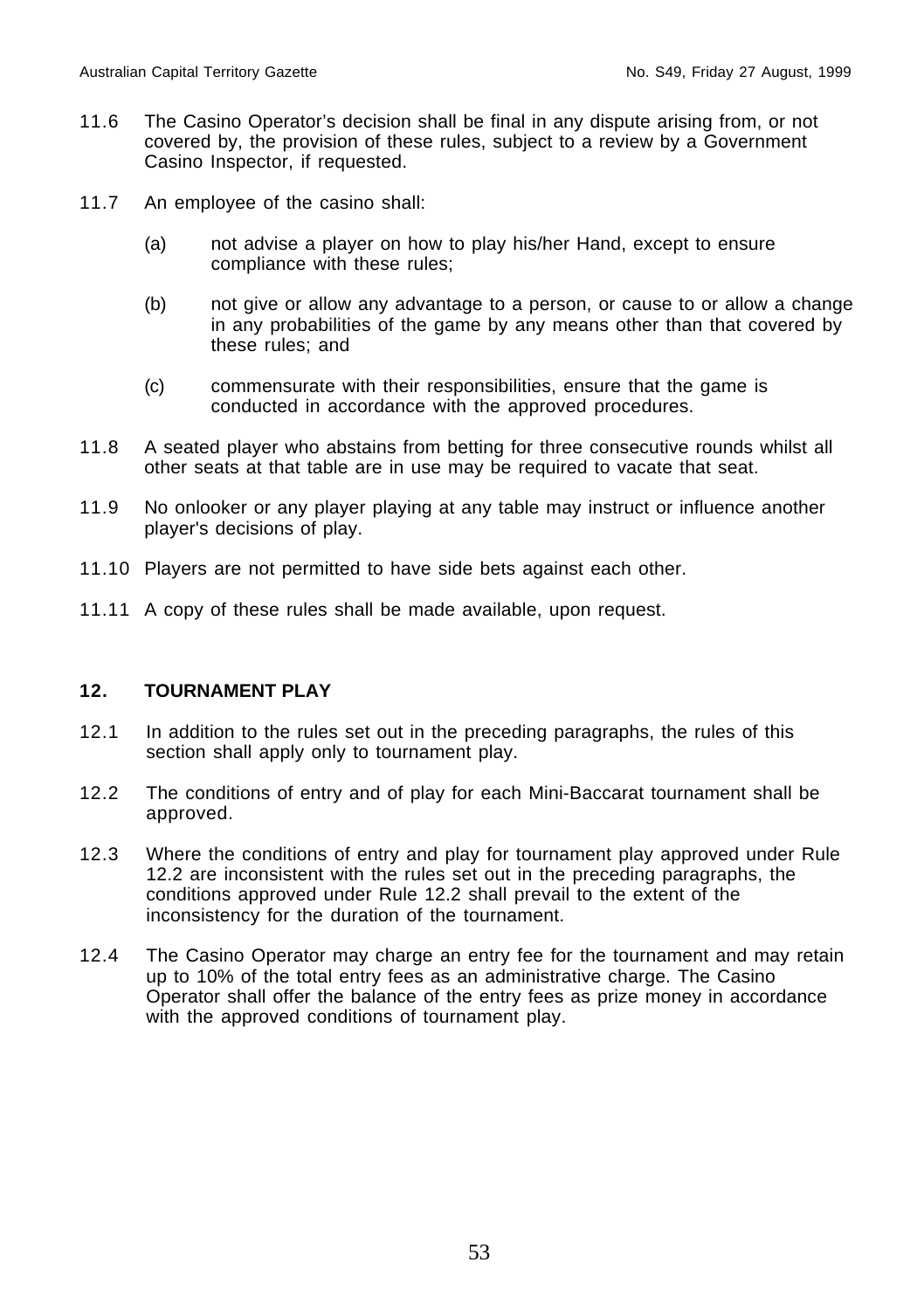# **CASINO CANBERRA LIMITED**

# **RULES OF PAI GOW**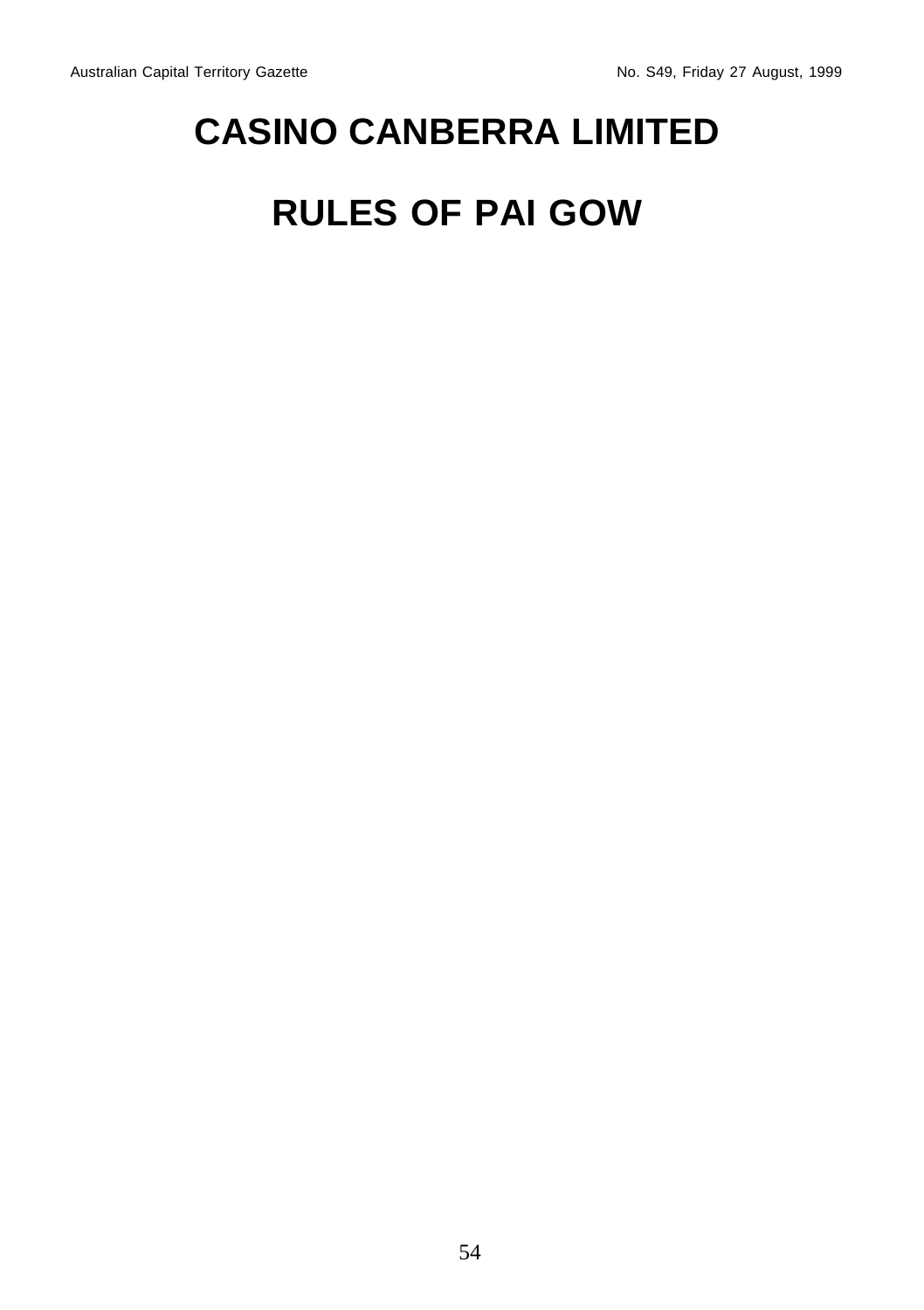# **PAI GOW INDEX**

# **TERMS USED IN PAI GOW**

- **1. PAI GOW TABLE**
- **2. THE DICE AND TILES**
- **3. RANKING OF THE TILES**
- **4. POINT COUNT**
- **5. MINIMUM AND MAXIMUM WAGERS**
- **6. THE BANK**
- **7. WAGERS**
- **8. DEALING THE TILES**
- **9. SETTING OF THE TILES**
- **10. SETTING OF HANDS HOUSE WAY**
- **11. SETTLEMENT OF WAGERS**
- **12. GEE JUN JACKPOT**
- **13. GEE JUN JACKPOT PAYOUTS**
- **14. COLLUSION**
- **15. IRREGULARITIES**
- **16. TABLE CLOSURE**
- **17. GENERAL PROVISIONS**
- **18. TOURNAMENT PLAY**

**Appendix A Appendix B Appendix C**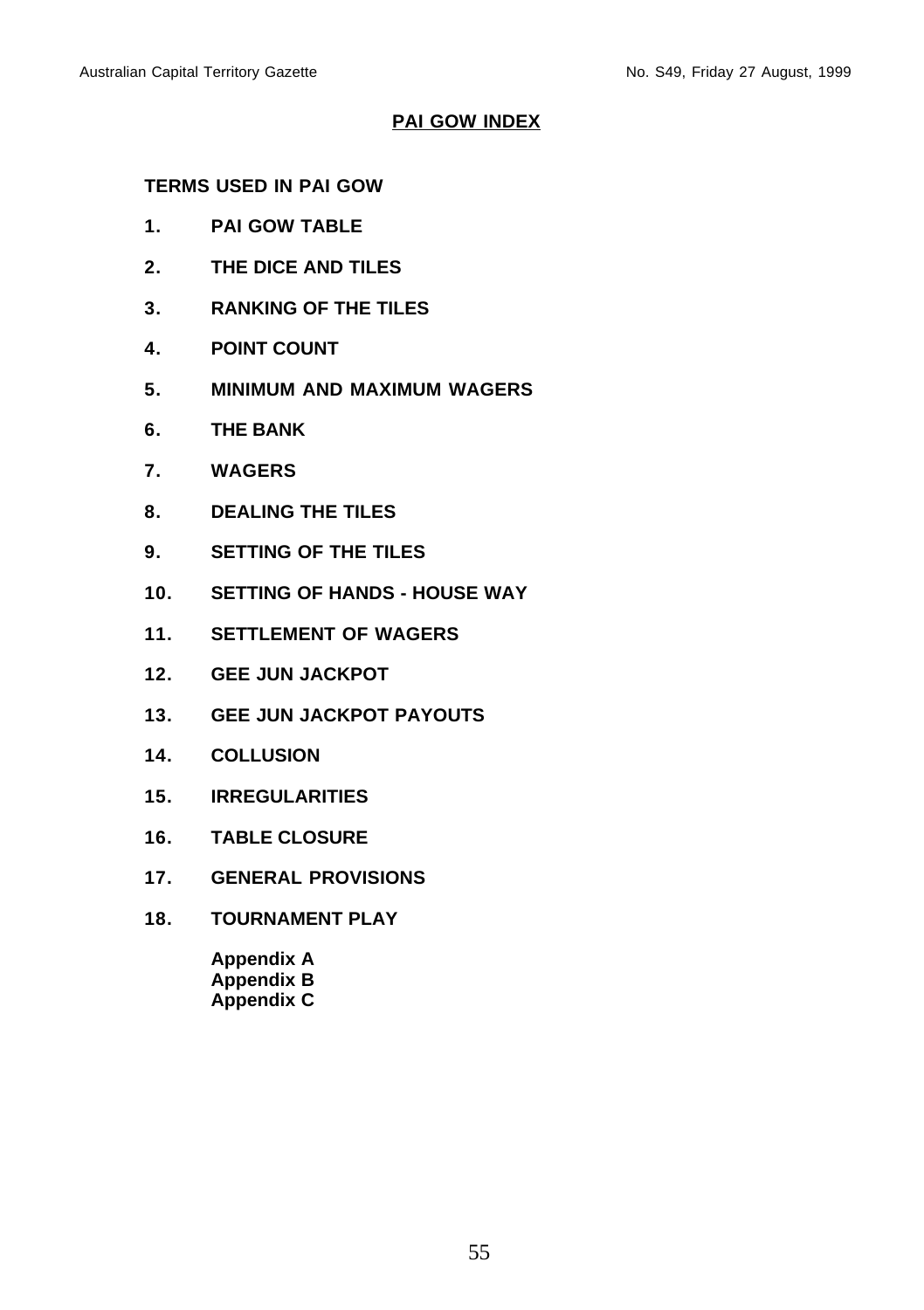## **TERMS USED IN PAI GOW**

The following words/terms when used in these rules shall have the following meaning unless the context clearly indicates otherwise.

## **Approved**

Means approved in writing by a Government Casino Inspector.

## **Bank**

The Hand against which all other players wager.

## **Box**

An area marked on the layout for the player to place their wager.

## **Casino Operator**

The organisation or person responsible for the conduct of gaming in the casino.

## **Casino Supervisor**

A person responsible for the supervision of the operation of the game.

## **Chung**

A marker used to indicate the Banker.

## **Co-Banking**

An equal partnership between a player and the House to accept the Bank.

## **Commission**

The amount the Dealer collects from a player or players as payment to the House for conducting the game.

#### **Dealer**

A person responsible for the operation of the game.

## **Dice Cup**

An approved container for the shaking of the dice.

#### **Hand**

The four Tiles dealt to a Box.

## **High Part of the Hand**

The two Tiles that make up the higher value of the Hand.

## **House**

Means Casino Canberra.

## **House Way**

Mandatory instructions which dictate the Setting of a Hand.

# **La Ja**

An approved additional variation of the shuffle.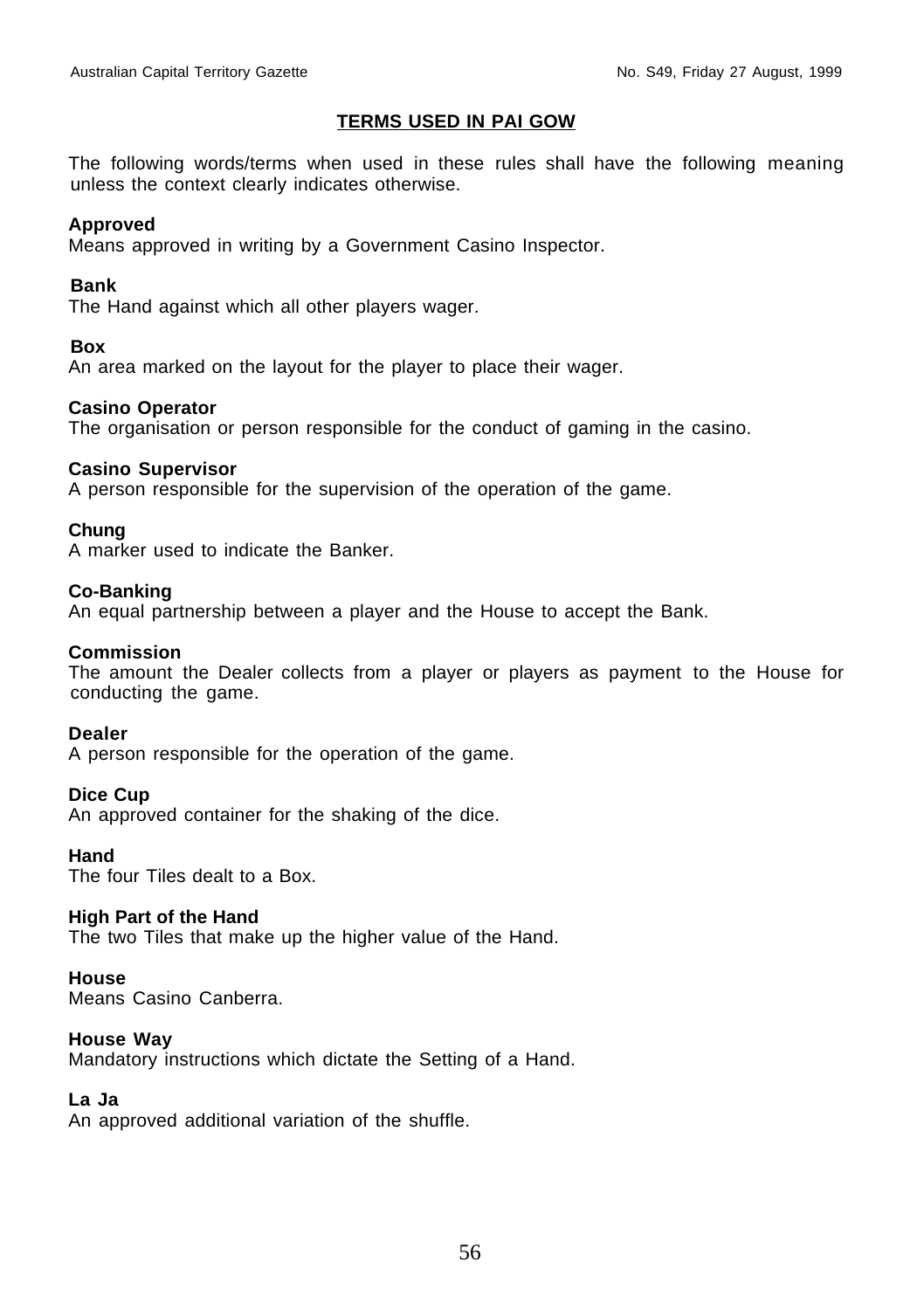## **Low Part of the Hand**

The two Tiles that make up the lower value of the Hand.

## **Player/Banker**

A player who has agreed to accept the Bank.

# **Point**

A single red or white indentation on a Tile.

## **Point Count**

The value of two Tiles forming part of the Hand.

## **Priority Set Marker**

A marker used to identify those Hand(s) which shall be Set prior to any other player viewing their Hand.

## **Push**

A wager which neither the player nor Bank wins.

## **Round of Play**

That part of the game which commences with the opening of the dice cup and concludes with the collection of all Tiles by the Dealer.

## **Set**

The action used to divide a Hand into a high and low part.

**Tile**

An approved small oblong piece marked with points.

# **Traditional Cut**

An approved formation of the Tiles.

## **Void**

Neither the Player's Hand nor the Bank wins; any chips wagered or paid shall be returned.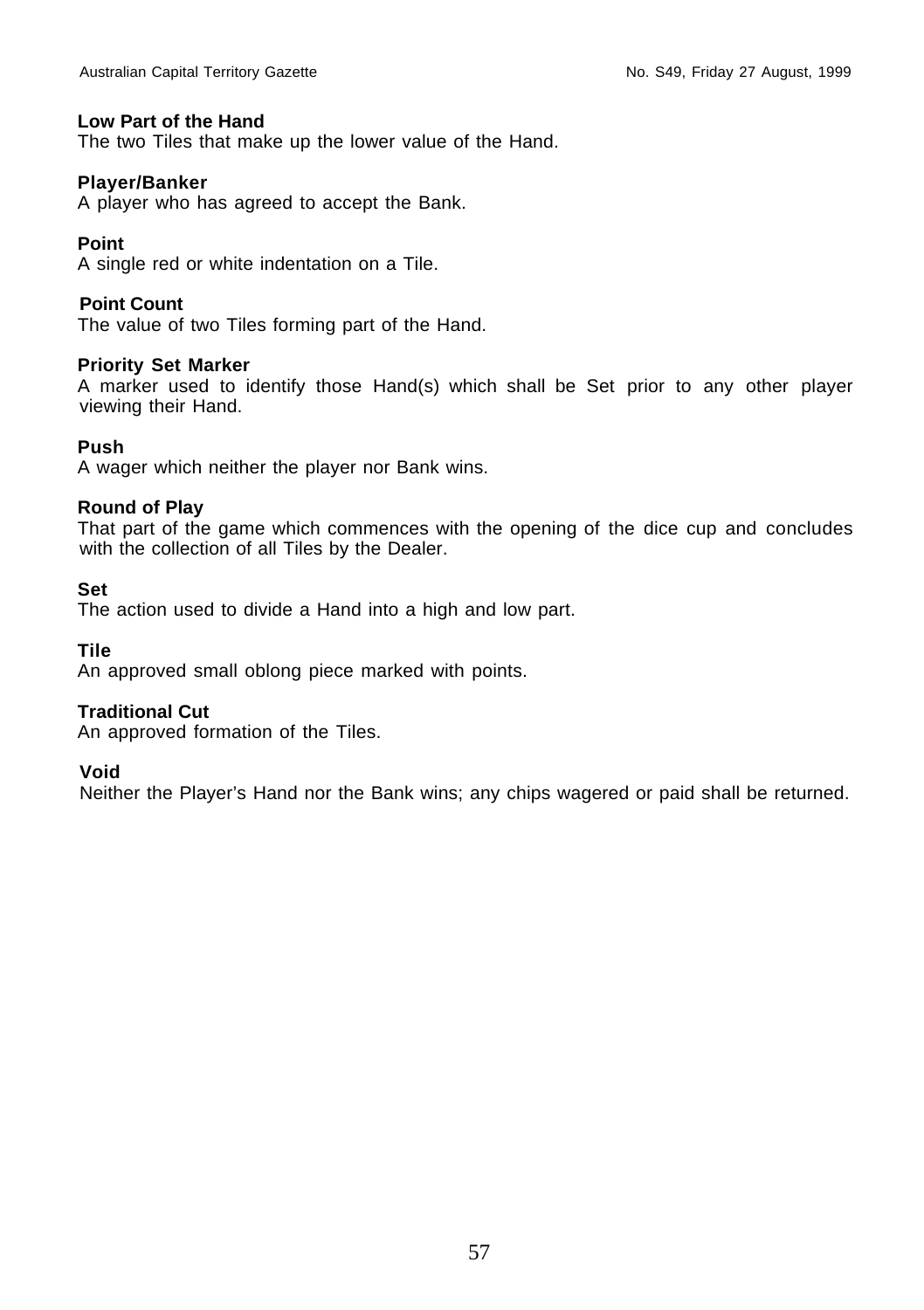# **PAI GOW**

# **1. PAI GOW TABLE**

1.1 A Pai Gow table shall be approved prior to use.

# **2. THE DICE AND TILES**

- 2.1 Pai Gow shall be played with three identical dice and a Set of 32 Tiles which shall be approved.
- 2.2 The Dealer shall check each Tile before the start and at or after the conclusion of gaming.
- 2.3 The Casino Operator may change any or all of the Tiles after any Round of Play. The Casino Supervisor and Dealer shall check each replacement Tile prior to its introduction to play.

# **3. RANKING OF THE TILES**

- 3.1 The ranking of pairs, Wongs, Gongs and High Nines from highest to lowest is illustrated in Appendix A.
- 3.2 The ranking of individual Tiles from highest to lowest is illustrated in Appendix B.

# **4. POINT COUNT**

- 4.1 The Point Count shall be a single digit number from zero to nine inclusive and shall be determined by totalling the points of two Tiles. If the total Point Count of the Tiles is a two digit number, the left digit of the number shall have no value and the right digit shall constitute the Point Count total of either the low or high part of a Hand.
- 4.2 A Point Count of 3 or 6 may be used for individual Tiles which have a ranking of Gee Jun.

## **5. MINIMUM AND MAXIMUM WAGERS**

5.1 The Casino Operator shall display the minimum and maximum wagers per Box on a sign at or near the table and may change these limits provided that prior notice of the change is given to the players.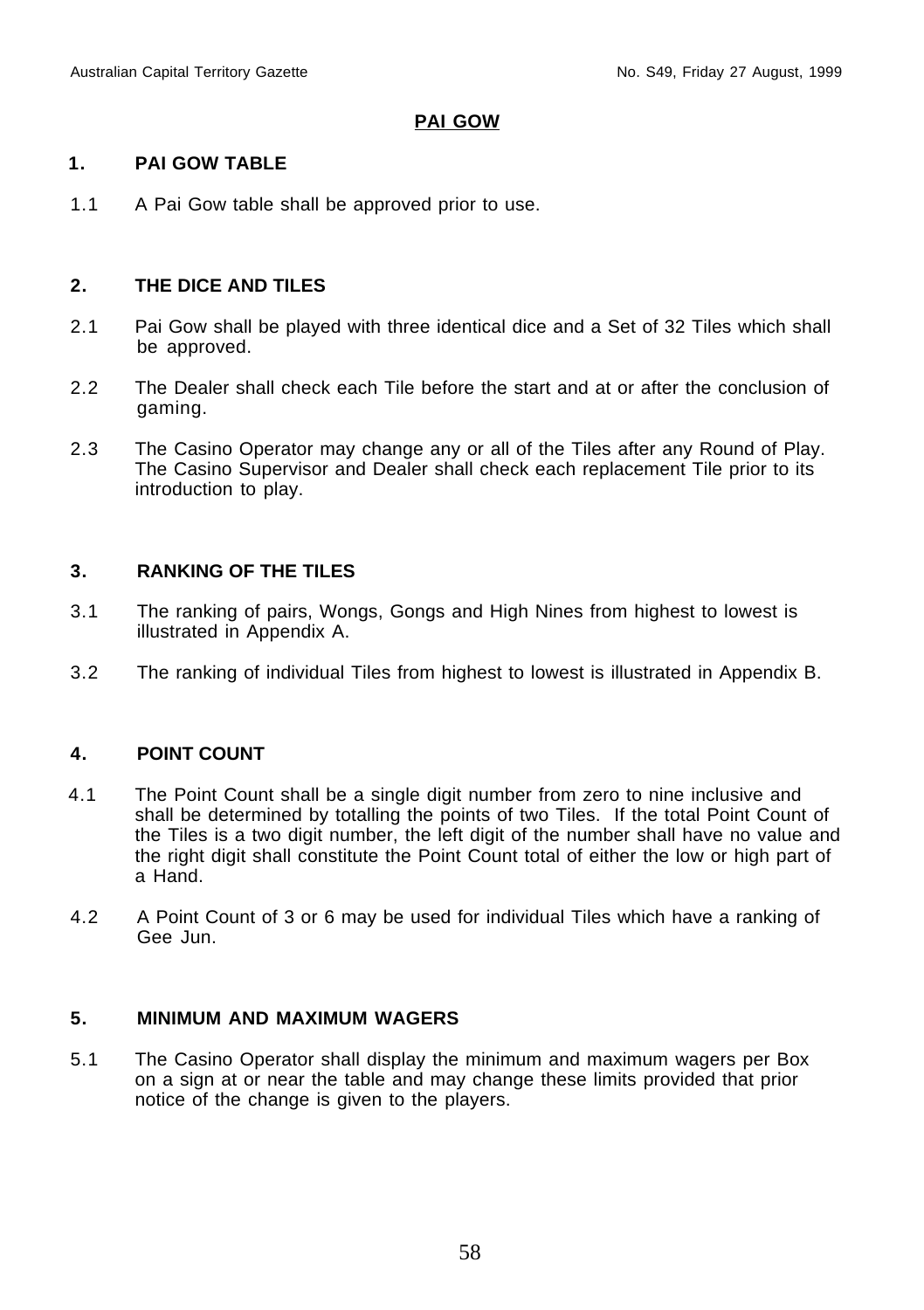- 5.2 The Casino Operator may allow a player(s) to wager in excess of the stated Box maximum provided that a marker denoting the new limit(s) is placed adjacent to that Box.
- 5.3 When a player(s) takes the Bank, only the displayed Box minimums shall apply to all player(s) wager(s).
- 5.4 When the House is co-Banking a maximum House liability will be displayed at or near the table and double the displayed Box maximums shall apply.
- 5.5 The multiples of wagers permitted shall be displayed at the table.
- 5.6 Wagers below the minimum shall be paid or collected and the owner of the wager shall be advised that further wagers under the minimum shall be returned.
- 5.7 Wagers above the displayed maximum shall be paid or collected to the maximum.

# **6. THE BANK**

- 6.1 In addition to the House acting as the Bank, a player(s) shall have the option of taking the Bank or Co-Banking.
- 6.2 The Dealer shall take the Bank at the commencement of play, thereafter the Bank will be offered anticlockwise around the table. Should no player wish to take the Bank the House will Bank.
- 6.3 Two rounds of play is the maximum a player(s) may take the Bank or Co-Bank before it will be offered anticlockwise around the table. In the event no other player wishes to take the Bank the Dealer will take the Bank for a minimum of one Round of Play.
- 6.4 No player/Banker(s) shall take the Bank on Box one.
- 6.5 A player/Banker shall have Set the Tiles on the previous Round of Play on the Box which they will take the Bank.
- 6.6 Two or more players may combine their chips to take the Bank.
- 6.7 The player(s) may require the House to Co-Bank for 50% of the declared wagers for that Round of Play.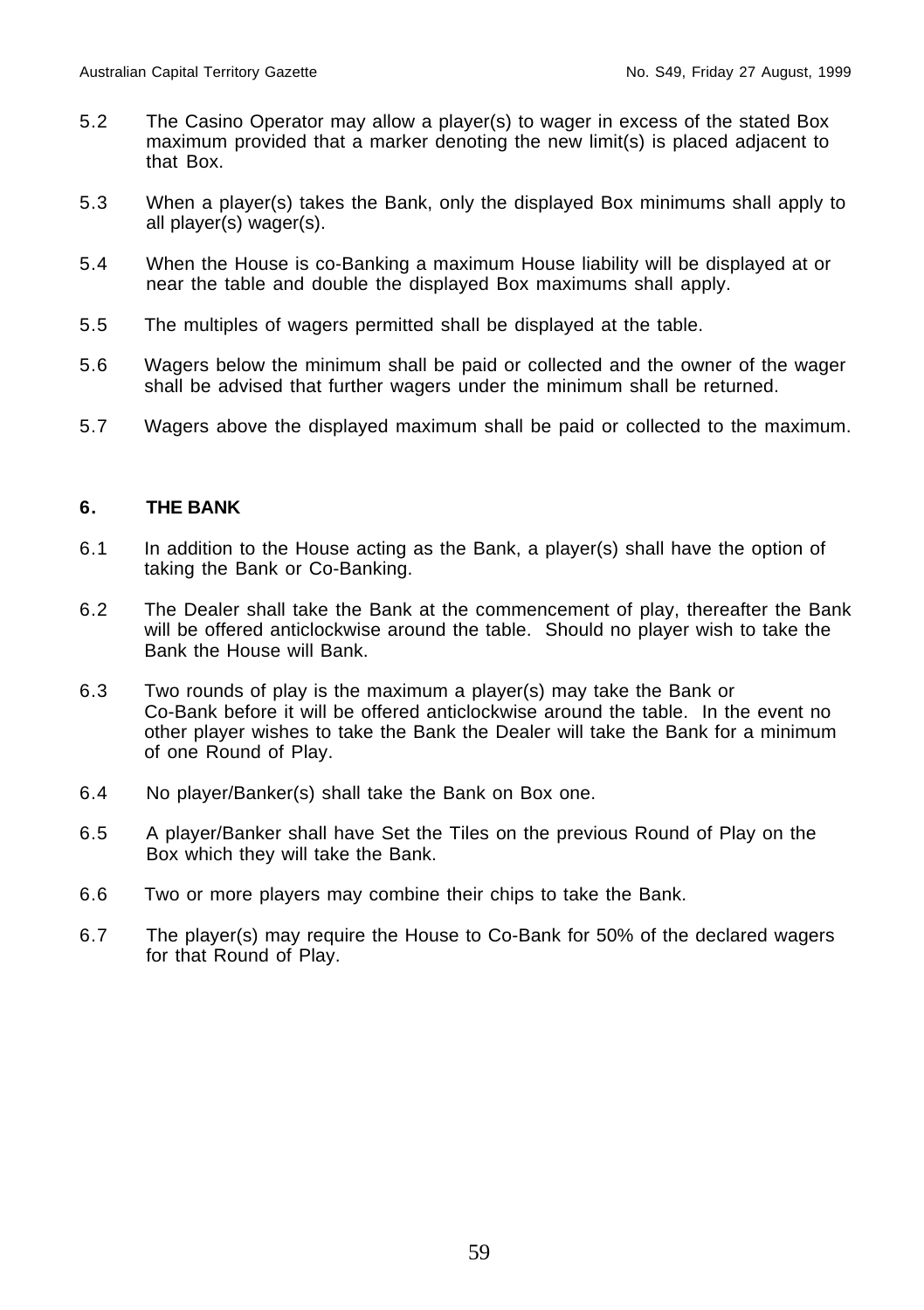## **7. WAGERS**

- 7.1 Prior to the dice cup being opened by the Dealer, each player shall:
	- (a) place a wager; and
	- (b) be given the opportunity to place a wager on the Gee Jun Jackpot subject to Rule 12.
- 7.2 All wagers shall be made by placing gaming chips on the Box. Non negotiable gaming chips may only be wagered when the House Banks.
- 7.3 No wagers shall be accepted on Box one when the House is Banking.
- 7.4 Once the Dealer has called "NO MORE BETS" no player shall Handle, remove or alter the original wager, or place an additional wager, until a decision has been rendered and implemented on that wager.
- 7.5 Up to three players may wager on a Box. Where more than one player wagers on a Box, the decisions with regard to the Setting of the Hand shall be made in order of preference by:
	- (a) the player seated at that Box;
	- (b) the player with the highest wager on the Box; or
	- (c) a player nominated by mutual agreement of the players wagering on that Box.
- 7.6 A player may be permitted by the Casino Operator to wager on two Boxes and make the decisions regarding the Setting of those Hands with the understanding that, if there are insufficient Boxes at the table to accommodate patron demand, the player Setting two Hands shall give up a Box.
- 7.7 A player Setting two Hands shall have one wager at least double the amount of the other wager and shall Set the Tiles for the highest wager first.
- 7.8 A player(s) shall not wager on any other Box for the Round of Play when taking the Bank or Co-Banking.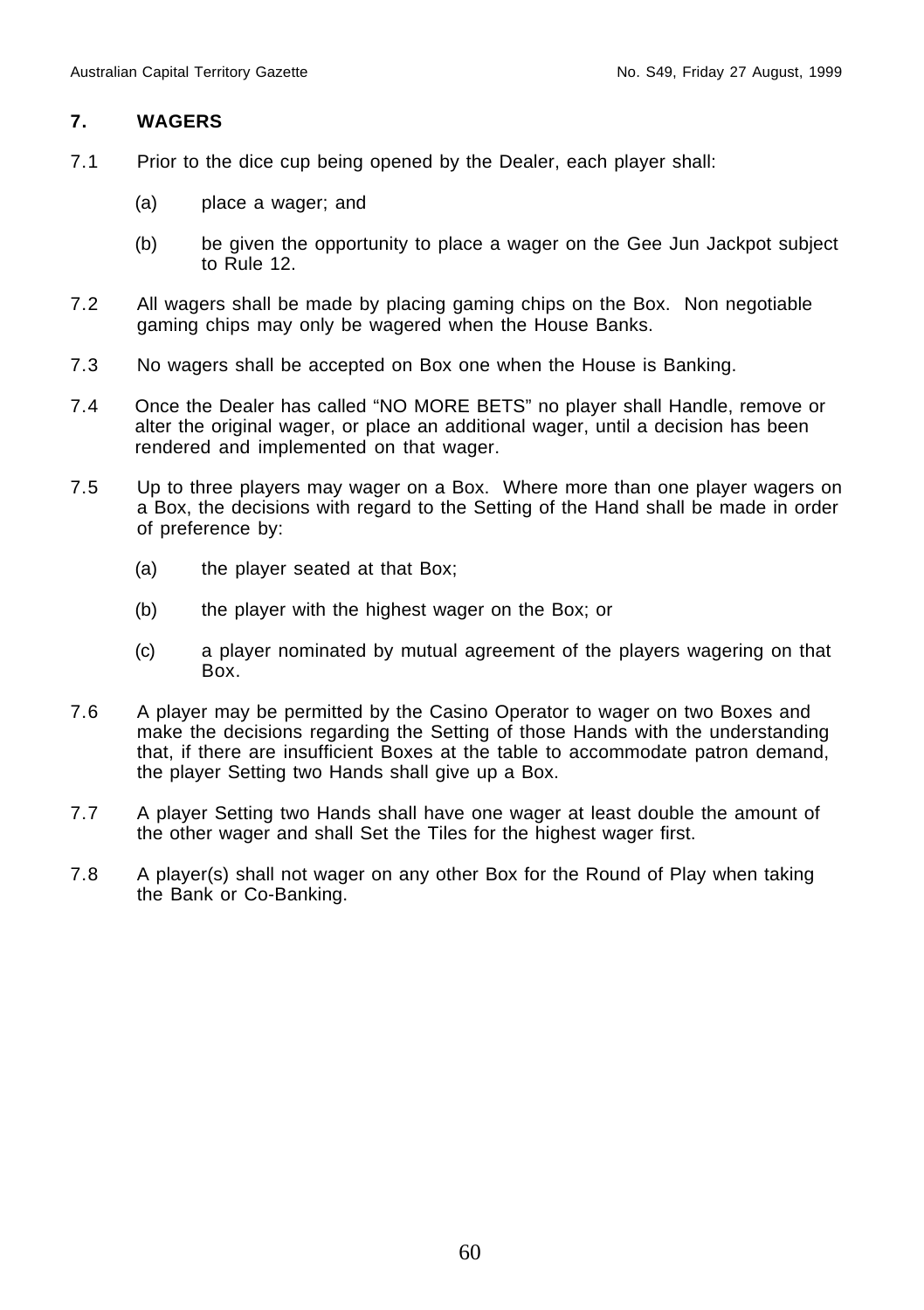- 7.9 When there is a player/Banker, the House shall wager either:
	- (a) an amount equal to the wager on the Box that was nominated in the previous Round of Play to take the Bank in the current Round of Play; or
	- (b) the displayed table minimum.

The amount to be wagered by the House shall be determined by the player Setting the player/Banker's Hand. The wager shall be placed by the Dealer on Box one.

## **8. DEALING THE TILES**

- 8.1 The Dealer shall shuffle the Tiles face downwards on the table in preparation for each Round of Play.
- 8.2 The Dealer shall stack the Tiles into eight groups of four and cut the Tiles by one of the methods listed in Appendix C.
- 8.3 The Tiles for the House's Hand shall be delivered to Box one.
- 8.4 When the House acts as the Bank, the player(s) with the highest wager for that Round of Play may direct the Dealer to La Ja the Tiles. Only one La Ja shall be allowed for each Round of Play.
- 8.5 When a player takes the Bank or Co-Banks, only that player may request a La Ja.
- 8.6 When the House acts as the Bank, the cut for the Tiles shall be Yat Dong Dong.
- 8.7 A player taking the Bank or Co-Bank shall have the option of one of the Traditional Cuts as listed in Appendix C.
- 8.8 The Casino Operator shall determine the method of conducting a Traditional Cut.
- 8.9 The Casino Operator shall have the option to use a Priority Set Marker before any Round of Play.
- 8.10 The Dice Cup shall be shaken by the Dealer for each Round of Play. However, a player in a Player/Banker or Co-Banker situation may elect to provide an additional shake of the Dice Cup.
- 8.11 The total of the three dice shall determine the Box that receives the first Set of Tiles. The Dealer shall count anticlockwise commencing with the Box designated by the "Chung", that Box shall be counted as 1, 9 or 17.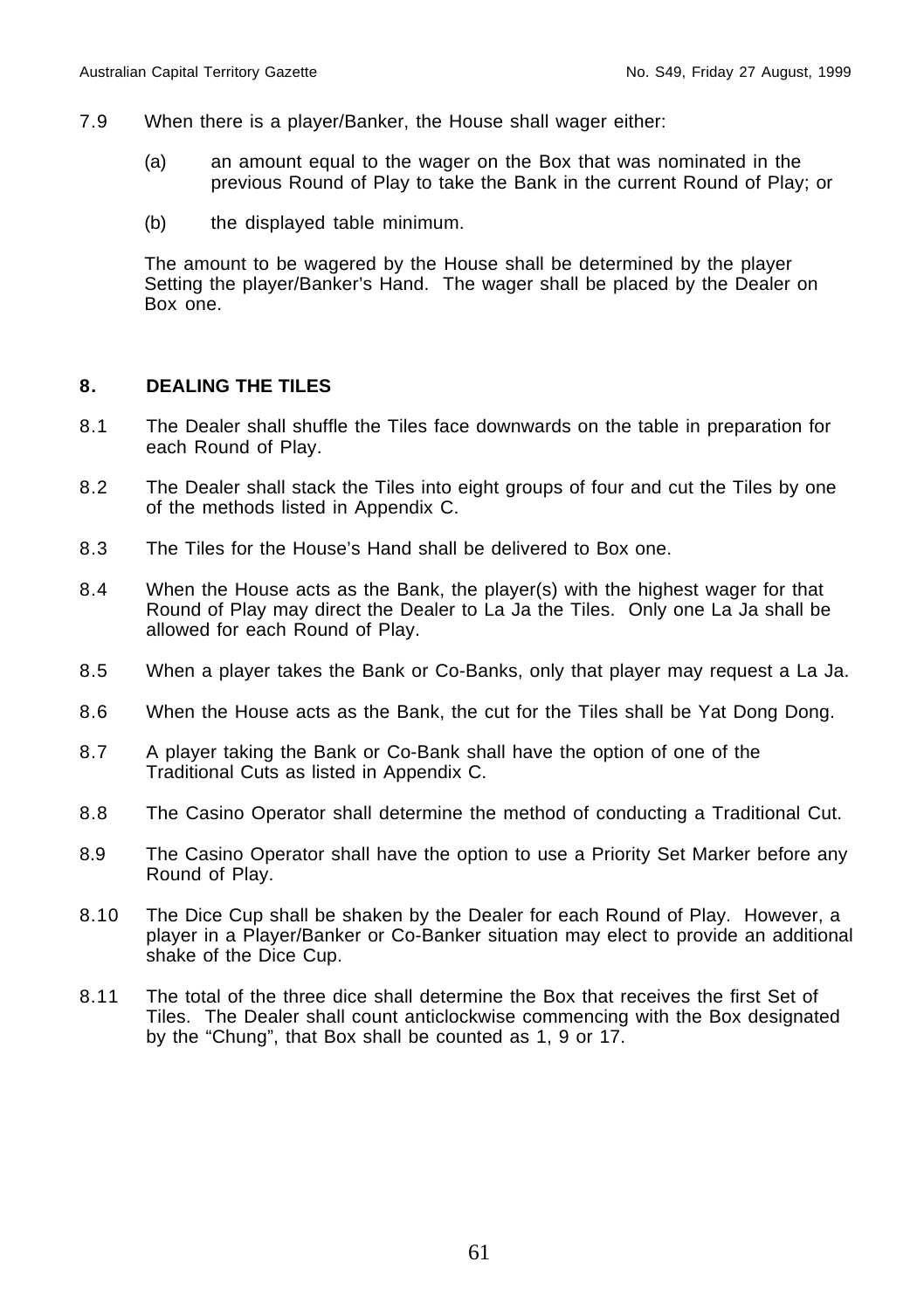8.12 The Dealer shall distribute four Tiles face down in an anticlockwise direction starting with the Box determined by Rule 8.11. The Tiles dealt to Boxes which do not contain a wager shall then be retrieved by the Dealer.

# **9. SETTING OF THE TILES**

- 9.1 A player shall be responsible for the Setting of their Hand into the two individual parts.
- 9.2 A player may request the Dealer to Set their Hand according to House Way.
- 9.3 Once the Hand has been Set and placed in front of the Box containing the player's wager, it shall not be altered during that Round of Play.
- 9.4 When the House makes a wager on Box one in accordance with Rule 7.9, that Hand shall be Set House Way.
- 9.5 Where the House Co-Banks, the Hand designated by the Chung shall be Set House Way.

# **10. SETTING OF HANDS - HOUSE WAY**

10.1 The Dealer shall Set a Hand in the following House Way. Hands shall be Set in the following sequence, except for the Hands listed in Rule 10.2:

## **(a) Pairs**

Set pairs in the same part of the Hand, unless they can be split to achieve the following outcomes:

- (i) Teen and Day to make 6 8 or higher;
- (ii) Nines to make 9 9 or higher;
- (iii) Eights to make 7 9, 8 8 or higher; and
- (iv) Sevens to make 7 High Nine or higher.

# **(b) Wongs, Gongs and High Nines**

The order to Set Wongs, Gongs and High Nines in the High Part of the Hand shall be High Nine, Gong and Wong, unless Chong ranking 3 or better is not achieved on the low Hand, then the order shall be Gong, Wong and High Nine.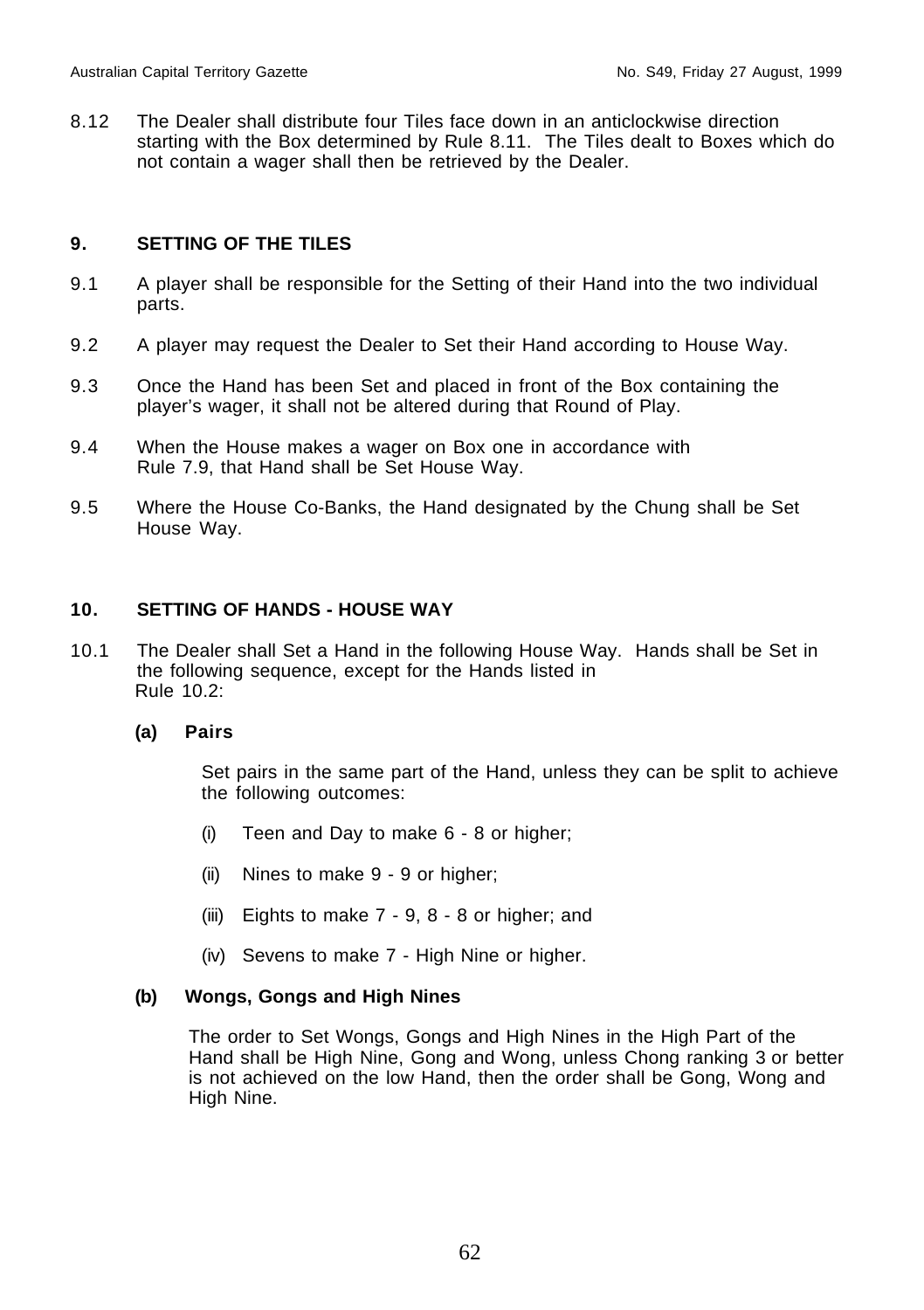## **(c) Point Count and Individual Tile Ranking**

The order to Set Hands not listed above shall be Set with the highest possible Point Count in the Low Part of the Hand unless Chong ranking 3 or better is not achieved in the Low Part of the Hand; in which case:

- (i) Set the highest Point Count on the High Part of the Hand; and
- (ii) if a Point Count of 7 or higher is not achieved on the High Part of the Hand make the Point Count of the high part and Low Part of the Hand as close together as possible; and

if the Point Count of the low part and high part of a Hand is not altered and:

- (i) the High Part of the Hand has a Point Count of 7 or less, the highest ranking Tile shall be Set in the Low Part of the Hand; or
- (ii) the High Part of the Hand has a Point Count of 8 or higher, Set the highest ranking Tile in the High Part of the Hand; or
- (iii) two Chong ranking Tiles or higher are in the same part of the Hand, do not Set the two high ranking Tiles together.
- 10.2 Hands containing the listed Tiles shall be Set as follows:
	- (a) Tee, Teen, 9 and 11 or Day, Day, 9, and 11, Set the Hand 3-Wong.
	- (b) high 8, high 10 and 11 with any 7, Set the Hand 7-9.
	- (c) Gee Jun, 6, 5 and Teen or Day, Set the Hand 7-9.
	- (d) Gee Jun, 4, 5, and any Tile not making a pair, Set the 4 and 5 in the High Part of the Hand.
	- (e) high 8, low 8, 9 and low 10, Set the high 8 in the Low Part of the Hand.
	- (f) high 6, low 6 and Gee Jun with any 7, Set the high 6 in the Low Part of the Hand.
	- (g) Teen or Day, 8, 9 and low 4, Set the Hand 3-Gong.
	- (h) high 6, 11, low 6 and 5, Set the high 6 in the High Hand.
	- $(i)$  high 8, 9, low 8 and low 4, Set the high 8 in the High Hand.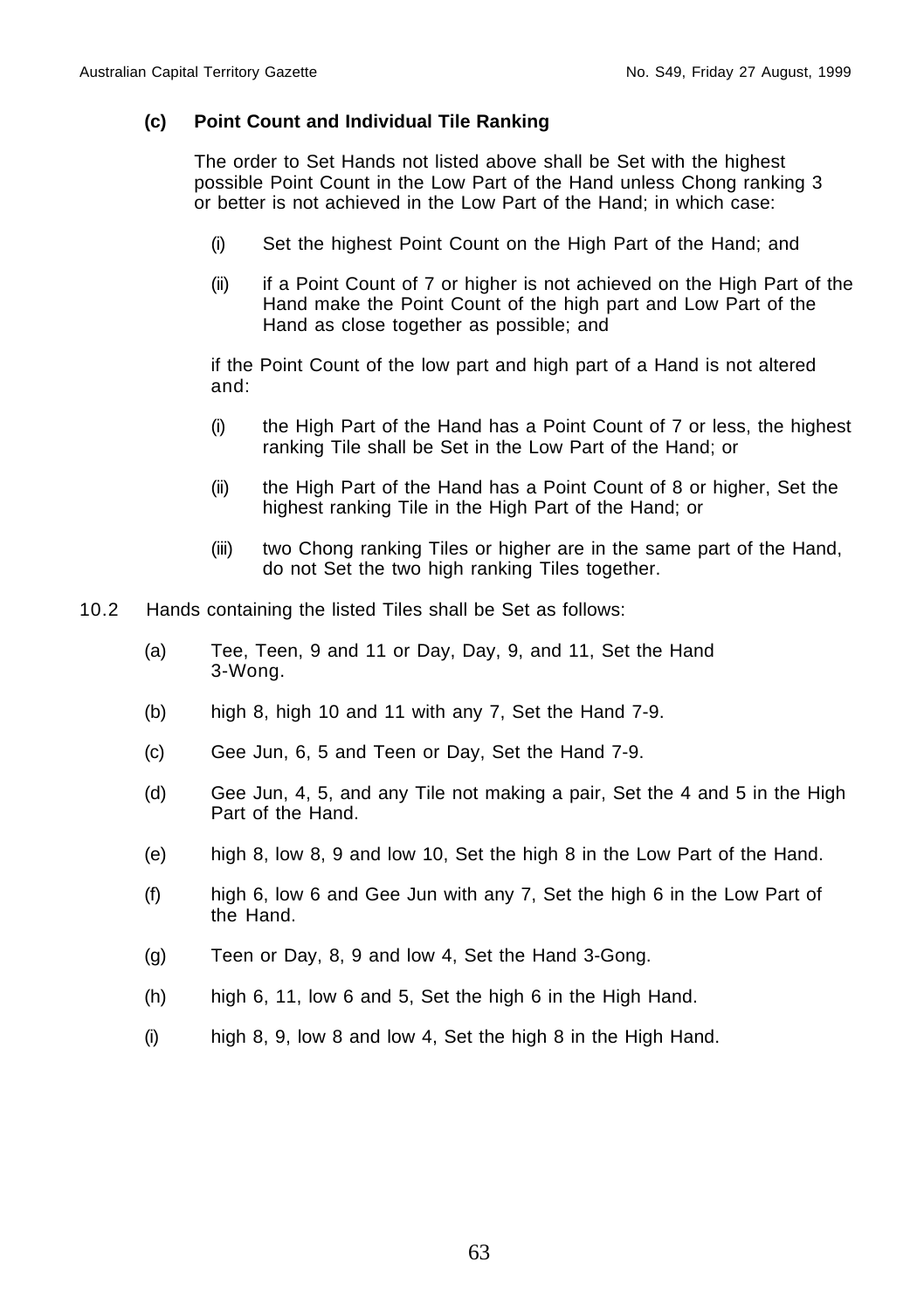# **11. SETTLEMENT OF WAGERS**

- 11.1 A winning Hand shall be determined in the following order and shall be higher than the Bank's Hand for both the High and the Low Part of the Hand:
	- (a) the Tiles ranking (as determined by Rule 3.1); and
	- (b) Point Count.
- 11.2 In the event the Point Count of the Bank's High or Low Part of the Hand is equal to the player's corresponding part of the Hand, the highest ranking individual Tile will be considered to determine the winning result.
- 11.3 A Push occurs when one part of the player's Hand is higher and one part is lower than the Bank's Hand.
- 11.4 A losing Hand shall be determined in the following order and shall be lower than the Bank's Hand for both the High and the Low Part of the Hand:
	- (a) the Tiles ranking (as determined by Rule 3.1); and
	- (b) Point Count.
- 11.5 The Bank shall win the High and/or Low Part of Hands that have an equal Point Count and the same high Tile as the corresponding part of the player's Hand.
- 11.6 When the Bank's and player's Low Part of the Hand each total zero, the Bank shall win the Low Part of the Hand.
- 11.7 A player shall have the option to instruct the Dealer to take their wager(s) without displaying their Hand.
- 11.8 Winning wagers on all players' Hands shall be paid at even money less 5% Commission.
- 11.9 Winning wagers on all Hands wagered by the House in accordance with Rule 7.9 shall be paid at even money.
- 11.10 Player/Banker shall be charged 5% Commission on any profits made on their original Bank wager for that Round of Play.
- 11.11 When Co-Banking, the player shall be charged 5% Commission on any profits made on their original Co-Banking wager for that Round of Play. Where the Commission charged cannot be paid in full from the table float, it shall be charged to the lower multiple only.
- 11.12 The Casino Operator may, with approval, charge less than the 5% Commission provided for in Rules 11.8, 11.10 and 11.11.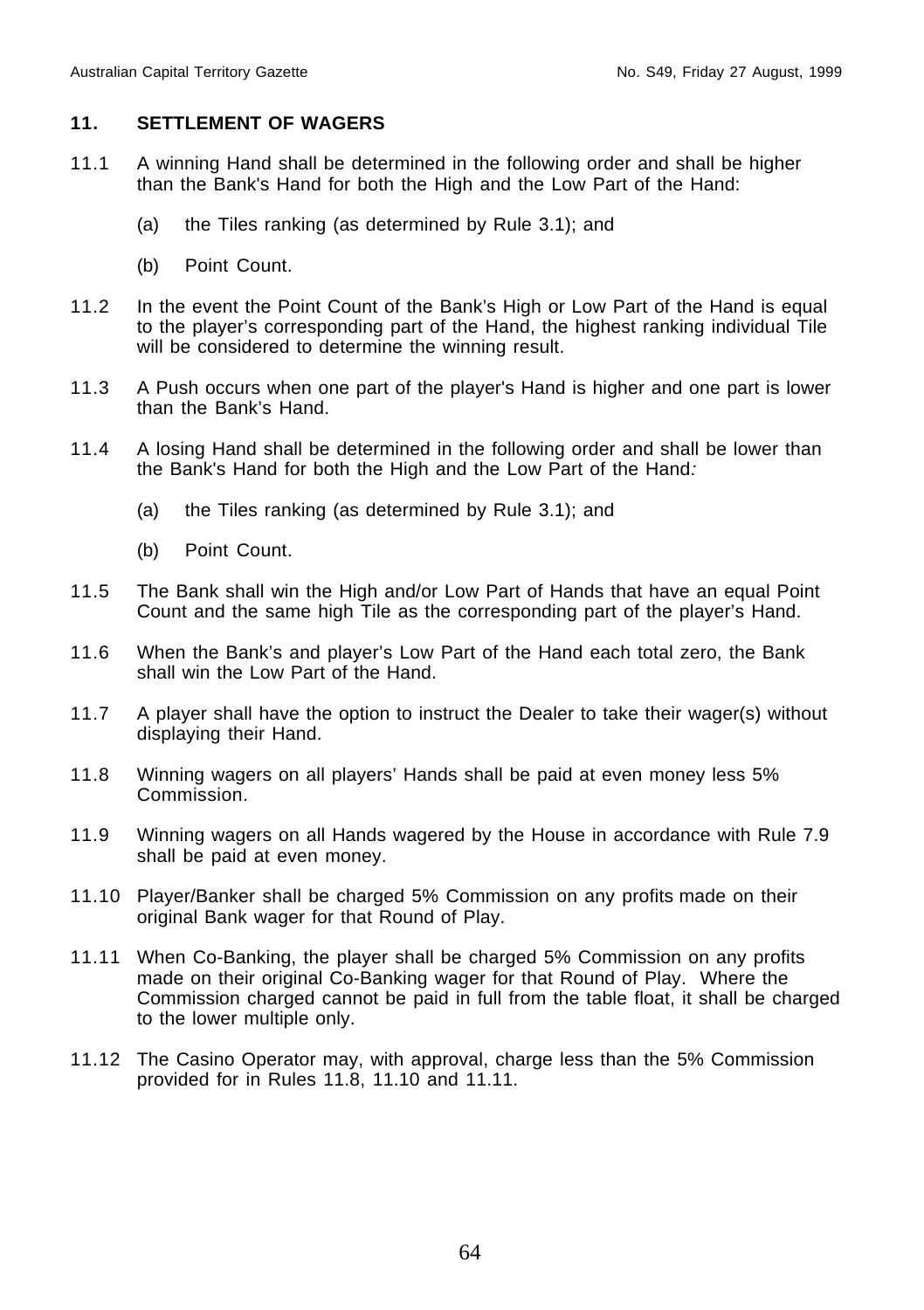# **12. GEE JUN JACKPOT**

- 12.1 The Casino Operator may conduct the Gee Jun Jackpot as outlined in these rules. The House shall not wager on the Gee Jun Jackpot.
- 12.2 There shall be only one Gee Jun Jackpot wager per Box.
- 12.3 The Gee Jun Jackpot wager shall be an approved amount.
- 12.4 A player who has a wager on a Box and who makes the decision with regards to the Setting of the Hand shall have the option for that Round of Play to place a wager on the Gee Jun Jackpot.
- 12.5 In the event of two wagers on a Box and the player designated by Rule 12.4 declines to place a wager on the Gee Jun Jackpot then the player with the other wager will have the option for that Round of Play to place a Gee Jun Jackpot wager.
- 12.6 In the event of three wagers on a Box and the player designated by Rule 12.4 declines to place a wager on the Gee Jun Jackpot then the decision regarding a Gee Jun Jackpot wager for that Round of Play shall be by mutual agreement by those players wishing to place a wager on the Gee Jun Jackpot.
- 12.7 Losing wagers on the Gee Jun Jackpot shall form part of either a jackpot prize pool or a reserve pool. The distribution of wagers to the prize pools shall be approved.

## **13. GEE JUN JACKPOT PAYOUTS**

- 13.1 The House is liable for all Gee Jun Jackpot payouts regardless of whether the House acted as the Bank for that Round of Play.
- 13.2 Subject to Rule 13.3 the payouts for Gee Jun Jackpot winning wagers shall be as follows:

| Gee Jun (pair), Teen (pair).   | 100% of the jackpot amount<br>displayed at the time of the<br>winning Hand. |  |  |  |  |  |
|--------------------------------|-----------------------------------------------------------------------------|--|--|--|--|--|
| Teen, high 10, low 10 and 11   | \$100 bonus payout.                                                         |  |  |  |  |  |
| High 6, low 6, low 4 and any 7 | \$100 bonus payout.                                                         |  |  |  |  |  |

13.3 In the event of two or more major jackpot wagers being won at the same time, the major jackpot payouts will be determined by pro-rating the jackpot prize. For the purpose of this rule a "major jackpot" refers to a Hand containing a Gee Jun (pair) and a Teen (pair).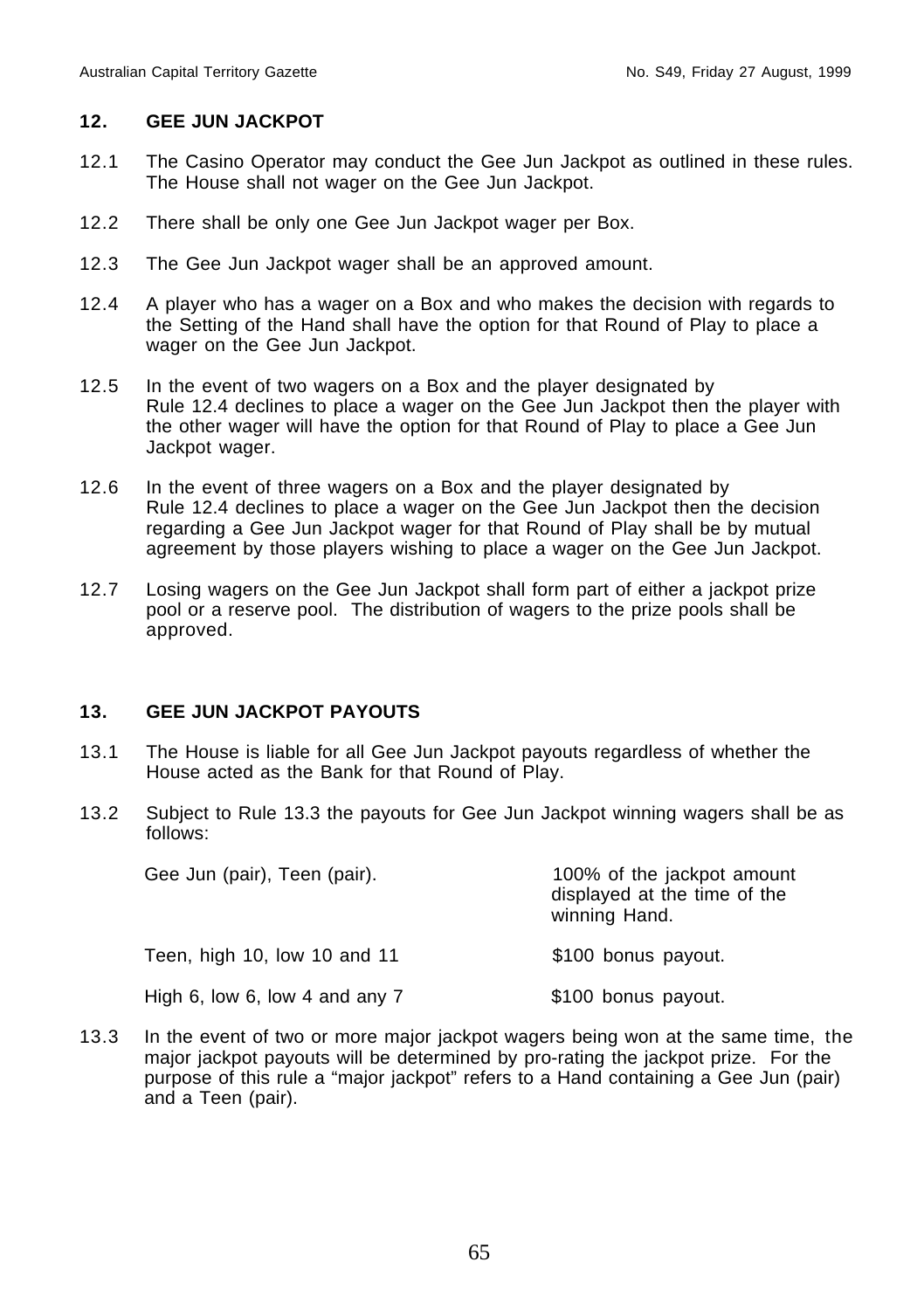## **14. COLLUSION**

- 14.1 A player shall protect the identity of their Tiles which shall remain within the playing area and in view of both the Dealer and the Casino Supervisor.
- 14.2 Players may not:
	- (a) exchange Tiles;
	- (b) exchange or communicate or cause to exchange or communicate information regarding their Hand(s); or
	- (c) speak any other language apart from English while the Tiles are being Set.

Any violation of this rule may result in the player being excluded from that Round of Play, or cause that Round of Play to be Void.

## **15. IRREGULARITIES**

- 15.1 The dice cup shall be re-shaken when any of the three dice are not lying flat on the base of the dice cup when opened.
- 15.2 A misdeal occurs if the Dealer:
	- (a) exposes one or more Tiles during the shuffle or cut; or
	- (b) distributes the Tiles to the players incorrectly.
- 15.3 Where a misdeal occurs the round is declared Void and there shall be a new shuffle and cut in accordance with section 8 of these rules.
- 15.4 The Casino Supervisor may require a re-shuffle if it is deemed necessary due to suspected Tile tracking.
- 15.5 Where any Tiles are exposed in the House's Hand, the Hand shall be played.
- 15.6 Where the player/Banker exposes any of their own Tiles the Hand shall be played.
- 15.7 Where the Dealer exposes one Tile on a player's Hand, the Hand shall be played.
- 15.8 Where the Dealer exposes two or more Tiles on a player's Hand, the player has the option of calling their Hand Void as long as the decision is made before viewing the remaining Tile(s).
- 15.9 Should the House's Hand be Set contrary to House Way, the Hand shall be re-Set correctly. This Rule shall also apply for Co-Banking, player and player/Banker requesting House Way.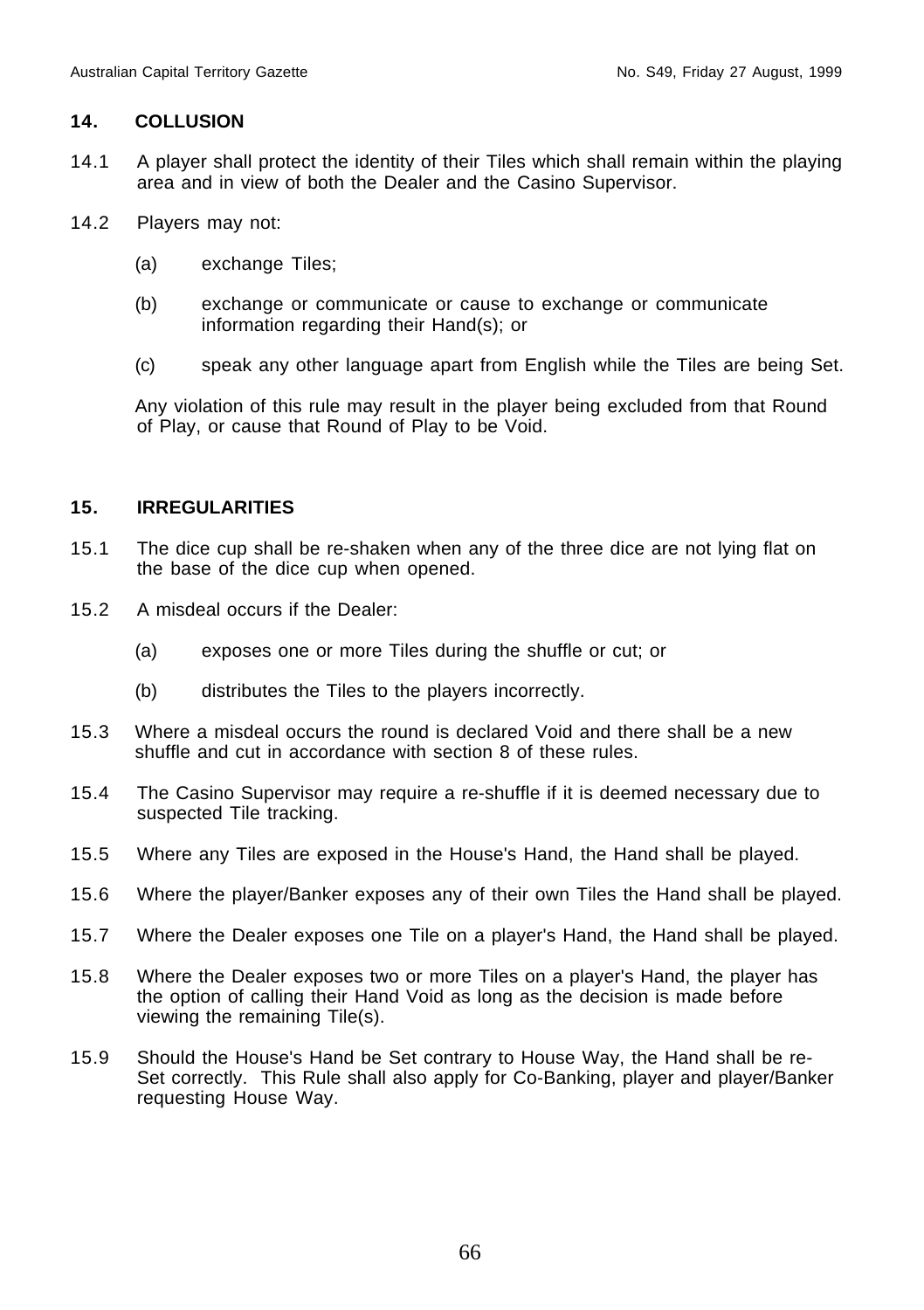- 15.10 Where a player is not present to Set their Tiles, the Dealer shall Set the Tiles according to House Way.
- 15.11 In the event a dispute arises from a player instructing the Dealer to take their wager(s) without displaying their Hand, that Hand where possible shall be reconstructed in accordance with these rules and the disputed Hand displayed.

# **16. TABLE CLOSURE**

- 16.1 The hours of gaming shall be as determined under the provisions of the Casino Control Act 1988.
- 16.2 Subject to Rule 16.1, the Casino Operator may close any table before the close of gaming provided that notice is given to the players and a Government Casino Inspector if available.

# **17. GENERAL PROVISIONS**

- 17.1 The Casino Operator may invalidate the outcome of a game if the game is disrupted by civil commotion, fire, riot, brawl, robbery, or an Act of God.
- 17.2 A person in the casino shall not use or have in their possession or control any electronic, electrical or mechanical device which is:
	- (a) capable of recording, projecting or analysing the outcome of a game;
	- (b) capable of changing the probabilities of a game; or
	- (c) connected to or in communication with any other device whether inside the casino or not that is covered by (a) or (b) in this rule.
- 17.3 Where a person has contravened any provision of these rules, the Casino Operator may:
	- (a) declare that any wager(s) made by the player(s) shall be Void; and
	- (b) direct that the player(s) shall be excluded from further participation in the game.
- 17.4 The Casino Operator may invalidate a Round of Play if it is impractical to continue or a person(s) commits a fraudulent act that affects the outcome for that particular round.
- 17.5 Where the outcome of a Round of Play is invalidated, the Casino Operator may refund wagers made by players for that particular round.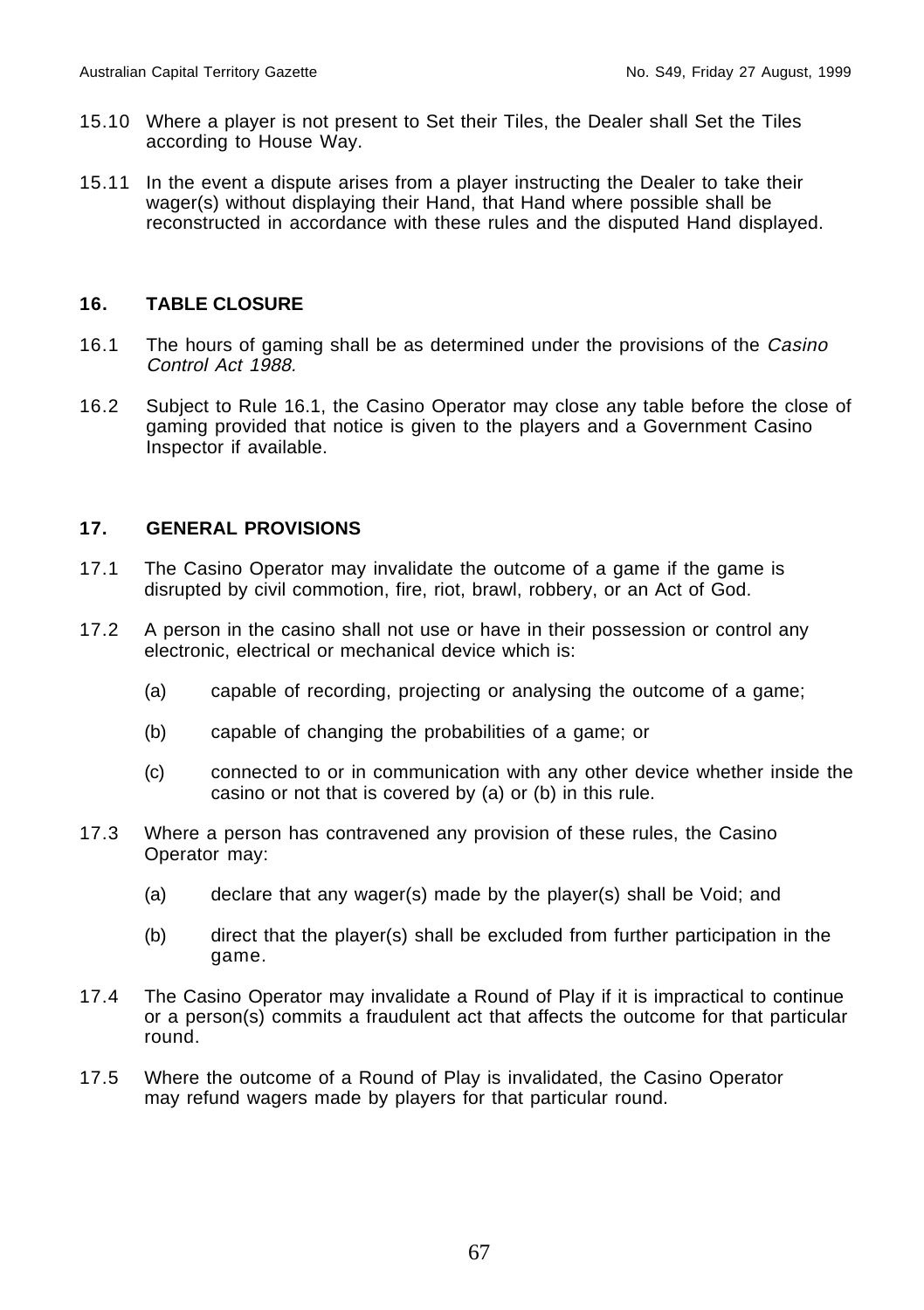- 17.6 The Casino Operator's decision shall be final in any dispute arising from, or not covered by, the provision of these rules, subject to a review by a Government Casino Inspector, if requested.
- 17.7 An employee of the casino shall:
	- (a) not advise a player on how to play his/her Hand, except to ensure compliance with these rules;
	- (b) not give or allow any advantage to a person, or cause to or allow a change in any probabilities of the game by any means other than that covered by these rules; and
	- (c) commensurate with their responsibilities, ensure that the game is conducted in accordance with the approved procedures.
- 17.8 A seated player who abstains from betting for three consecutive rounds whilst all other seats at that table are in use may be required to vacate that seat.
- 17.9 No onlooker or any player playing at any table may instruct or influence another player's decisions of play.
- 17.10 Players are not permitted to have side bets against each other.
- 17.11 A copy of these rules shall be made available, upon request.

## **18. TOURNAMENT PLAY**

- 18.1 In addition to the rules set out in the preceding paragraphs and Appendices, the rules of this section shall apply only to tournament play.
- 18.2 The conditions of entry and of play for each Pai Gow tournament shall be approved.
- 18.3 Where the conditions of entry and play for tournament play approved under Rule 18.2 are inconsistent with the rules set out in the preceding paragraphs and in the Appendices, the conditions approved under Rule 18.2 shall prevail to the extent of the inconsistency for the duration of the tournament.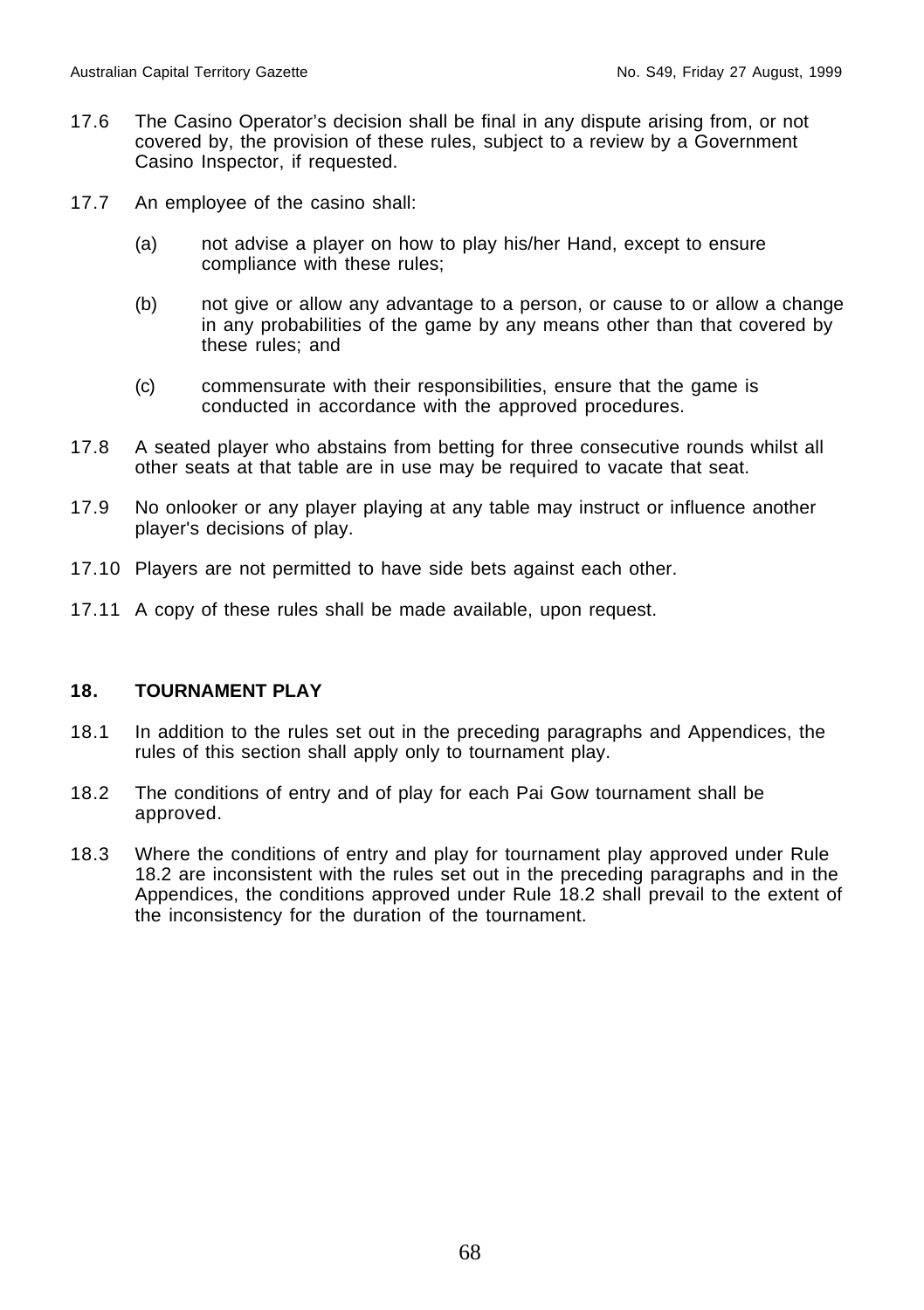18.4 The Casino Operator may charge an entry fee for the tournament and may retain up to 10% of the total entry fees as an administrative charge. The Casino Operator shall offer the balance of the entry fees as prize money in accordance with the approved conditions of tournament play.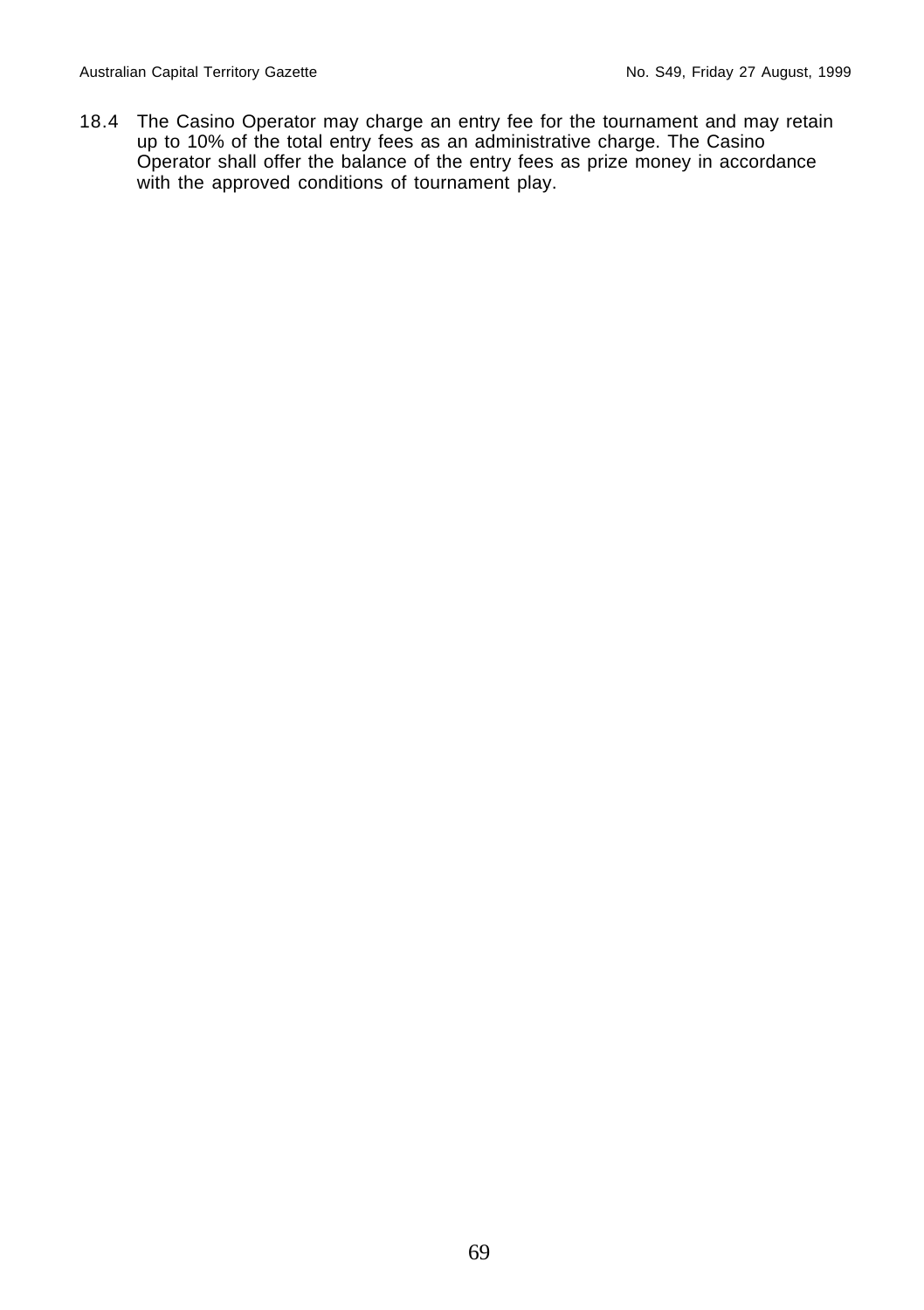**Appendix "A"**



n.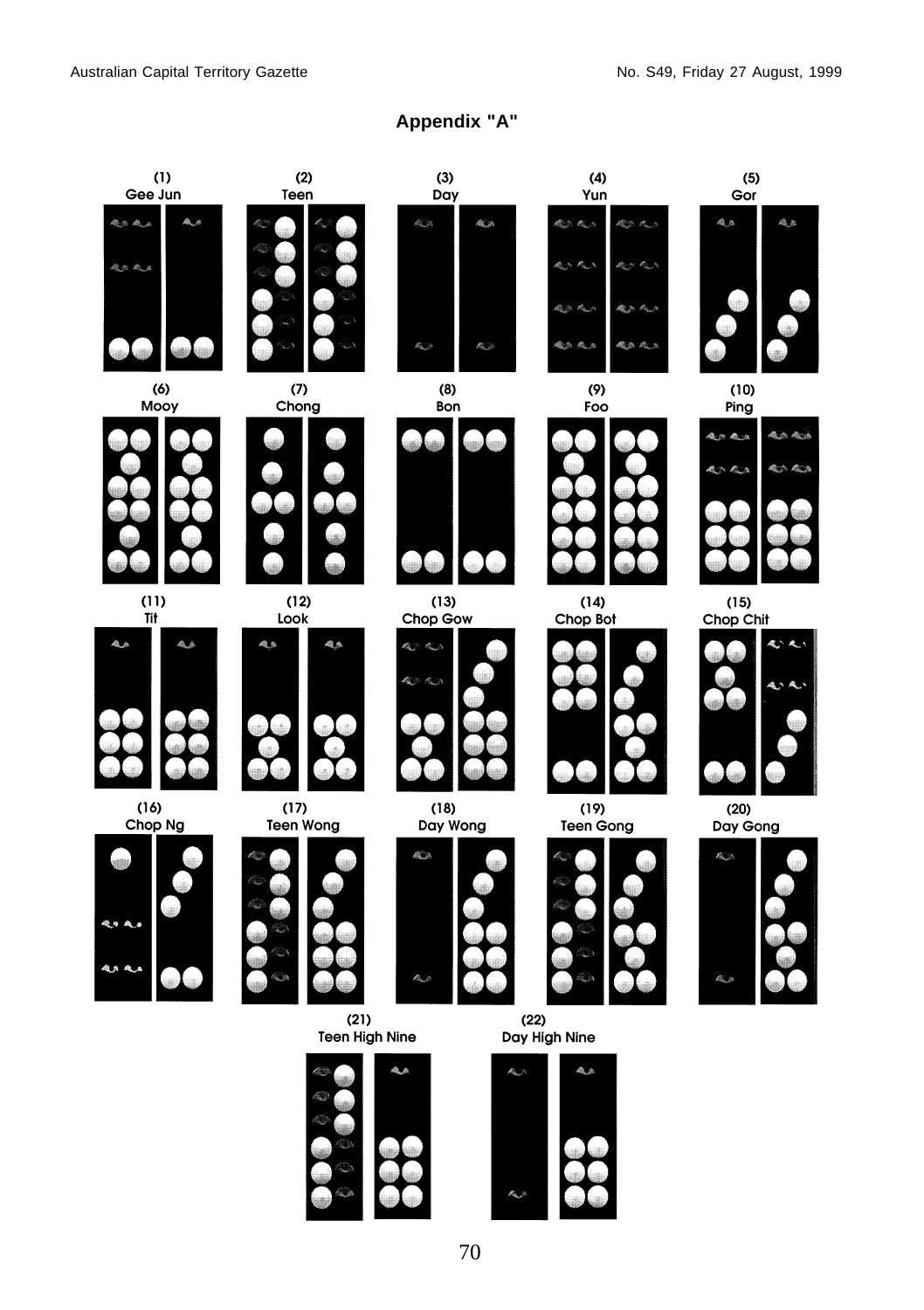# **Appendix "B"**

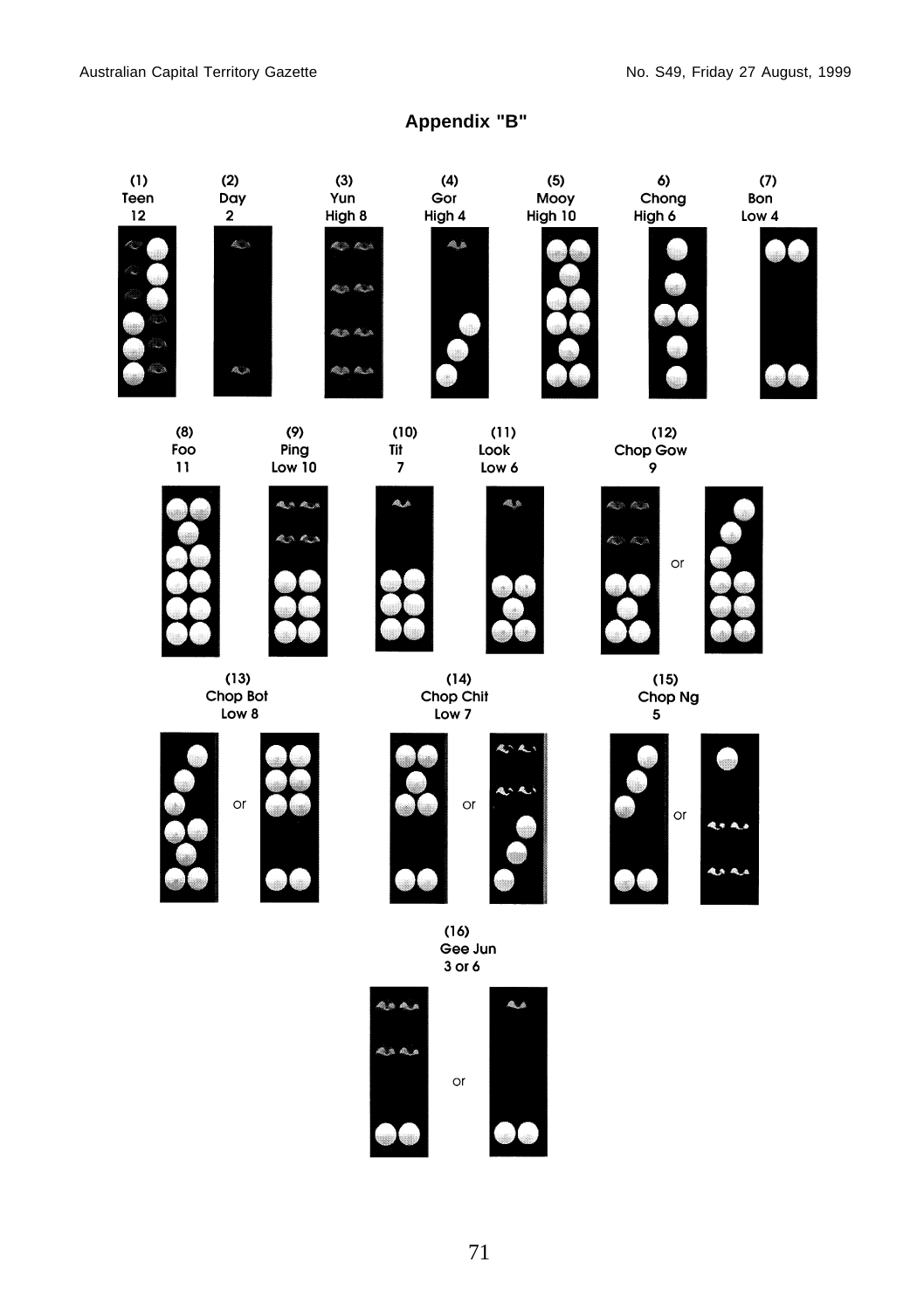Appendix C

# **TRADITIONAL CUTS**

Hong Kong Bank Honk Kong Bank China Bank China Bank Parliament House Parliament House Gum Un Que **Double Bridge** Yat Kai Sum May Chicken Three Ways<br>Ghan Dong Cup Say Striped Tiger Telstra Tower **Telstra Tower** 

Yat Dong Dong **House Way** (Left or Right) Foot Say **Four Across** (Top or Bottom) Chee Yee Chop The Ears (Top or Bottom)<br>
Long Tau Fung May Dragon Head Phoenix Tail (Head or Tail, Le Die Pin Big Slice (Left or Right) Pong Yun Buddha's Signal (Left or Right) Jung Quat Take The Heart (Top or Bottom) Seung Gwai Pak Moon Ghost Closing The Door Bo Bo Go Sing Boy Walks Up Stairs (Left or Right) Ghan Dong Ping Say Kangaroo Jump (Left or Right) Chong Wan Sup Lok Sixteen Across (Top or Bottom) Arn Lok Peng Sar Flying Dragon (Head or Tail, Left or Right).

Cup Say Tiger Tiger (Left or Right, Top or Bottom)<br>
Foot Say Four Across (Top or Bottom) Dragon Head Phoenix Tail (Head or Tail, Left or Right)

Striped Tiger (Left or Right,Top or Bottom)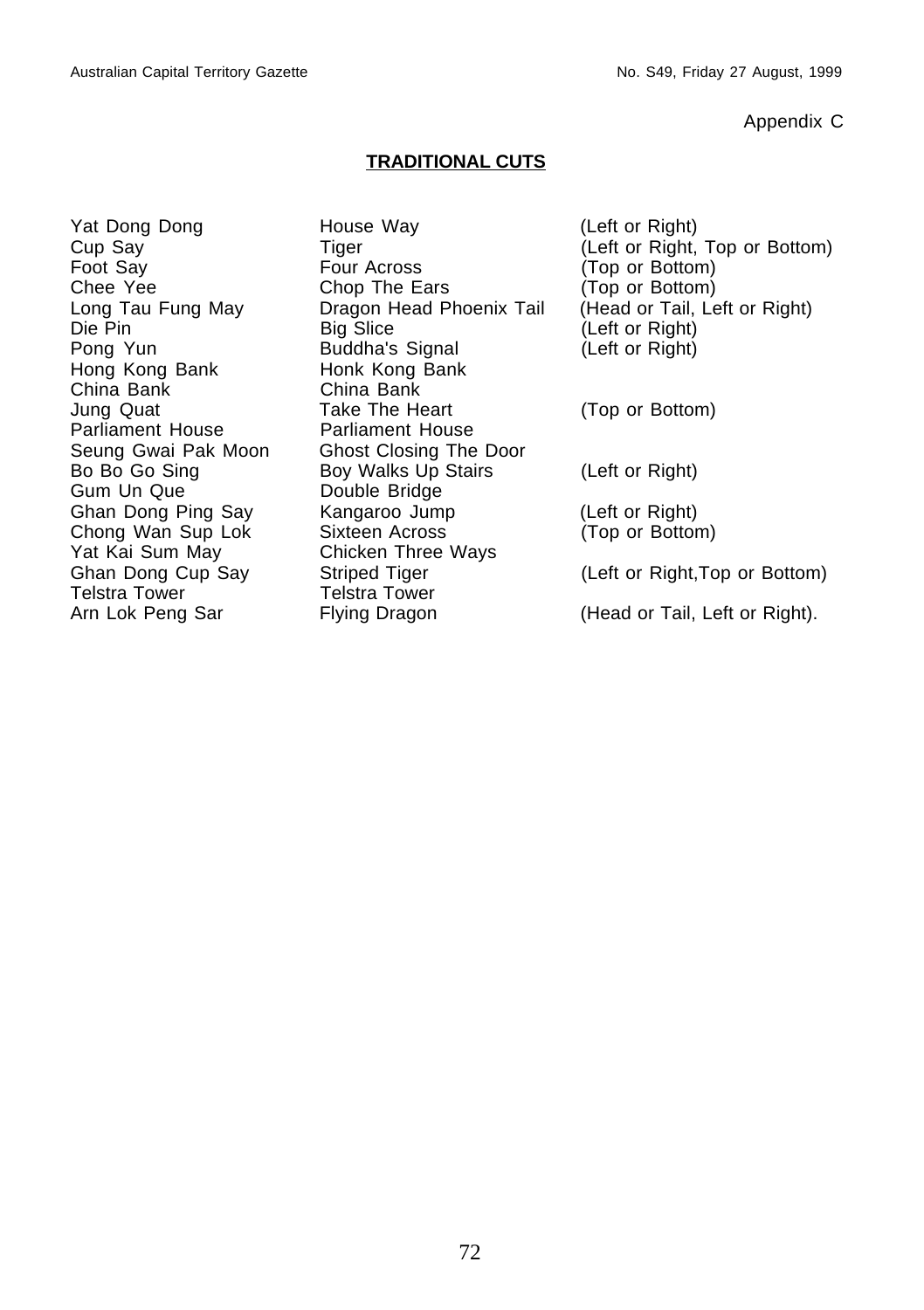## **CASINO CANBERRA LIMITED**

## **RULES OF CANBERRA POKER**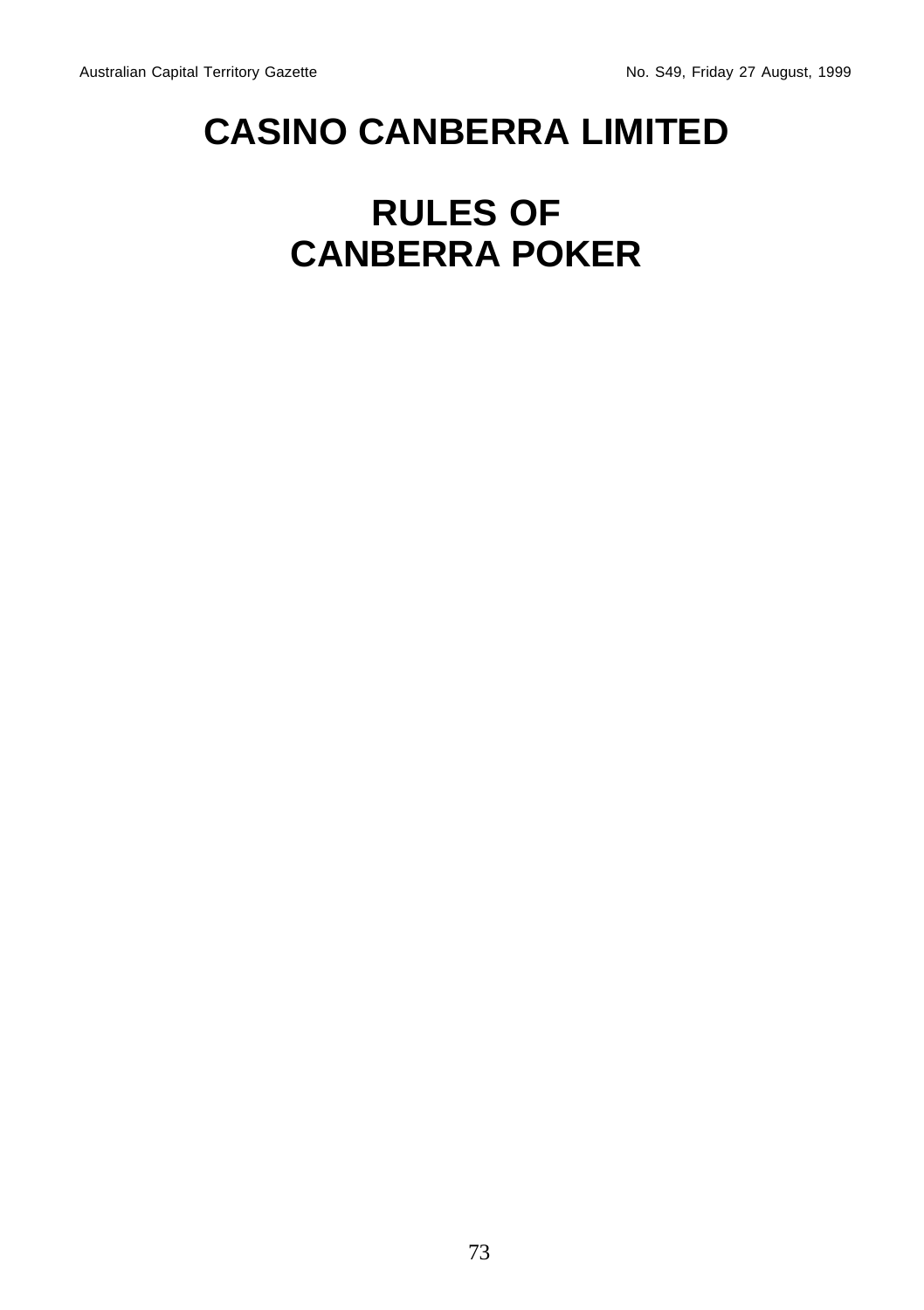#### **CANBERRA POKER INDEX**

**TERMS USED IN CANBERRA POKER**

- **1. CANBERRA POKER TABLE**
- **2. CARDS**
- **3. MINIMUM AND MAXIMUM WAGERS**
- **4. WAGERS**
- **5. SHUFFLE AND CUT OF THE CARDS**
- **6. DEALING THE CARDS**
- **7. BET OR FOLD**
- **8. PAYOUT ODDS**
- **9. SETTLEMENT OF WAGERS**
- **10. BOOMERANG JACKPOT**
- **11. BOOMERANG JACKPOT PAYOUTS**
- **12. COLLUSION**
- **13. IRREGULARITIES**
- **14. TABLE CLOSURE**
- **15. GENERAL PROVISIONS**
- **16. TOURNAMENT PLAY**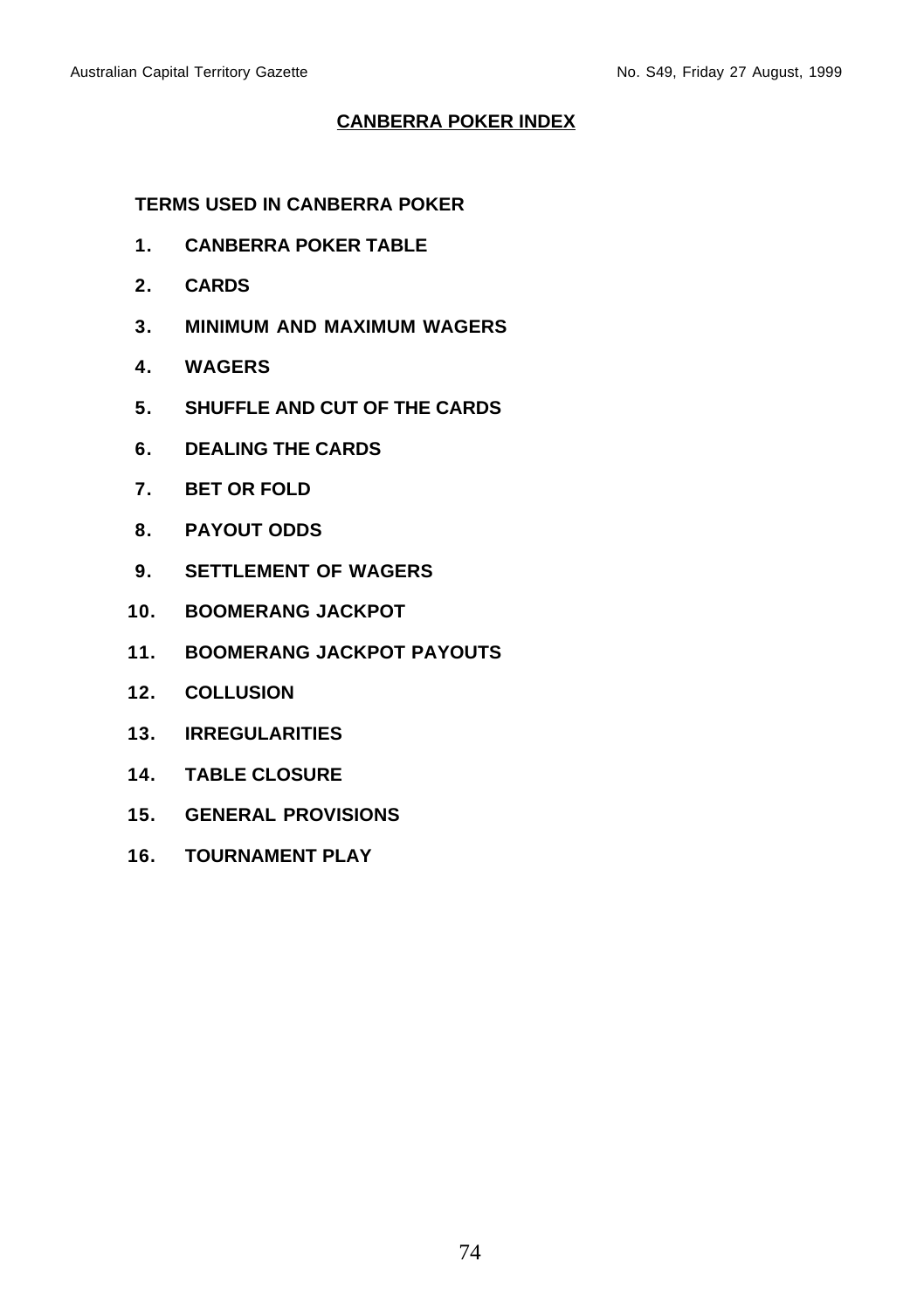#### **TERMS USED IN CANBERRA POKER**

The following words/terms when used in these rules shall have the following meaning unless the context clearly indicates otherwise.

#### **Ante**

The initial wager.

#### **Approved**

Means approved in writing by a Government Casino Inspector.

#### **Bet**

A second wager placed by a player to indicate that the player wishes to continue in that Round of Play.

#### **Box**

An area marked on the layout for the player to place their wager.

#### **Casino Operator**

The organisation or person responsible for the conduct of gaming in the casino.

#### **Casino Supervisor**

A person responsible for the supervision of the operation of the game.

#### **Dealer**

A person responsible for the operation of the game.

#### **Dead Man's Hand**

A poker hand as described in Rule 2.6 (h) consisting of A, A, 8, 8; and any other card that is not an Ace or Eight.

#### **Fold**

Where a player decides not to continue in the Round of Play by not making a Bet and passing in their cards.

#### **Round of Play**

That part of the game which commences when a card is first removed from the Shoe and concludes when all the cards are collected and placed in the discard rack.

#### **Shoe**

An approved container from which the Dealer will deal the cards.

#### **Void**

Neither the player nor the Dealer wins; any chips wagered or paid shall be returned.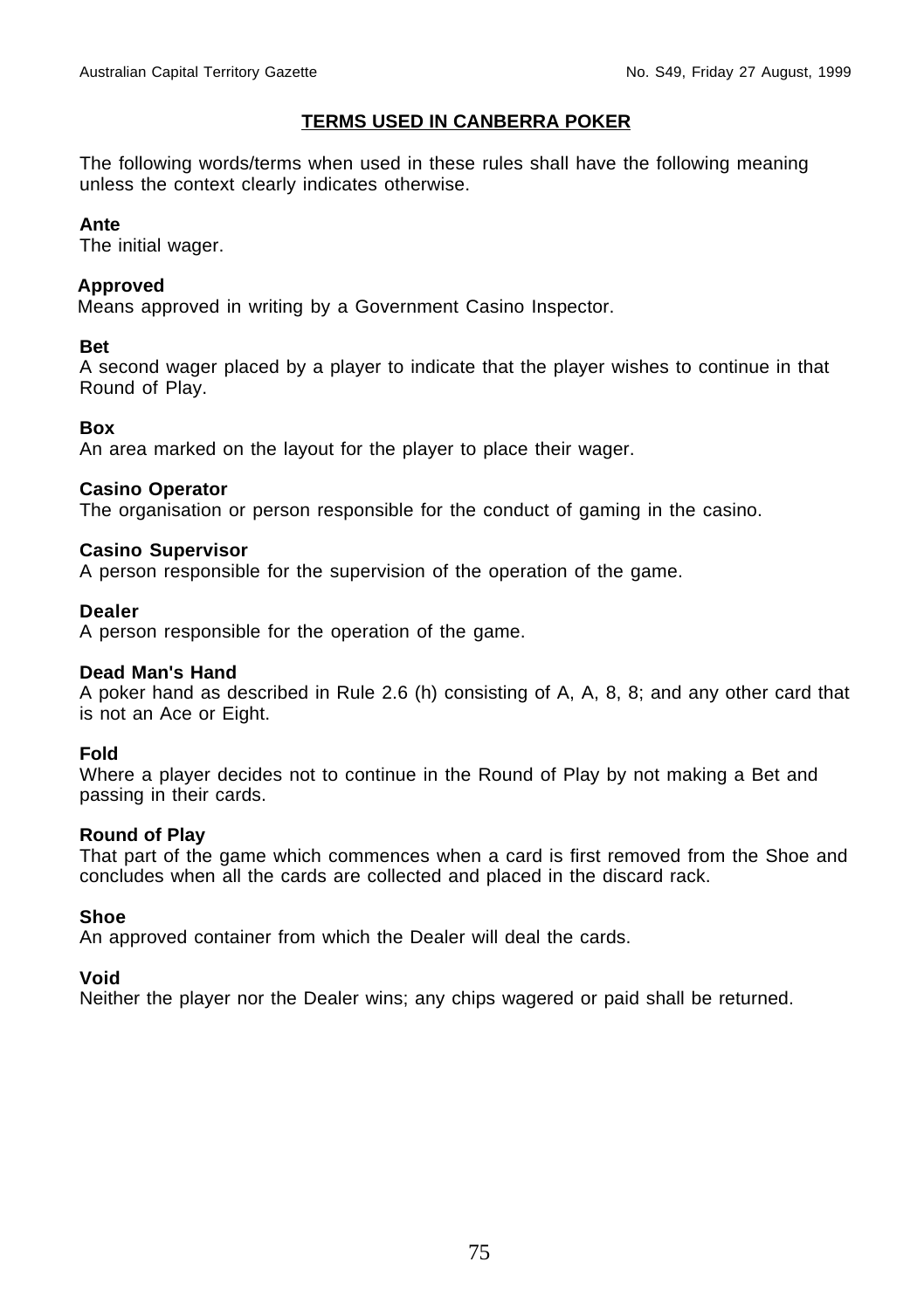### **CANBERRA POKER**

#### **1. CANBERRA POKER TABLE**

1.1 A Canberra Poker table shall be approved prior to use.

#### **2. CARDS**

- 2.1 Canberra Poker shall be played with one (52 cards) deck, without jokers, with backs of the same colour and design, which shall be approved. One cutting card shall be used.
- 2.2 The cards shall be checked prior to the commencement of gaming and at or after the conclusion of gaming.
- 2.3 The Casino Operator may change any or all of the cards after any Round of Play. The Casino Supervisor and Dealer shall check each replacement card prior to its introduction to play.
- 2.4 A Casino Supervisor may at any time instruct the Dealer to check and verify the proper amount of cards.
- 2.5 A player's completed hand shall consist of five cards. All cards shall count in determining the value of hands.
- 2.6 The order of hands from highest to lowest shall be as follows:
	- (a) Royal flush the five top cards, all of the same suit, e.g. A; K; Q; J; 10, of Spades.
	- (b) Straight flush five cards of the same suit in sequence, e.g. J; 10; 9; 8; 7, of Hearts. An Ace may count high or low in a straight flush, e.g. 5; 4; 3; 2; A.
	- $(c)$  Four of a kind e.g. A; A; A; A; 4.
	- (d) Full house three cards of the same rank plus another two cards of the same rank, e.g. K; K; K; J; J. A full house takes its rank from the three cards.
	- (e) Flush five cards of the same suit but not in sequence, e.g. K; J; 9; 7; 5, of Diamonds.
	- (f) Straight any five cards in sequence but not of the same suit, e.g. K (Hearts); Q (Clubs); J (Clubs); 10 (Spades); 9 (Diamonds). An Ace may count high or low in a straight, e.g. 5; 4; 3; 2; A.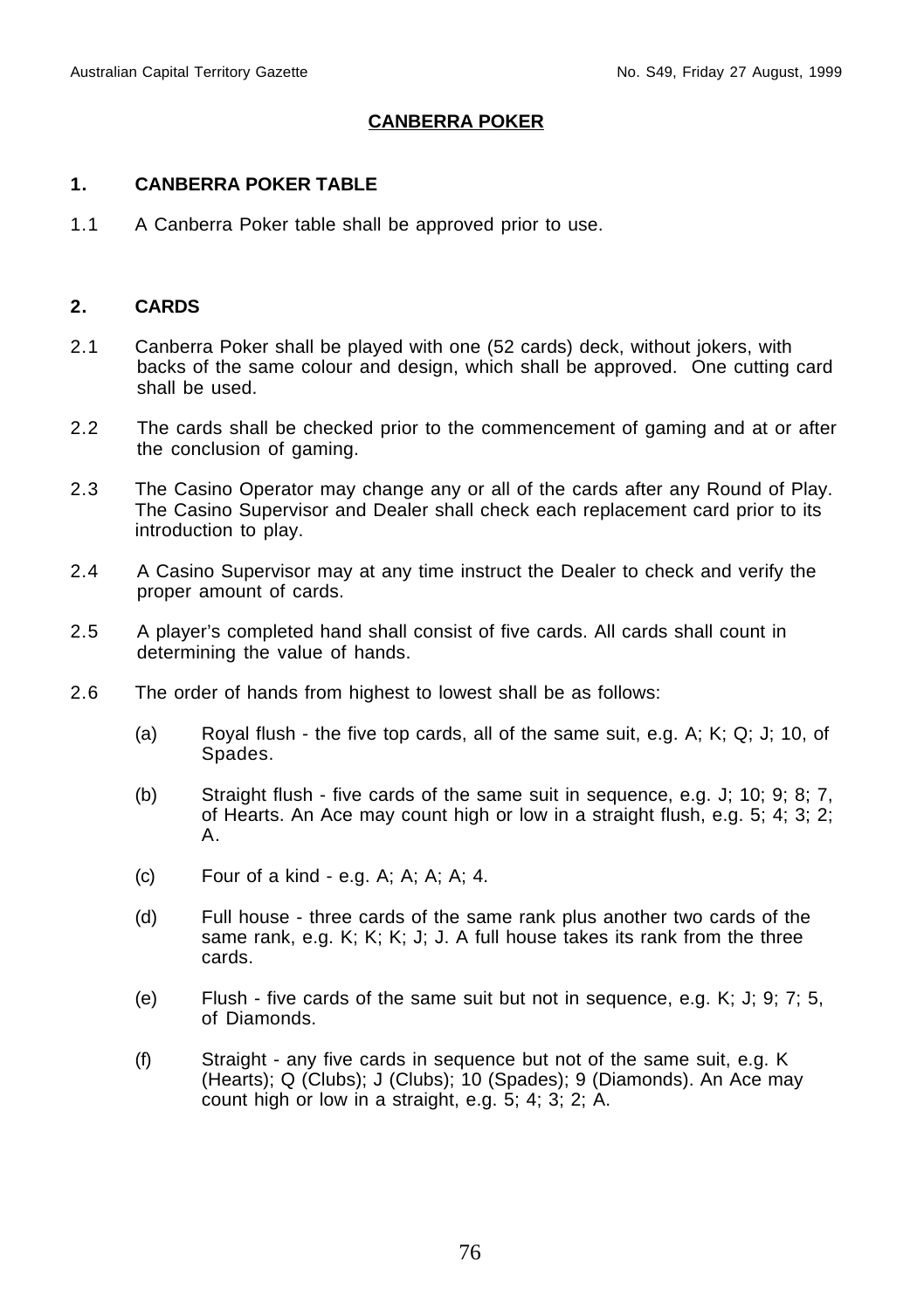- (g) Three of a kind, e.g. Q; Q; Q; 8; 5.
- (h) Two pairs, e.g. Q; Q; 4; 4; J.
- (i) One pair, e.g. 10; 10; K; 6; 2.
- (i) Five odd cards not of the same suit, e.g.  $Q$  (Hearts); 10 (Clubs); 7 (Clubs); 4 (Diamonds); 3 (Spades).
- 2.7 The rank of cards from highest to lowest shall be as follows:

Ace, King, Queen, Jack, 10, 9, 8, 7, 6, 5, 4, 3 and 2;

except as provided in Rule 2.6 (b) and (f) where the Ace may be counted low.

2.8 All suits are equal in rank.

#### **3. MINIMUM AND MAXIMUM WAGERS**

- 3.1 The Casino Operator shall display the minimum and maximum wagers per Box on a sign at or near the table and may change these limits provided that prior notice of the change is given to the players.
- 3.2 The Casino Operator may allow a player(s) to wager in excess of the stated Box maximum provided that a marker denoting the new limit(s) is placed adjacent to the Box.
- 3.3 The multiples of wagers permitted shall be displayed at the table.
- 3.4 Wagers below the minimum shall be paid or collected and the owner of the wager shall be advised that further wagers under the minimum shall be returned.
- 3.5 Wagers above the displayed maximum shall be paid or collected to the maximum.

#### **4. WAGERS**

- 4.1 Prior to the first card being dealt by the Dealer, each player shall be given the opportunity to place an Ante and a Boomerang Jackpot wager.
- 4.2 All wagers shall be made by placing gaming chips on a Box.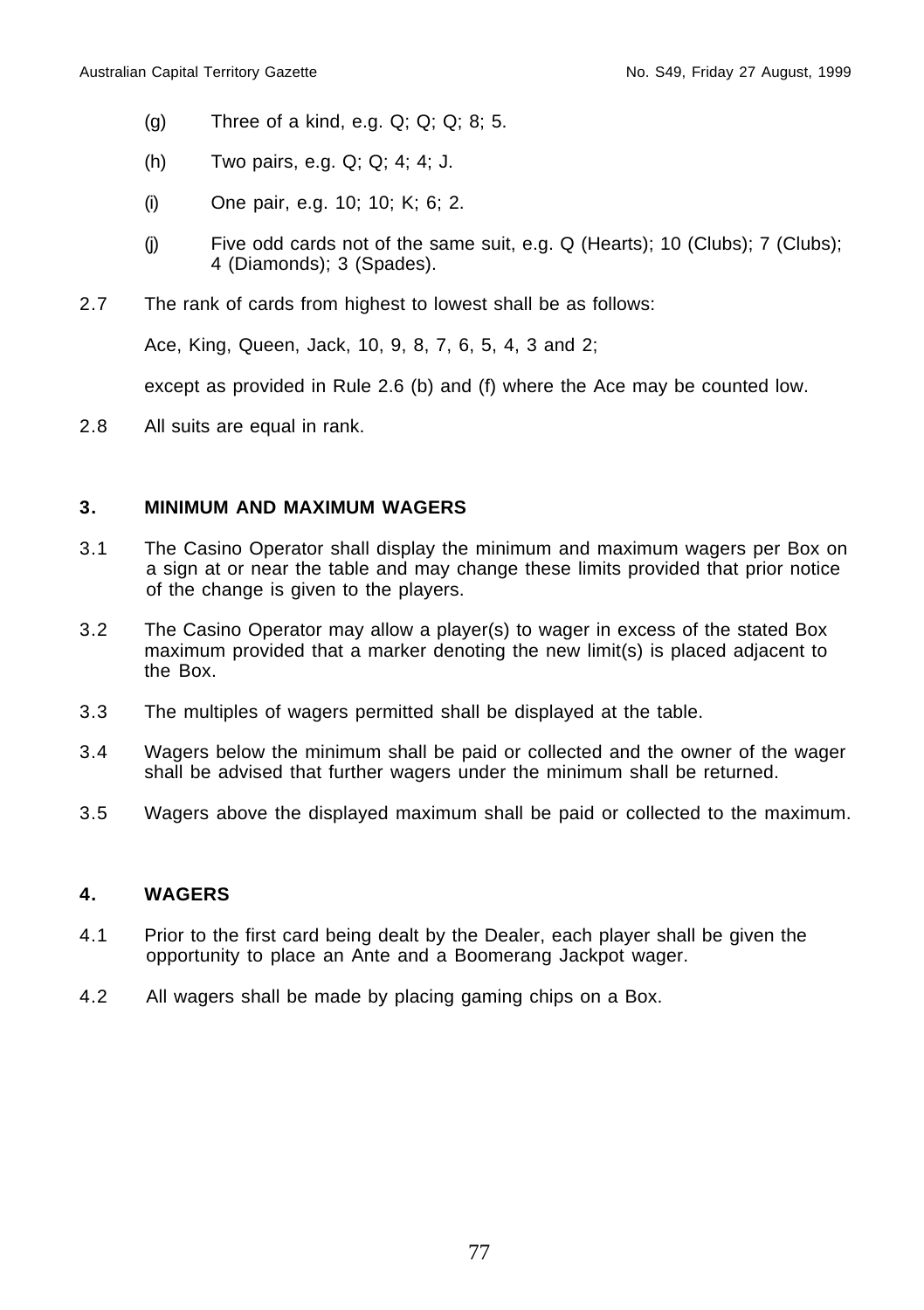- 4.3 One player only may wager on a Box and no player may wager on more than one Box.
- 4.4 Once the first card has been dealt, no player shall handle, remove or alter their original wager/s, or place an additional wager, until a decision has been rendered and implemented on that wager/s.

#### **5. SHUFFLE AND CUT OF THE CARDS**

- 5.1 The Dealer shall shuffle the cards in preparation for each Round of Play.
- 5.2 After shuffling, the Dealer shall cut the cards once and place the cards in the Shoe. The cut shall be made more than one card from either end of the deck.

#### **6. DEALING THE CARDS**

- 6.1 All cards shall be dealt from a Shoe.
- 6.2 All cards shall be dealt face downwards, except for the Dealer's last card which shall be dealt face upwards.
- 6.3 The Dealer shall deal the cards in a clockwise direction in the following manner:
	- (a) one card to each Box, containing an Ante;
	- (b) one card to the Dealer; and
	- (c) then continue dealing this sequence until each player and the Dealer has received five cards.

#### **7. BET OR FOLD**

- 7.1 After the Dealer receives their last card the players may pick up their cards and decide if they wish to Bet or Fold.
- 7.2 Where a player decides to Bet, a wager which is exactly twice the Ante must be placed on top of their cards which shall be placed face downwards on the appropriate area of the layout.
- 7.3 Where a player decides to Fold they lose their Ante and any Boomerang Jackpot wager.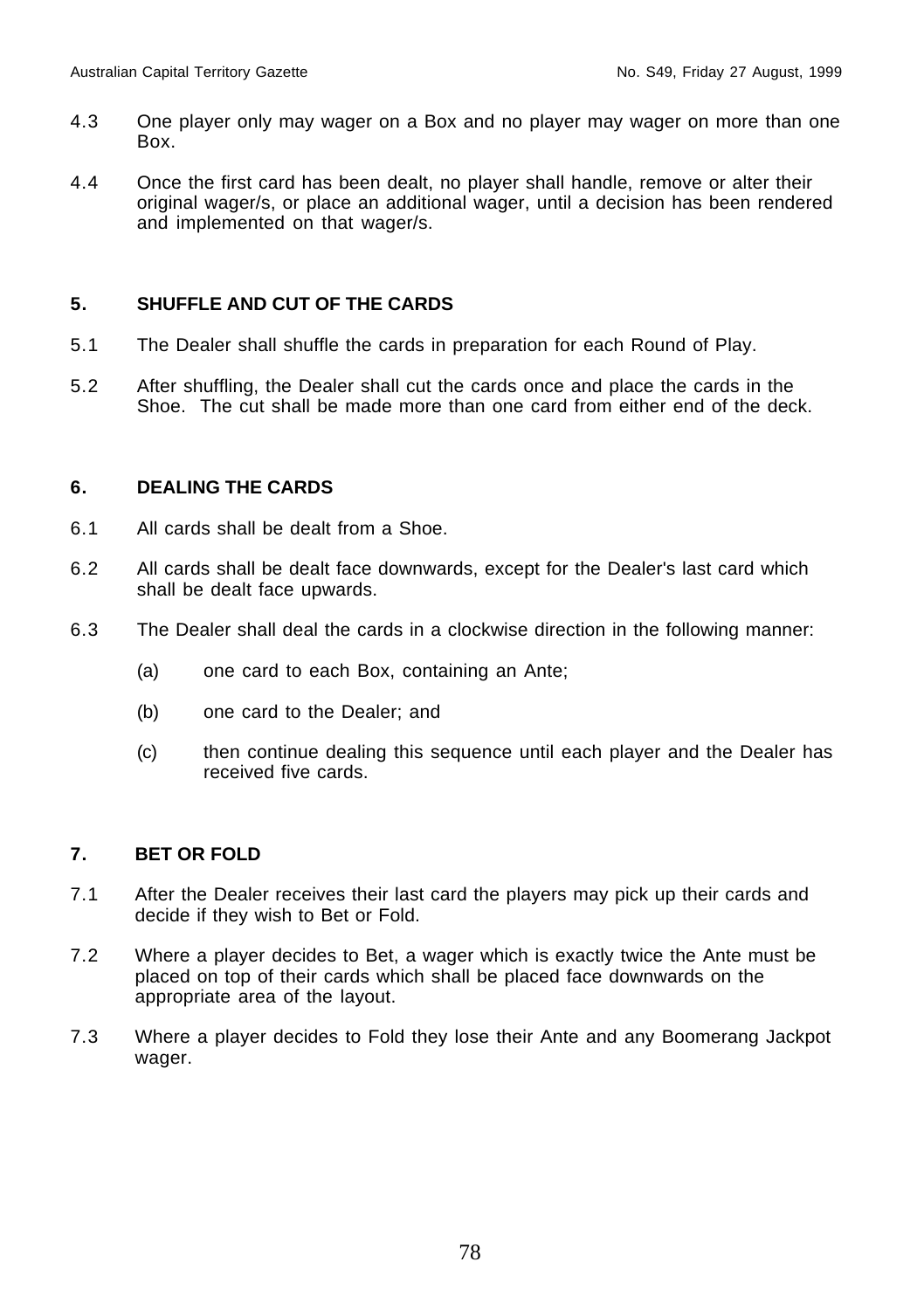7.4 The Dealer shall verify the number of cards prior to placing them in the discard rack.

#### **8. PAYOUT ODDS**

8.1 Winning wagers shall be paid as follows:

#### **ANTE**

All Antes 1 to 1

#### **BET**

| One pair or less  | 1 to 1   | (up to maximum payout) |
|-------------------|----------|------------------------|
| Two pairs         | 2 to 1   | (up to maximum payout) |
| Three of a Kind   | 3 to 1   | (up to maximum payout) |
| Straight          | 4 to 1   | (up to maximum payout) |
| Flush             | 5 to 1   | (up to maximum payout) |
| <b>Full House</b> | 7 to 1   | (up to maximum payout) |
| Four of a Kind    | 20 to 1  | (up to maximum payout) |
| Straight Flush    | 50 to 1  | (up to maximum payout) |
| Royal Flush       | 250 to 1 | (up to maximum payout) |

8.2 The maximum payout on each table shall be displayed at the table.

#### **9. SETTLEMENT OF WAGERS**

- 9.1 The Dealer shall set his cards in accordance with Rules 2.6 and 2.7.
- 9.2 For the Dealer to participate in a Round of Play, the Dealer's hand must have an Ace and King or higher.
- 9.3 Where the Dealer's hand does not have an Ace and King or higher, the players' Antes shall win and the Bets shall be Void.
- 9.4 Where the Dealer's hand does have an Ace and King or higher, the players' Antes and Bets shall win if theirs is a higher hand than the Dealers' in accordance with Rules 2.6 and 2.7.
- 9.5 Where the Dealer's hand does have an Ace and King or higher, the players' Antes and Bets shall lose if theirs is a lower hand than the Dealers' in accordance with Rules 2.6 and 2.7.
- 9.6 Where the Dealer's hand and any player's hand are of equal value in accordance with Rules 2.6 and 2.7, the Ante and Bet wagers shall be Void.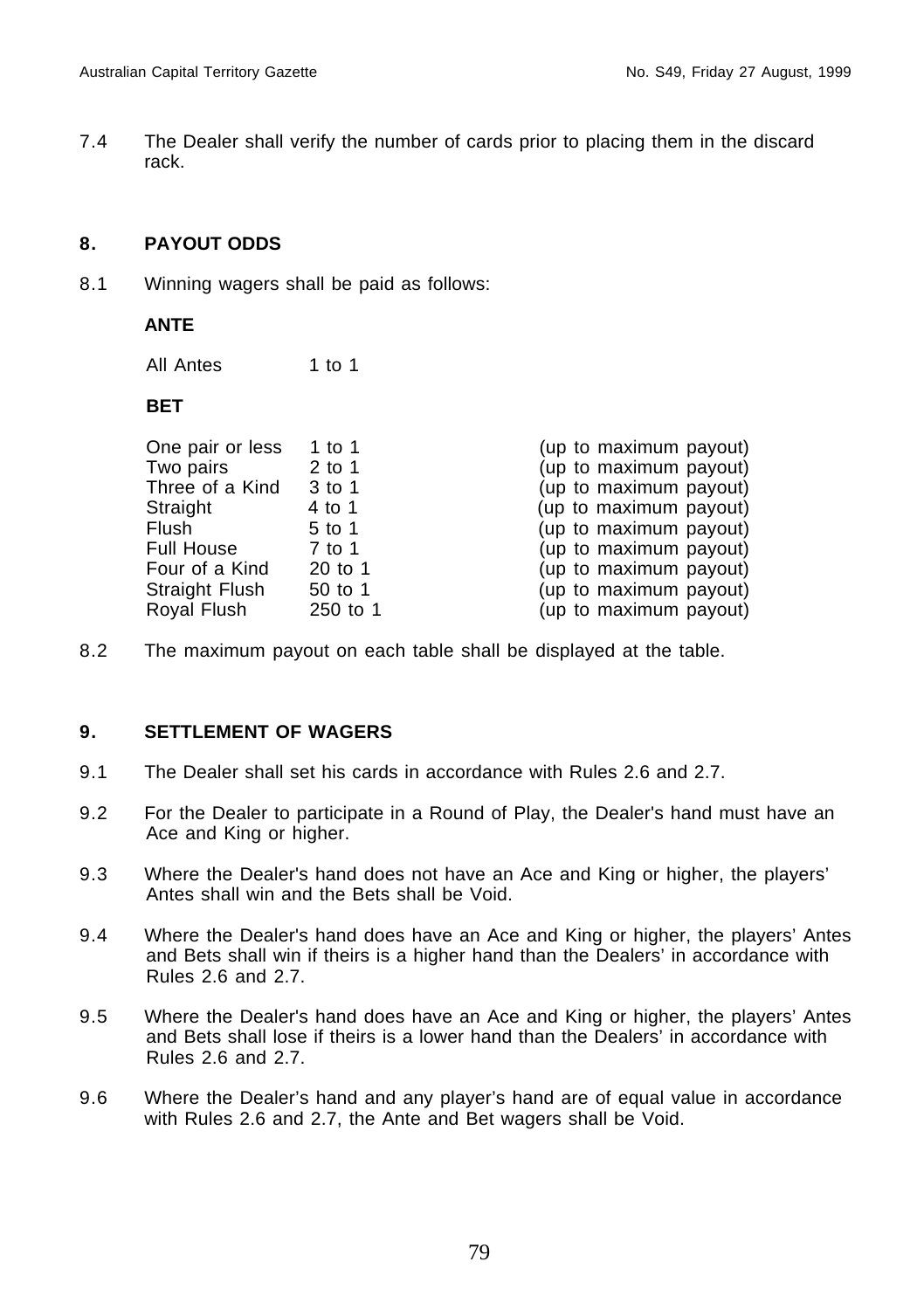9.7 The Dealer shall verify the number of cards in each hand prior to placing them in the discard rack.

#### **10. BOOMERANG JACKPOT**

- 10.1 A player may wager on the Boomerang Jackpot only if an Ante has been made by that player.
- 10.2 The Boomerang Jackpot Wager shall be an approved amount.
- 10.3 A player is responsible for declaring their hand as a qualifying Boomerang Jackpot hand prior to the collection of the cards by the dealer.
- 10.4 A player who has wagered on the Boomerang Jackpot and has a hand which has been declared as qualifiing for a jackpot prize shall win whether the Dealer's hand has an Ace and a King or higher, or not.
- 10.5 Non winning wagers on the Boomerang Jackpot shall form part of either a jackpot prize pool or a reserve pool. The distribution of wagers to the prize pools shall be approved.

#### **11. BOOMERANG JACKPOT PAYOUTS**

- 11.1 Subject to Rule 11.2 the payouts for Boomerang Jackpot winning hands shall be as follows:
	- Royal Flush \$10,000 or 100% of the jackpot amount displayed at the table at the commencement of the Round of Play in which the winning hand was dealt, whichever is the greater.
	- Straight Flush \$1,000 or 10% of the jackpot amount displayed at the table at the commencement of the Round of Play in which the winning hand was dealt, whichever is the greater.
	- Four of a Kind \$500 bonus payout.
	- Full House  $$150$  bonus payout.
	- Flush \$100 bonus payout.
	- Dead Man's Hand \$50 bonus payout.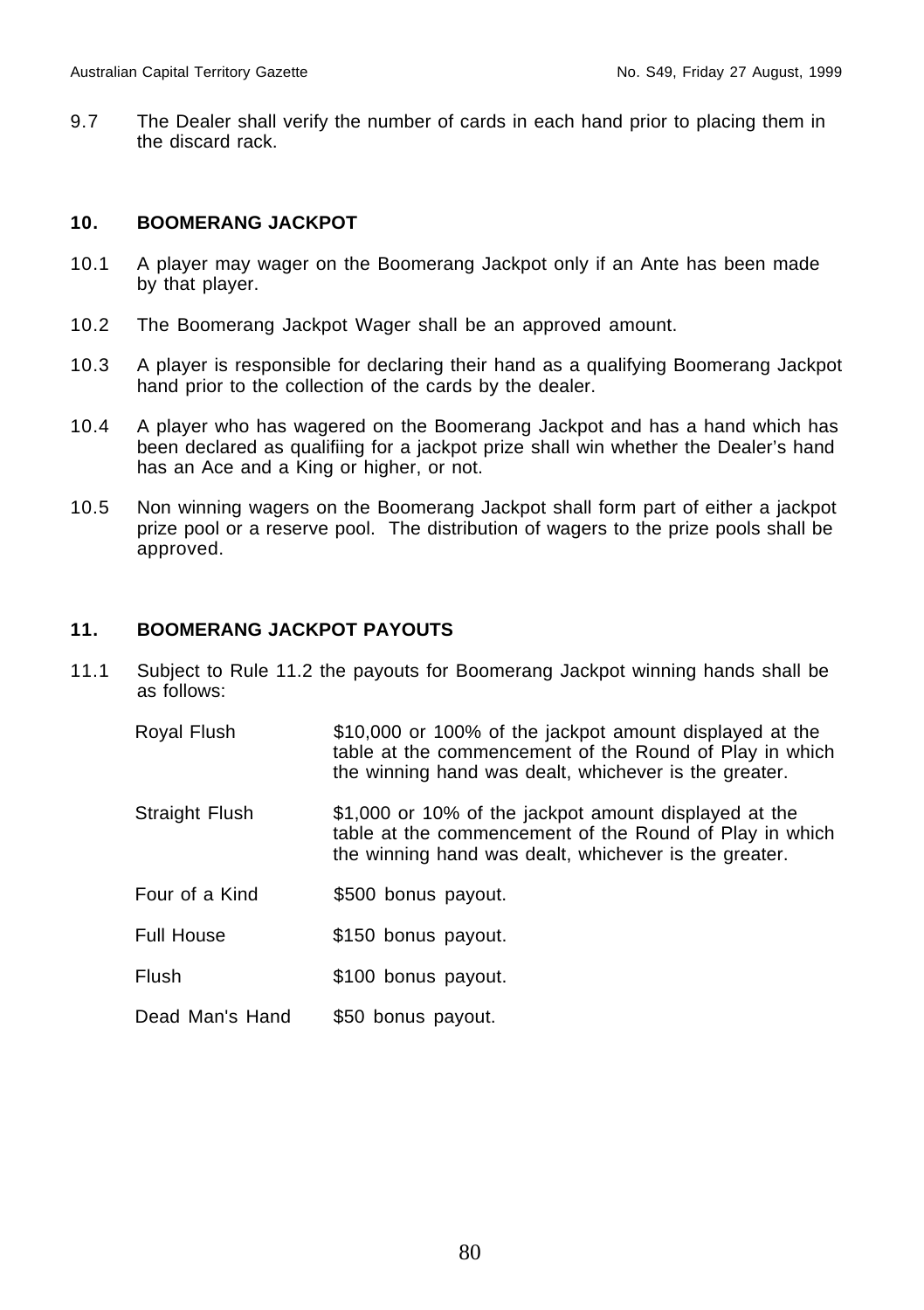11.2 The maximum aggregate liability for all major jackpot winning hands in a single Round of Play shall be the Boomerang Jackpot amount displayed at the table at the time the Round of Play commenced. Where necessary, the major jackpot payouts will be determined by pro-rating the jackpot prizes.

For the purpose of this rule, a *major jackpot winning hand* is a Royal Flush or a Straight Flush.

#### **12. COLLUSION**

- 12.1 A player shall protect the identity of their cards which shall remain within the playing area and in view of both the Dealer and the Casino Supervisor.
- 12.2 Players may not:
	- (a) exchange cards; or
	- (b) exchange or communicate or cause to exchange or communicate information regarding their hand.

Any violation of this rule may result in the player being excluded from that Round of Play or cause that Round of Play to be Void.

#### **13. IRREGULARITIES**

- 13.1 An exposed card dealt shall not constitute a misdeal, the Dealer shall turn the card over and continue to deal the game. However, three or more cards incorrectly exposed in a Round of Play shall result in that round being declared Void.
- 13.2 If the Dealer exposes one of their first four cards that card shall be used as the face up card and the fifth card shall be dealt face down.
- 13.3 In the event of a hand being dealt to a player that is not in accordance with Rule 6.3, that hand shall be deemed Void.
- 13.4 A hand containing an incorrect number of cards dealt to a player shall be deemed Void.
- 13.5 Where the Dealer's hand contains an incorrect number of cards the Ante shall win and the Bet shall be Void.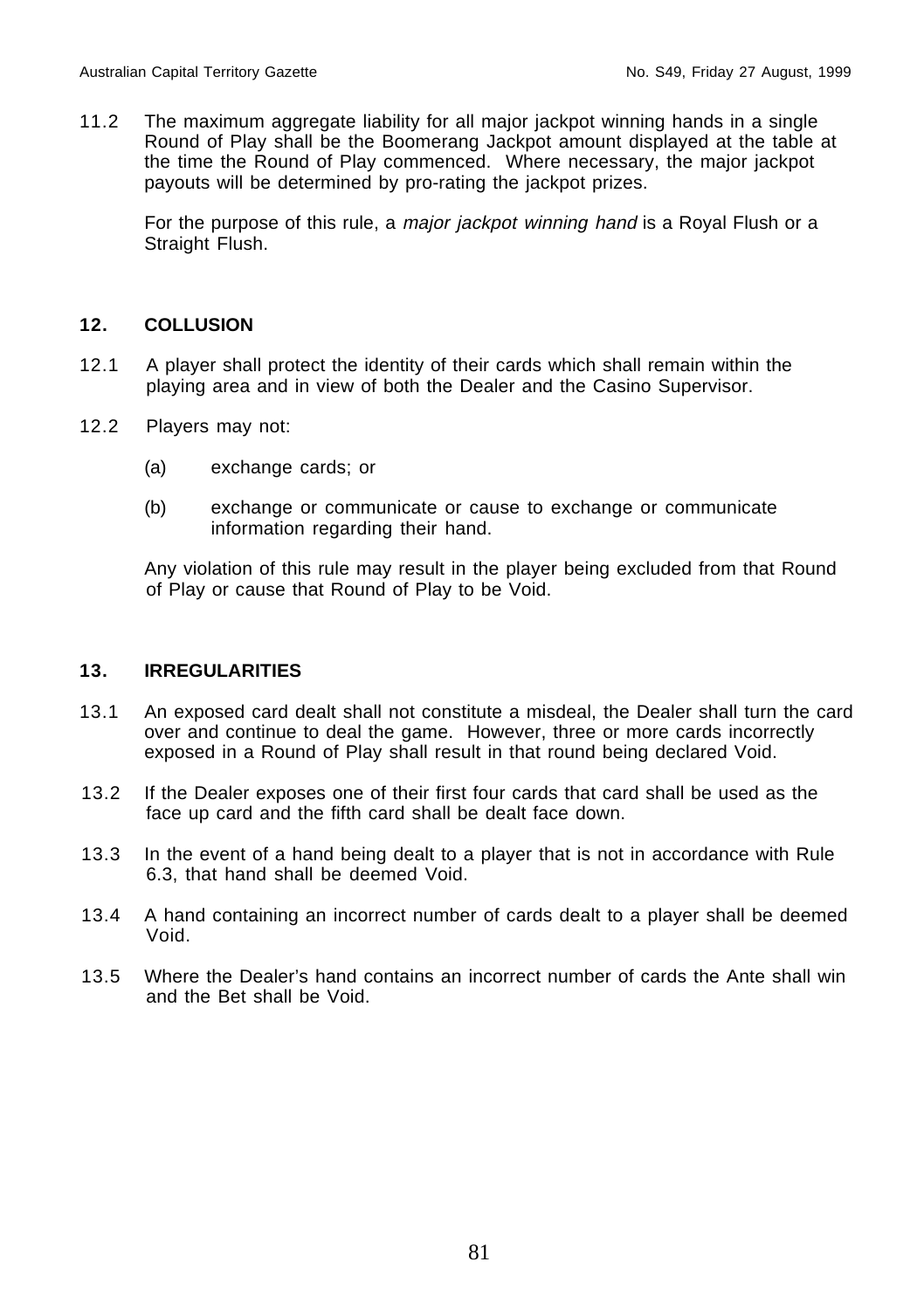- 13.6 Should a player's hand enter the discard rack and the player has not acted on their hand or it requires verification, those cards shall be reconstructed where possible.
- 13.7 A hand relating to a Box containing no Ante shall be deemed Void and any Boomerang Jackpot wager shall be Void.

#### **14. TABLE CLOSURE**

- 14.1 The hours of gaming shall be determined under the provisions of the Casino Control Act 1988.
- 14.2 Subject to Rule 14.1, the Casino Operator may close any table before the close of gaming provided that notice is given to the players and a Government Casino Inspector if available.

#### **15. GENERAL PROVISIONS**

- 15.1 The Casino Operator may invalidate the outcome of a game if the game is disrupted by civil commotion, fire, riot, brawl, robbery, or an Act of God.
- 15.2 A person in the casino shall not use or have in their possession or control any electronic, electrical or mechanical device which is:
	- (a) capable of recording, projecting or analysing the outcome of a game;
	- (b) capable of changing the probabilities of a game; or
	- (c) connected to or in communication with any other device whether inside the casino or not that is covered by (a) or (b) in this Rule.
- 15.3 Where a person has contravened any provision of these rules, the Casino Operator may:
	- (a) declare that any wager(s) made by the player(s) shall be Void; and
	- (b) direct that the player(s) shall be excluded from further participation in the game.
- 15.4 The Casino Operator may invalidate a Round of Play if it is impractical to continue or a person(s) commits a fraudulent act that affects the outcome for that particular round.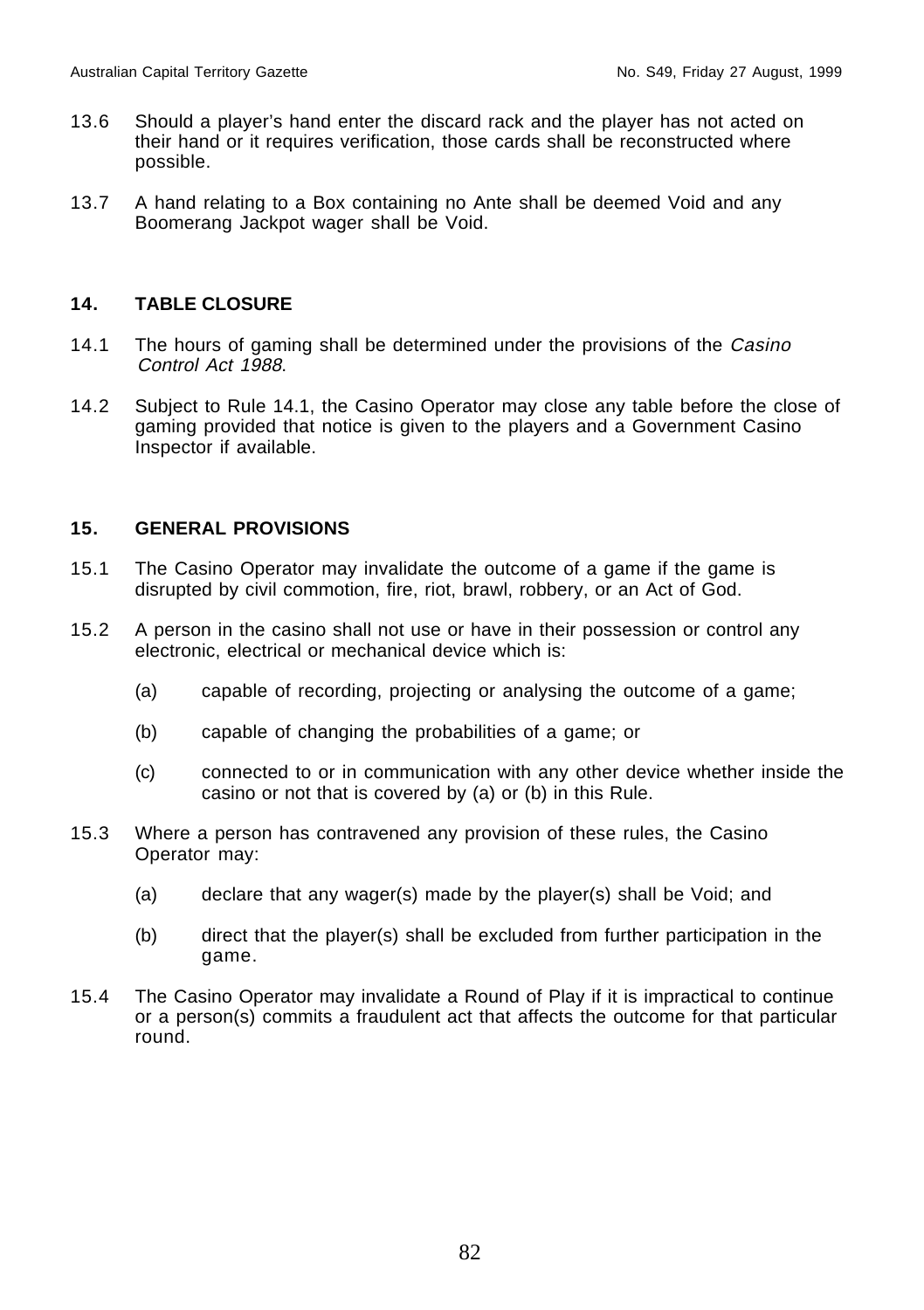- 15.5 Where the outcome of a Round of Play is invalidated, the Casino Operator may refund wagers made by players for that particular round.
- 15.6 The Casino Operator's decision shall be final in any dispute arising from, or not covered by, the provision of these rules, subject to a review by a Government Casino Inspector, if requested.
- 15.7 An employee of the casino shall:
	- (a) not advise a player on how to play his/her hand, except to ensure compliance with these rules;
	- (b) not give or allow any advantage to a person, or cause to or allow a change in any probabilities of the game by any means, other than that covered by these rules; and
	- (c) commensurate with their responsibilities, ensure that the game is conducted in accordance with the approved procedures.
- 15.8 A seated player who abstains from betting for three consecutive rounds whilst all other seats at that table are in use may be required to vacate that seat.
- 15.9 No onlooker or any player playing at any table may instruct or influence another player's decisions of play.
- 15.10 Players are not permitted to have side bets against each other.
- 15.11 A copy of these rules shall be made available, upon request.

#### **16. TOURNAMENT PLAY**

- 16.1 In addition to the rules set out in the preceding paragraphs, the rules of this section shall apply only to tournament play.
- 16.2 The conditions of entry and of play for each Canberra Poker tournament shall be approved.
- 16.3 Where the conditions of entry and play for tournament play approved under Rule 16.2 are inconsistent with the Rules set out in the preceding paragraphs, the conditions approved under Rule 16.2 shall prevail to the extent of the inconsistency for the duration of the tournament.
- 16.4 The Casino Operator may charge an entry fee for the tournament and may retain up to 10% of the total entry fees as an administrative charge. The Casino Operator shall offer the balance of the entry fees as prize money in accordance with the approved conditions of tournament play.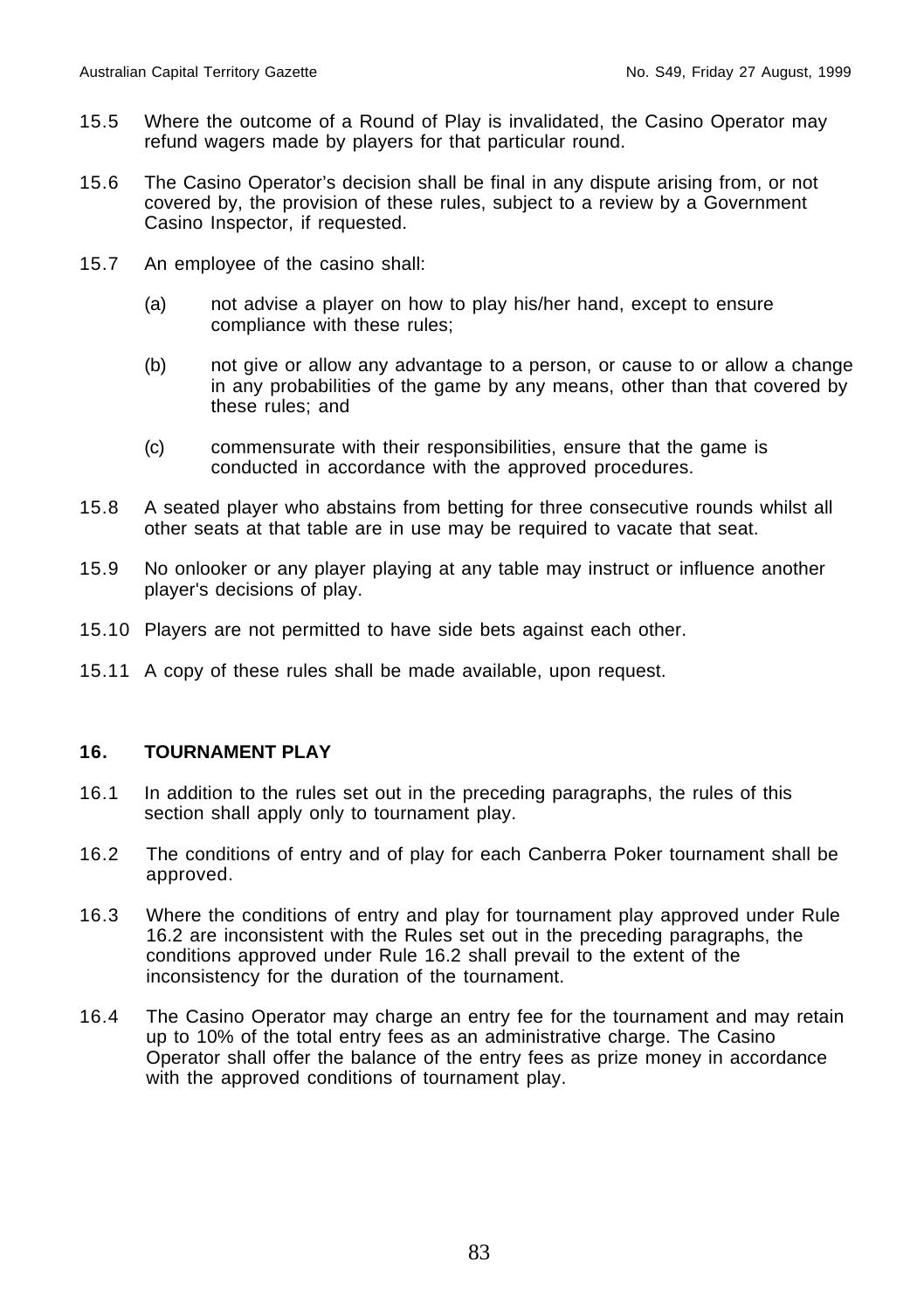## **CASINO CANBERRA LIMITED**

## **RULES OF SIC-BO**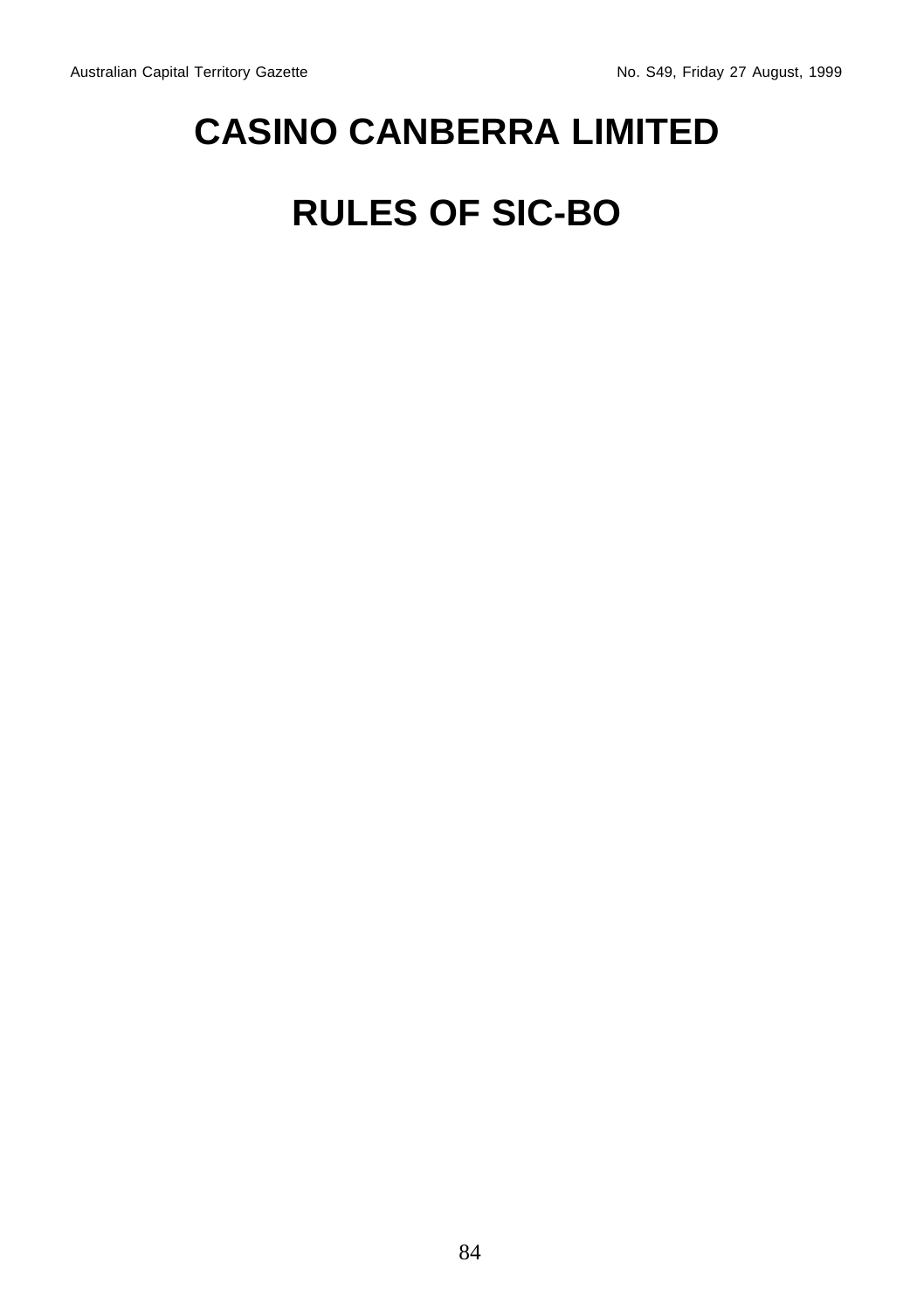#### **SIC-BO INDEX**

#### **TERMS USED IN SIC-BO**

- **1. SIC-BO TABLE**
- **2. SIC-BO TUMBLER AND DICE**
- **3. MINIMUM AND MAXIMUM WAGERS**
- **4. WAGERS**
- **5. THE DICE TUMBLER AND TABLE OPERATION**
- **6. PAYOUT ODDS**
- **7. FINAL SETTLEMENT**
- **8. IRREGULARITIES**
- **9. TABLE CLOSURE**
- **10. GENERAL PROVISIONS**
- **11. TOURNAMENT PLAY**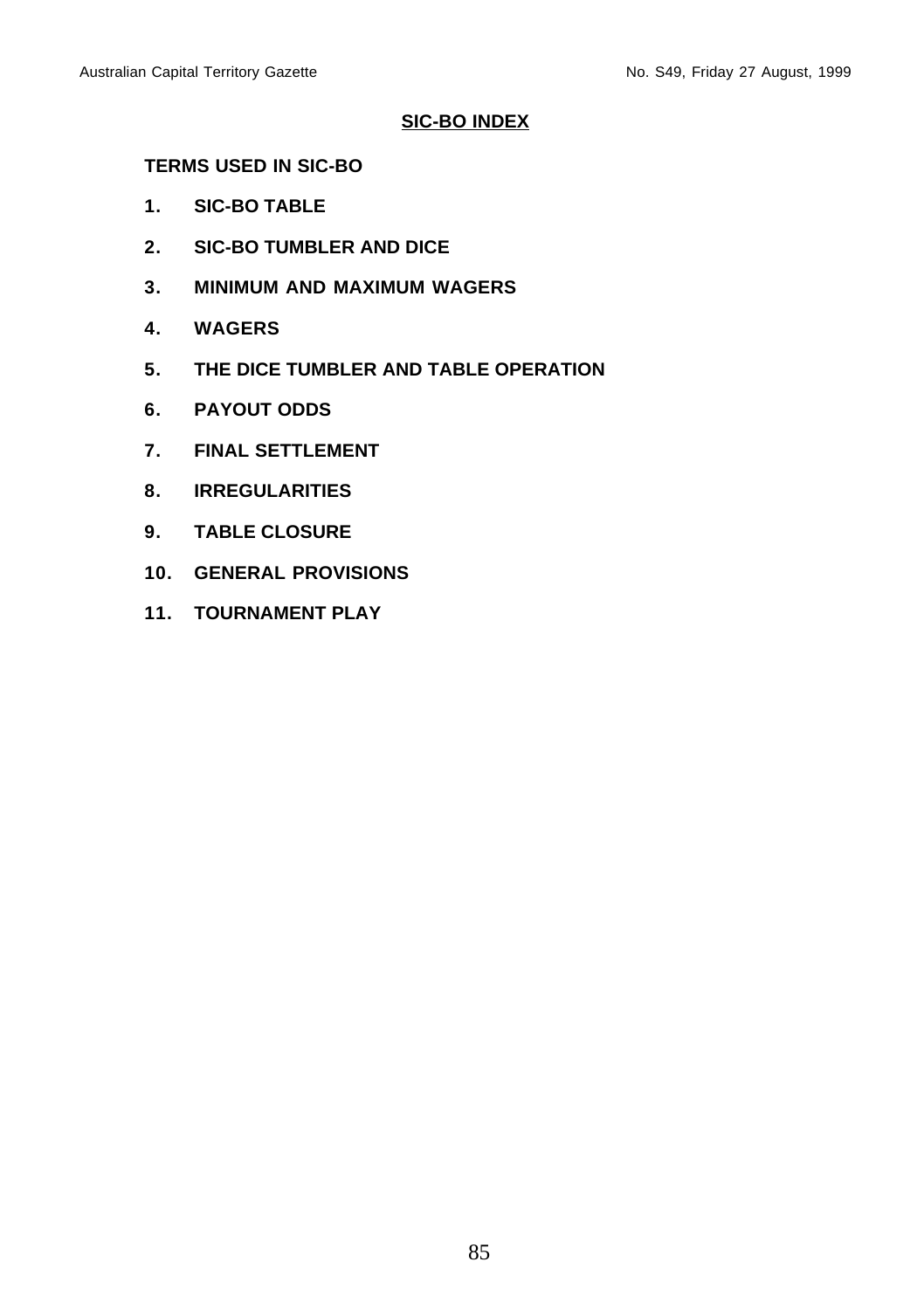#### **TERMS USED IN SIC-BO**

The following words/terms when used in these rules shall have the following meaning unless the context clearly indicates otherwise.

#### **Approved**

Means approved in writing by a Government Casino Inspector.

#### **Casino Operator**

The organisation or person responsible for the conduct of gaming in the casino.

#### **Casino Supervisor**

A person responsible for the supervision of the operation of the game.

#### **Colour Chips**

Chips having a nominated value which may be used only at the table at which they were purchased.

#### **Control Panel**

The device for controlling the operation of an electronic Sic-Bo table.

#### **Dealer**

A person responsible for the operation of the game.

#### **Dice Tumbler**

An approved container which is operated either manually or electronically and is capable of randomly shaking or mixing the dice.

#### **Void**

Neither the player nor the Dealer wins; any chips wagered or paid shall be returned.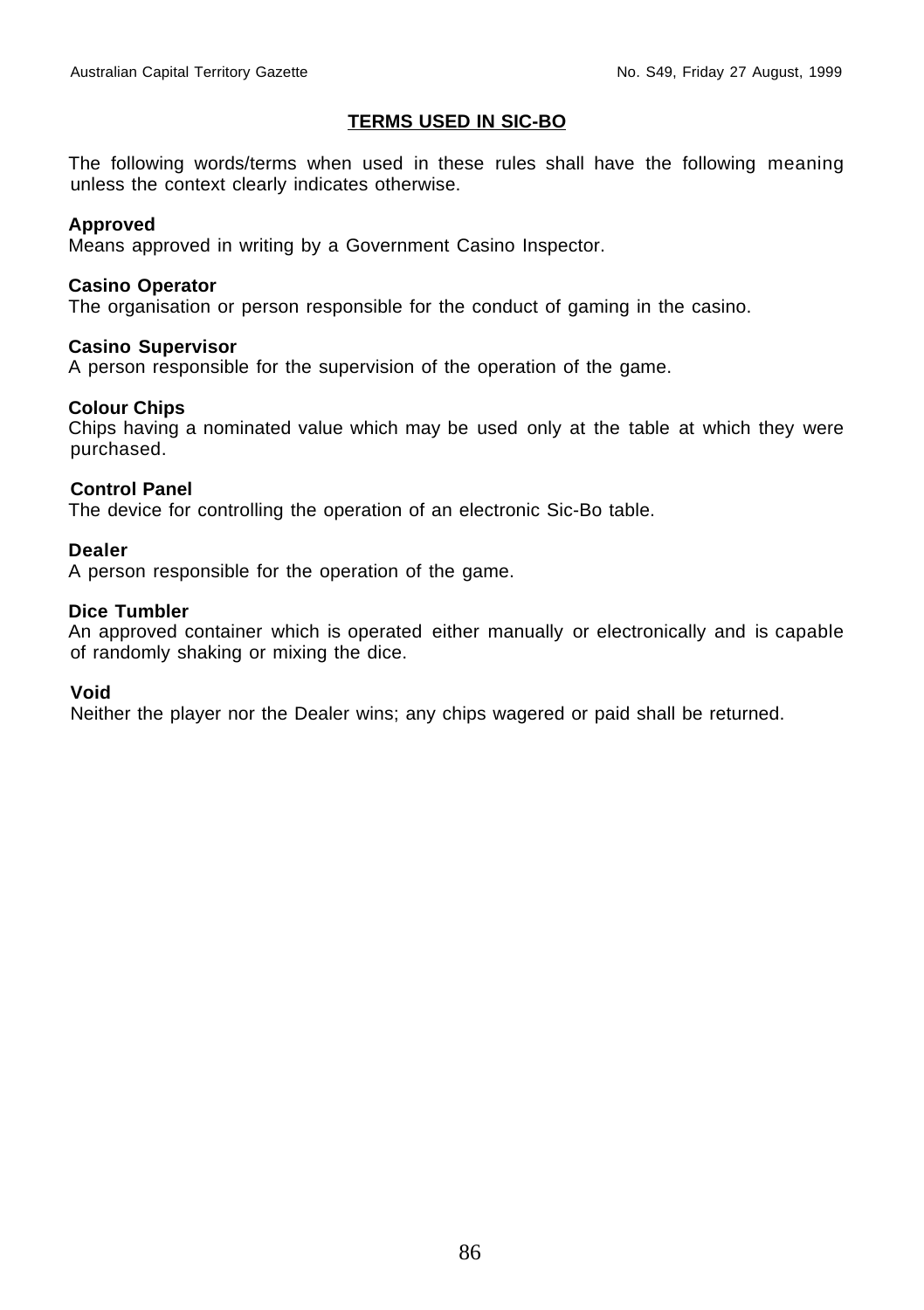#### **SIC-BO**

#### **1. SIC-BO TABLE**

1.1 A Sic-Bo table shall be approved prior to use.

#### **2. SIC-BO TUMBLER AND DICE**

2.1 Sic-Bo shall be played with a Dice Tumbler which contains three approved dice.

#### **3. MINIMUM AND MAXIMUM WAGERS**

- 3.1 The Casino Operator shall display the minimum and maximum wagers per betting area on a sign at or near the table and may change these limits, provided that prior notice of the change is given to the players.
- 3.2 The Casino Operator may allow a player(s) to wager in excess of the stated betting area maximum provided that a marker denoting the new limit(s) is placed adjacent to the player(s).
- 3.3 The multiples of wagers permitted shall be displayed at the table.
- 3.4 Wagers below the minimum shall be paid or collected and the owner of the wager shall be advised that further wagers under the minimum shall be returned.
- 3.5 Wagers above the displayed maximum shall be paid or collected to the maximum.

#### **4. WAGERS**

- 4.1 Prior to the Dealer announcing "NO MORE BETS", each player shall be given the opportunity to place a wager.
- 4.2 All wagers shall be made by placing gaming chips or Colour Chips on the appropriate area of the layout.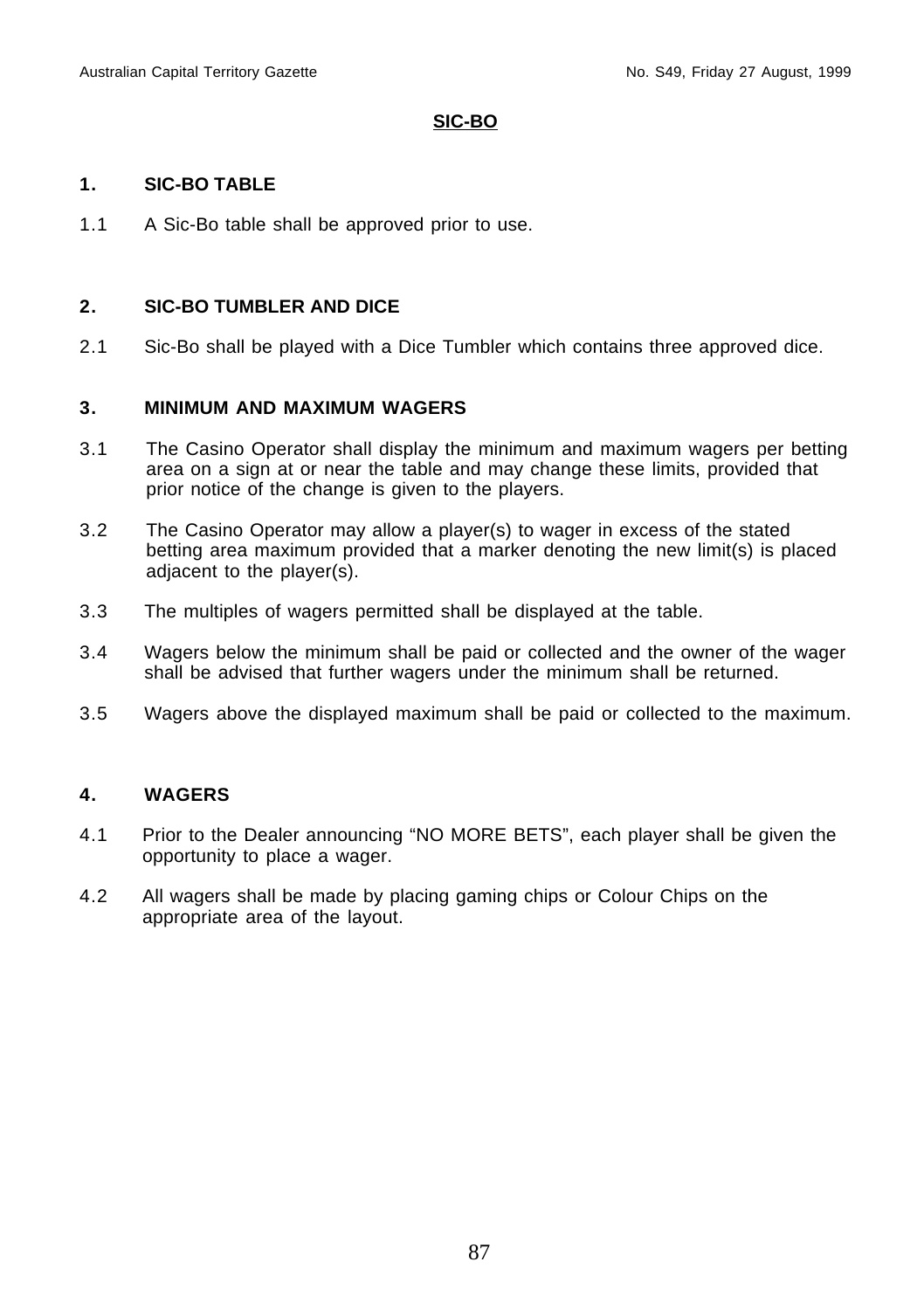- 4.3 The following wagers are permitted:
	- (a) Small, which shall win if the total of the 3 dice is from 4 to 10 inclusive, with the exception of a triple where the wager shall lose;
	- (b) Big, which shall win if the total of the 3 dice is from 11 to 17 inclusive, with the exception of a triple where the wager shall lose;
	- (c) Specific Triple, which shall win if each of the 3 dice show the same nominated number;
	- (d) Specific Double, which shall win if 2 or 3 dice show the same nominated number;
	- (e) Any Triple, which shall win if each of the 3 dice show the same number;
	- (f) Single Die, which shall win if 1, 2 or 3 dice show the nominated number;
	- (g) Domino Combination, which shall win if 2 of the 3 dice show the nominated numbers; and
	- (h) Three Dice Total, which shall win if the total of the 3 dice corresponds to the nomniated number.
- 4.4 Each player shall be responsible for the correct positioning of their wagers on the layout regardless of whether or not they are assisted by the Dealer.
- 4.5 Once the Dealer anounces "NO MORE BETS", no player shall handle, remove or alter the original wager, or place an additional wager, until a decision has been rendered and implemented on that wager.
- 4.6 The Casino Operator or its employees may require a player to use Colour Chips.

#### **5. THE DICE TUMBLER AND TABLE OPERATION**

- 5.1 After placing the cover over the Dice Tumbler the Dealer shall activate the Dice Tumbler ensuring that the dice tumble.
- 5.2 Prior to removing the Dice Tumbler cover the Dealer shall announce "NO MORE BETS".
- 5.3 After removing the Dice Tumbler cover the Dealer shall, providing the dice are lying flat, announce the result and enter the winning numbers onto the table through the Control Panel.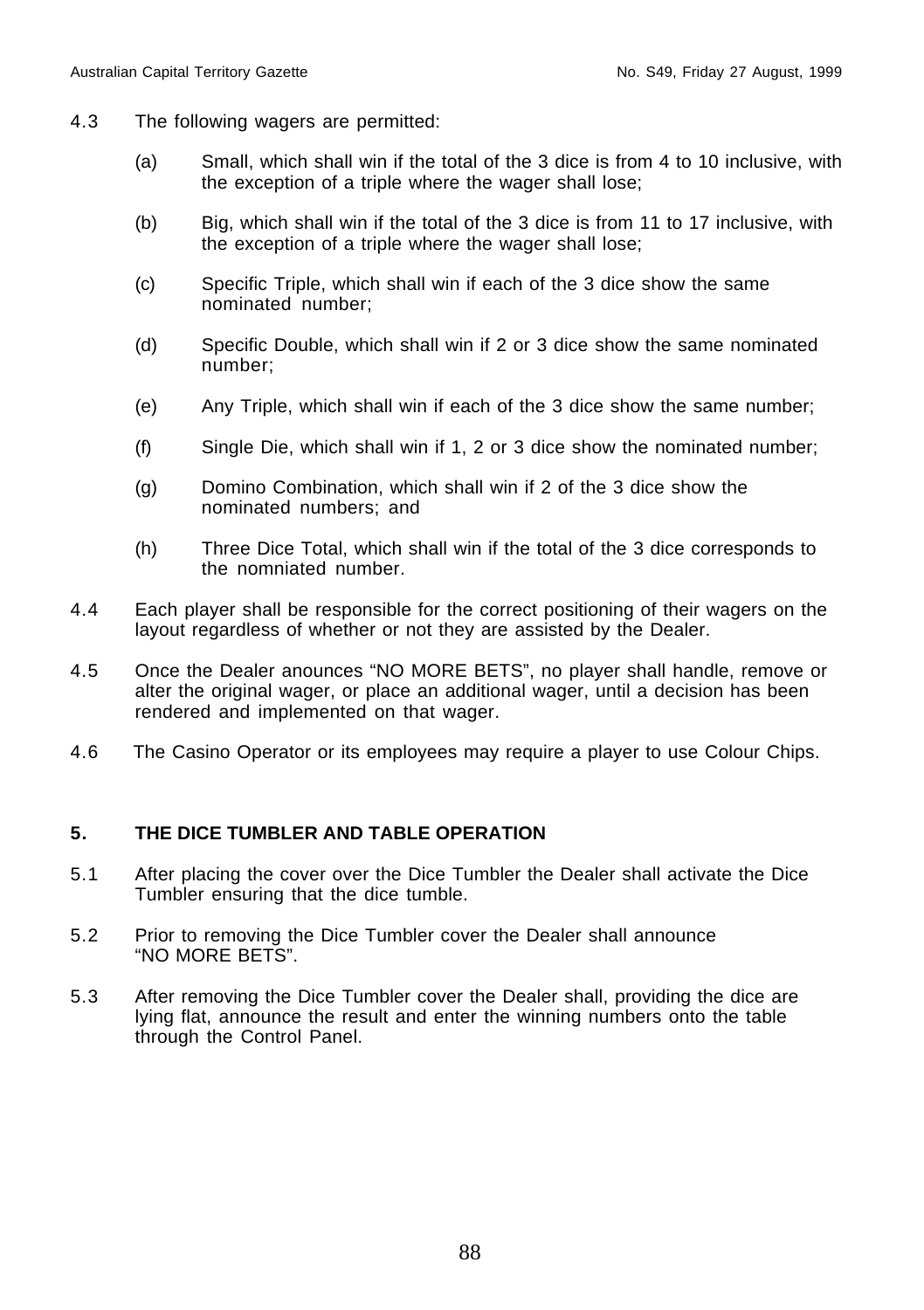#### **6. PAYOUT ODDS**

6.1 Winning wagers shall be paid as follows:

#### **WAGER PAYOUT ODDS**

| (a)<br>(b)<br>(c)<br>(d)<br>(e)<br>(f) | Small<br>Big<br><b>Specific Triple</b><br>Specific Double<br>Any Triple<br><b>Three Dice Total</b> | 1 to 1<br>1 to 1<br>180 to 1<br>11 to 1<br>31 to 1                     |            |  |  |
|----------------------------------------|----------------------------------------------------------------------------------------------------|------------------------------------------------------------------------|------------|--|--|
|                                        | 4 or 17<br>5 or 16<br>6 or 15<br>7 or 14<br>8 or 13<br>9 or 12<br>10 or 11                         | 62 to 1<br>31 to 1<br>18 to 1<br>12 to 1<br>8 to 1<br>7 to 1<br>6 to 1 |            |  |  |
| (g)                                    |                                                                                                    | Domino Combinations<br>6 to 1                                          |            |  |  |
| (h)                                    |                                                                                                    | Single Die:                                                            |            |  |  |
|                                        | (i)                                                                                                | if the number appears on 1 die,                                        | 1 to 1;    |  |  |
|                                        | (ii)                                                                                               | if the number appears on 2 dice,                                       | 2 to 1; or |  |  |
|                                        | (iii)                                                                                              | if the number appears on 3 dice,                                       | 12 to 1.   |  |  |

#### **7. SETTLEMENT OF WAGERS**

- 7.1 The result of the game and the decision on the win or loss of wagers shall be determined by the uppermost facing number on each of the 3 dice. Only one face of each die shall be considered uppermost facing.
- 7.2 Each wager shall be settled strictly in accordance with its position on the layout.

### **8. IRREGULARITIES**

- 8.1 If any of the 3 dice fail to come to rest with one surface flat to the base of the tumbler all wagers shall be Void.
- 8.2 If one or more dice break during the conduct of a game all wagers for that game shall be Void.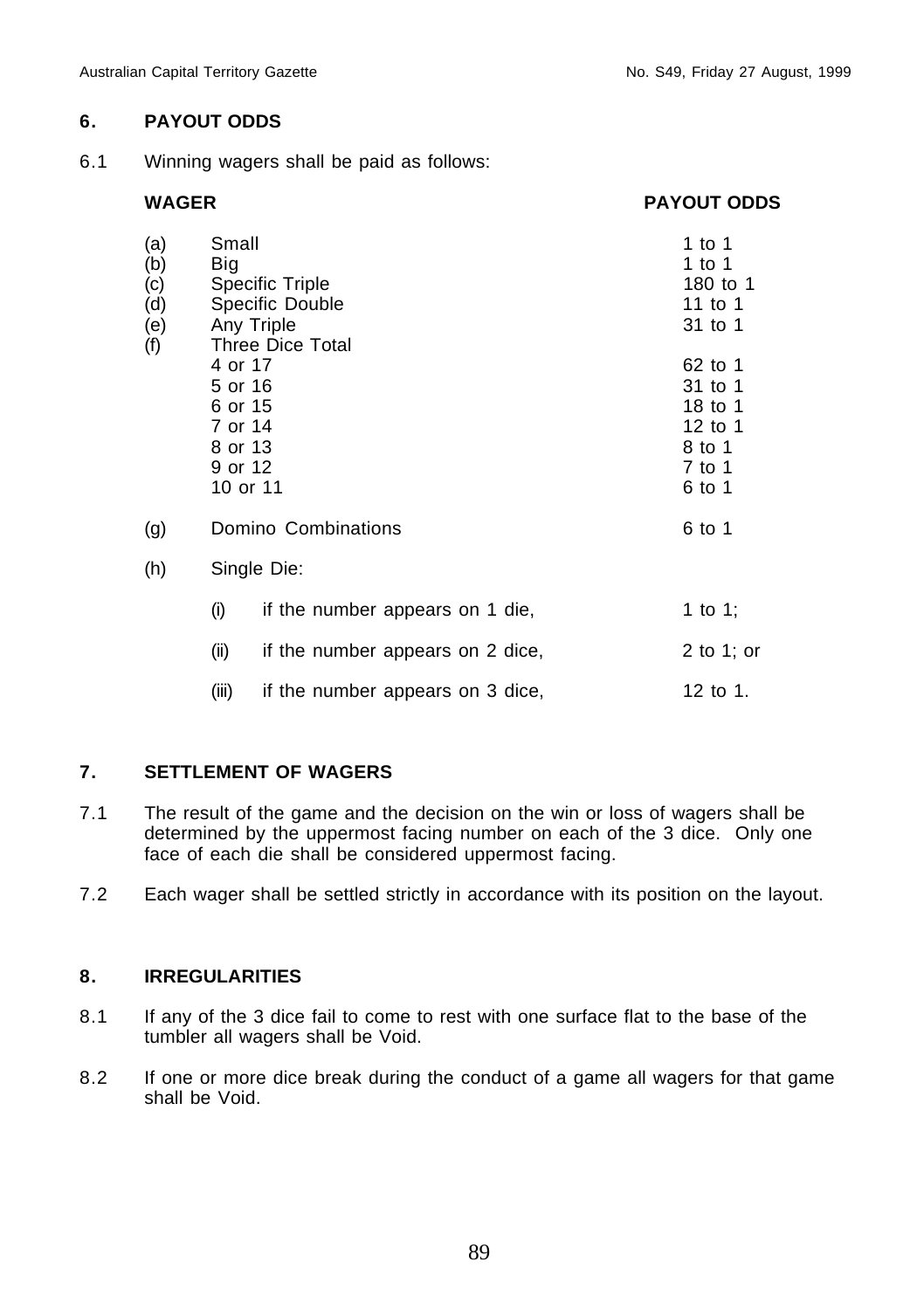- 8.3 If the concealed dice are exposed prior to the announcement of "NO MORE BETS" all wagers shall be Void.
- 8.4 If the Dice Tumbler does not operate correctly all wagers shall be Void.
- 8.5 If the electronic equipment fails to illuminate the winning areas the result is valid.

#### **9. TABLE CLOSURE**

- 9.1 The hours of gaming shall be as determined under the provisions of the Casino Control Act 1988.
- 9.2 Subject to Rule 9.1, the Casino Operator may close any table before the close of gaming provided that notice is given to the players and a Government Casino Inspector if available.

#### **10. GENERAL PROVISIONS**

- 10.1 The Casino Operator may invalidate the outcome of a game if the game is disrupted by civil commotion, fire, riot, brawl, robbery, or an Act of God.
- 10.2 A person in the casino shall not use or have in their possession or control any electronic, electrical or mechanical device which is:
	- (a) capable of recording, projecting or analysing the outcome of a game;
	- (b) capable of changing the probabilities of a game; or
	- (c) connected to or in communication with any other device whether inside the casino or not that is covered by (a) or (b) in this rule.
- 10.3 Where a person has contravened any provision of these rules, the Casino Operator may:
	- (a) declare that any wager(s) made by the player(s) shall be Void; and
	- (b) direct that the player(s) shall be excluded from further participation in the game.
- 10.4 The Casino Operator may invalidate a round of play if it is impractical to continue or a person(s) commits a fraudulent act that affects the outcome for that particular round.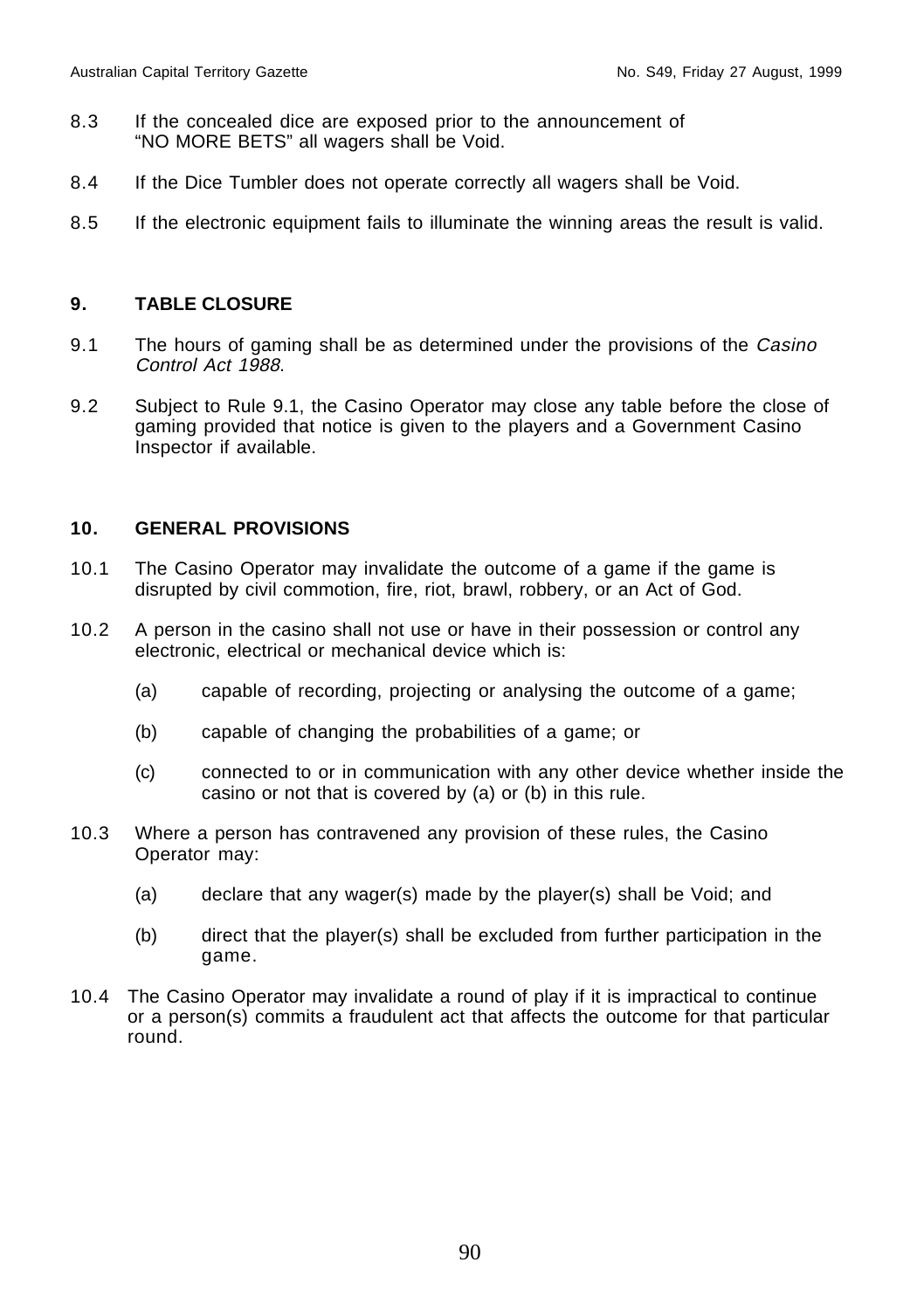- 10.5 Where the outcome of a round of play is invalidated, the Casino Operator may refund wagers made by players for that particular round.
- 10.6 The Casino Operator's decision shall be final in any dispute arising from, or not covered by, the provision of these rules, subject to a review by a Government Casino Inspector, if requested.
- 10.7 An employee of the casino shall:
	- (a) not advise a player on how to play his/her hand, except to ensure compliance with these rules;
	- (b) not give or allow any advantage to a person, or cause to or allow a change in any probabilities of the game by any means other than that covered by these rules; and
	- (c) commensurate with their responsibilities, ensure that the game is conducted in accordance with the approved procedures.
- 10.8 No onlooker or any player playing at any table may instruct or influence another player's decisions of play.
- 10.9 Players are not permitted to have side bets against each other.
- 10.10 A copy of these rules shall be made available, upon request.

#### **11. TOURNAMENT PLAY**

- 11.1 In addition to the rules set out in the preceding paragraphs, the rules of this section shall apply only to tournament play.
- 11.2 The conditions of entry and of play for each Sic-Bo tournament shall be approved.
- 11.3 Where the conditions of entry and play for tournament play approved under Rule 11.2 are inconsistent with the rules set out in the preceding paragraphs, the conditions approved under Rule 11.2 shall prevail to the extent of the inconsistency for the duration of the tournament.
- 11.4 The Casino Operator may charge an entry fee for the tournament and may retain up to 10% of the total entry fees as an administrative charge. The Casino Operator shall offer the balance of the entry fees as prize money in accordance with the approved conditions of tournament play.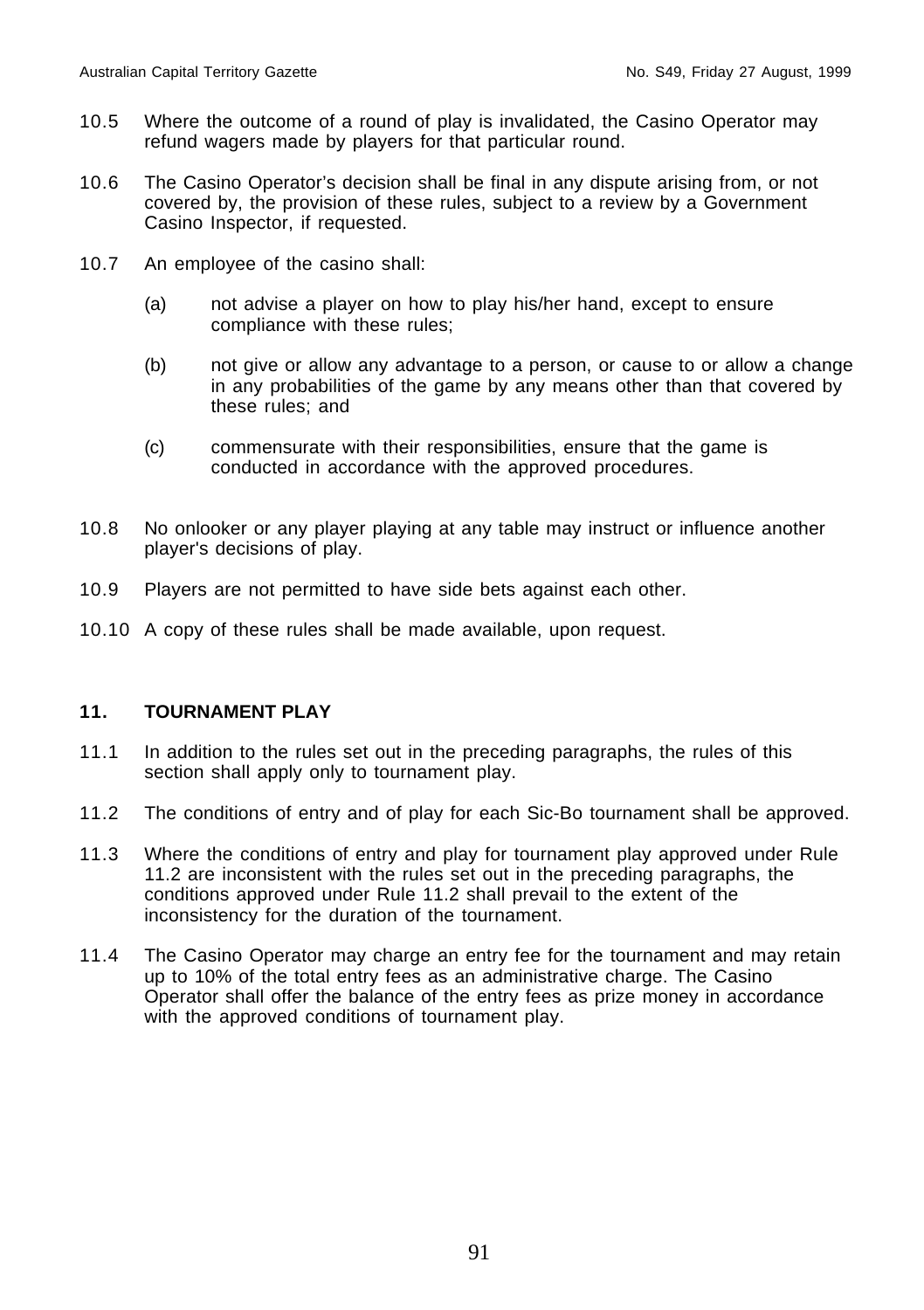# **CASINO CANBERRA LIMITED**

## **RULES OF MONEY WHEEL**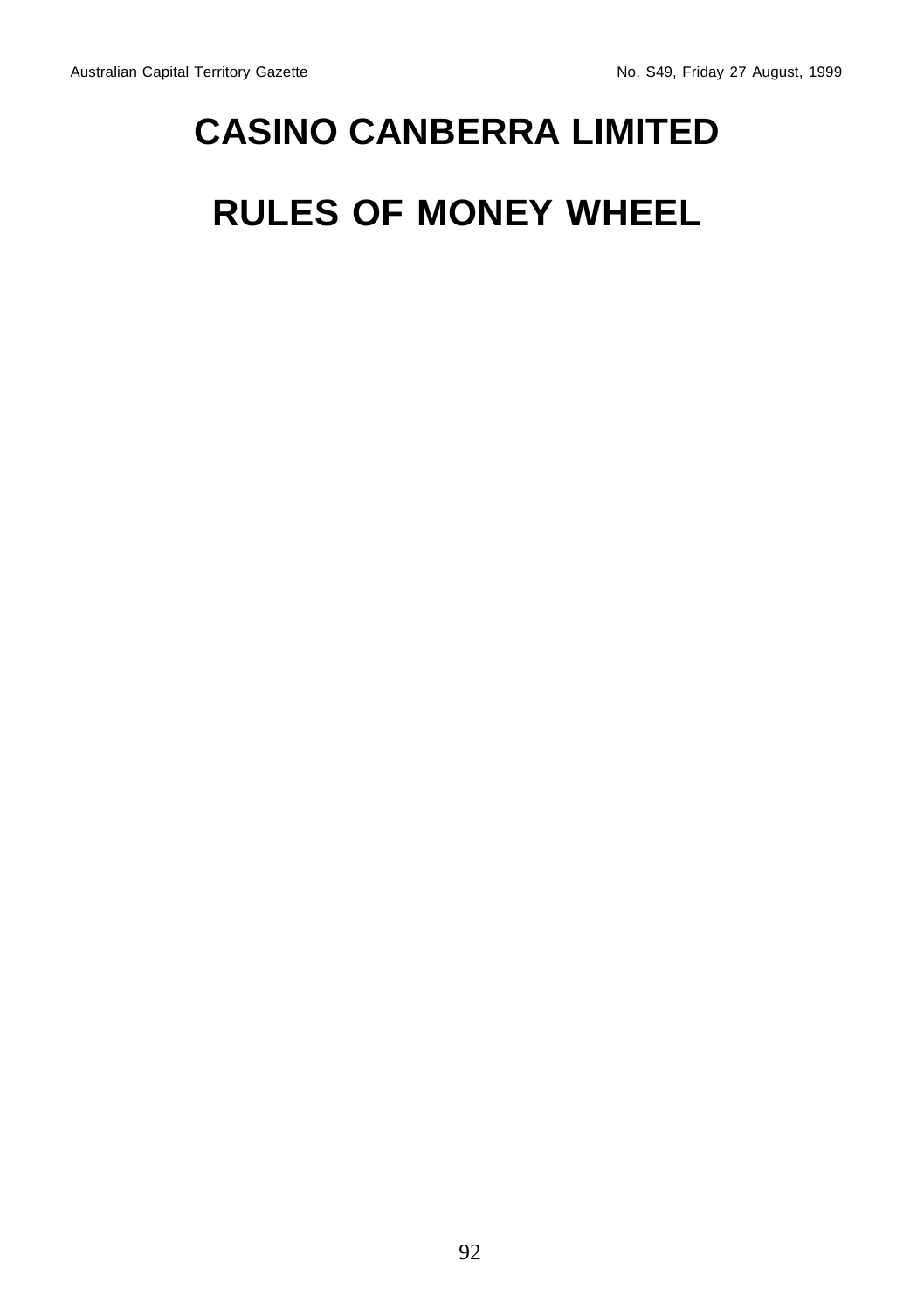#### **MONEY WHEEL INDEX**

#### **TERMS USED IN MONEY WHEEL**

- **1. MONEY WHEEL TABLE**
- **2. MONEY WHEEL**
- **3. MINIMUM AND MAXIMUM WAGERS**
- **4. WAGERS**
- **5. ROTATION OF THE WHEEL**
- **6. PAYOUT ODDS**
- **7. SETTLEMENT OF WAGERS**
- **8. IRREGULARITIES**
- **9. TABLE CLOSURE**
- **10. GENERAL PROVISIONS**
- **11. TOURNAMENT PLAY**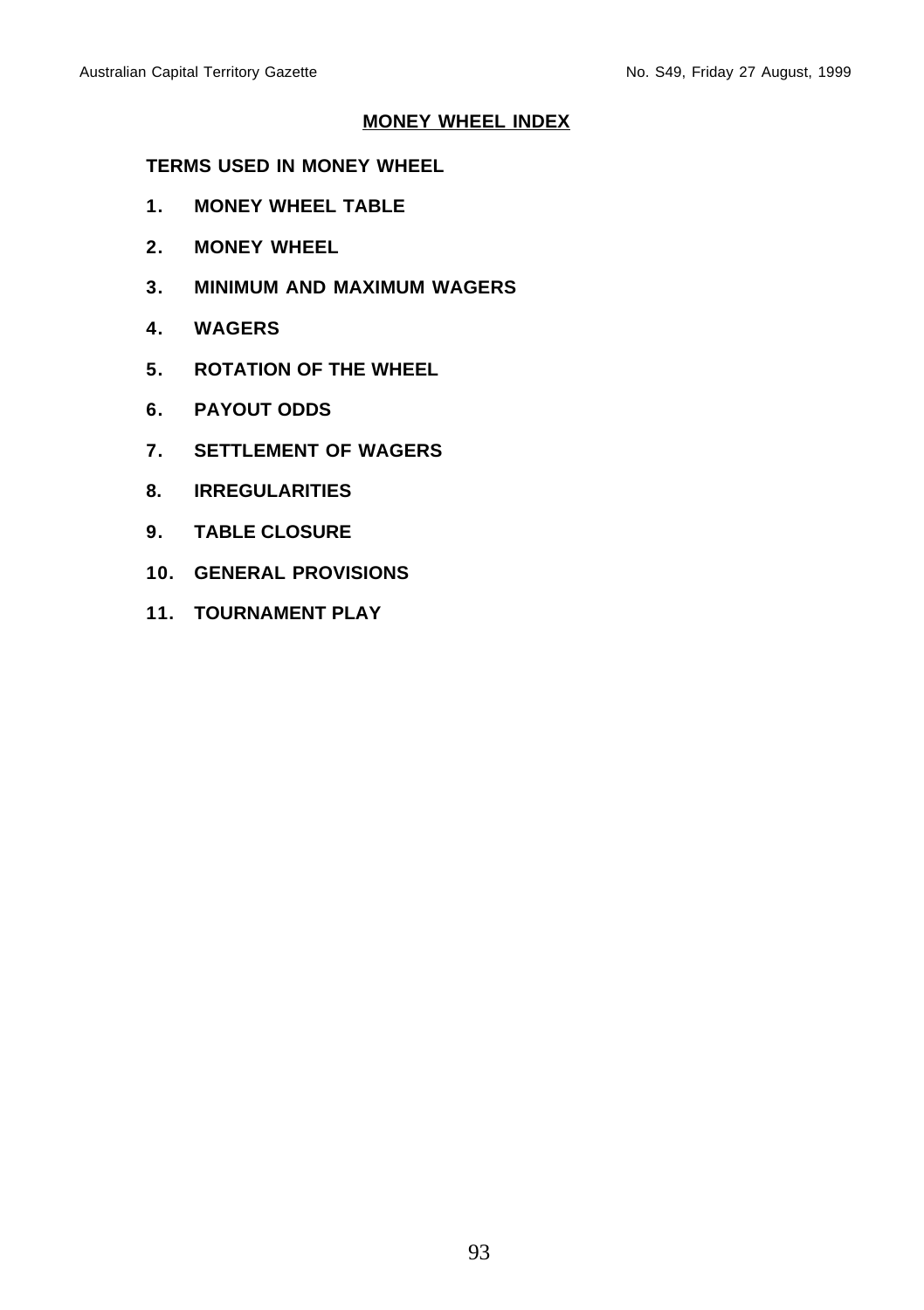#### **TERMS USED IN MONEY WHEEL**

The following words/terms when used in these rules shall have the following meaning unless the context clearly indicates otherwise.

#### **Approved**

Means approved in writing by a Government Casino Inspector.

#### **Casino Operator**

The organisation or person responsible for the conduct of gaming in the casino.

#### **Casino Supervisor**

A person responsible for the supervision of the operation of the game.

#### **Colour chips**

Chips having a nominated value which may be used only at the table at which they were purchased.

#### **Dealer**

A person responsible for the operation of the game.

#### **Indicator**

A device used to indicate the winning segment.

#### **Void**

Neither the player nor the Dealer wins; any chips wagered or paid shall be returned.

#### **Wheel**

An approved circular apparatus described in Rule 2.1 used to determine the outcome of a game.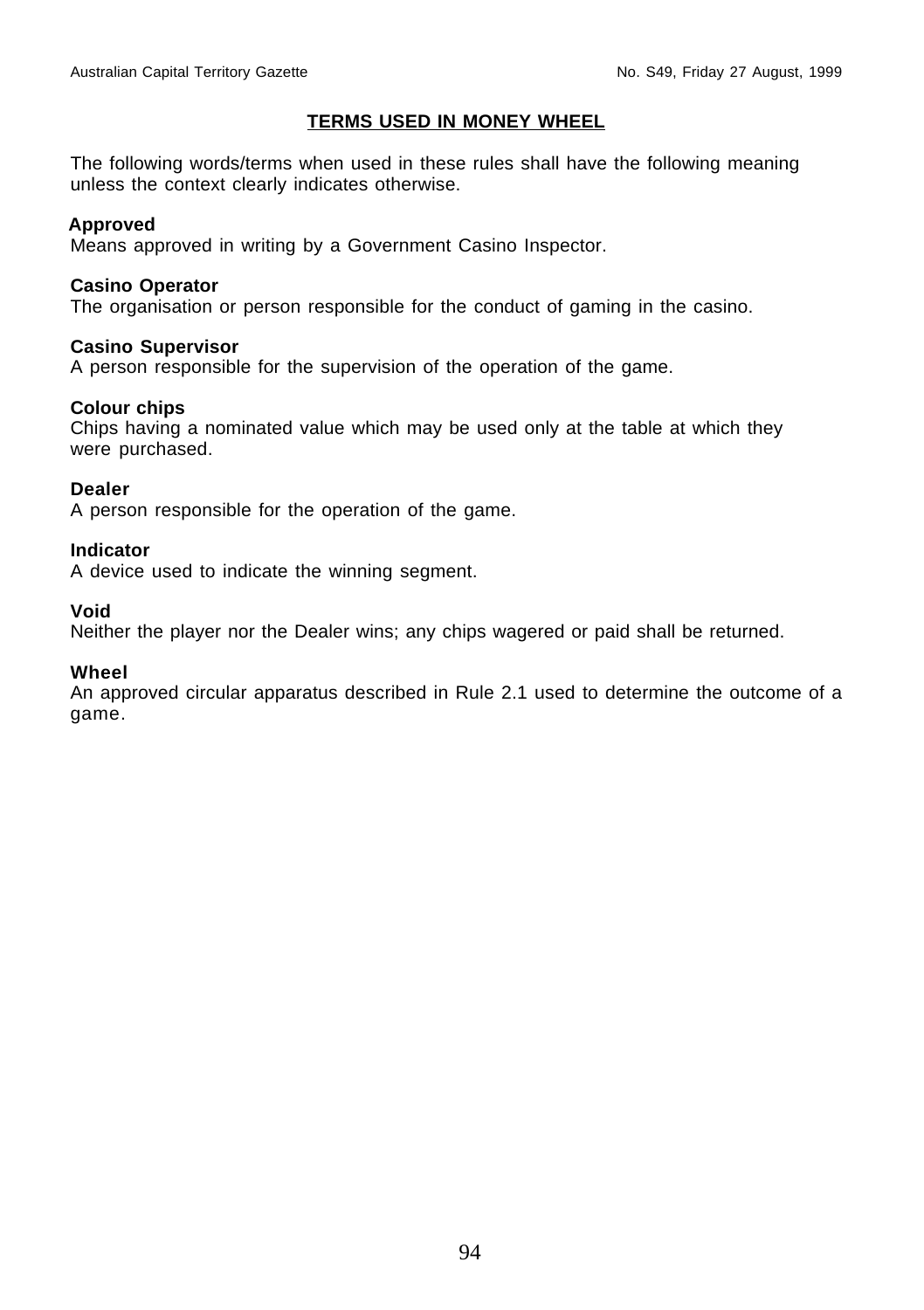#### **MONEY WHEEL**

#### **1. MONEY WHEEL TABLE**

1.1 The Money Wheel table shall be approved prior to use.

#### **2. MONEY WHEEL**

- 2.1 The Wheel shall be not less than 1.5 metres in diameter and shall have 52 equal compartments.
	- (a) 24 segments depicting \$1;
	- (b) 12 segments depicting \$3;
	- (c) 8 segments depicting \$5;
	- (d) 4 segments depicting \$11;
	- (e) 2 segments depicting \$23;
	- (f) 1 segment depicting Canberra; and
	- (g) 1 segment depicting a flag.

#### **3. MINIMUM AND MAXIMUM WAGERS**

- 3.1 The Casino Operator shall display the minimum and maximum wagers per segment on a sign at or near the table and may change these limits, provided that prior notice of the change is given to the players.
- 3.2 The Casino Operator may allow a player(s) to wager in excess of the stated segment maximum provided that a marker denoting the new limit(s) is placed adjacent to the player.
- 3.3 The multiples of wagers allowable shall be displayed at the table.
- 3.4 Wagers below the minimum shall be paid or collected and the owner of the wager shall be advised that further wagers under the minimum shall be returned.
- 3.5 Wagers above the displayed maximum shall be paid or collected to the maximum.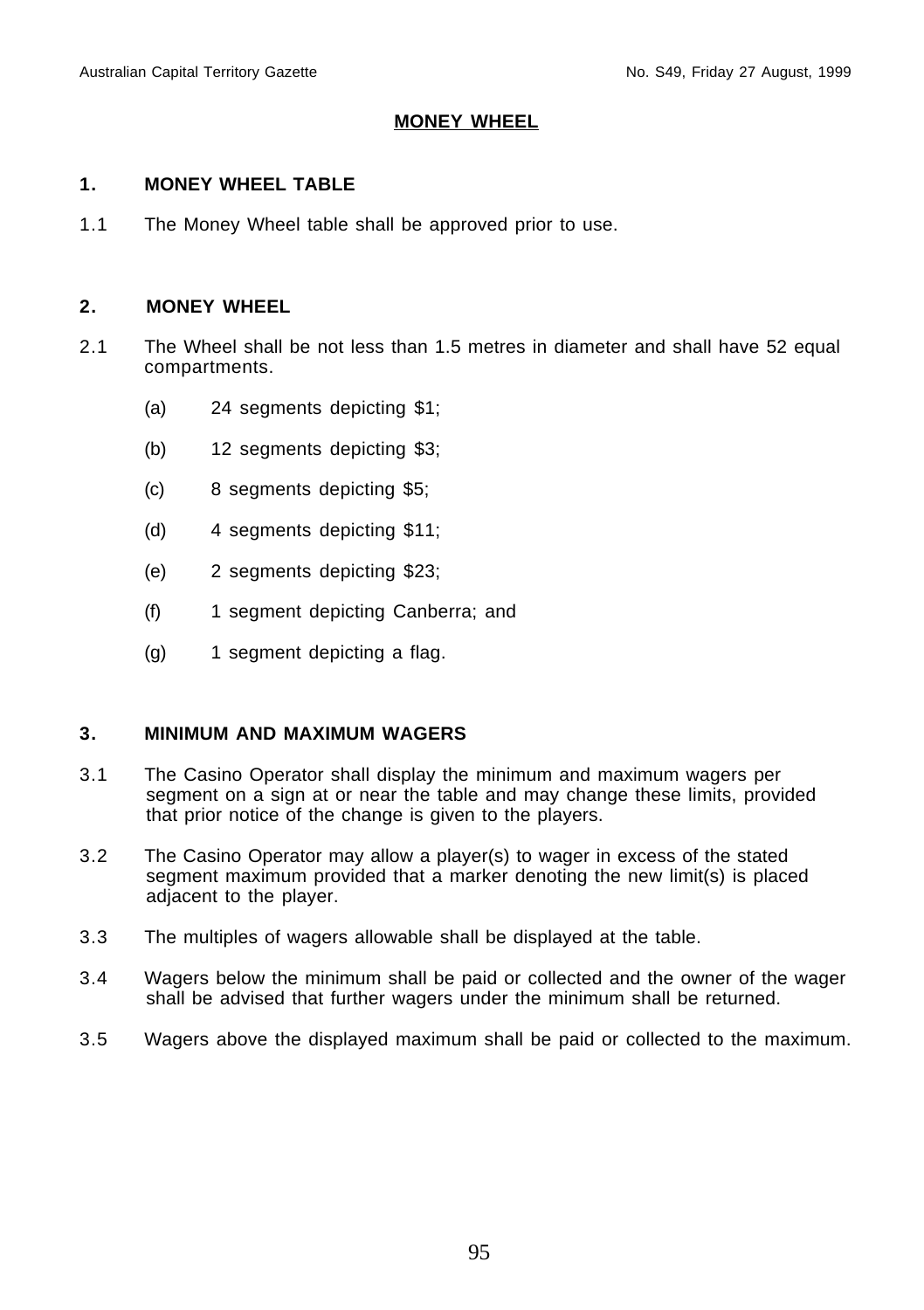#### **4. WAGERS**

- 4.1 Prior to the Dealer announcing "NO MORE BETS", each player shall be given the opportunity to place a wager.
- 4.2 All wagers shall be made by placing gaming chips or Colour chips on the appropriate area of the layout.
- 4.3 Once the Dealer has announced "NO MORE BETS", no player shall handle, remove or alter the original wager, or place an additional wager, until a decision has been rendered and implemented on that wager.
- 4.4 The permissible wagers by a player at the game of Money Wheel shall be on any of the represented segments of the Wheel that are depicted on the layout.
- 4.5 Each player shall be responsible for the correct positioning of their wager on the Money Wheel layout whether assisted by the Dealer or not.
- 4.6 The Casino Operator or its employees may require a player to use Colour chips.

#### **5. ROTATION OF WHEEL**

- 5.1 Prior to spinning the Wheel the Dealer shall announce "NO MORE BETS".
- 5.2 The Wheel must make a minimum of two complete revolutions to constitute a valid spin.
- 5.3 The Dealer may alternate the direction of rotation of the Wheel on each spin.
- 5.4 No person, other than a casino employee who is responsible for the operation of the game, shall, at any time, interfere with the Wheel, or the rotation of the Wheel.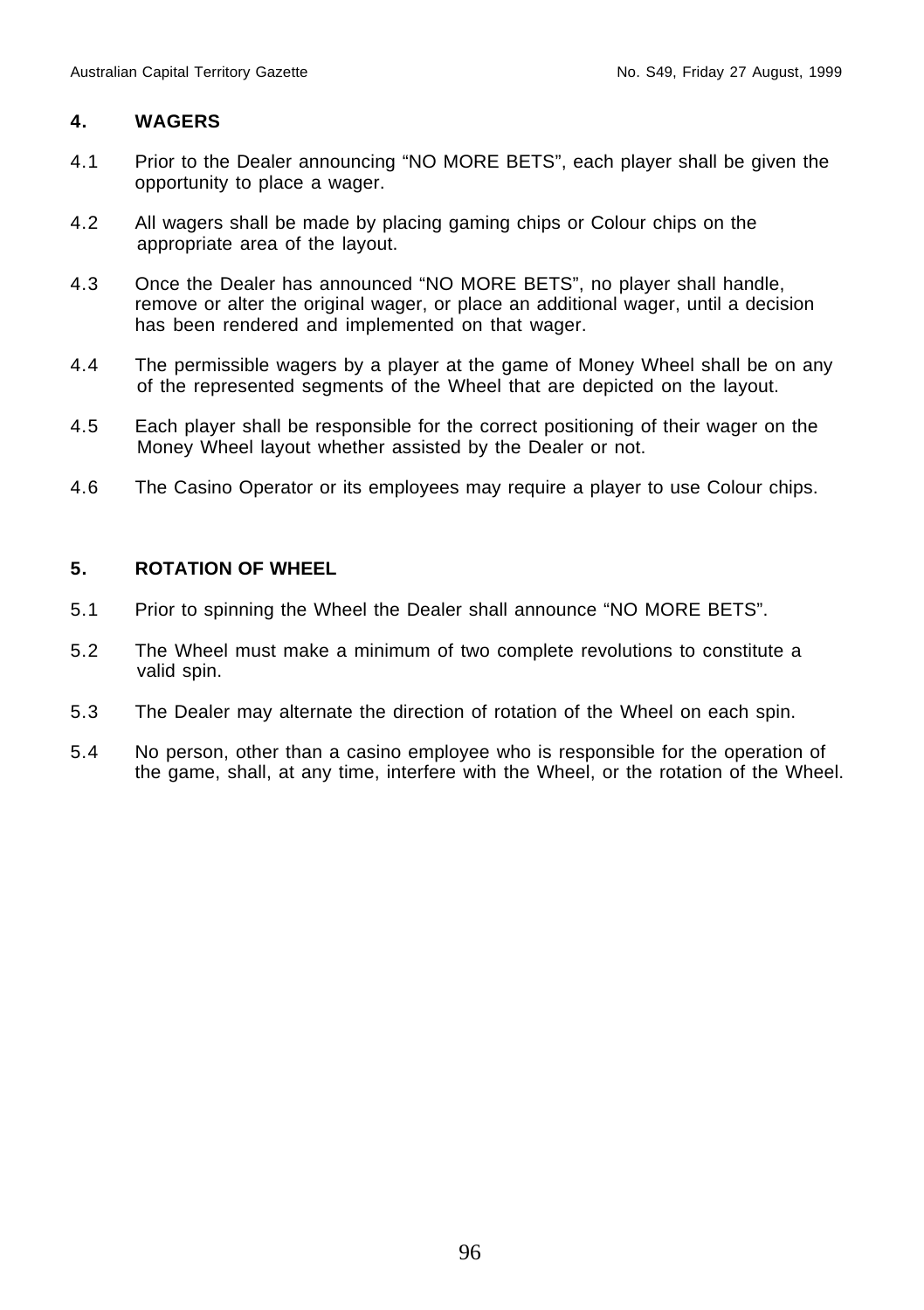#### **6. PAYOUT ODDS**

6.1 Winning wagers shall be paid as follows:

| <b>WAGERS</b> | <b>PAYOUT</b>                |         |
|---------------|------------------------------|---------|
| (a)           | 24 segments depicting \$1    | 1 to 1  |
| (b)           | 12 segments depicting \$3    | 3 to 1  |
| (c)           | 8 segments depicting \$5     | 5 to 1  |
| (d)           | 4 segments depicting \$11    | 11 to 1 |
| (e)           | 2 segments depicting \$23    | 23 to 1 |
| (f)           | 1 segment depicting Canberra | 47 to 1 |
| (g)           | 1 segment depicting the flag | 47 to 1 |

#### **7. SETTLEMENT OF WAGERS**

- 7.1 A wager shall win when the Indicator comes to rest in a corresponding segment after the motion of the Wheel has ceased.
- 7.2 Each wager shall be settled strictly in accordance with its position on the layout when the Indicator comes to rest in a segment of the Wheel.

#### **8. IRREGULARITIES**

- 8.1 If the Wheel fails to make two complete revolutions all wagers shall be Void on that spin.
- 8.2 If there is a physical interference or a mechanical malfunction with the spin of the Wheel all wagers shall be Void on that spin, regardless of whether or not the Indicator comes to rest in one of the segments on the Wheel.
- 8.3 If the Indicator stops on the divider between two segments, all wagers shall be Void on that spin.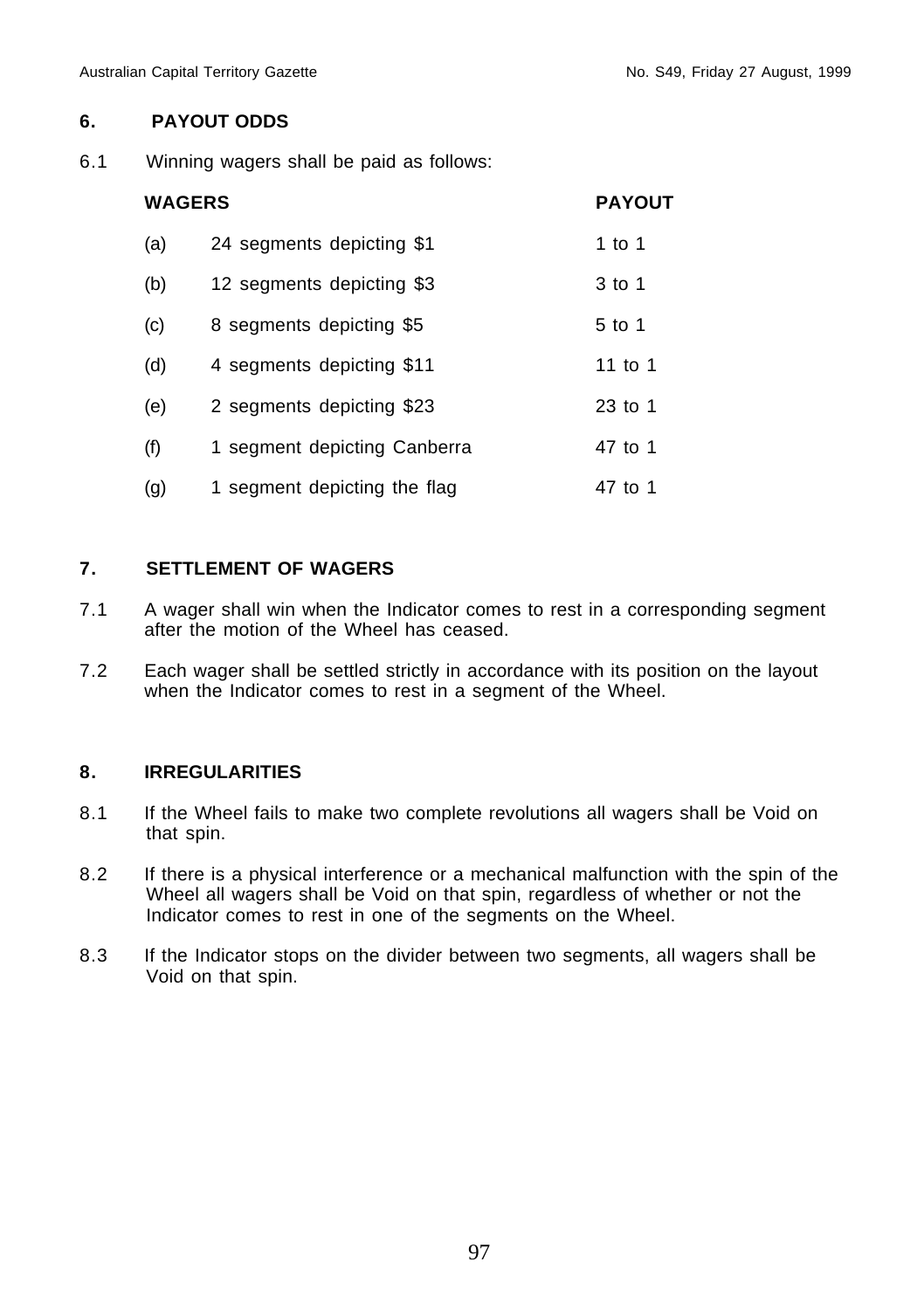#### **9. TABLE CLOSURE**

- 9.1 The hours of gaming shall be as determined under the provisions of the Casino Control Act 1988.
- 9.2 Subject to Rule 9.1, the Casino Operator may close any table before the close of gaming provided that notice is given to the players and a Government Casino Inspector if available.

#### **10. GENERAL PROVISIONS**

- 10.1 The Casino Operator may invalidate the outcome of a game if the game is disrupted by civil commotion, fire, riot, brawl, robbery, or an Act of God.
- 10.2 A person in the casino shall not use or have in their possession or control any electronic, electrical or mechanical device which is:
	- (a) capable of recording, projecting or analysing the outcome of a game;
	- (b) capable of changing the probabilities of a game; or
	- (c) connected to or in communication with any other device whether inside the casino or not that is covered by (a) or (b) in this rule.
- 10.3 Where a person has contravened any provision of these rules, the Casino Operator may:
	- (a) declare that any wager(s) made by the player(s) shall be Void; and
	- (b) direct that the player(s) shall be excluded from further participation in the game.
- 10.4 The Casino Operator may invalidate a round of play if it is impractical to continue or a person(s) commits a fraudulent act that affects the outcome for that particular round.
- 10.5 Where the outcome of a round of play is invalidated, the Casino Operator may refund wagers made by players for that particular round.
- 10.6 The Casino Operator's decision shall be final in any dispute arising from, or not covered by, the provision of these Rules, subject to a review by a Government Casino Inspector, if requested.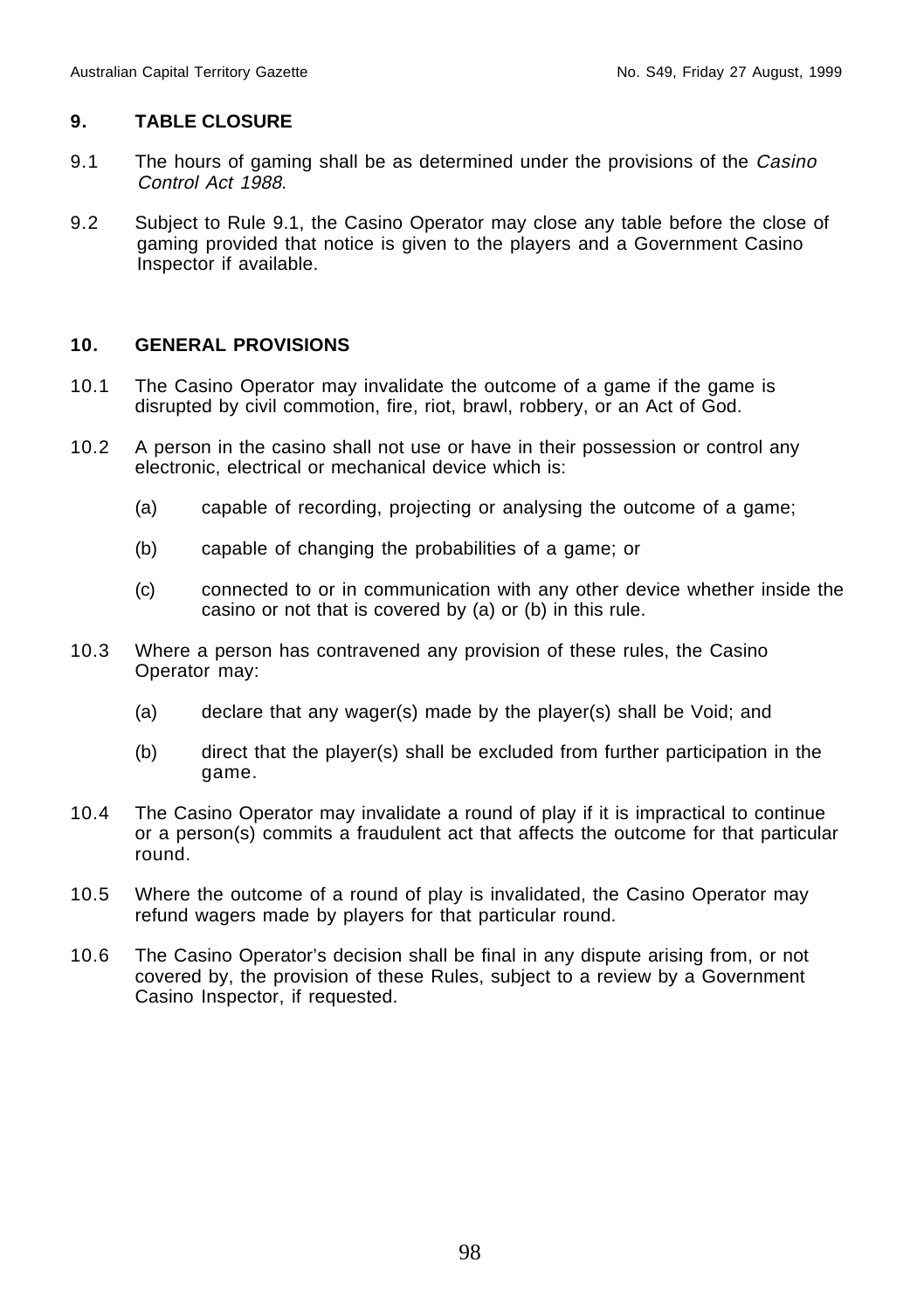- 10.7 An employee of the casino shall:
	- (a) not advise a player on how to play his/her hand, except to ensure compliance with these rules;
	- (b) not give or allow any advantage to a person, or cause to or allow a change in any probabilities of the game by any means other than that covered by these rules; and
	- (c) commensurate with their responsibilities, ensure that the game is conducted in accordance with the approved procedures.
- 10.8 A seated player who abstains from betting for three consecutive rounds whilst all other seats at that table are in use may be required to vacate that seat.
- 10.9 No onlooker or any player playing at any table may instruct or influence another player's decisions of play.
- 10.10 Players are not permitted to have side bets against each other.
- 10.11 A copy of these rules shall be made available, upon request.

#### **11. TOURNAMENT PLAY**

- 11.1 In addition to the Rules set out in the preceding paragraphs, the rules of this section shall apply only to tournament play.
- 11.2 The conditions of entry and of play for each Money Wheel tournament shall be approved.
- 11.3 Where the conditions of entry and play for tournament play approved under Rule 11.2 are inconsistent with the rules set out in the preceding paragraphs, the conditions approved under Rule 11.2 shall prevail to the extent of the inconsistency for the duration of the tournament.
- 11.4 The Casino Operator may charge an entry fee for the tournament and may retain up to 10% of the total entry fees as an administrative charge. The Casino Operator shall offer the balance of the entry fees as prize money in accordance with the approved conditions of tournament play.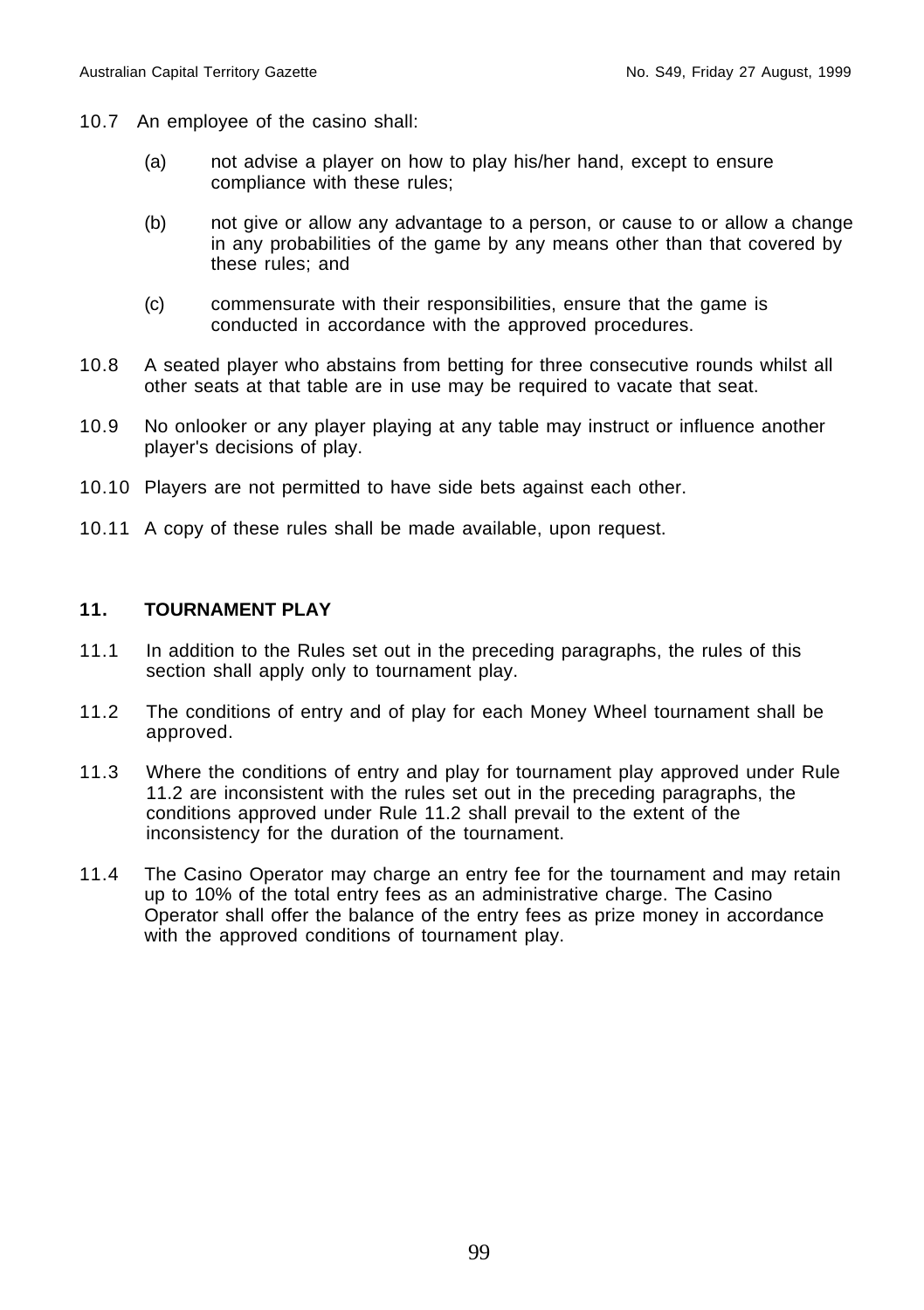## **CASINO CANBERRA LIMITED**

## **RULES OF POKER INCORPORATING:**

- POKER FIVE CARD STUD
- POKER SEVEN CARD STUD
- POKER CANBERRA MANILA
- POKER THREE CARD MANILA
- POKER HOLD-EM
- POKER OMAHA
- POKER DRAW POKER
- POKER FARO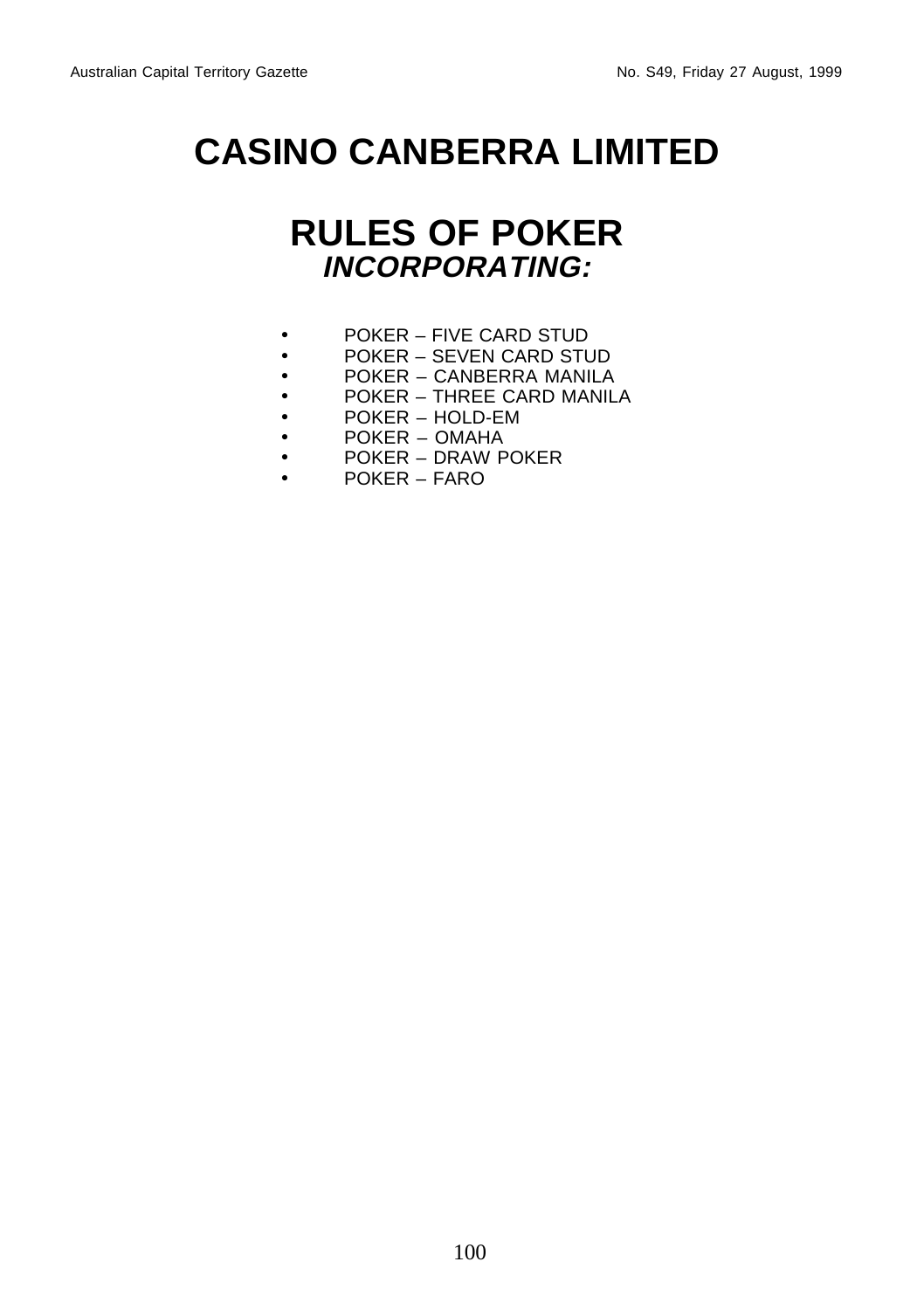#### **POKER INDEX**

#### **TERMS USED IN POKER**

- **1. POKER TABLE**
- **2. CARDS**
- **3. ORDER OF HANDS**
- **4. TABLE STAKES AND BETS**
- **5. BLIND BETTING**
- **6. ANTE BETTING**
- **7. SHUFFLE AND CUT OF THE CARDS**
- **8. COMMENCEMENT OF PLAY**
- **9. THE FIRST ROUND OF BETTING**
- **10. CHECKING**
- **11. ADDITIONAL ROUNDS OF BETTING**
- **12. DETERMINATION OF WINNING HAND(S)**
- **13. TAPPING OUT**
- **14. COMMISSION**
- **15. COLLUSION**
- **16. IRREGULARITIES**
- **17. TABLE CLOSURE**
- **18. GENERAL PROVISIONS**
- **19. TOURNAMENT PLAY**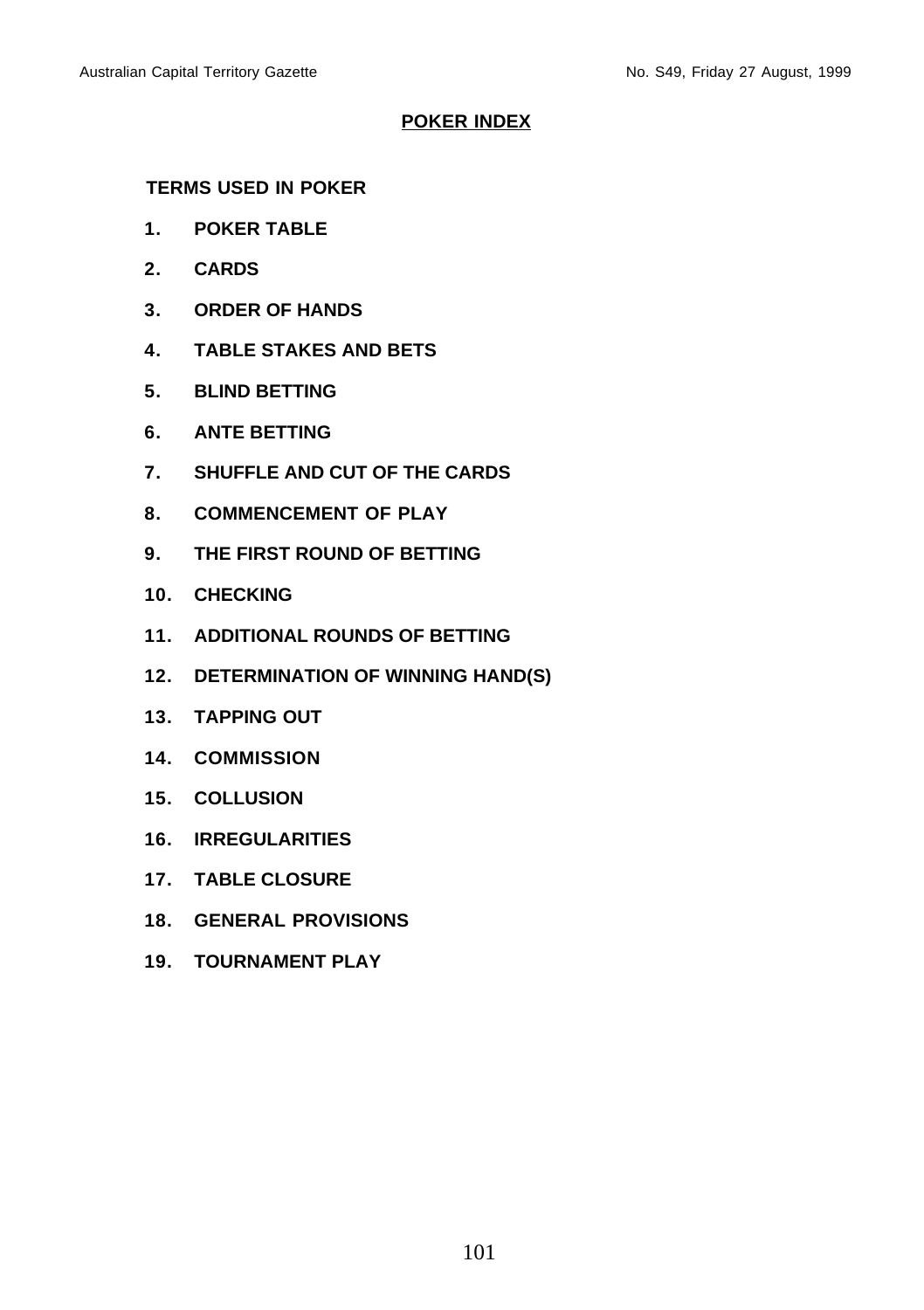|  | APPENDIX A - FIVE CARD STUD ADDITIONAL RULES    |
|--|-------------------------------------------------|
|  | APPENDIX B - SEVEN CARD STUD ADDITIONAL RULES   |
|  | APPENDIX C – CANBERRA MANILA ADDITIONAL RULES   |
|  | APPENDIX D - THREE CARD MANILA ADDITIONAL RULES |
|  | APPENDIX E - HOLD-EM ADDITIONAL RULES           |
|  | APPENDIX F - OMAHA ADDITIONAL RULES             |
|  | APPENDIX G – DRAW POKER ADDITIONAL RULES        |
|  | APPENDIX H - FARO ADDITIONAL RULES              |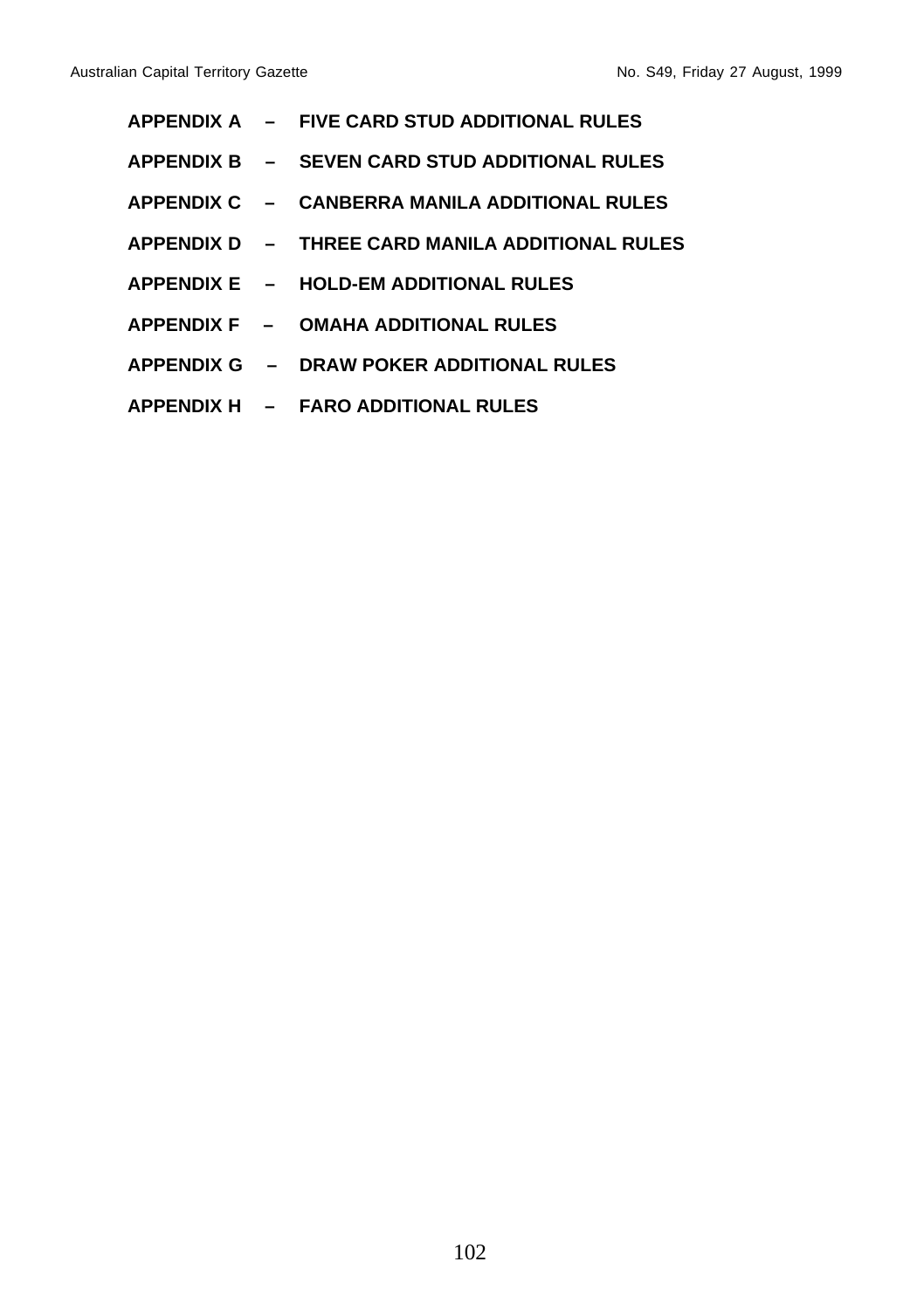#### **TERMS USED IN POKER**

The following words/terms when used in these rules shall have the following meaning unless the context clearly indicates otherwise.

#### **Ante**

A pre-determined contribution to the Pot made by every player before the start of a Round of Play.

#### **Approved**

Means approved in writing by a Government Casino Inspector.

#### **Bet**

The amount a player wagers when it is their turn to play.

#### **Blind**

A pre-determined contribution to the Pot before the start of a Round of Play.

#### **Buck**

The marker used to indicate the designated player to place the first Blind or the player to receive the first card in a round.

#### **Call**

The amount required to equal the last active player's Bet.

#### **Casino Operator**

The organisation or person responsible for the conduct of gaming in the casino.

#### **Casino Supervisor**

A person responsible for the supervision of the operation of the game.

#### **Check**

The decision made by a player to pass the opportunity of opening the Betting round while remaining an active player.

#### **Commission**

The amount the Dealer collects from a player or players as payment to the casino for conducting the game.

#### **Communal Cards**

The cards dealt face up in the centre of the table and used by all active players to complete their Hand.

#### **Dealer**

A person responsible for the operation of the game.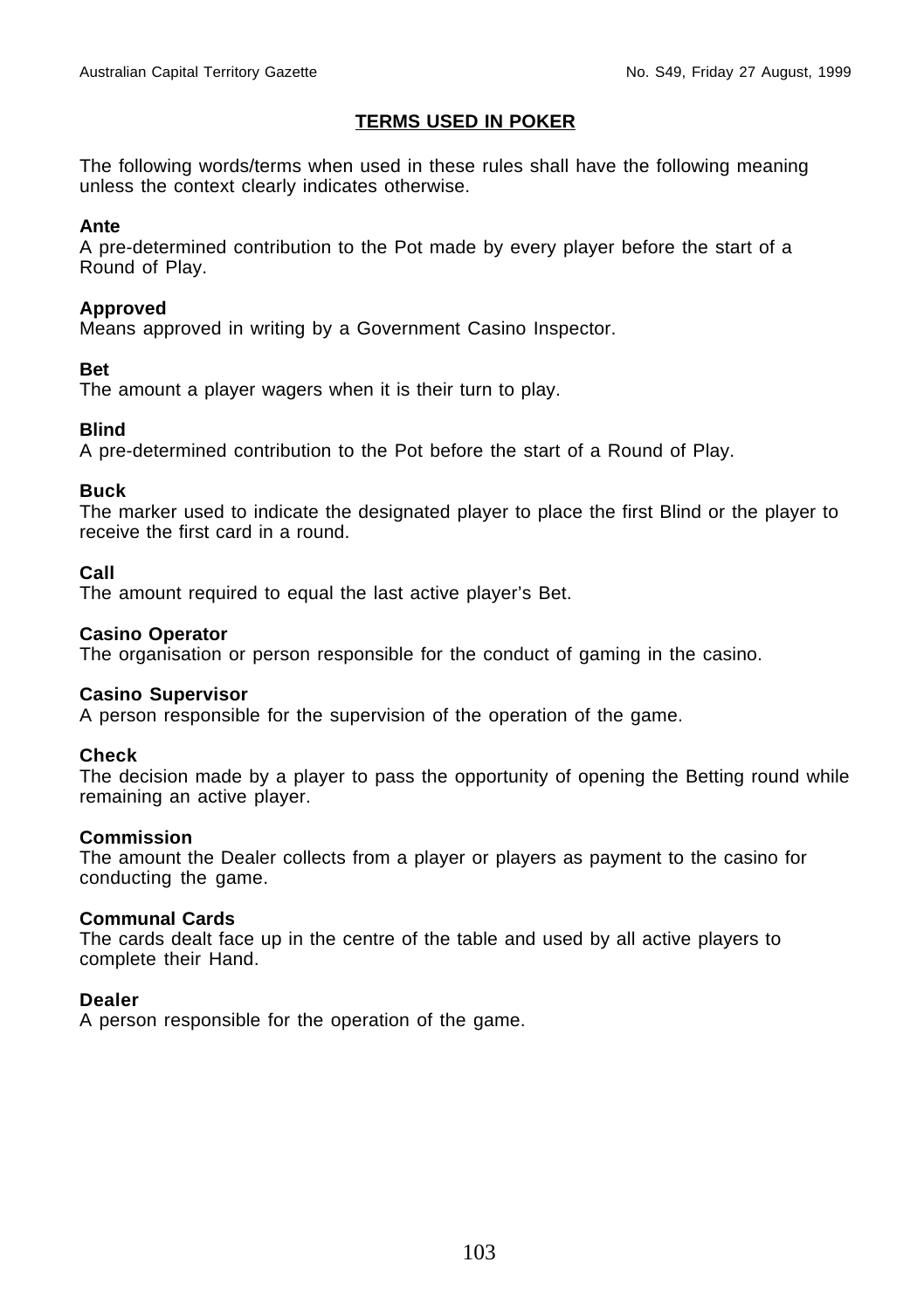#### **Draw**

That part of a Round of Play in Draw Poker where a player may replace some or all of their Hand.

#### **Flop**

A number or group of Communal Cards dealt face up in the centre of the table and used by all active players to complete their Hand.

#### **Fold**

A player stops contesting a Round of Play by passing the cards towards the Dealer, face downwards on the table.

#### **Full Deck**

A deck of cards containing 52 cards or more.

#### **Full Pot**

A maximum Betting limit equal to the total amount of all Bets in the Pot.

#### **Half Pot**

A maximum Betting limit equal to half of the total amount of all Bets in the Pot.

#### **Hand**

The five cards used by a player to contest the Pot(s).

#### **High Ball**

The highest ranking Hand wins the Pot(s) at Showdown.

#### **High/Low Split**

The highest ranking Hand and the lowest ranking Hand each win half of the Pot(s) at Showdown.

#### **Hole Card**

A card dealt face down to a player.

#### **Initial Deal**

The cards that are dealt before the first betting round begins.

#### **Low Ball**

The lowest ranking Hand wins the Pot(s) at Showdown.

#### **No Limit**

No maximum Betting limit applies.

#### **Over-Blind**

An optional Blind made, in addition to the last Blind, by a player before the start of a Round of Play.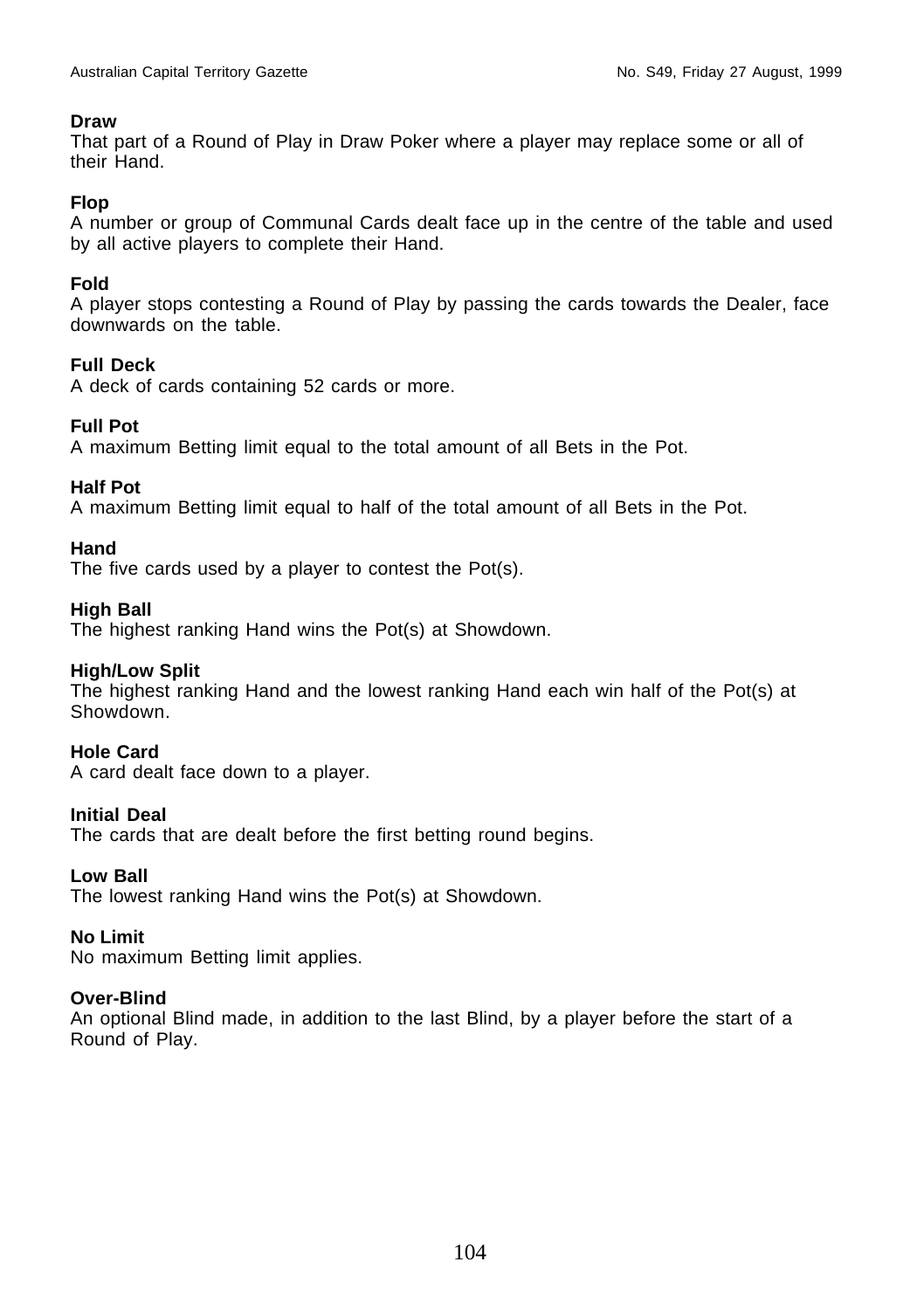#### **Pot**

The total amount the players have Bet during a Round of Play.

#### **Raise**

That part of a player's Bet which is greater than the last active player's Bet.

#### **Reduced Deck**

A deck of cards containing less than 52 cards.

#### **Round of Play**

That part of the game which commences with the dealing of the first card and concludes with the winning of the Pot(s).

#### **Shoe**

An approved container from which the Dealer will deal the cards.

#### **Showdown**

The disclosure of the players' cards after the final Betting round to determine the winning Hand.

#### **Straddle**

A Betting limit equal to twice the total amount of the previous Bet.

#### **Table Stake**

The total amount of chips on the table in front of, and belonging to, any one player.

#### **Tap Out**

To place all chips remaining of a player's Table Stake into the Pot.

#### **Wild Card**

The Joker, added to the deck of cards, that substitutes for any other card in the deck being played which increases the player's ranking in the order of Hands.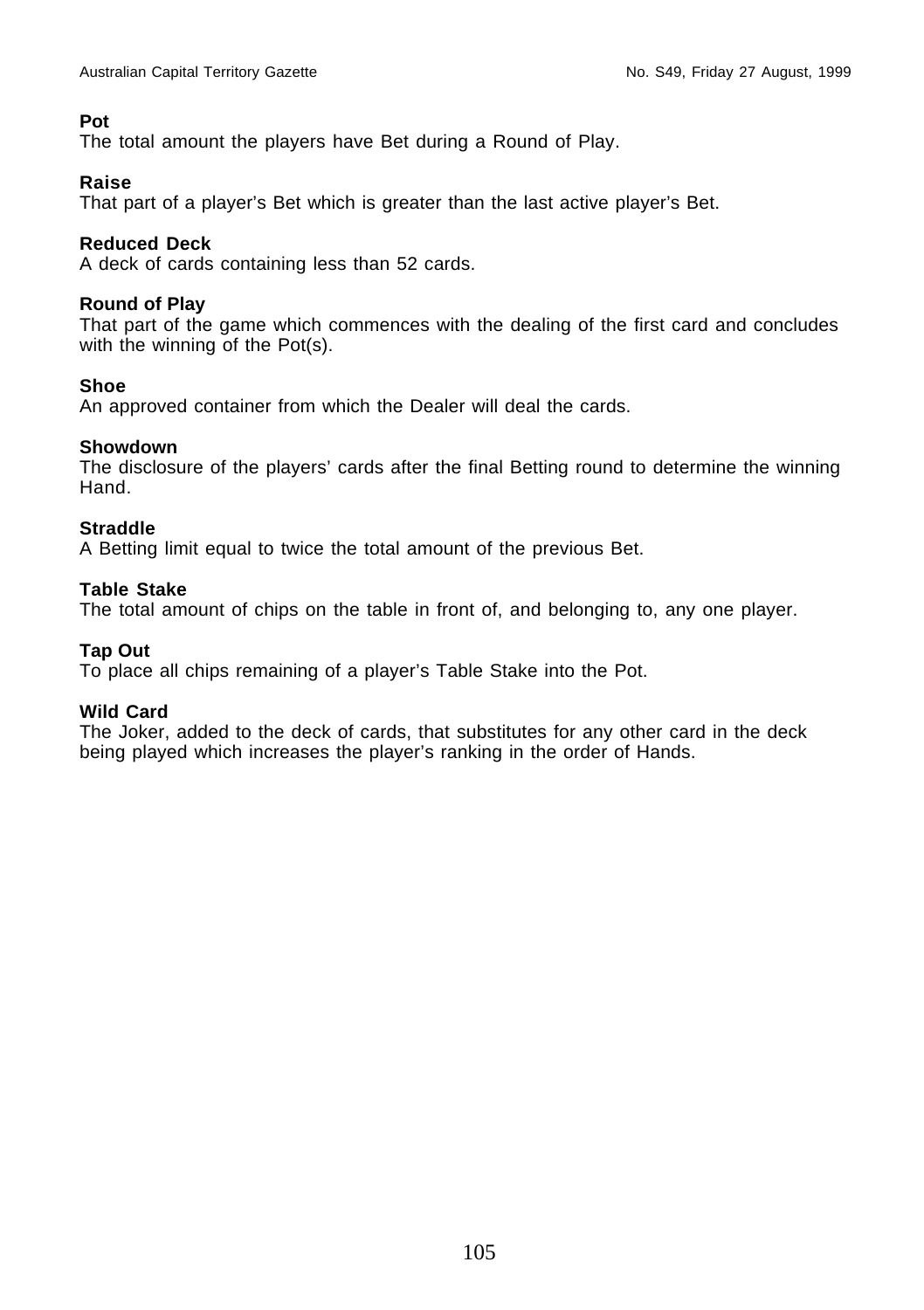#### **POKER**

#### **1. POKER TABLE**

1.1 A Poker table shall be approved prior to use.

#### **2. CARDS**

- 2.1 The cards shall be approved prior to use.
- 2.2 The Casino Operator may determine the number of cards used in a game and shall declare the chosen option to the players before the start of play. Subject to Rule 3.2, the number shall be any one of the following:
	- (a) 52 cards consisting of an Ace, King, Queen, Jack, 10, 9, 8, 7, 6, 5, 4, 3 and 2 in each of Spades, Hearts, Diamonds and Clubs;
	- (b) 48 cards consisting of an Ace, King, Queen, Jack, 10, 9, 8, 7, 6, 5, 4 and 3 in each of Spades, Hearts, Diamonds and Clubs;
	- $(c)$  44 cards consisting of an Ace, King, Queen, Jack, 10, 9, 8, 7, 6, 5 and 4 in each of Spades, Hearts, Diamonds and Clubs;
	- (d) 40 cards consisting of an Ace, King, Queen, Jack, 10, 9, 8, 7, 6 and 5 in each of Spades, Hearts, Diamonds and Clubs;
	- (e) 36 cards consisting of an Ace, King, Queen, Jack, 10, 9, 8, 7 and 6 in each of Spades, Hearts, Diamonds and Clubs; or
	- (f) 32 cards consisting of an Ace, King, Queen, Jack, 10, 9, 8 and 7 in each of Spades, Hearts, Diamonds and Clubs.
- 2.3 The Casino Operator may include a Wild Card as an additional card.
- 2.4 The cards shall be checked, card by card, by the Dealer prior to the commencement of gaming and at or after the conclusion of gaming.
- 2.5 The Casino Operator may change any or all of the cards after any Round of Play. The Casino Supervisor or Dealer shall check each replacement card before the next shuffle and cut.
- 2.6 The Casino Supervisor may at any time instruct the Dealer to check and verify the number of cards.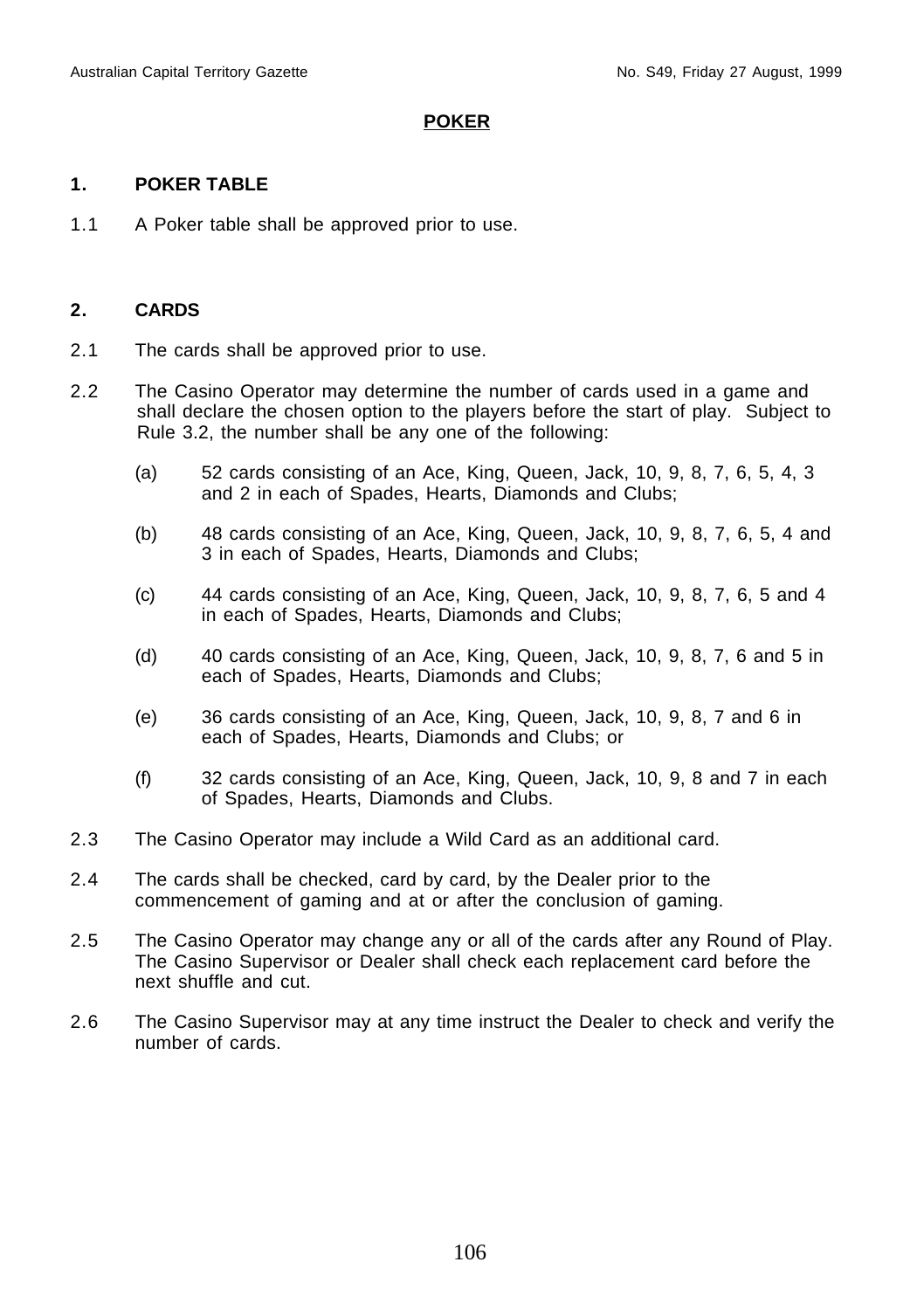#### **3. ORDER OF HANDS**

3.1 All suits have the same rank. The rank of cards from highest to lowest is as follows:

Ace, King, Queen, Jack, 10, 9, 8, 7, 6, 5, 4, 3 and 2.

- 3.2 A player's completed Hand shall consist of five cards. All cards count in determining the value of Hands, e.g. Q; Q; J; J; 10 beats Q; Q; J; J; 9.
- 3.3 In relation to a Full Deck of cards, the order of Hands, highest to lowest shall be as follows:
	- (a) Royal flush the five top cards, all of the same suit, e.g. A; K; Q; J; 10, all Spades.
	- (b) Five of a kind e.g. A; A; A; A; Joker.
	- (c) Straight flush five cards of the same suit in sequence, e.g. Jack; 10; 9; 8; 7, all Hearts. Subject to Rule 3.5(a) an Ace may count high or low in a straight flush, e.g. 5; 4; 3; 2; A.
	- (d) Four of a kind e.g. A; A; A; A; 4.
	- (e) Full house three cards of one kind plus two of another, e.g. K; K; K; J; J. All Hands take the rank from the threesome.
	- (f) Flush five cards of the same suit, not in sequence, e.g. K; J; 9; 7; 5, all Diamonds.
	- (g) Straight any five cards in sequence not of the same suit, e.g. K (Hearts); Q (Clubs); J (Clubs); 10 (Spades); 9 (Diamonds). Subject to Rule 3.5(a) an Ace may count high or low in a straight, e.g. 5; 4; 3; 2; A.
	- (h) Three of a kind, e.g. Q; Q; Q; 8; 5.
	- (i) Two pairs, e.g. Q; Q; 4; 4; J.
	- (j) One pair, e.g. 10; 10; K; 6; 2.
	- (k) Five odd cards not of the same suit, e.g. Q (Hearts); 10 (Clubs); 7 (Clubs); 4 (Diamonds); 3 (Spades).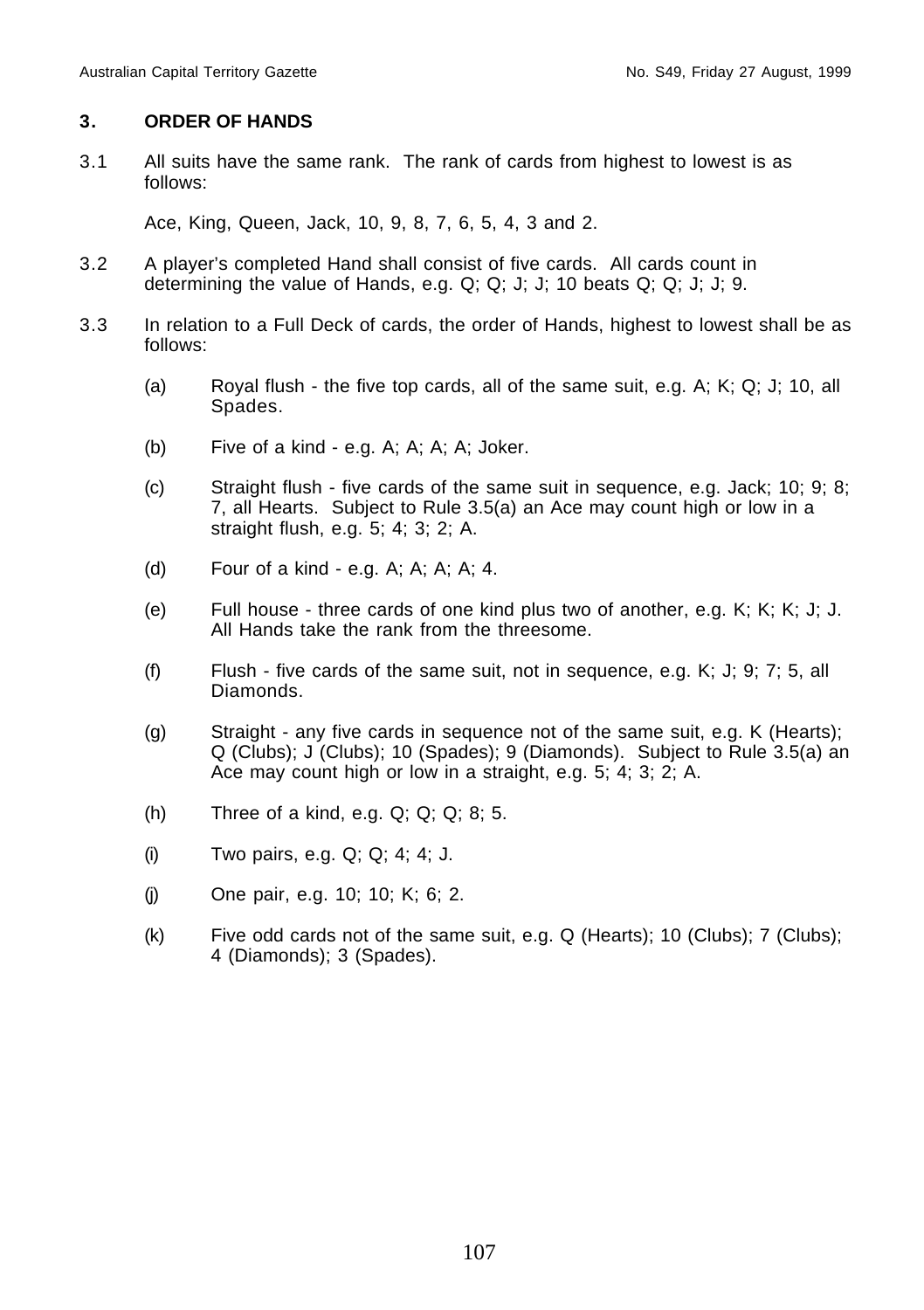- 3.4 In relation to a Reduced Deck of cards, the order of Hands, highest to lowest shall be as follows:
	- (a) Royal flush the five top cards, all of the same suit, e.g. A; K; Q; J; 10, all Spades.
	- (b) Five of a kind e.g. A; A; A; A; Joker.
	- (c) Straight flush five cards of the same suit in sequence, e.g. J; 10; 9; 8; 7, all Hearts. Subject to Rule 3.5(a) an Ace may count high or low in a straight flush, e.g. 8; 7; 6; 5; A.
	- (d) Four of a kind e.g. A; A; A; A; 4.
	- (e) Flush five cards of the same suit, not in sequence, e.g. K; J; 9; 7; 5, all Diamonds.
	- (f) Full house three cards of one kind plus two of another, e.g. K; K; K; J; J. All Hands take the rank from the threesome.
	- (g) Straight any five cards in sequence not of the same suit, e.g. K (Hearts); Q (Clubs); J (Clubs); 10 (Spades); 9 (Diamonds). Subject to Rule 3.5(a) an Ace may count high or low in a straight, e.g. 8; 7; 6; 5; A.
	- (h) Three of a kind, e.g. Q; Q; Q; 8; 5.
	- (i) Two pairs, e.g. Q; Q; 4; 4; J.
	- (j) One pair, e.g. 10; 10; K; 6; 5.
	- $(k)$  Five odd cards not of the same suit, e.g. Q (Hearts); 10 (Clubs); 9 (Clubs); 7 (Diamonds); 4 (Spades).
- 3.5 Before the start of a Round of Play the Casino Operator may determine:
	- (a) the Ace to be high and low for the purpose of forming the Hands in relation to Rules  $3.3(c)$ ,  $3.3(g)$ ,  $3.4(c)$  and  $3.4(g)$ ;
	- (b) the winning Hand(s) of a Round of Play to be the player holding the Low Ball Hand or the High Ball Hand;
	- (c) the winning Hand(s) of a Round of Play to be the players holding the High/Low Split Hands; or
	- (d) the winning low Hand to consist of five odd cards with a value of eight or less to qualify in High/Low Split games. e.g. 8 (Hearts); 6 (Clubs); 4 (Clubs); 3 (Diamonds); 2 (Spades).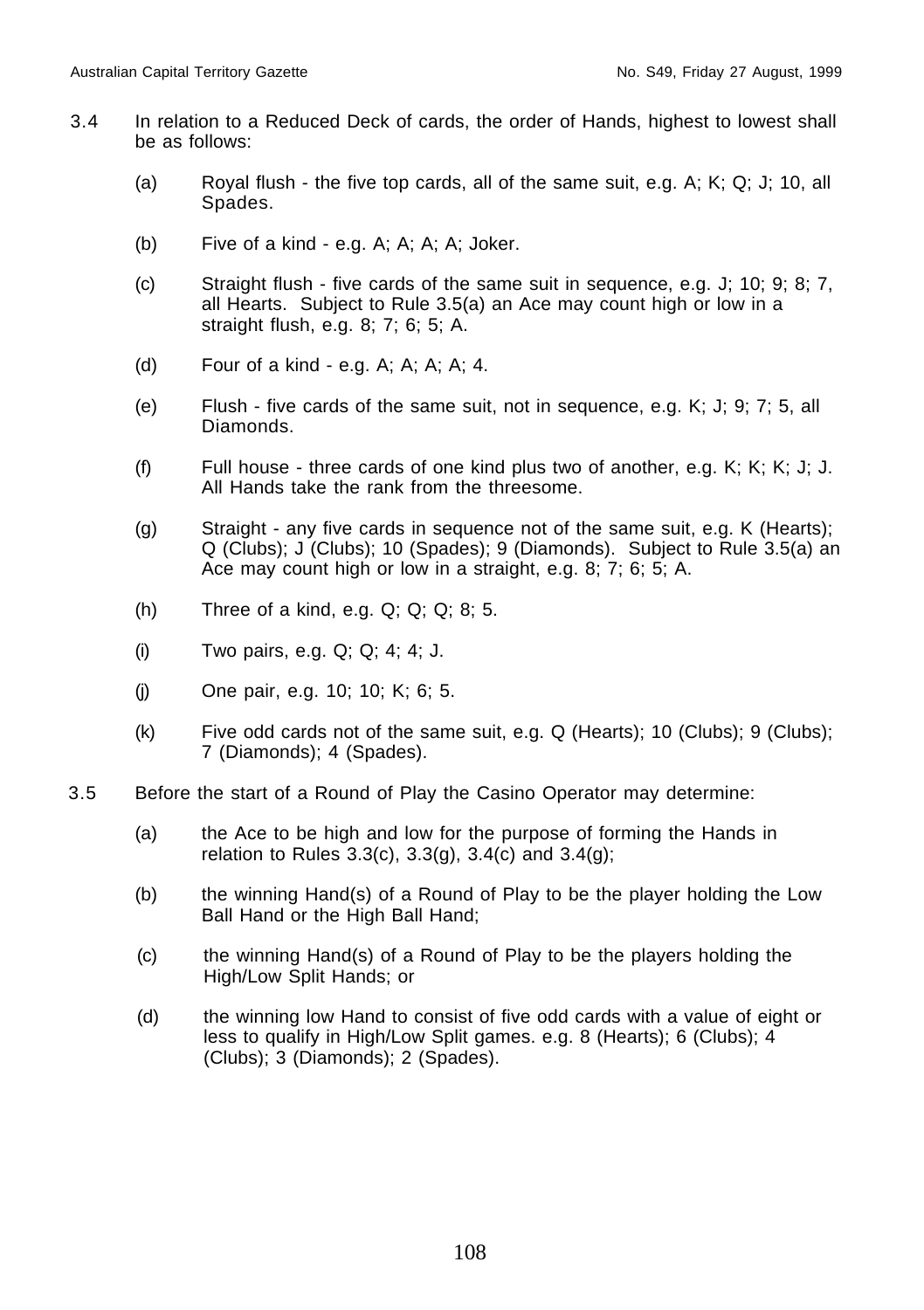- 3.6 Straights and flushes do not count in relation to a Low Ball Hand or a low Hand of a High/Low Split game.
- 3.7 If the Casino Operator includes a Wild Card in the deck, it shall count as the card it substitutes for when determining the rank of Hands.

## **4. TABLE STAKES AND BETS**

- 4.1 The Casino Operator shall display the minimum Table Stake and minimum Bet for each table on a sign near the table and may change these limits provided that prior notice of the change is given to the players.
- 4.2 Before the start of a Round of Play the Casino Operator shall, where necessary, determine:
	- (a) the game to be played in accordance with appendix A, B, C, D, E, F, G or H;
	- (b) the minimum Table Stake;
	- (c) whether to use Blind or Ante Bets;
	- (d) the number of players to make Blind Bets to be either one, two or three;
	- (e) the Blind Betting limits;
	- (f) whether the players have the option to Bet Over-Blinds;
	- (g) the level of each Blind Bet, Over-Blind or Ante; and
	- (h) the minimum and maximum Bets. If Half Pot or Full Pot limits are selected as maximum Bets, the Dealer shall include the amount required for a player to Call before calculating the Betting limit.
- 4.3 At the start of play each player shall place on the table, in full view of the Dealer and all players, at least the minimum Table Stake required. Each player's Table Stake shall remain in full view of the Dealer and all other players during all rounds of play.
- 4.4 A player shall not augment or reduce this Table Stake during any Round of Play.
- 4.5 All Bets shall be made with chips.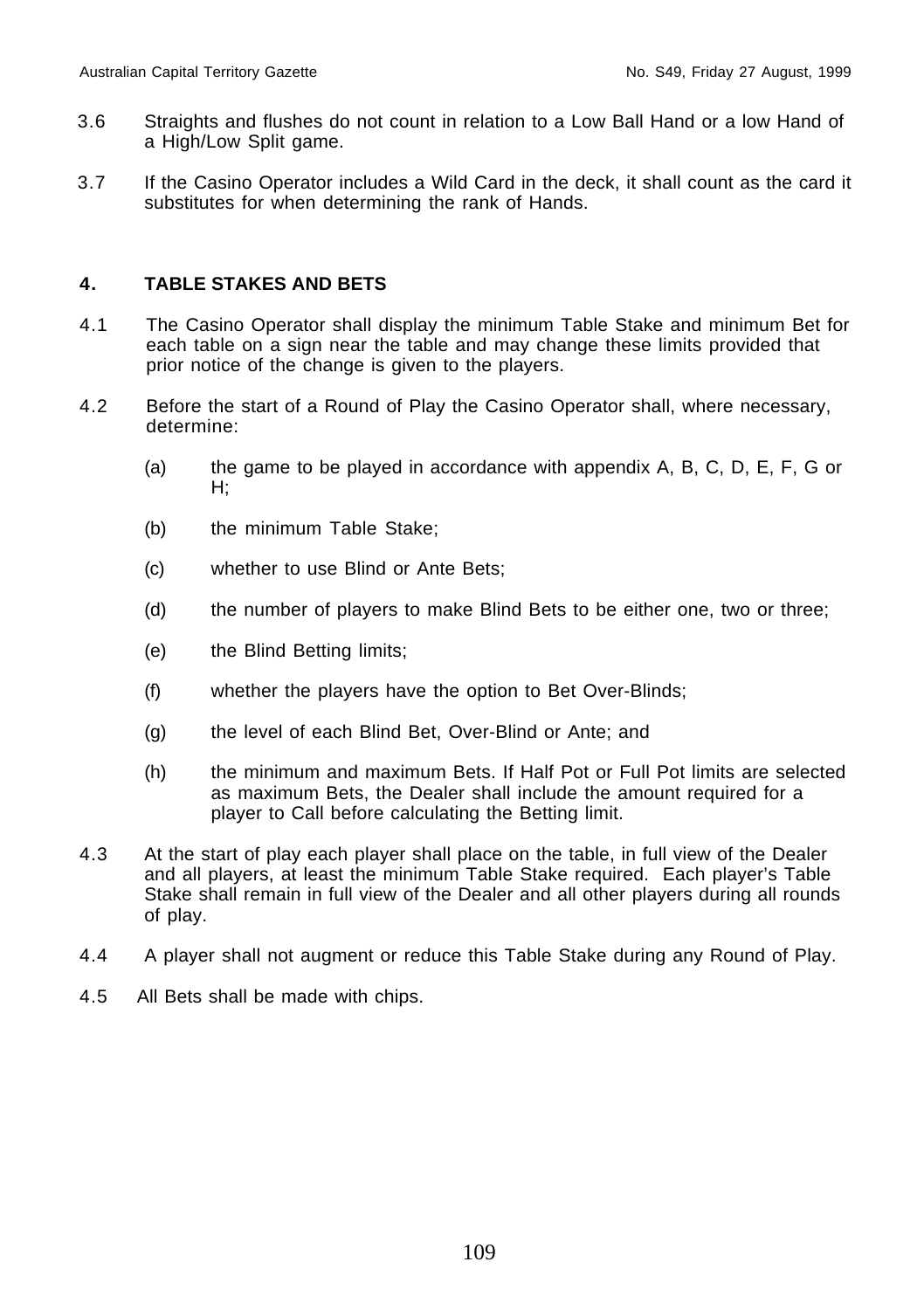4.6 The Casino Supervisor may at any time instruct a player that they have ninety seconds to act on their Hand. If the player does not act on their Hand during the ninety seconds (as determined by the Casino Supervisor), the player's Hand is Folded and all Bets made by that player shall remain in the Pot.

# **5. BLIND BETTING**

- 5.1 In each round of Blind Betting there shall be a maximum of three Raises unless there are only two players contesting a Pot, in which case they may continue to Raise each other until they expend their Table Stakes. Each Raise shall be within the table limits and shall be not less than the opening Bet or any previous Raise in the Betting round.
- 5.2 The opening Bet or Raise for each round of Betting shall be in accordance with the determinations made under Rule 4.2.

# **6. ANTE BETTING**

- 6.1 The opening Bet shall be not less than the table minimum and shall be in accordance with the determinations made under Rule 4.2.
- 6.2 A Raise shall be in accordance with the determinations made under Rule 4.2 and shall not be less than the opening Bet or any previous Raise in the Betting round.

# **7. SHUFFLE AND CUT OF THE CARDS**

- 7.1 The Dealer shall shuffle the cards in preparation for each Round of Play.
- 7.2 After shuffling, the Dealer shall cut the cards once and place the cards in the Shoe. The cut shall be made more than one card from either end of the deck.
- 7.3 All cards shall be dealt from a Shoe.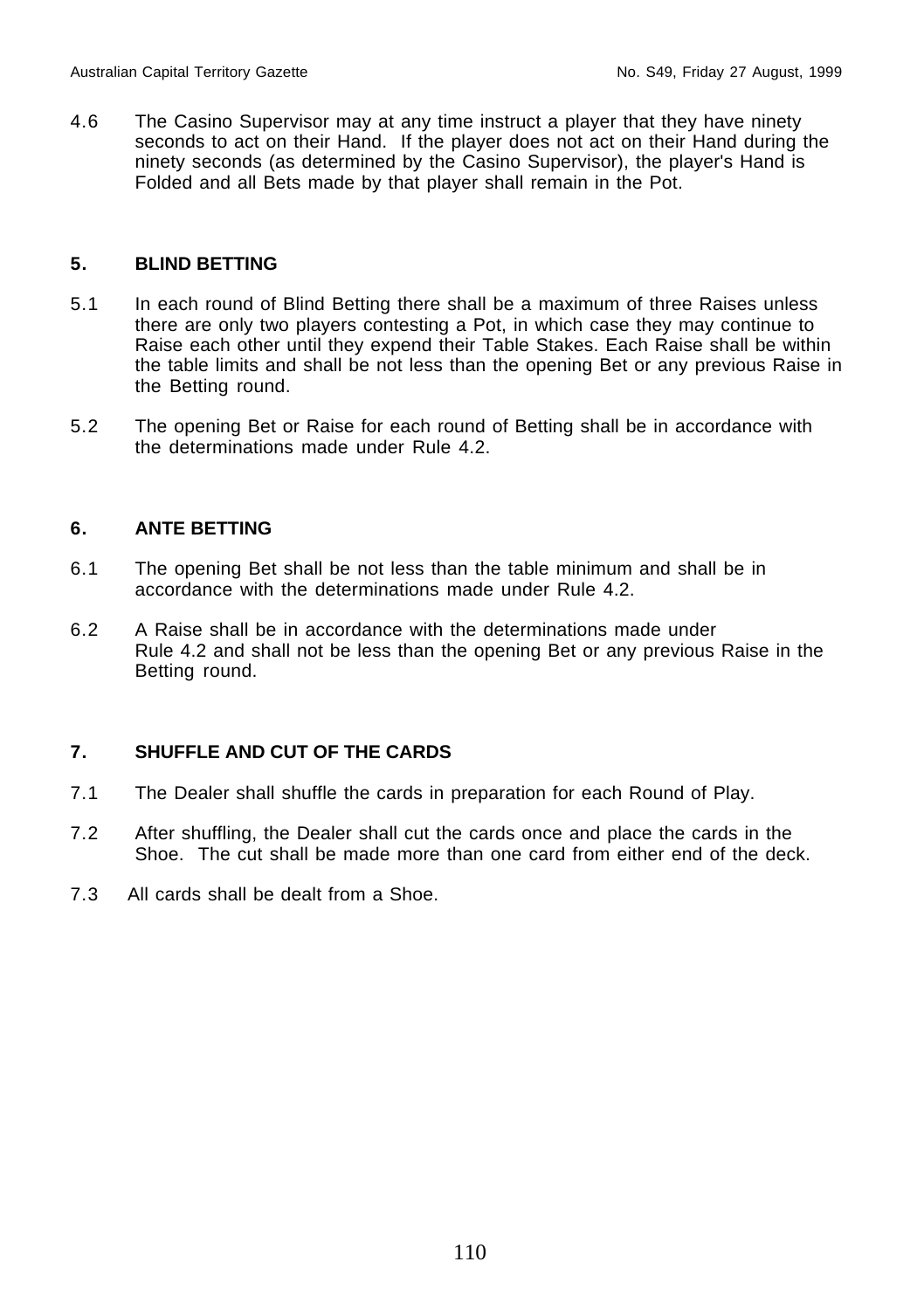# **8. COMMENCEMENT OF PLAY**

- 8.1 The Casino Operator may determine that a particular game is conducted with a specific or selected group of players only, e.g. new players only or experienced players only.
- 8.2 Players may have a choice of seat. In the event of two or more players desiring the same seat, a draw of cards shall decide the seating positions. Should a seat become vacant, the remaining active players shall have priority to move to the vacant seat over any player waiting to join the game.
- 8.3 The player to the immediate left of the Dealer will receive the Buck for the first Round of Play. The players or Dealer shall pass the Buck in a clockwise direction to the next player in turn at the conclusion of each Round of Play.
- 8.4 A player shall not refuse the Buck.
- 8.5 In accordance with the determinations made under Rule 4.2, before the start of each Round of Play, the Dealer shall either:
	- (a) Blind Betting -

collect a Blind from the Buck player, and if required, additional Blinds from the next players in sequence in a clockwise direction; or

(b) Ante Betting -

ensure each player contributes the determined amount to the Pot.

#### **9. THE FIRST ROUND OF BETTING**

- 9.1 After the Initial Deal, the opening player, in accordance with the determinations made under Rule 4.2, shall comply with one of the following options:
	- (a) Blind Betting
		- (i) Call;
		- (ii) Call and Raise; or
		- (iii) Call and Fold;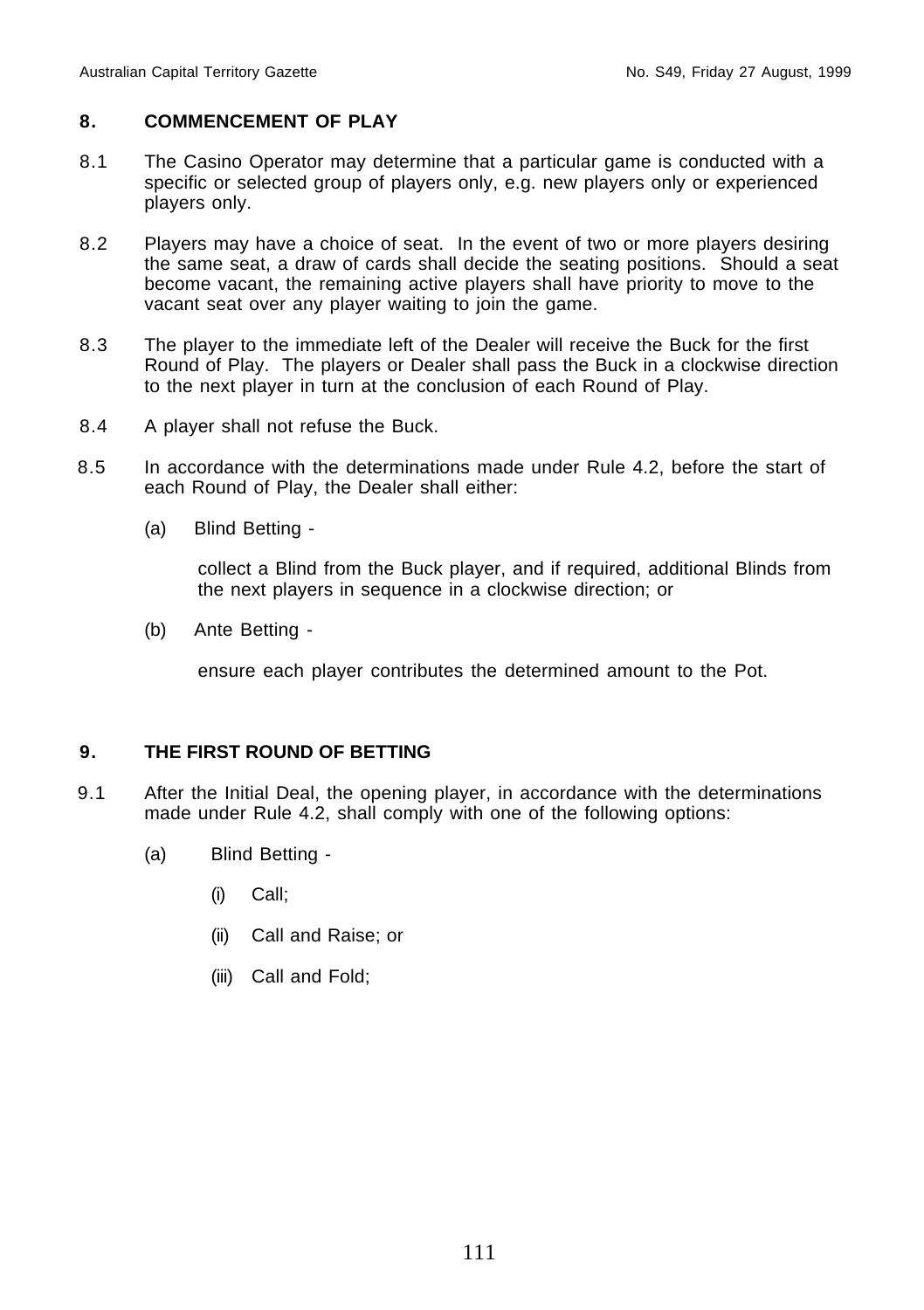- (b) Blind Betting
	- (i) Call;
	- (ii) Call and Raise; or
	- (iii) Fold;
- (c) Blind Betting
	- (i) Call and Raise; or
	- (ii) Fold; or
- (d) Ante Betting
	- (i) open the Betting by placing a Bet into the Pot.

The last blind player may Raise, if no other player Raises during the first round of betting.

- 9.2 Thereafter, players in sequence in a clockwise direction from the opening player shall, subject to Rules 4.2, 5.1, 5.2, 6.2 and 13.1, either:
	- (a) Call;
	- (b) Call and Raise; or
	- (c) Fold.
- 9.3 Each player shall follow the procedure in Rule 9.2 until:
	- (a) only one player remains in the game, in which case this player shall win the Pot; or
	- (b) two or more players have put an equal amount into the Pot, in which case the first betting round shall conclude.

# **10. CHECKING**

- 10.1 The first player in all but the first round of Betting may Check and each player in sequence following the first player may also Check.
- 10.2 No player can Check if a Bet has been made in that round of Betting.
- 10.3 If all players Check, the Betting round shall end.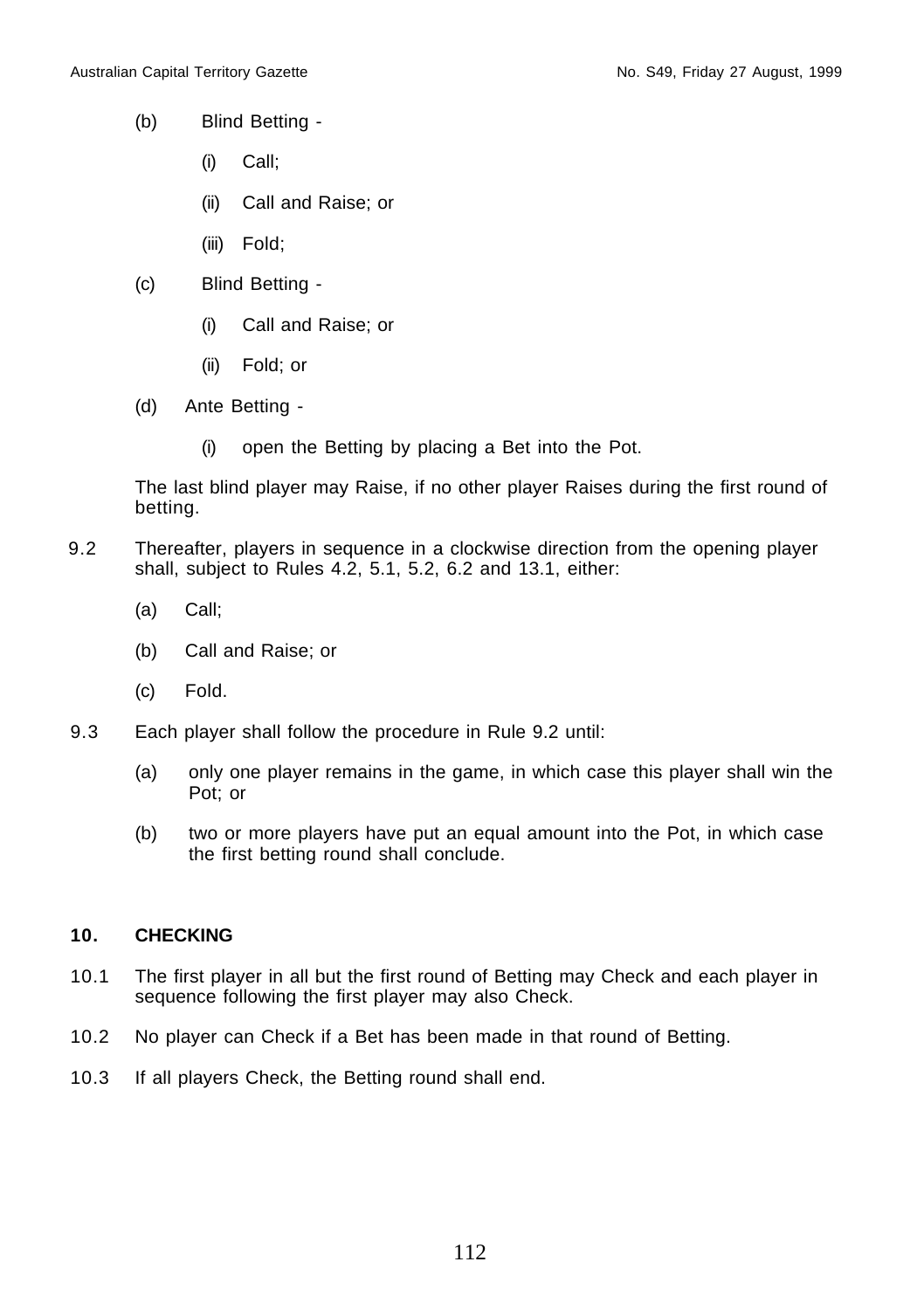### **11. ADDITIONAL ROUNDS OF BETTING**

- 11.1 There shall be additional rounds of Betting as specified for each game in Appendix A, B, C, D, E, F, G or H.
- 11.2 The opening player shall, subject to Rules 4.2, 5.1, 5.2, 6.1 and 13.1, either:
	- (a) open the Betting by placing a Bet into the Pot;
	- (b) Check; or
	- (c) Fold.
- 11.3 Each player in sequence in a clockwise direction from the opening player shall, subject to Rules 4.2, 5.1, 5.2, 6.2 and 13.1, either:
	- (a) Call;
	- (b) Call and Raise;
	- (c) Check; or
	- (d) Fold.
- 11.4 Subject to the number of rounds specified in the appropriate Appendix, each player shall follow the procedure in Rule 11.3 until:
	- (a) only one player remains in the game, in which case this player shall win the Pot; or
	- (b) two or more players have put an equal amount into the Pot, in which case that round of Betting shall conclude.

# **12. DETERMINATION OF WINNING HAND(S)**

- 12.1 The player being Called in the final round of Betting shall expose his/her holecard(s). The remaining player(s) shall if holding a Hand of equal or higher value, expose their hole-card(s). The Dealer shall then announce the winning Hand(s).
- 12.2 When two or more players hold winning Hands of equal value, the Dealer shall divide the Pot(s) equally in units of \$1.00. The Dealer shall return any amount that they cannot equally divide to the winning player seated in or closest, in a clockwise direction, to the Buck player.
- 12.3 The players shall not agree to divide the Pot between themselves. The players must play each Round of Play to its conclusion.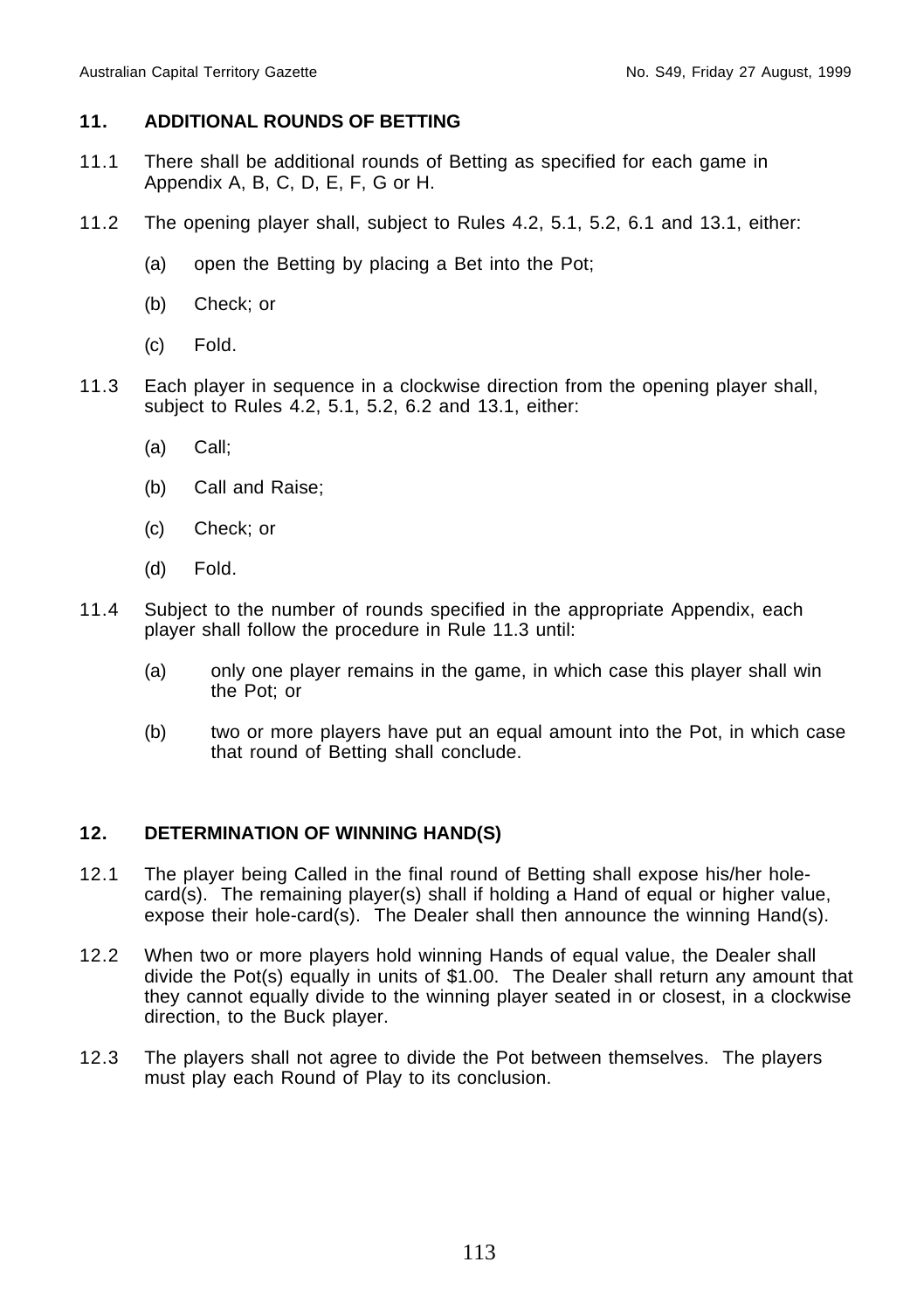# **13. TAPPING OUT**

- 13.1 A player with an insufficient Table Stake remaining to make or meet a Bet, and who wishes to stay in the game, must Bet the remaining amount of their Table Stake and thus Tap Out. The player remains in the Round of Play until the Showdown, taking no further part in any subsequent Betting rounds.
- 13.2 A player Tapping Out is eligible to win only those Pots formed up to the point of Tapping Out. Active players holding the next winning ranking Hand shall win any remaining Pot(s) at the Showdown.
- 13.3 Before the start of a Round of Play, a player may buy more chips to increase their Table Stake. The player shall increase the Table Stake to at least the minimum Table Stake required for that table. Should the player be unable to increase the Table Stake up to the minimum Table Stake, the player in the event of Tapping Out and losing in a Round of Play shall leave the table.
- 13.4 A player shall not give, lend or Bet chips for another player in the course of a Round of Play.
- 13.5 In the event of a player Tapping Out and the Bet being less than the amount required to constitute a Raise, no other active player shall Call and Raise in respect of the amount Bet by the player Tapping Out.

# **14. COMMISSION**

- 14.1 The Casino Operator shall charge a Commission for the conduct of all Poker games.
- 14.2 Where the Casino Operator has determined that the Commission is payable from the Pot(s) the Commission shall be calculated in the following manner:
	- (a) from any Pot not exceeding \$19.00 the amount of Commission shall be nil. From any Pot exceeding \$19.00 the amount of Commission shall be 5% of the sum of all Pots for that Round of Play, rounded down to the nearest whole dollar up to a predetermined approved maximum amount;
	- (b) an uncalled Bet shall not form part of the Pot;
	- (c) where two or more players, holding Hands of equal value have Bet and contested for the Pot for the duration of the Round of Play and no other players have contributed to the Pot, no Commission shall be deducted; and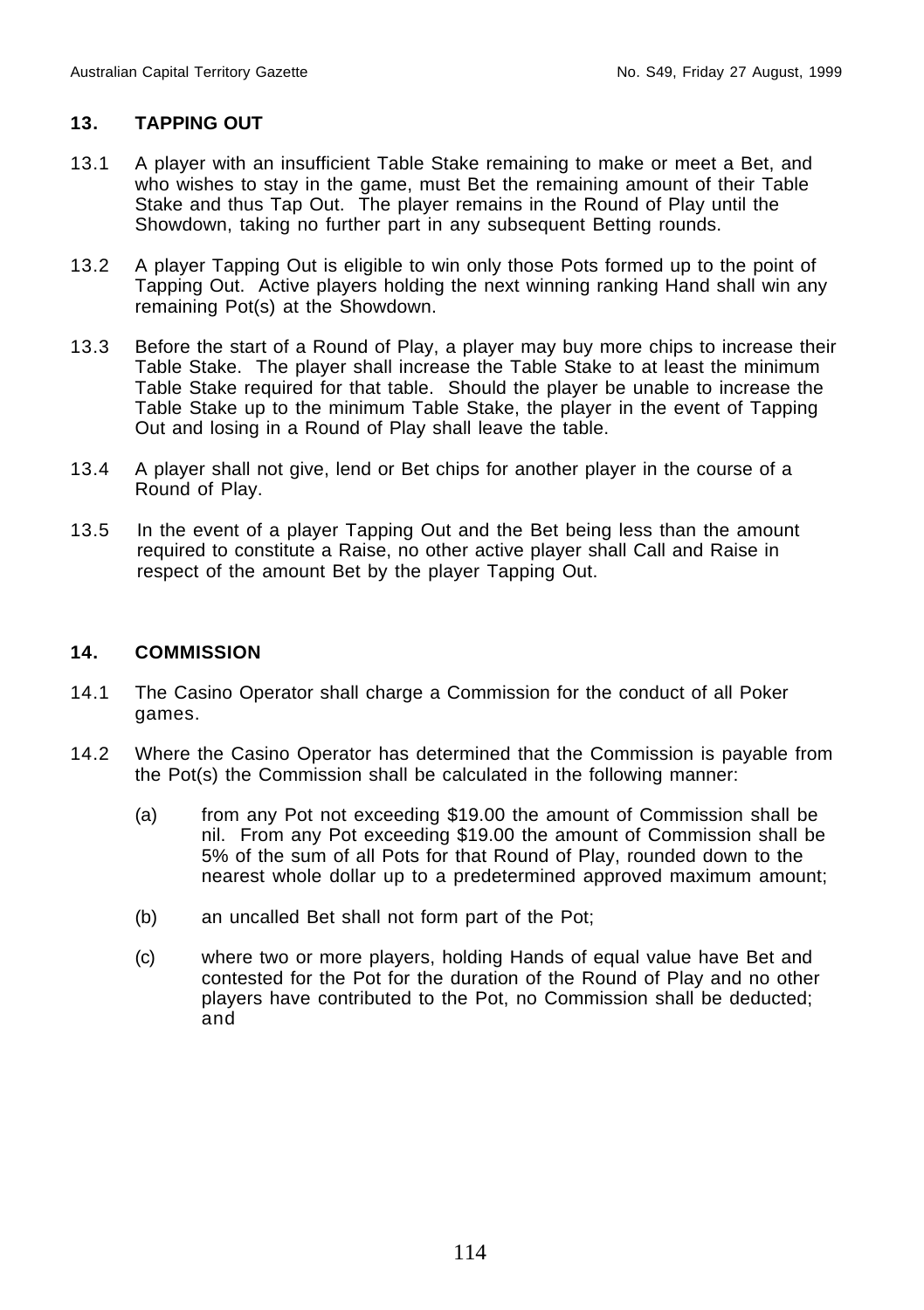- (d) where the Pot contains only Ante or Blind Bets, no Commission shall be deducted.
- 14.3 Where the Casino Operator determines the Commission is payable on a time basis the maximum rate payable shall be approved. The applicable rate shall be advised to the players before the start of a Round of Play, shall be paid in advance and is non refundable.

# **15. COLLUSION**

- 15.1 Players shall only play Poker in their own self-interest. Players shall not behave in a manner that assists one player over another.
- 15.2 A player shall play only one Hand in any Round of Play.
- 15.3 Players shall only speak English at the table.
- 15.4 A player shall protect the identity of their hole-cards at all times, regardless of whether or not the player is an active player or has Folded.
- 15.5 The Dealer or players must share any information concerning a Folded Hand that is given to one active player in a Round of Play with all players at the table.
- 15.6 The Dealer or players must share any information already given to a player in a Round of Play concerning a Hand held by another player.
- 15.7 No player shall look at discards or any undealt cards, either before or after the Showdown.

# **16. IRREGULARITIES**

- 16.1 A misdeal occurs if the Dealer:
	- (a) exposes one or more cards during the cut;
	- (b) fails to cut the cards before a player places the first Bet;
	- (c) exposes more than one of a player's hole-cards during the Initial Deal;
	- (d) deals a hole-card to any player out of turn and another player not entitled to that card looks at it before the start of a Betting round. Where another player has not looked at the hole-card, the Dealer shall if possible reconstruct the Hand correctly without declaring a misdeal;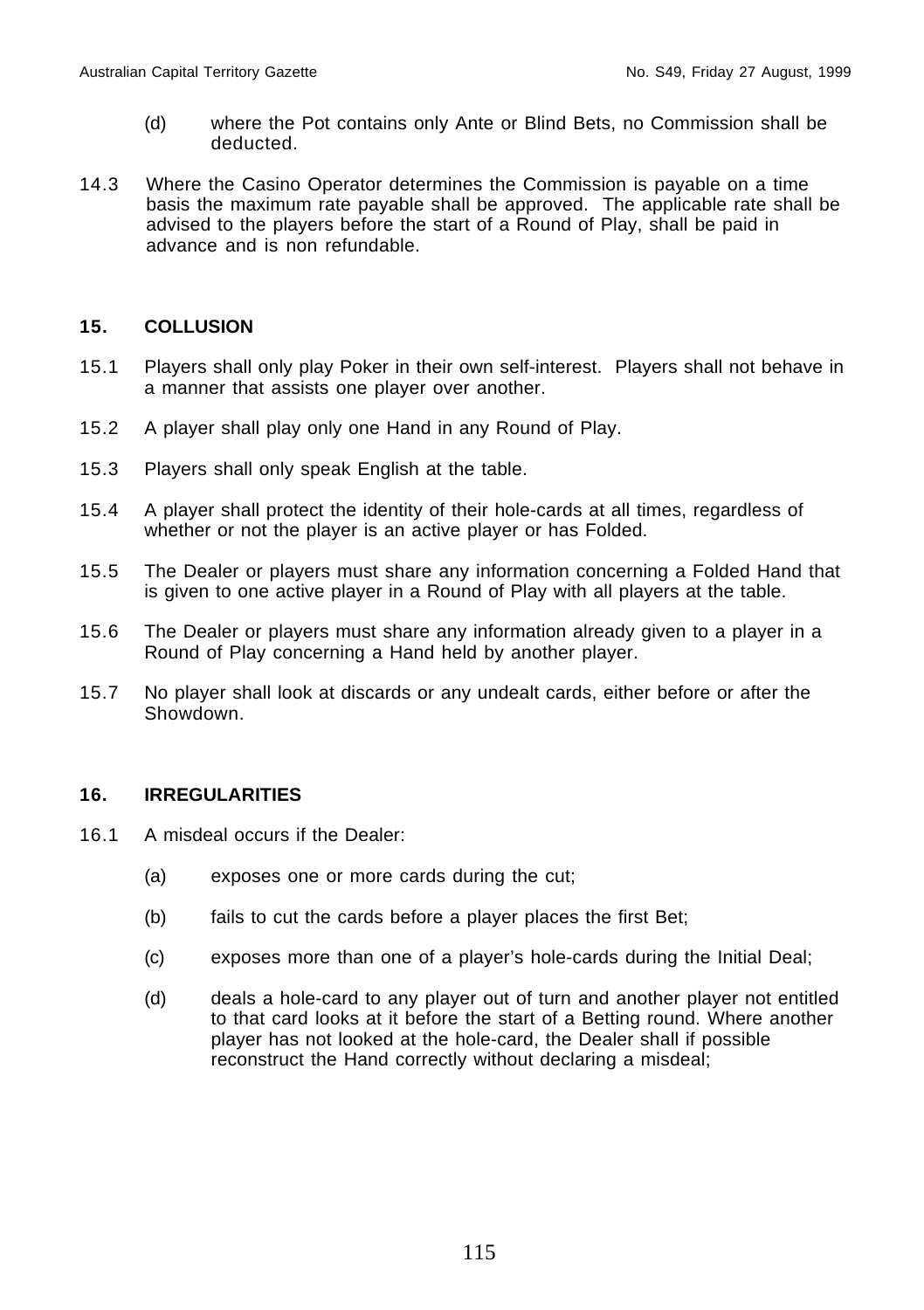- (e) misses a player or deals any extra hole-cards before the start of a Betting round. If the players have not looked at the hole-cards, the Dealer shall if possible reconstruct the Hand correctly without declaring a misdeal; or
- (f) deals an excess card to any player during the Initial Deal.
- 16.2 Where a misdeal occurs there shall be a new shuffle and cut. A misdeal shall not constitute a Round of Play for the purpose of Rule 8.5. The Buck player shall be the first to receive cards in the new deal.
- 16.3 Should a player miss their turn at paying any Blind Bets during the game, regardless of whether they have played in a round or not, that player shall only rejoin the game when it is their turn to make the next Blind Bet. If the player wants to rejoin the game immediately they can place any missed Blind Bets into the next Pot at the start of a Round of Play.
- 16.4 Should a player Bet out of turn and the player or players who should have Bet before the out of turn player Fold, Check or make Bets smaller than, or equal to, the out of turn player, then the out of turn Bet shall stand. If the Bet is in excess of the Betting limits, the Dealer shall return the excess amount to the player.
- 16.5 Should a player Bet out of turn and the player or players who should have Bet before the out of turn player Raise or make a Bet in excess of the out of turn Bet, then the out of turn player may Fold, Call, or Call and Raise. If the player Folds, the Dealer shall return the out of turn Bet.
- 16.6 If a player's Bet is greater than the amount to Call and less than the amount to Raise, then the Dealer shall deem that Bet as a Call and return the excess to the player, subject to Rule 13.1.
- 16.7 If a player's Bet is less than the amount required to Call, then that player can either Fold or Bet the additional amount required to Call, subject to Rule 13.1. If the player Folds, then the Dealer shall return the player's Bet.
- 16.8 If a player holds too few or too many cards during the Betting round, or at the Showdown, the player's Hand is Folded and all Bets made by the player in that Round of Play remain in the Pot. If it is at the Showdown and there is only one other player still active, then the player with the correct number of cards wins the Pot. If no active player holds the correct number of cards the player who last Folded shall win the Pot.
- 16.9 Should a player's cards enter the discard pile, those cards will take no further part in the Round of Play.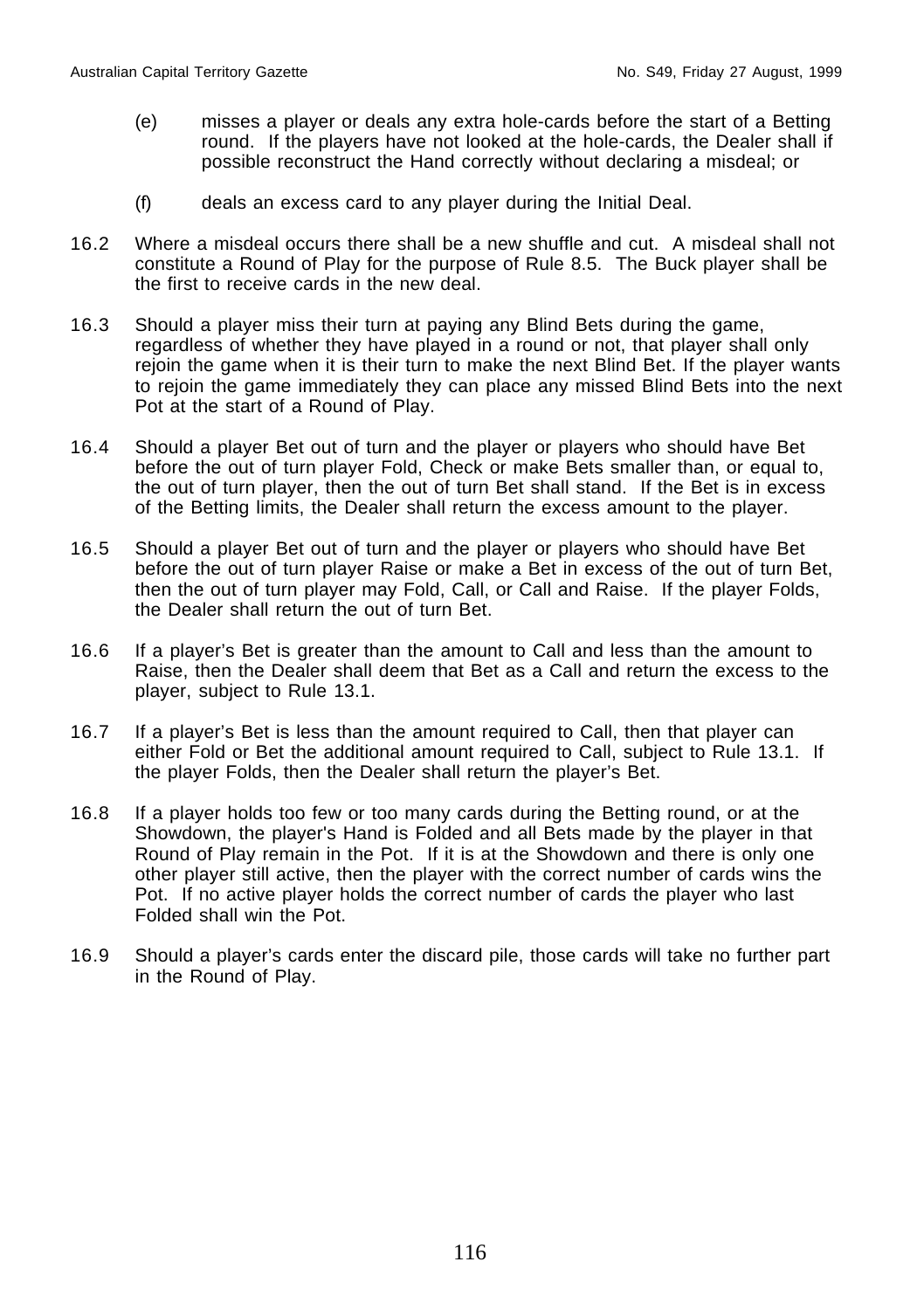16.10 The Casino Operator may offer the players options to decide on the action taken for an irregularity not covered in these Rules. The action taken must not contravene any existing Rules and all players must be in agreement. Should all players not agree on the course of action, Rule 18.6 shall apply.

#### **17. TABLE CLOSURE**

- 17.1 The hours of gaming shall be as determined under the provisions of the Casino Control Act 1988.
- 17.2 Subject to Rule 17.1, the Casino Operator may close any table before the close of gaming provided that notice is given to the players and a Government Casino Inspector if available.

#### **18. GENERAL PROVISIONS**

- 18.1 The Casino Operator may invalidate the outcome of a game if the game is disrupted by civil commotion, fire, riot, brawl, robbery, or an Act of God.
- 18.2 A person in the casino shall not use or have in their possession or control any electronic, electrical or mechanical device which is:
	- (a) capable of recording, projecting or analysing the outcome of a game;
	- (b) capable of changing the probabilities of a game; or
	- (c) connected to or in communication with any other device whether inside the casino or not that is covered by (a) or (b) in this rule.
- 18.3 Where a person has contravened any provision of these rules, the Casino Operator may:
	- (a) declare that the player's Hand is Folded and any wagers made by that player in that Round of Play shall remain in the Pot; and/or
	- (b) direct that the player(s) shall be excluded from further participation in the game.
- 18.4 The Casino Operator may invalidate a Round of Play if it is impractical to continue or a person(s) commits a fraudulent act that affects the outcome for that particular round.
- 18.5 Where the outcome of a Round of Play is invalidated, the Casino Operator may refund wagers made by players for that particular round.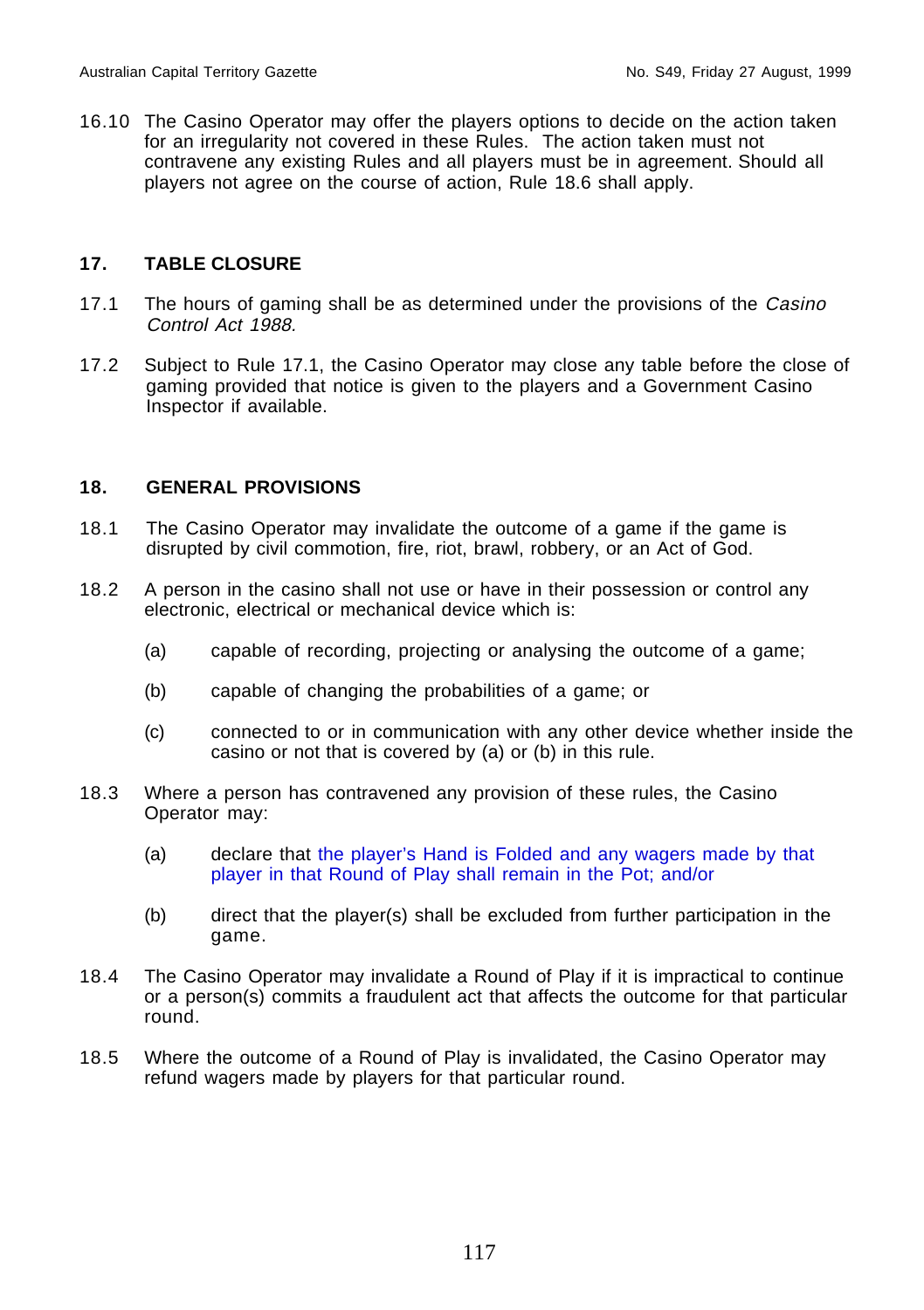- 18.6 The Casino Operator's decision shall be final in any dispute arising from, or not covered by, the provision of these rules, subject to a review by a Government Casino Inspector, if requested.
- 18.7 An employee of the casino shall:
	- (a) not advise a player on how to play his/her Hand, except to ensure compliance with these rules;
	- (b) not give or allow any advantage to a person, or cause to or allow a change in any probabilities of the game by any means, other than that covered by these rules; and
	- (c) commensurate with their responsibilities, ensure that the game is conducted in accordance with the approved procedures.
- 18.8 A seated player who abstains from Betting for three consecutive rounds whilst all other seats at that table are in use may be required to vacate that seat.
- 18.9 No onlooker or any player playing at any table may instruct or influence another player's decisions of play.
- 18.10 Players are not permitted to have side Bets against each other.
- 18.11 A copy of these rules shall be made available, upon request.

## **19. TOURNAMENT PLAY**

- 19.1 In addition to the rules set out in the preceding paragraphs and Appendices, the rules of this section shall apply only to tournament play.
- 19.2 The conditions of entry and of play for each Poker tournament shall be approved.
- 19.3 Where the conditions of entry and play for tournament play approved under Rule 19.2 are inconsistent with the Rules set out in the preceding paragraphs and in the Appendices, the conditions approved under Rule 19.2 shall prevail to the extent of the inconsistency for the duration of the tournament.
- 19.4 The Casino Operator may charge an entry fee for the tournament and may retain up to 10% of the total entry fees as an administrative charge. The Casino Operator shall offer the balance of the entry fees as prize money in accordance with the approved conditions of tournament play.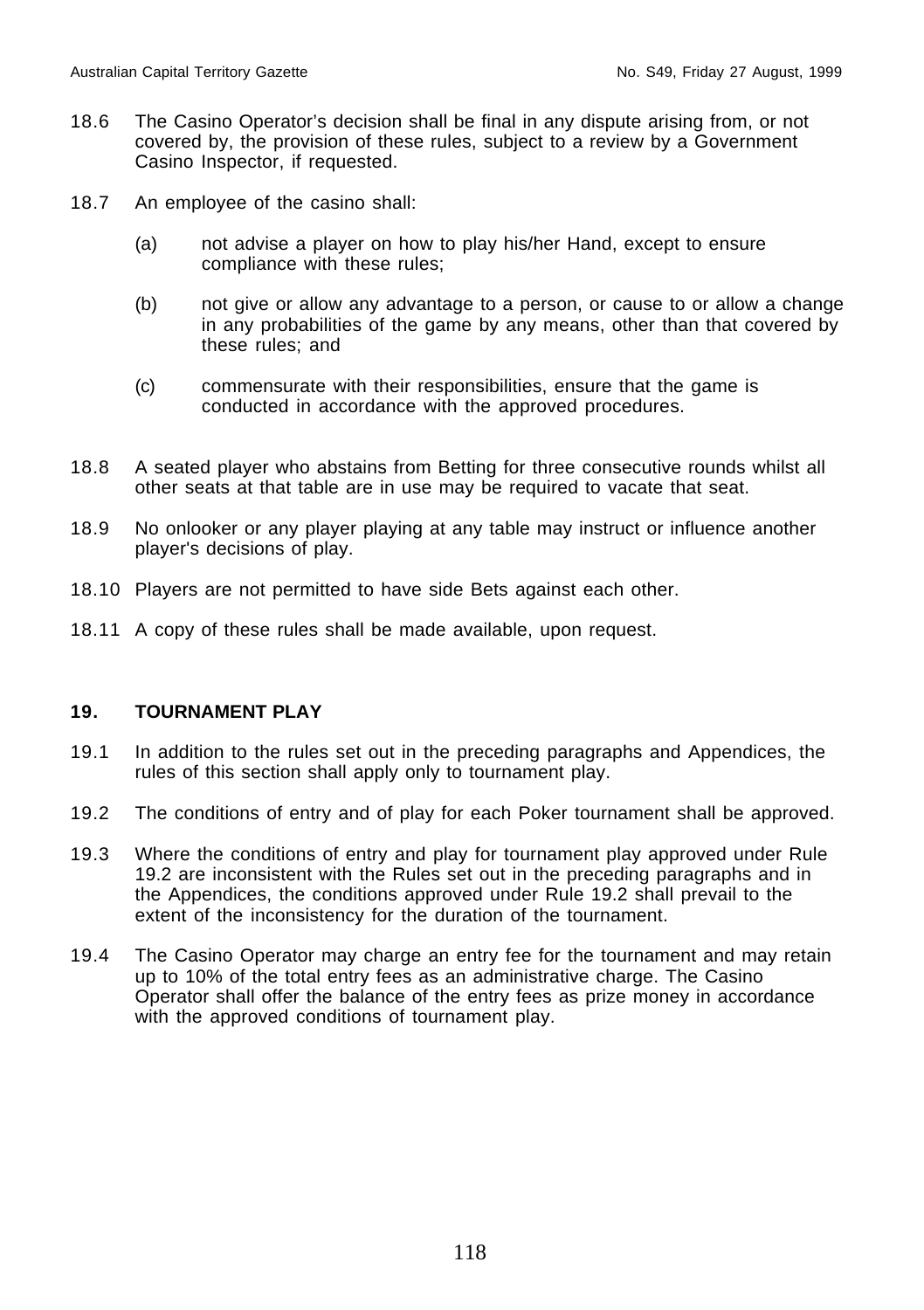Appendix A

# **POKER - FIVE CARD STUD ADDITIONAL RULES**

### **1. BETTING ROUNDS**

- 1.1 Five Card Stud shall consist of a maximum of four rounds of Betting.
- 1.2 Before the start of play the Casino Operator shall determine that either the player holding the lowest value card or the highest value card will open the first round of Betting. The player holding the highest value card shall open the Betting in the following and final rounds of Betting.

- 2.1 A player's completed Hand shall consist of one hole-card and four face up cards.
- 2.2 The Dealer shall deal to each player, in a clockwise direction starting with the Buck player, one hole-card face down. The Dealer shall then deal, in sequence, one card face up to each player.
- 2.3 There shall be a round of Betting after each active player receives a card face up.
- 2.4 If two or more players are still in the Round of Play and all Bets have been met by these players, the Dealer shall deal each active player one more card, face up, and the next round of Betting shall commence.
- 2.5 Play shall continue until a player has won the Pot or the active players, after receiving five cards, complete the final round of Betting.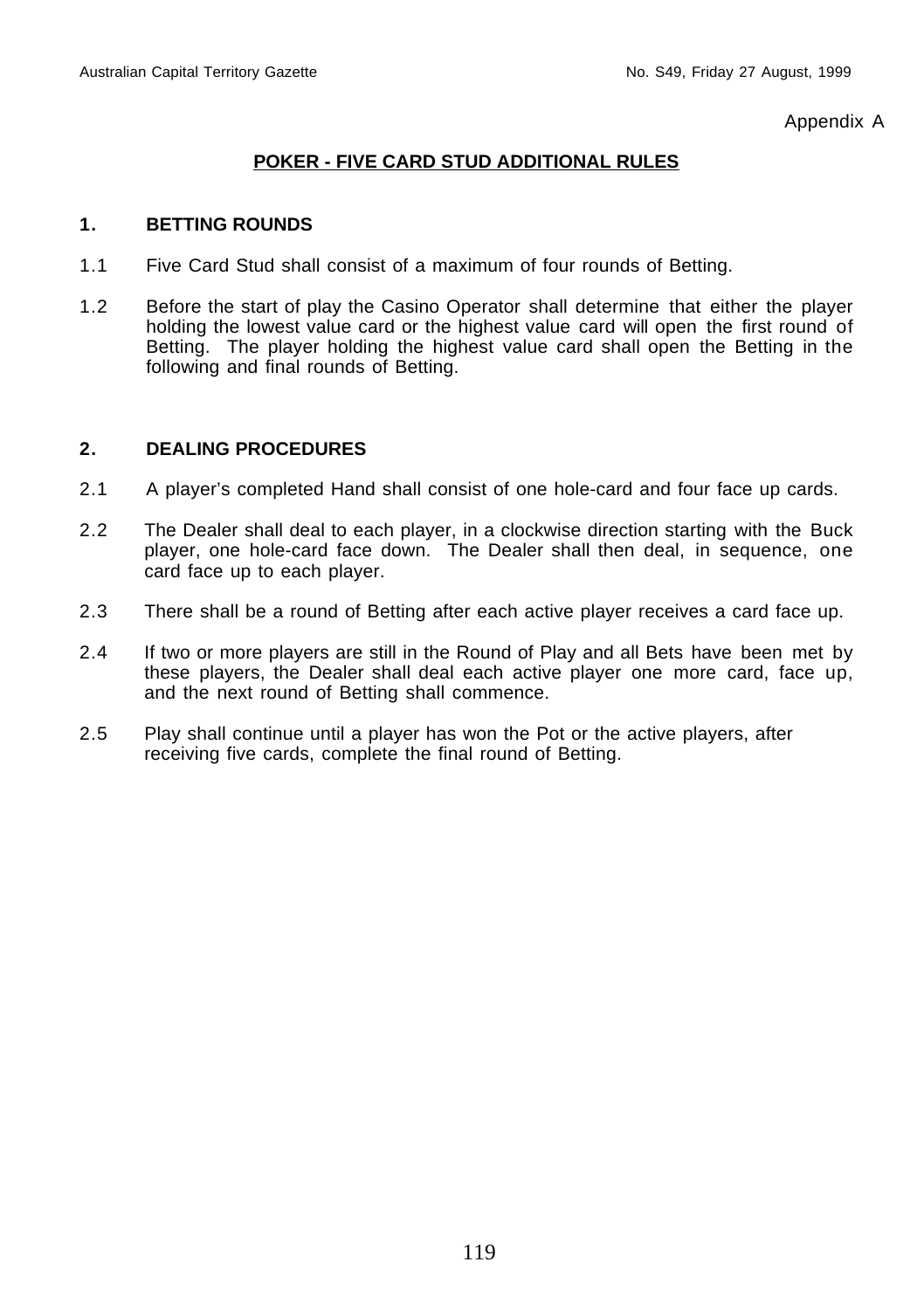# **3. FIVE CARD STUD IRREGULARITIES**

- 3.1 In the event that the Dealer deals the first card to a player face up, the Dealer shall deal the second card face down to that player. Should the Dealer also deal the second card face up, this will constitute a misdeal.
- 3.2 The Dealer shall use any card found face up in the Shoe in the normal sequence of play unless it is the first card dealt before a new round of Betting. In that case the Dealer shall shuffle the exposed card with the cards in the Shoe in accordance with Rule 7 and continue dealing.
- 3.3 In the event there are insufficient cards to deal every active player a final card, the Dealer shall retrieve the last card dealt from the Shoe and place it in the middle of the table face up. This card shall become a communal card for all active players. The Dealer shall then retrieve any final cards dealt to the players and place them with the discards.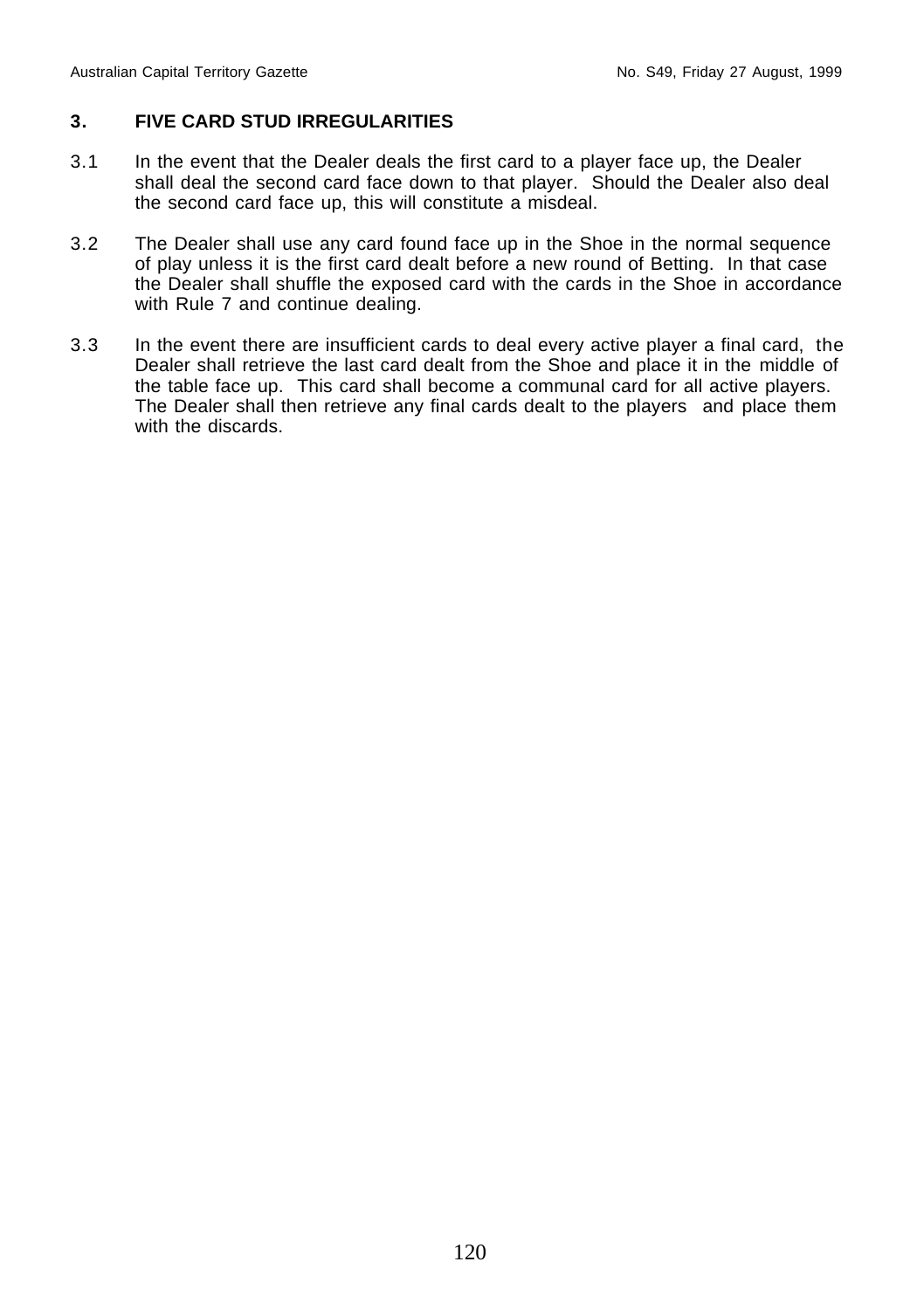Appendix B

# **POKER - SEVEN CARD STUD ADDITIONAL RULES**

### **1. BETTING ROUNDS**

- 1.1 Seven Card Stud shall consist of a maximum of five rounds of Betting.
- 1.2 Before the start of play the Casino Operator shall determine that either the player holding the lowest value card or the highest value card will open the first round of Betting. The player holding the highest value card shall open the Betting in the following and final rounds of Betting.

- 2.1 A player's completed Hand shall consist of five cards in any combination of the three hole-cards and four face up cards.
- 2.2 The Dealer shall deal to each player one card at a time, in a clockwise direction starting with the Buck player, two hole-cards and one card face up.
- 2.3 There shall be a round of Betting after each active player receives a card face up.
- 2.4 If two or more players are still in the Round of Play and all Bets have been met by these players, the Dealer shall deal each active player one more card, face up, and the next round of Betting shall commence. This shall continue until the Dealer has dealt four cards face up to each active player. The Dealer shall then deal the final card to each active player face down and the final round of Betting shall commence.
- 2.5 Play shall continue until a player has won the Pot or the active players, after receiving seven cards, complete the final round of Betting.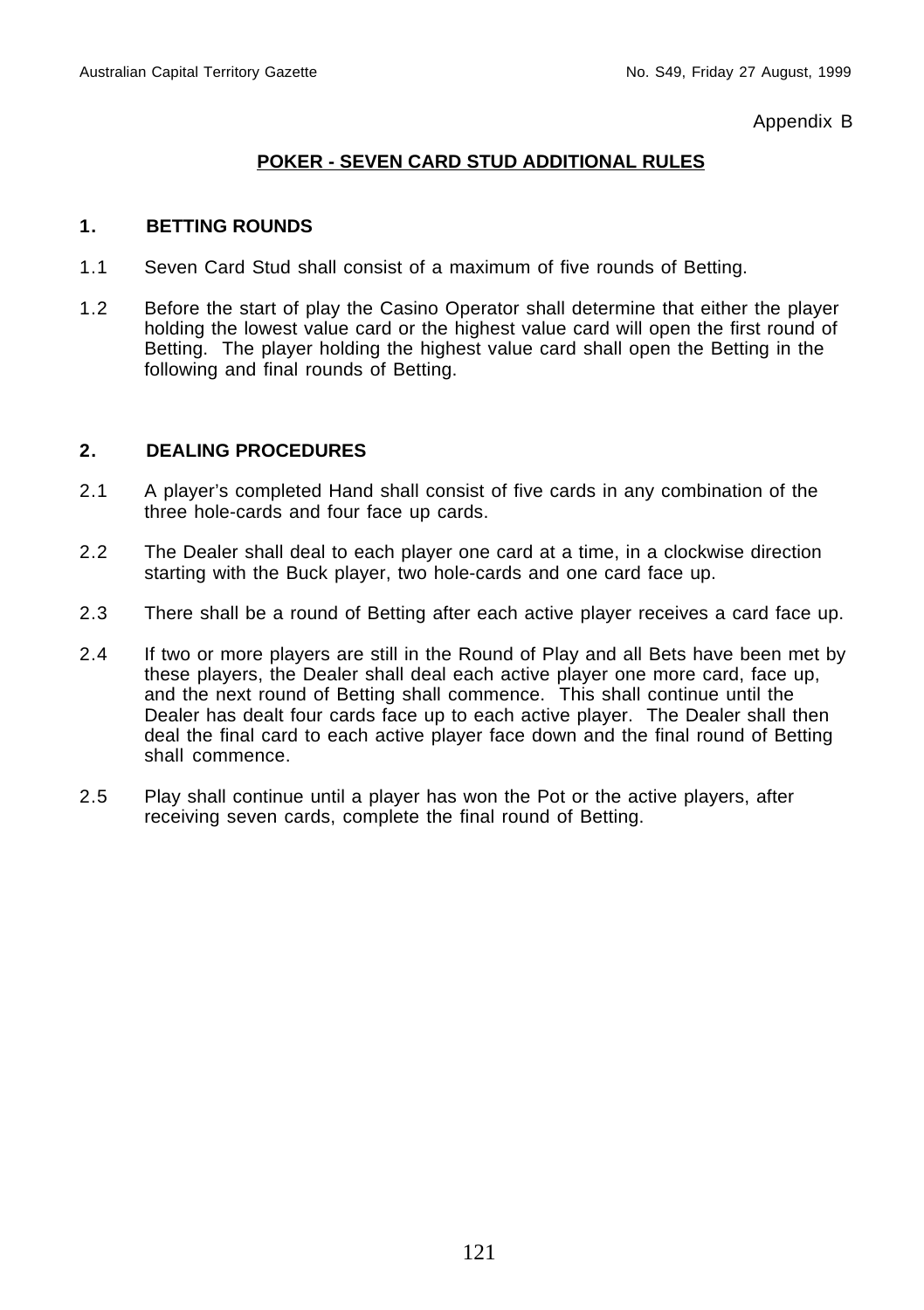## **3. SEVEN CARD STUD IRREGULARITIES**

- 3.1 In the event that the Dealer deals the first card to a player face up, the Dealer shall deal the second and third card face down to that player.
- 3.2 The Dealer shall use any card found face up in the Shoe in the normal sequence of play unless it is the first card dealt before a new round of Betting. In that case the Dealer shall shuffle the exposed card with the cards in the Shoe in accordance with Rule 7 and continue dealing.
- 3.3 In the event the Dealer exposes a player's final hole-card or that hole-card is found face up in the Shoe, that player shall open the final round of Betting. Should the player elect to Check, they will be deemed to Tap Out for the Round of Play as specified in Rule 13.2.
- 3.4 In the event there are insufficient cards to deal every active player a final holecard, the Dealer shall retrieve the last card dealt from the Shoe and place it in the middle of the table face up. This card shall become a communal card for all the remaining active players. The Dealer shall then retrieve any final hole-cards dealt to the players and place them with the discards.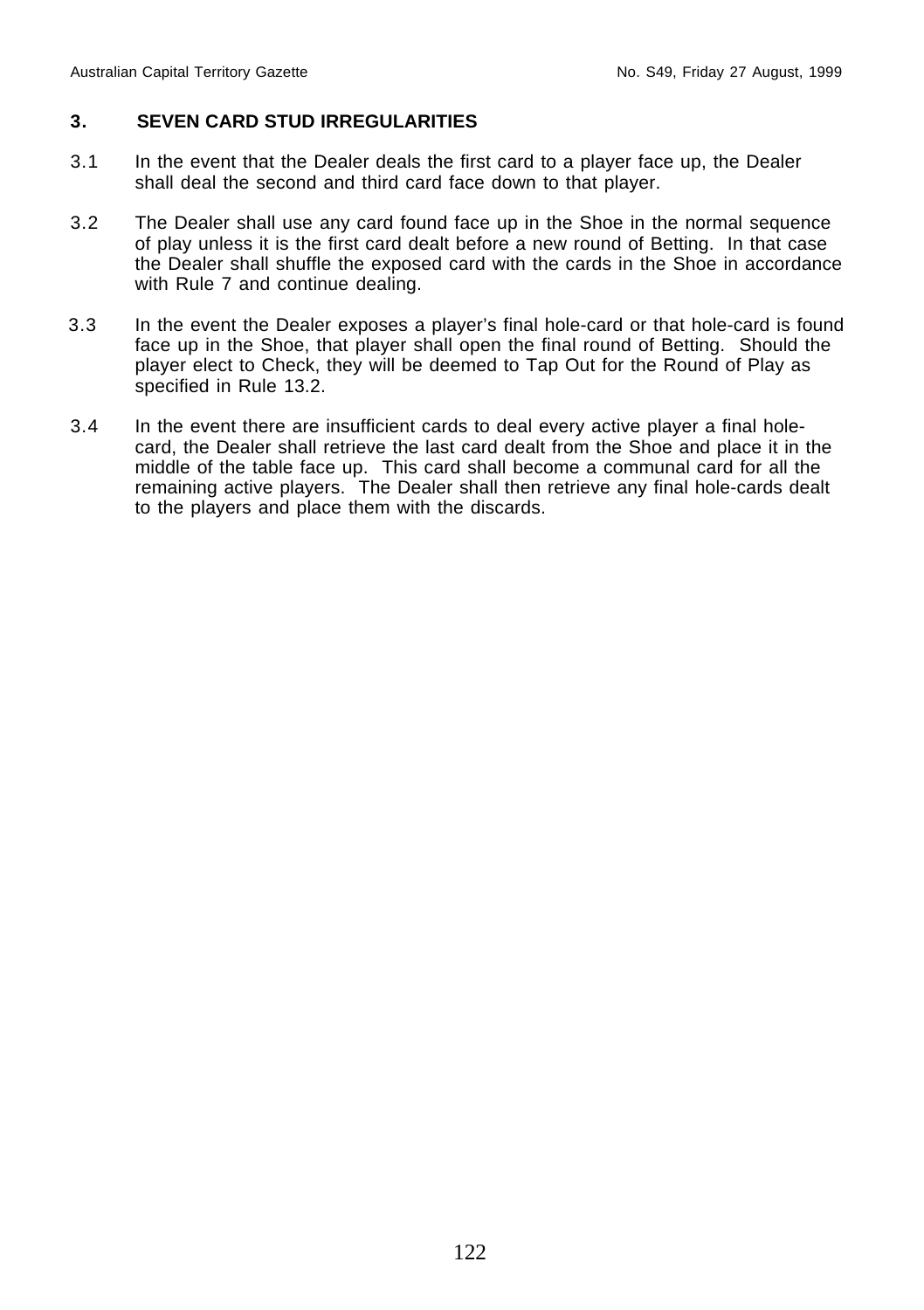Appendix C

# **POKER - CANBERRA MANILA ADDITIONAL RULES**

#### **1. BETTING ROUNDS**

- 1.1 Canberra Manila shall consist of a maximum of five rounds of Betting.
- 1.2 The player in sequence in a clockwise direction from the last Blind player shall open the first round of Betting. The Buck player shall open the Betting in the following and final rounds of Betting.
- 1.3 Should the Buck player be an inactive player, the first active player in a clockwise direction to the Buck player shall be the first person to act in relation to Rule 1.2 of Appendix C.

- 2.1 A player's completed Hand shall consist of two hole-cards and any three of the five Communal Cards.
- 2.2 The Dealer shall deal to each player, in a clockwise direction starting with the Buck player, two hole-cards together.
- 2.3 Following the dealing of the hole-cards, the Dealer shall deal one card face up in the middle of the table. This shall be the first of up to five Communal Cards so dealt.
- 2.4 There shall be a round of Betting after the Dealer exposes each Communal Card.
- 2.5 If two or more players are still in the Round of Play and all Bets have been met by these players, the Dealer shall expose the next Communal Card and the next round of Betting shall commence.
- 2.6 Play shall continue until a player has won the Pot or the active players, after all five Communal Cards have been dealt, complete the final round of Betting.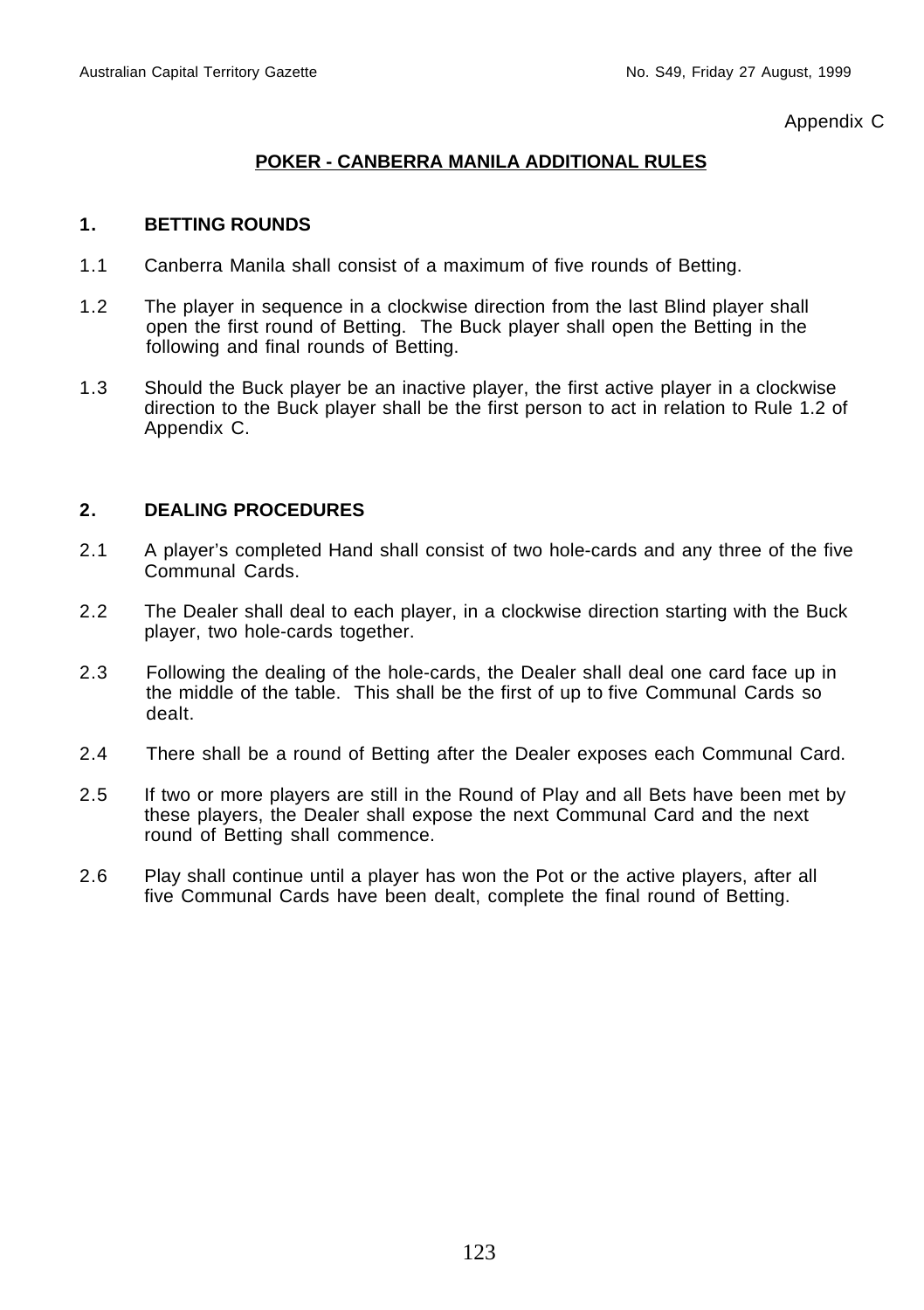## **3. CANBERRA MANILA IRREGULARITIES**

- 3.1 A misdeal occurs if the Dealer exposes a hole-card during the Initial Deal or the second Communal Card is found face up in the Shoe.
- 3.2 Should the Dealer prematurely expose a Communal Card before the conclusion of a round of Betting, the maximum Bet allowed for that round of Betting shall not exceed the largest Bet already made. The exposed card shall then be used in the normal sequence of play.
- 3.3 Should the Dealer prematurely expose the third, fourth or fifth Communal Card before the start of Betting on the previous Communal Card, the Dealer shall lay out that card with the previous Communal Card. The Dealer shall restrict players' Bets on the previous Communal Card to the table minimum. The exposed card shall then be used in the normal sequence of play.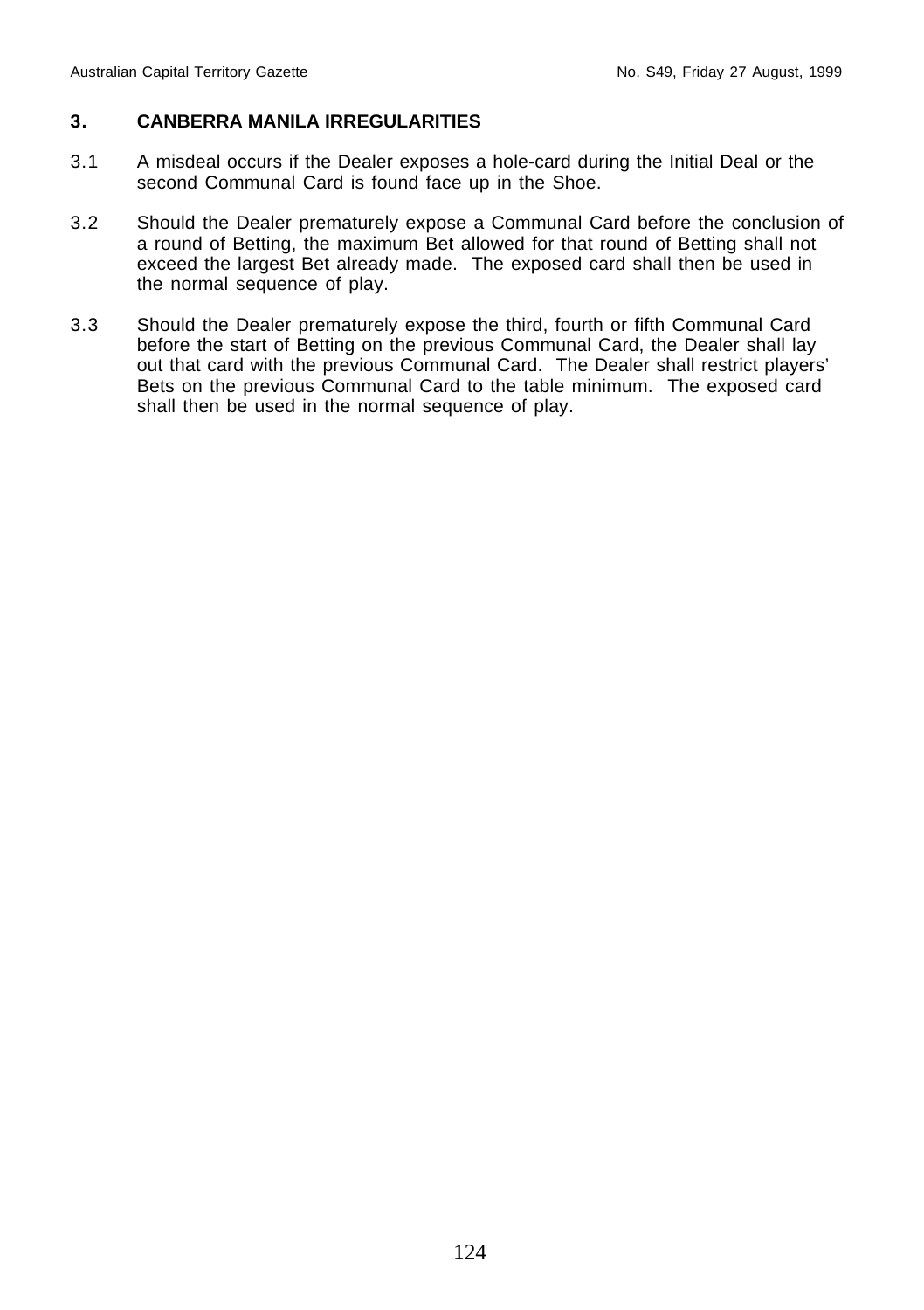Appendix D

# **POKER - THREE CARD MANILA ADDITIONAL RULES**

# **1. BETTING ROUNDS**

- 1.1 Three Card Manila shall consist of a maximum of five rounds of Betting.
- 1.2 The player in sequence in a clockwise direction from the last Blind player shall open the first round of Betting. The Buck player shall open the Betting in the following and final rounds of Betting.
- 1.3 Should the Buck player be an inactive player, the first active player in a clockwise direction to the Buck player shall be the first person to act in relation to Rule 1.2 of Appendix D.

- 2.1 A player's completed Hand shall consist of any two of the three hole-cards and any three of the five Communal Cards.
- 2.2 The Dealer shall deal to each player, in a clockwise direction starting with the Buck player, two hole-cards together the Dealer shall deal a third hole-card to each player in a clockwise direction, starting with the Buck player.
- 2.3 Following the dealing of the hole-cards, the Dealer shall deal one card face up in the middle of the table. This shall be the first of five Communal Cards so dealt.
- 2.4 There shall be a round of Betting after the Dealer exposes each Communal Card.
- 2.5 If two or more players are still in the Round of Play and all Bets have been met by these players, the Dealer shall expose the next Communal Card and the next round of Betting shall commence.
- 2.6 Play shall continue until a player has won the Pot or the active players, after all five Communal Cards have been dealt, complete the final round of Betting.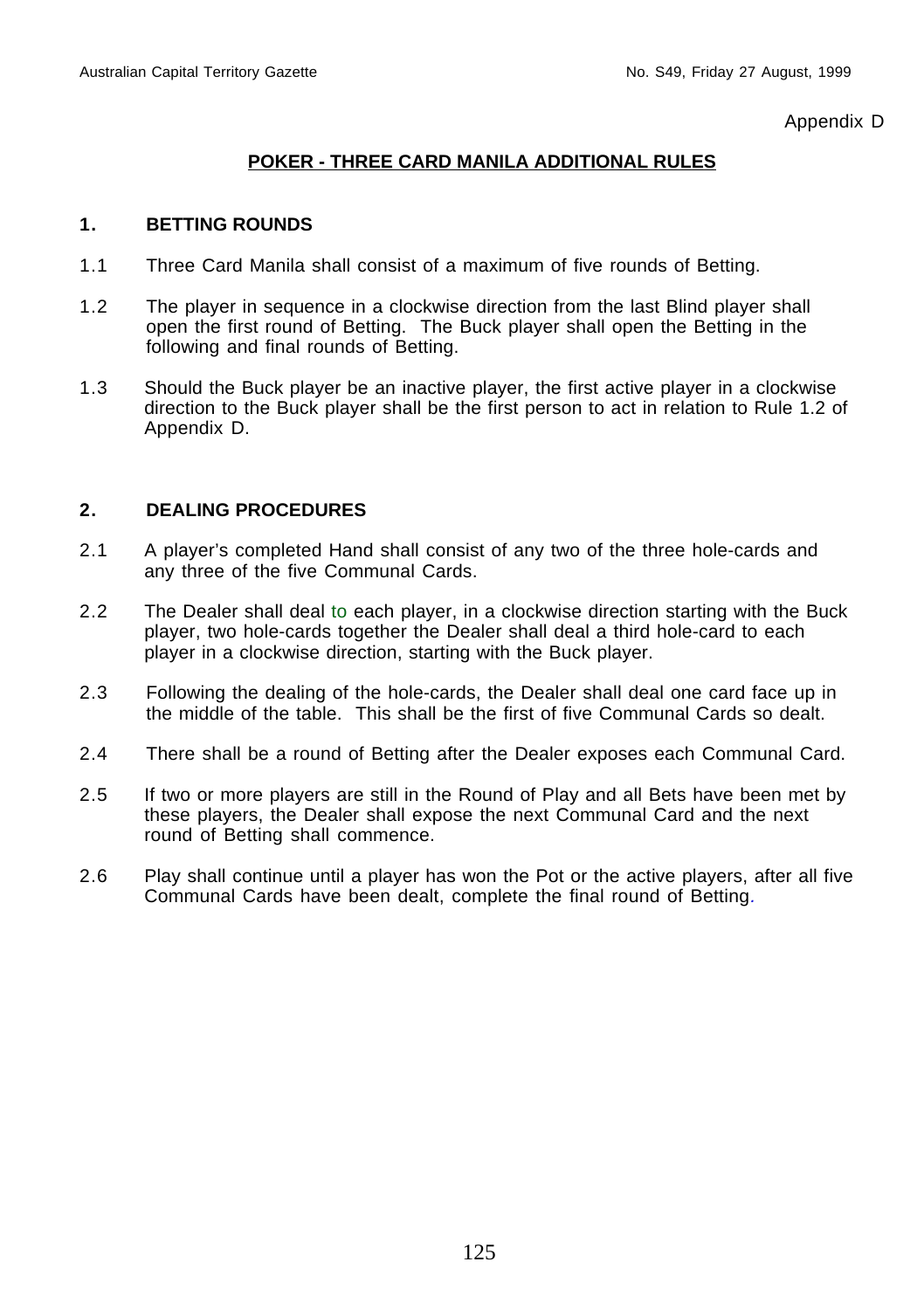# **3. THREE CARD MANILA IRREGULARITIES**

- 3.1 A misdeal occurs if the Dealer exposes one of a player's hole-cards during the Initial Deal.
- 3.2 Should the Dealer prematurely expose a Communal Card before the conclusion of a round of Betting, the maximum Bet allowed for that round of Betting shall not exceed the largest Bet already made. The exposed card shall then be used in the normal sequence of play.
- 3.3 Should the Dealer prematurely expose the third, fourth or fifth Communal Card before the start of Betting on the previous Communal Card, the Dealer shall lay out that card with the previous Communal Card. The Dealer shall restrict players' Bets on the previous Communal Card to the table minimum. The exposed card shall then be used in the normal sequence of play.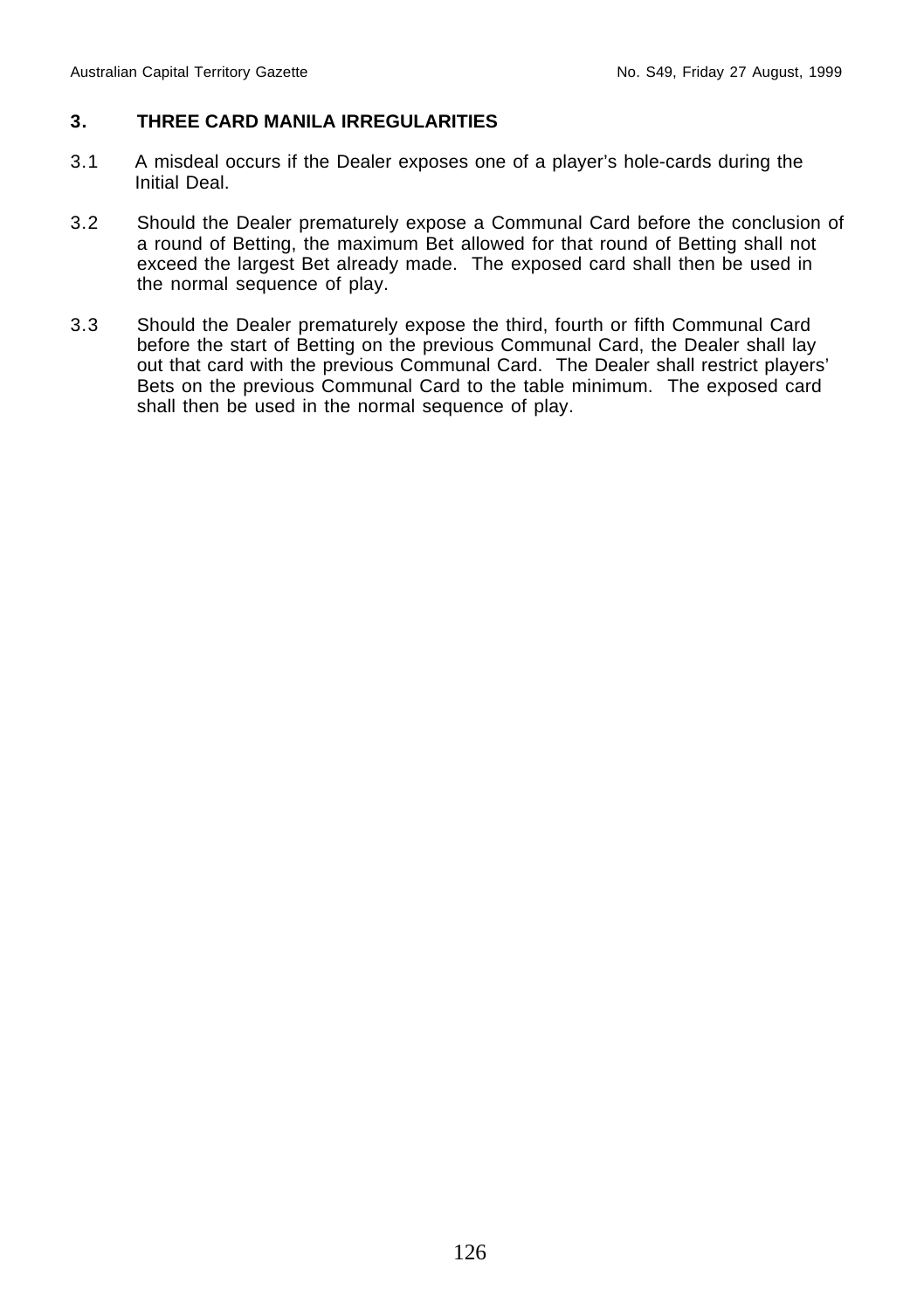Appendix E

# **POKER – HOLD-EM ADDITIONAL RULES**

#### **1. BETTING ROUNDS**

- 1.1 Hold-Em shall consist of a maximum of four rounds of Betting.
- 1.2 At the start of play the Casino Operator shall determine whether the Dealer shall burn the first card in the Shoe by discarding that card before exposing the Communal Cards for each round of Betting.
- 1.3 The player in sequence in a clockwise direction from the last Blind player shall open the first round of Betting. The Buck player shall open the Betting in the following and final rounds of Betting.
- 1.4 Should the Buck player be an inactive player, the first active player in a clockwise direction to the Buck player shall be the first person to act in relation to Rule 1.3 of Appendix E.

- 2.1 A player's completed Hand shall consist of five cards in any combination of the two hole-cards and the five Communal Cards.
- 2.2 The Dealer shall deal each player, in a clockwise direction starting with the Buck player, one card face down and continue until each player receives two cards.
- 2.3 There shall be a round of Betting after each active player receives two cards.
- 2.4 Subject to Rule 1.2 of Appendix E, if two or more players are still in the Round of Play and all Bets have been met by these players, the Dealer shall deal either the Flop after the first round of Betting or one Communal Card after the following rounds of Betting. The Flop shall consist of three cards.
- 2.5 There shall be a round of Betting after the Dealer deals either the Flop or each Communal Card.
- 2.6 Play shall continue until a player has won the Pot or the active players, after all five Communal Cards have been dealt, complete the final round of Betting.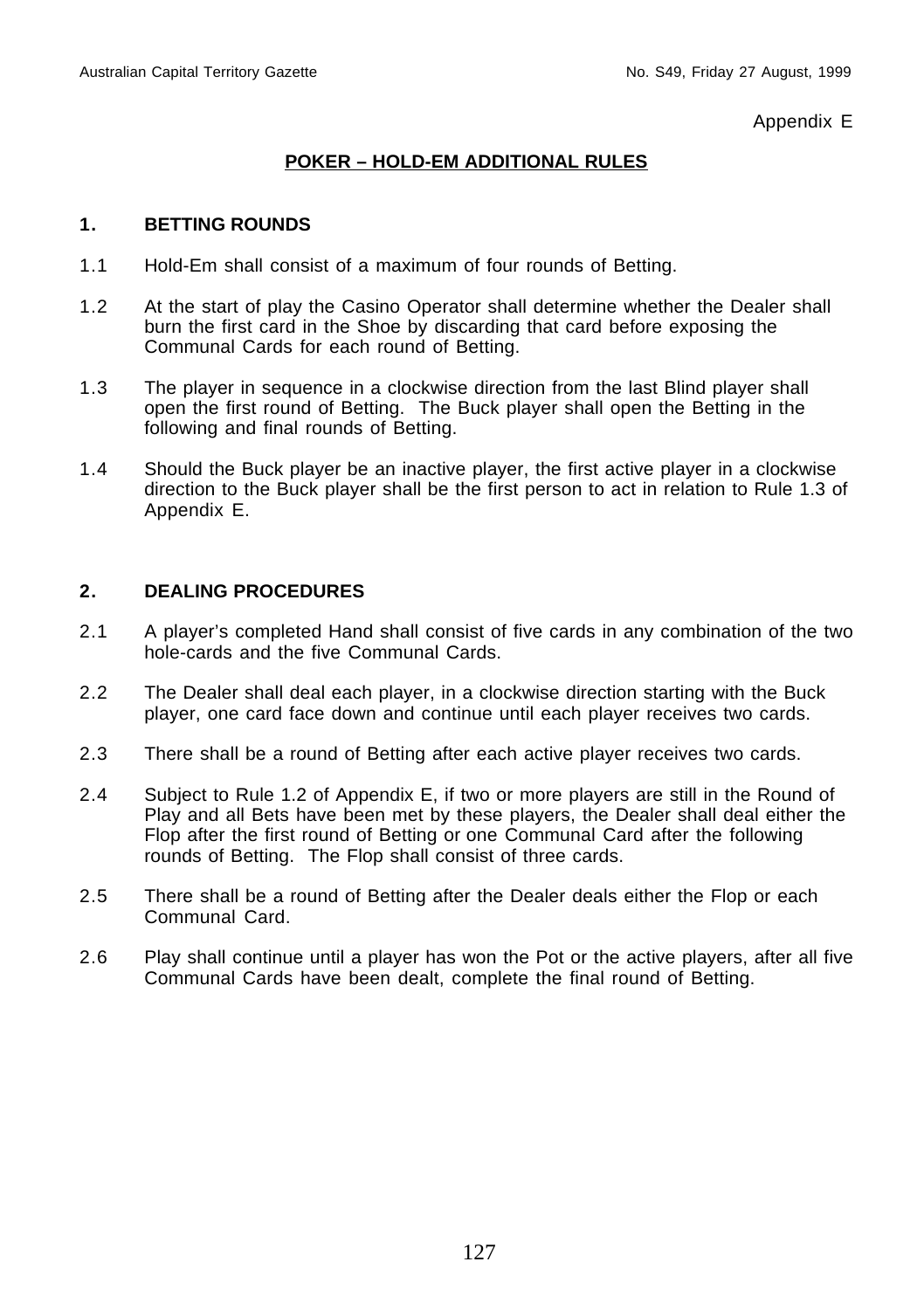## **3. HOLD-EM IRREGULARITIES**

- 3.1 Should the Dealer prematurely expose a Communal Card before the conclusion of a round of Betting, the Dealer shall shuffle the exposed Communal Card with the cards remaining in the Shoe in accordance with Rule 7 of these rules.
- 3.2 If at the conclusion of any round of Betting the Dealer exposes the first card in the Shoe, that card shall be used in the normal sequence of play.
- 3.3 Where the Casino Operator decides to burn a card before exposing the Communal Cards under Rule 1.2 of Appendix E and the Dealer exposes one holecard during the Initial Deal, the Dealer shall replace that card with the first burn card. The Dealer shall discard the exposed hole-card and shall not burn a card before dealing the Flop.
- 3.4 Where the Casino Operator decides not to burn a card before exposing the Communal Cards under Rule 1.2 of Appendix E and the Dealer exposes one holecard during the Initial Deal, the Dealer shall declare a misdeal.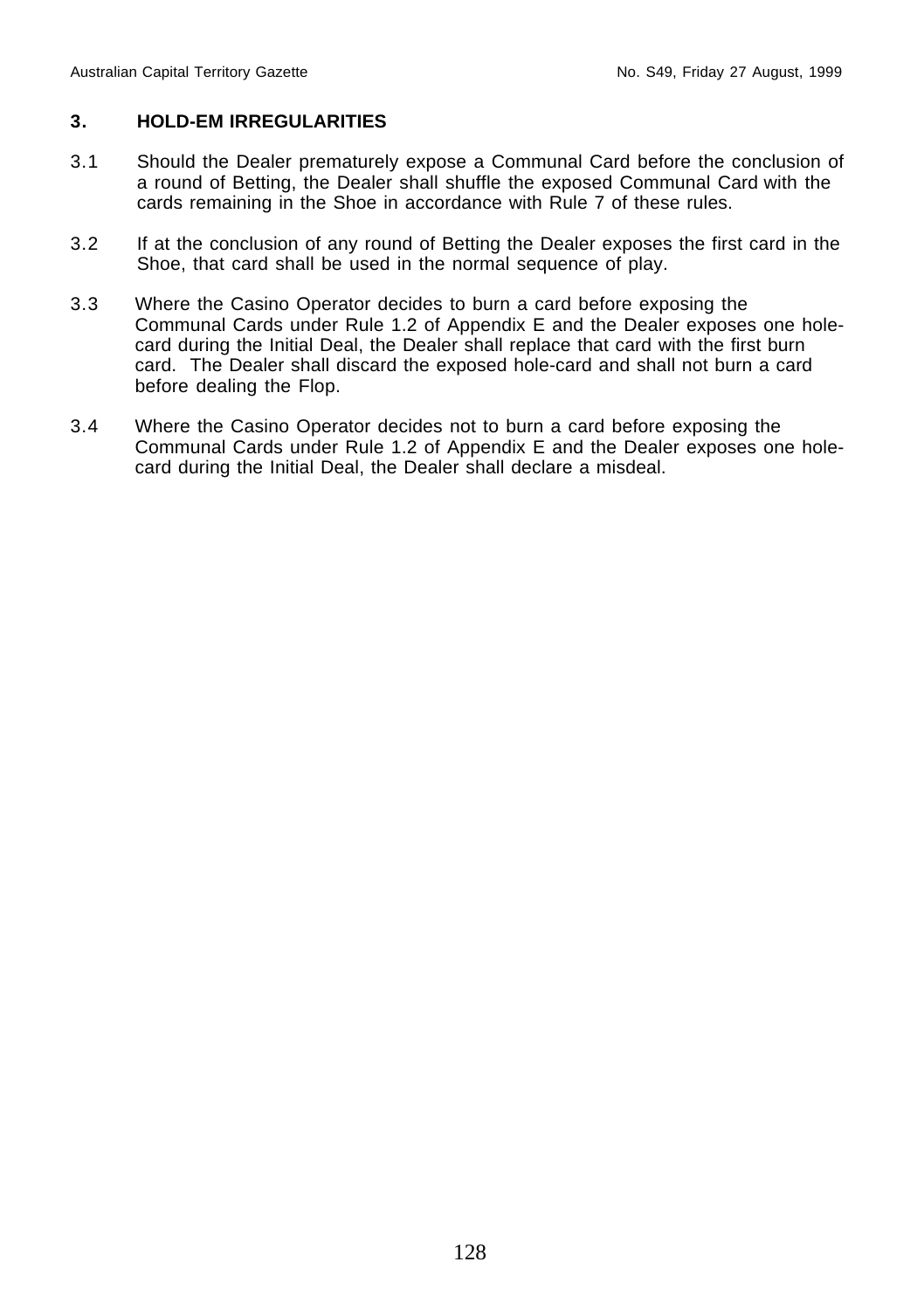Appendix F

# **POKER - OMAHA ADDITIONAL RULES**

### **1. BETTING ROUNDS**

- 1.1 Omaha shall consist of a maximum of four rounds of Betting.
- 1.2 At the start of play the Casino Operator shall determine whether the Dealer shall burn the first card in the Shoe by discarding that card before exposing the Communal Cards for each round of Betting.
- 1.3 The player in sequence in a clockwise direction from the last Blind player shall open the first round of Betting. The Buck player shall open the Betting in the following and final rounds of Betting.
- 1.4 Should the Buck player be an inactive player, the first active player in a clockwise direction to the Buck player shall be the first person to act in relation to Rule 1.3 of Appendix F.

- 2.1 A player's completed Hand shall consist of any two of the four hole-cards and any three of the five Communal Cards.
- 2.2 The Dealer shall deal each player, in a clockwise direction starting with the Buck player, one card face down and continue until each player receives four cards.
- 2.3 There shall be a round of Betting after each active player receives four cards.
- 2.4 Subject to Rule 1.2 of Appendix F, if two or more players are still in the Round of Play and all Bets have been met by these players, the Dealer shall deal either the Flop after the first round of Betting or one Communal Card after the following rounds of Betting. The Flop shall consist of three cards.
- 2.5 There shall be a round of Betting after the Dealer deals either the Flop or each Communal Card.
- 2.6 Play shall continue until a player has won the Pot or the active players, after all five Communal Cards have been dealt, complete the final round of Betting.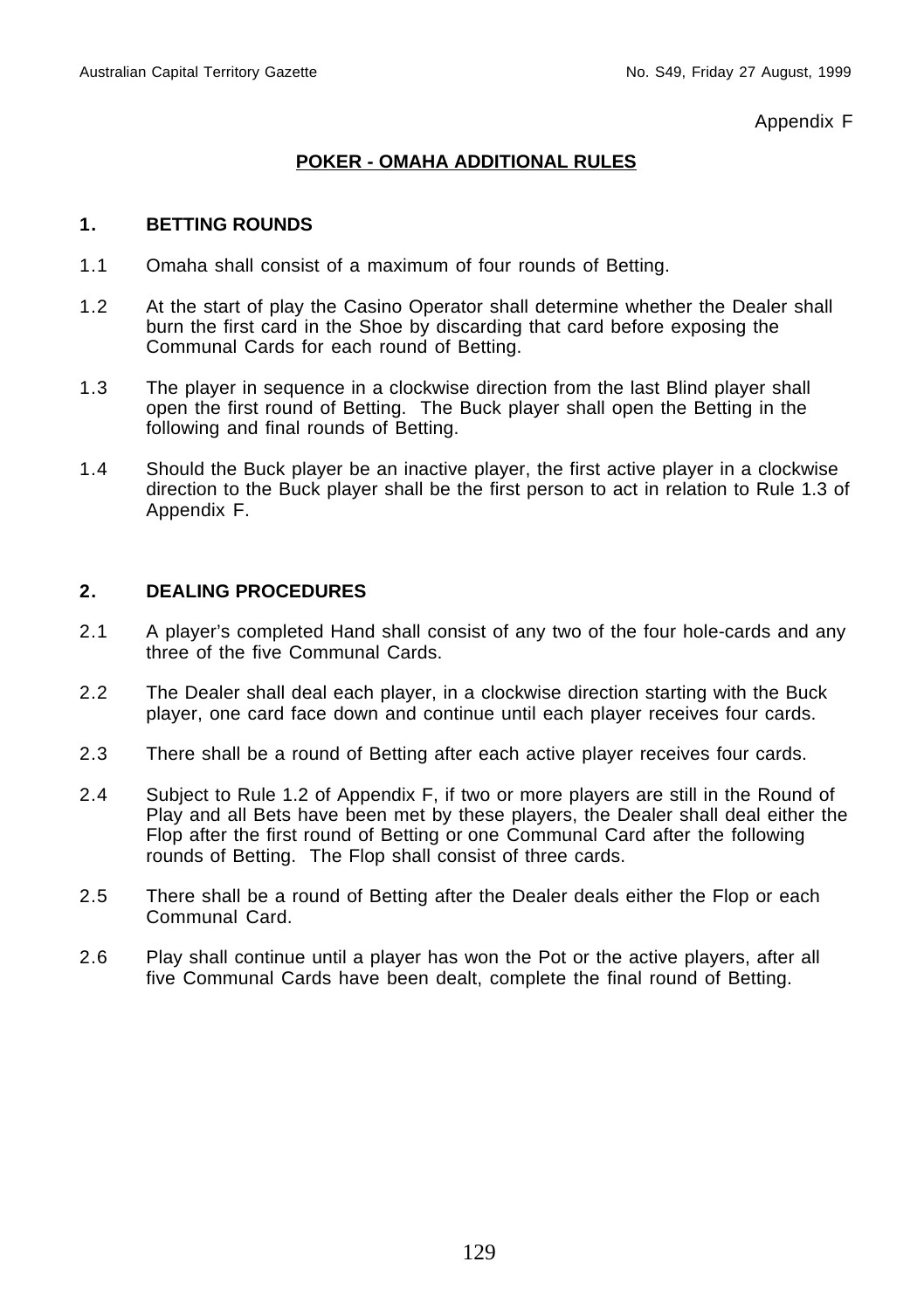## **3. OMAHA IRREGULARITIES**

- 3.1 Should the Dealer prematurely expose a Communal Card before the conclusion of a round of Betting, the Dealer shall shuffle the exposed Communal Card with the cards remaining in the Shoe in accordance with Rule 7 of these rules.
- 3.2 If at the conclusion of any round of Betting the Dealer exposes the first card in the Shoe, that card shall be used in the normal sequence of play.
- 3.3 Where the Casino Operator decides to burn a card before exposing the Communal Cards under Rule 1.2 of Appendix F and the Dealer exposes one holecard during the Initial Deal, the Dealer shall replace that card with the first burn card. The Dealer shall discard the exposed hole-card and shall not burn a card before dealing the Flop.
- 3.4 Where the Casino Operator decides not to burn a card before exposing the Communal Cards under Rule 1.2 of Appendix F and the Dealer exposes one holecard during the Initial Deal, the Dealer shall declare a misdeal.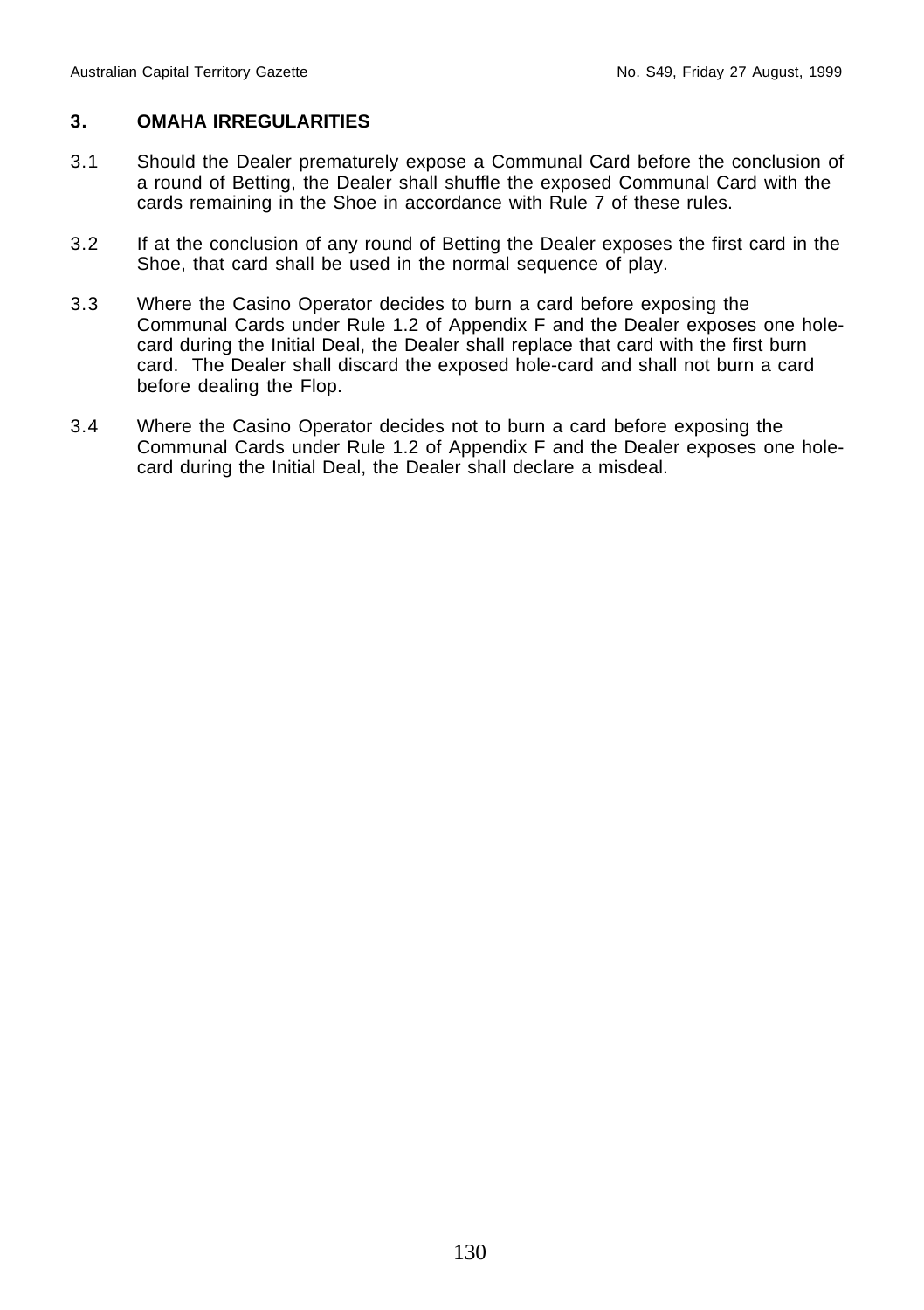Appendix G

# **POKER - DRAW POKER ADDITIONAL RULES**

#### **1. BETTING ROUNDS**

- 1.1 Draw Poker shall consist of a maximum of two rounds of Betting.
- 1.2 The player in sequence in a clockwise direction from the last Blind player shall open the first and final round of Betting.
- 1.3 Should the last Blind player be an inactive player, the first active player in a clockwise direction to the Buck player shall be the first person to act in relation to Rule 1.2 of Appendix G.
- 1.4 The Casino Operator may refuse all players the option to Check in the final round of Betting provided that notice is given to the players before the start of a Round of Play.

- 2.1 A player's completed Hand shall consist of five hole-cards.
- 2.2 The Dealer shall deal each player, in a clockwise direction, starting with the Buck player, one card face down and continue until each player receives five cards.
- 2.3 There shall be a round of Betting after each active player receives five cards.
- 2.4 If two or more players are still in the Round of Play and all Bets have been met by these players, each active player in sequence in a clockwise direction around the table, starting with the Buck player, shall discard any or all of the cards in their Hand and be dealt replacement cards.
- 2.5 Should the player wish to replace up to and including four cards, the player shall announce the total number of cards to be replaced, pass those cards face down to the Dealer and immediately receive an identical number of replacement cards.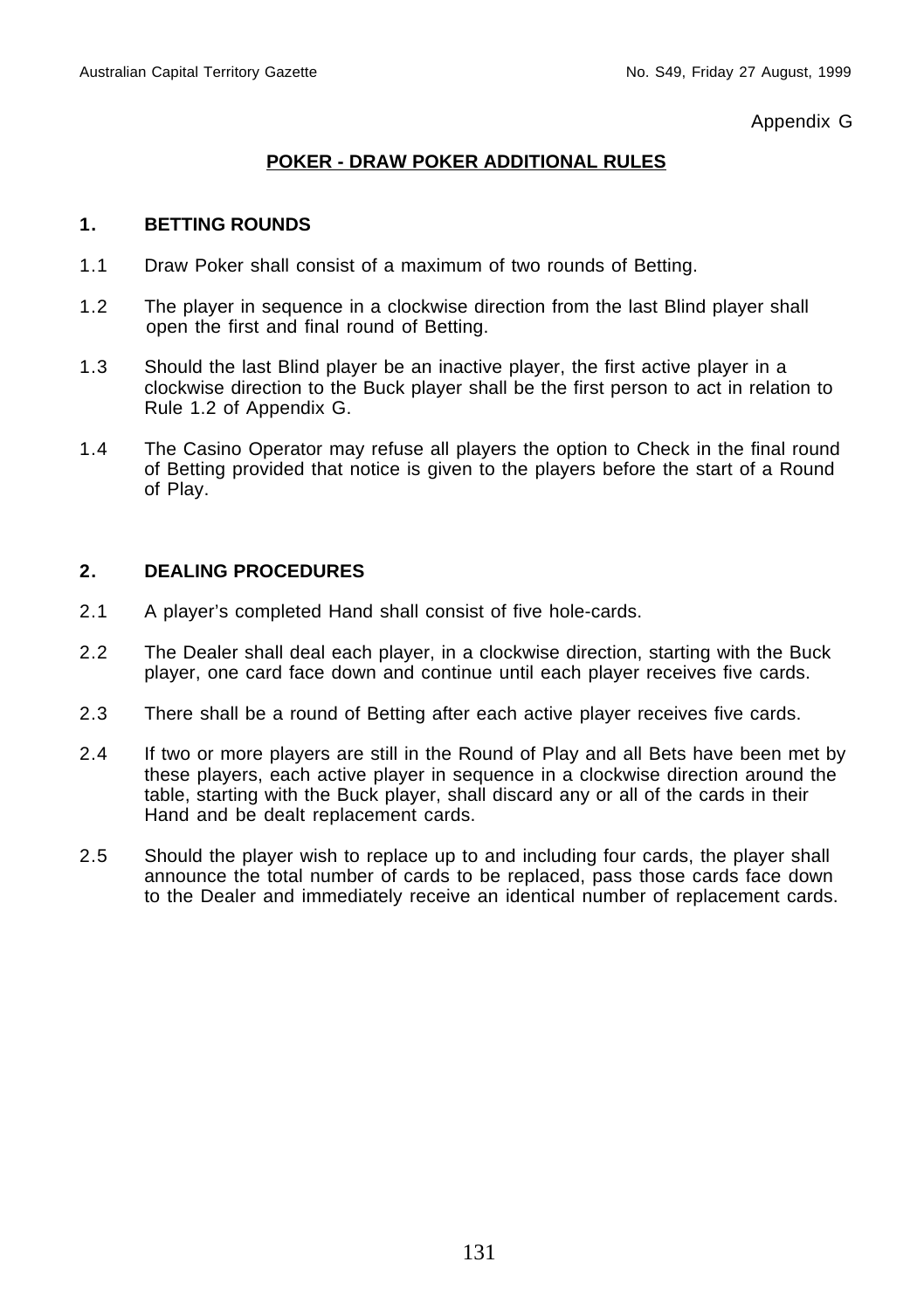- 2.6 Should a player wish to replace all five cards of the Hand, the Dealer shall accomplish this as follows:
	- (a) if the player is not the last player to replace the cards then the Dealer shall give the player four replacement cards. The Dealer shall replace that player's fifth card after the Dealer provides the last player's replacements; or
	- (b) if the player is the last player to replace the cards then the Dealer shall give the player four replacement cards. The Dealer shall then discard the next card and deal the player the next card.
- 2.7 If the Dealer requires more cards to complete the Draw, the Dealer shall shuffle the discarded cards from every other player except those replacing all five cards in accordance with Rule 7.
- 2.8 On completion of the Draw, the final round of Betting shall take place.

# **3. DRAW POKER IRREGULARITIES**

- 3.1 A misdeal shall be declared if more than one hole-card has been exposed during the Initial Deal.
- 3.2 A misdeal will not be declared if the Dealer exposes any hole-cards during the Draw.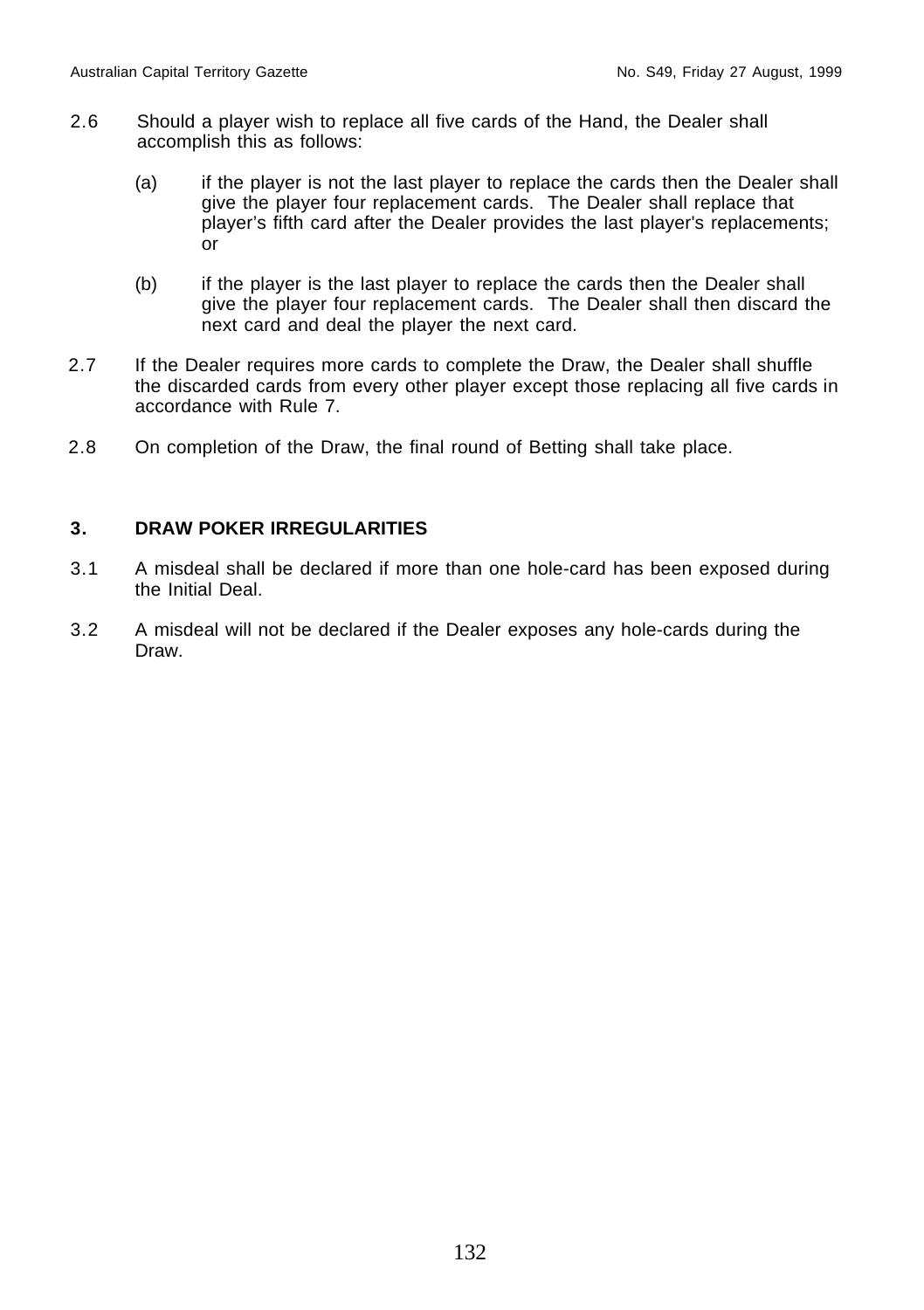Appendix H

# **POKER - FARO ADDITIONAL RULES**

### **1. BETTING ROUNDS**

- 1.1 Faro shall consist of a maximum of five rounds of Betting.
- 1.2 The player in sequence in a clockwise direction from the last Blind player shall open the first round of Betting. The Buck player shall open the Betting in the following and final rounds of Betting.
- 1.3 Should the Buck player be an inactive player, the first active player in a clockwise direction to the Buck player shall be the first person to act in relation to Rule 1.2 of Appendix H.

- 2.1 A player's completed Hand shall consist of any two of the five hole-cards and any three of the five Communal Cards.
- 2.2 Before the start of a Round of Play the Casino Operator shall, where necessary, determine that the Dealer shall deal to each player, in a clockwise direction starting with the Buck player, either:
	- (a) two hole-cards together, then an additional two hole-cards together, and finally a fifth hole-card to each player; or
	- (b) one card face down and continue until each player receives five cards.
- 2.3 Following the dealing of the hole-cards, the Dealer shall deal one card face up in the middle of the table. This shall be the first of five Communal Cards so dealt.
- 2.4 There shall be a round of Betting after the Dealer exposes each Communal Card.
- 2.5 If two or more players are still in the Round of Play and all Bets have been met by these players, the Dealer shall expose the next Communal Card and the next round of Betting shall commence.
- 2.6 Play shall continue until a player has won the Pot or the active players, after all five Communal Cards have been dealt, complete the final round of Betting.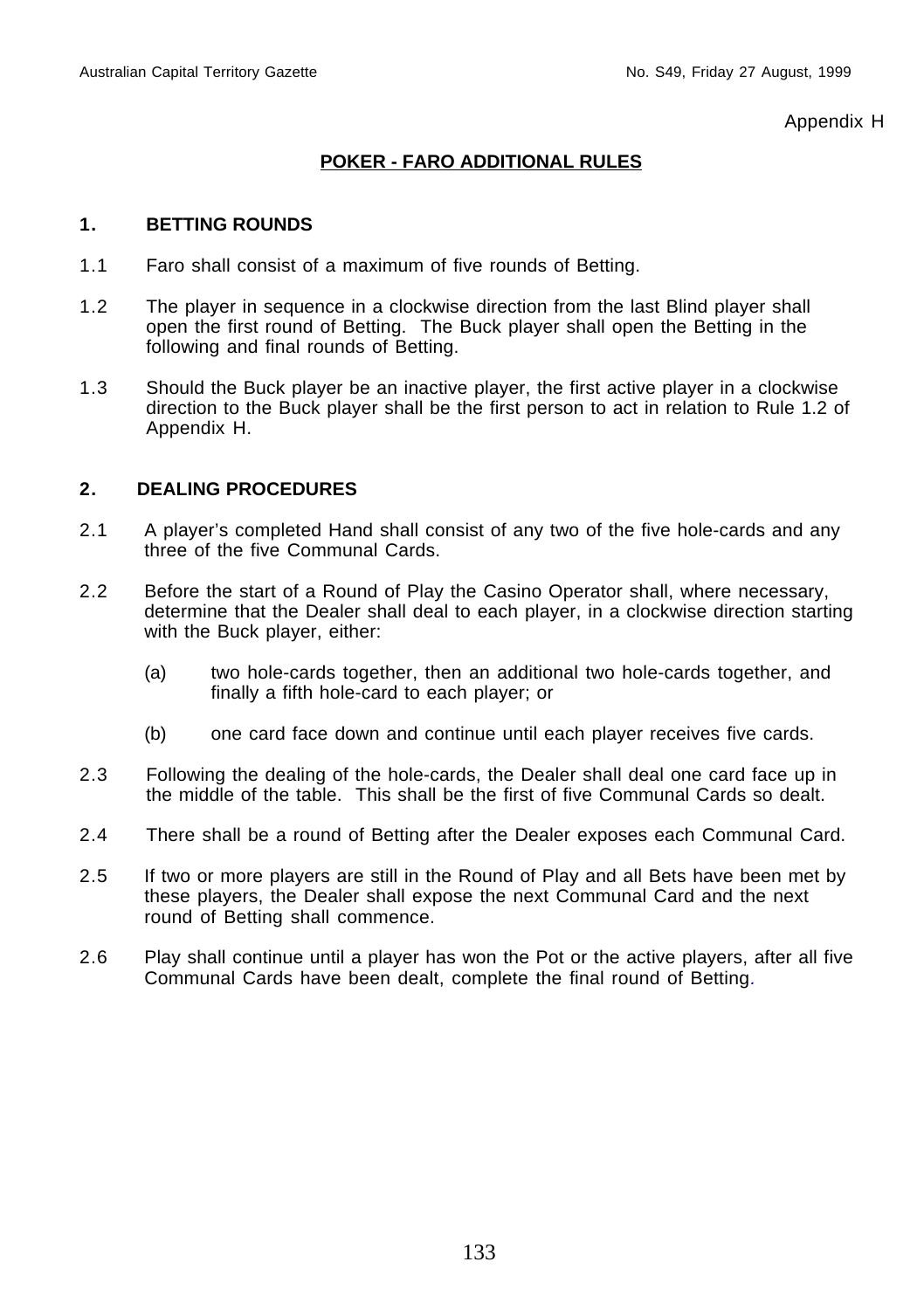# **3. FARO IRREGULARITIES**

- 3.1 A misdeal occurs if the Dealer exposes one of a player's hole-cards during the Initial Deal.
- 3.2 Should the Dealer prematurely expose a Communal Card before the conclusion of a round of Betting, the maximum Bet allowed for that round of Betting shall not exceed the largest Bet already made. The exposed card shall then be used in the normal sequence of play.
- 3.3 Should the Dealer prematurely expose the third, fourth or fifth Communal Card before the start of Betting on the previous Communal Card, the Dealer shall lay out that card with the previous Communal Card. The Dealer shall restrict players' Bets on the previous Communal Card to the table minimum. The exposed card shall then be used in the normal sequence of play.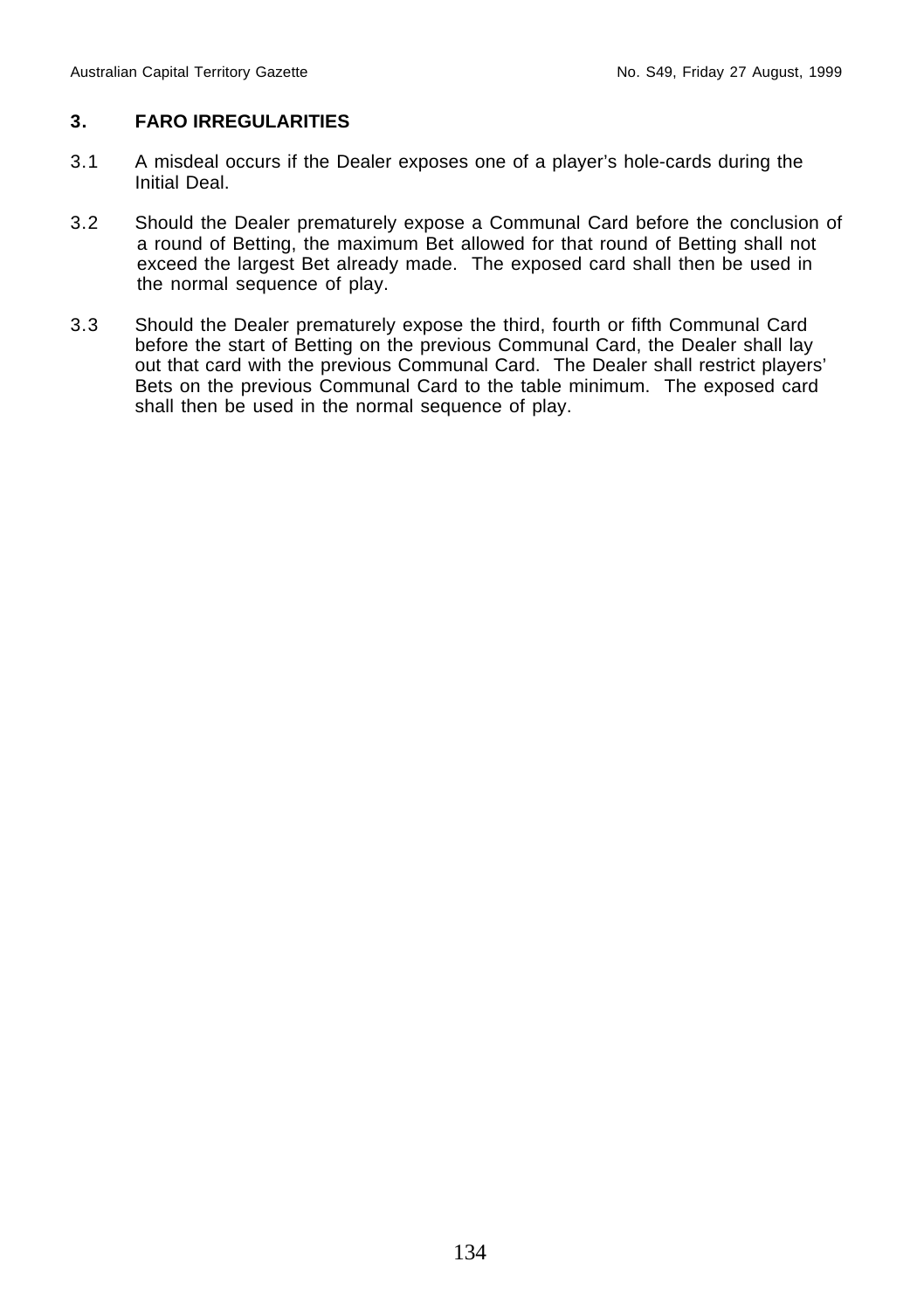# **CASINO CANBERRA LIMITED**

# **RULES OF KENO**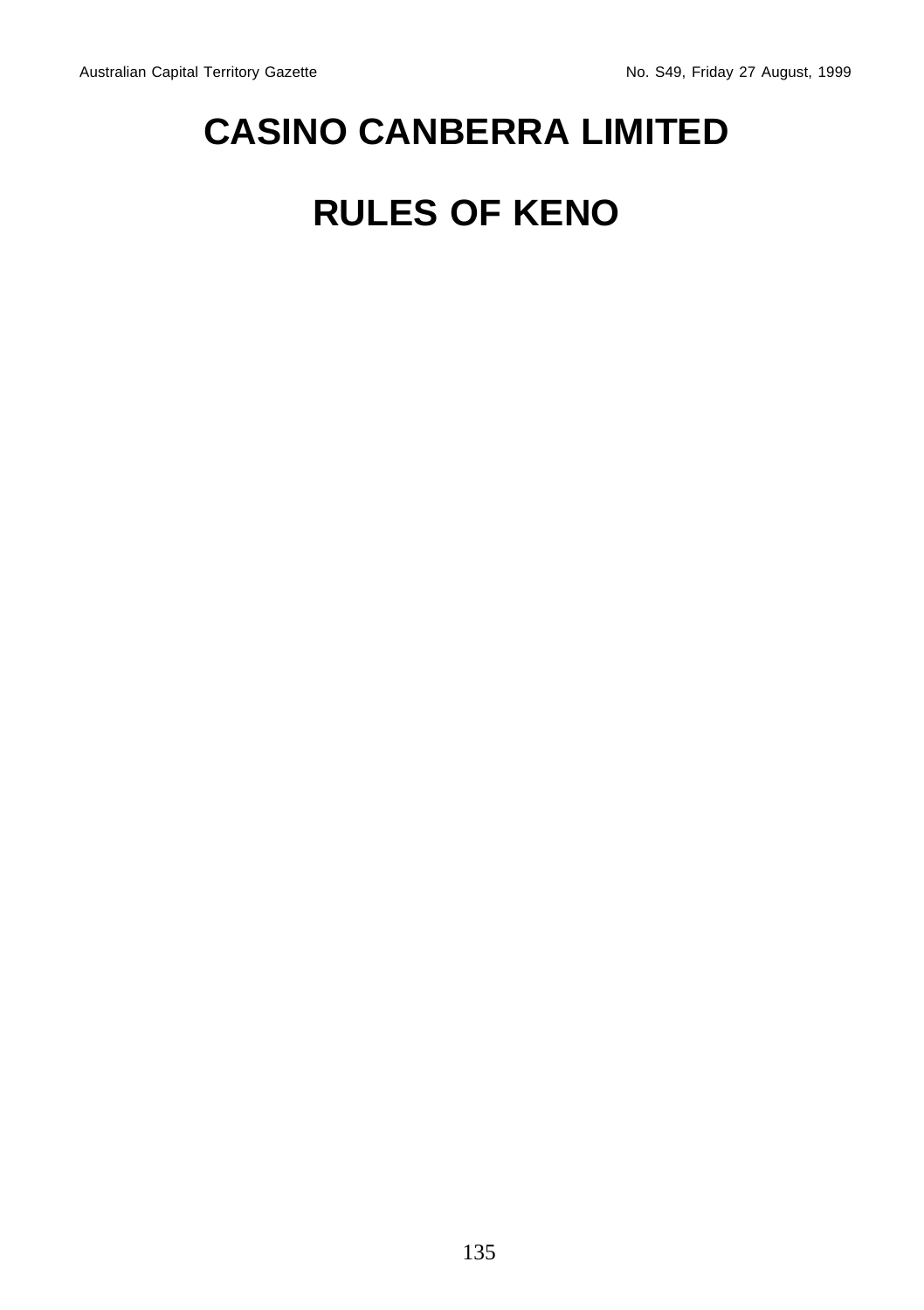# **KENO INDEX**

# **TERMS USED IN KENO**

- **1. KENO COMPUTER**
- **2. KENO BALLS**
- **3. MINIMUM AND MAXIMUM WAGERS**
- **4. WAGERS**
- **5. JACKPOT**
- **6. CANCELLED TICKETS**
- **7. THE DRAW**
- **8. SCHEDULE OF PRIZES**
- **9. PAYMENT OF WAGERS**
- **10. SETTLEMENT OF WAGERS**
- **11. UNCLAIMED PRIZES**
- **12. IRREGULARITIES**
- **13. GAME CLOSURE**
- **14. GENERAL PROVISIONS**
- **15. TOURNAMENT PLAY**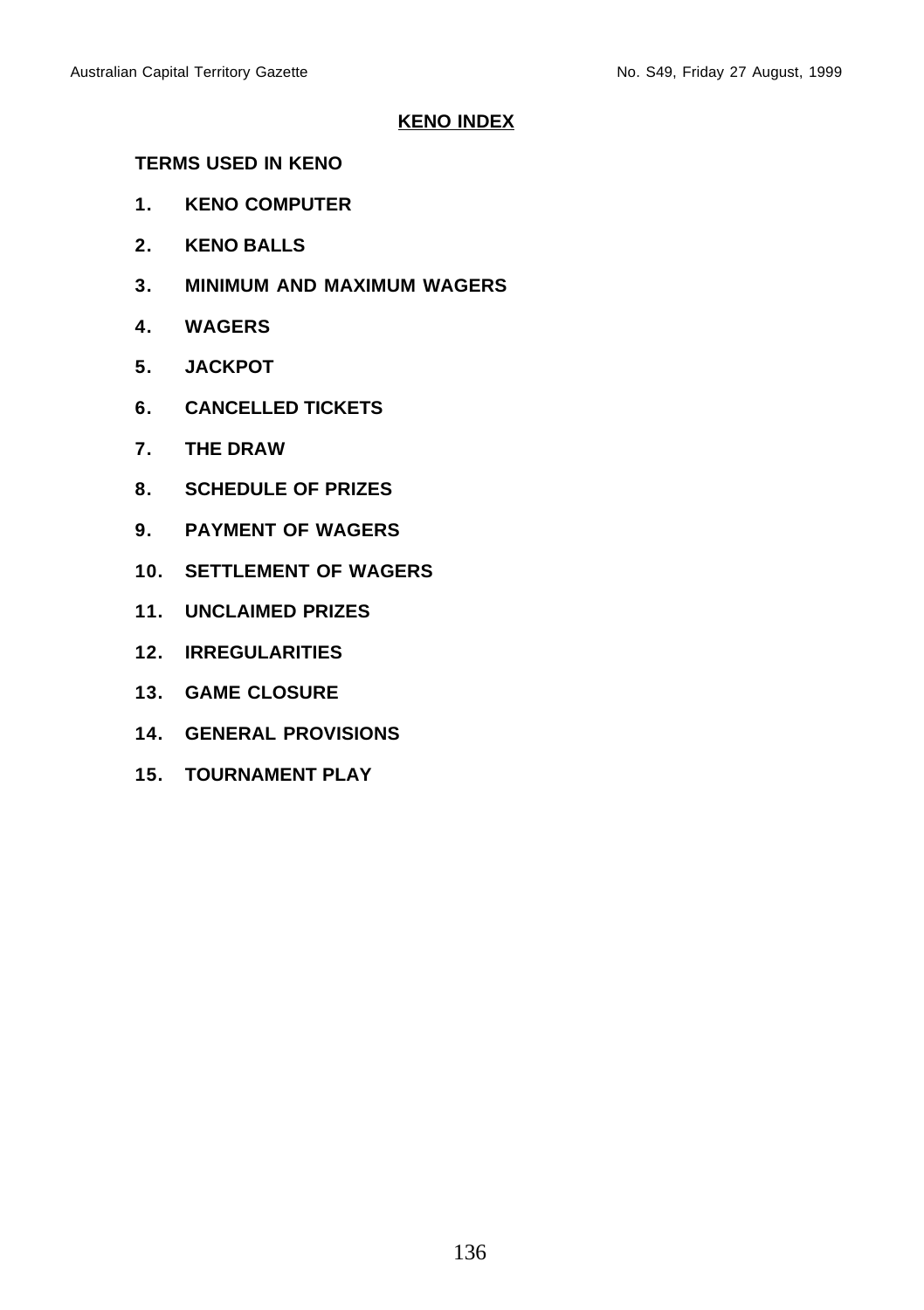#### **TERMS USED IN KENO**

The following words/terms when used in these rules shall have the following meaning unless the context clearly indicates otherwise.

#### **Approved**

Means approved in writing by a Government Casino Inspector.

#### **Casino Operator**

The organisation or person responsible for the conduct of gaming in the casino.

#### **Device**

Means an approved mechanical apparatus or computer capable of randomly selecting 20 numbers from a pool of 80 numbers.

#### **Draw**

Means the random selection of 20 numbers from the Device for any game of Keno.

#### **Entry Form**

Means an approved form that may be completed by a player wishing to wager on Keno.

#### **Keno Runner**

A person responsible for the transfer of Entry Forms, Receipt Tickets, wagers, and winnings on behalf of a player, to and/or from a Writer Terminal.

#### **Keno To Go**

Means a Receipt Ticket valid for 50 or more consecutive games.

#### **Keno Voucher**

Means a document issued by a Writer Terminal as evidence of unused value.

#### **Keno Writer**

A person responsible for the operation of the game.

#### **Major Prize**

Means a win of \$200 or more on a single Way in any one game of Keno.

#### **Receipt Ticket**

Means the ticket issued by the Writer Terminal in acceptance of a wager.

#### **Special Entry**

Means a form of entry where the player has nominated to enter an alternative schedule of prizes and which attracts prizes paid in accordance with Rules 8.2, 8.3, 8.4 or 14.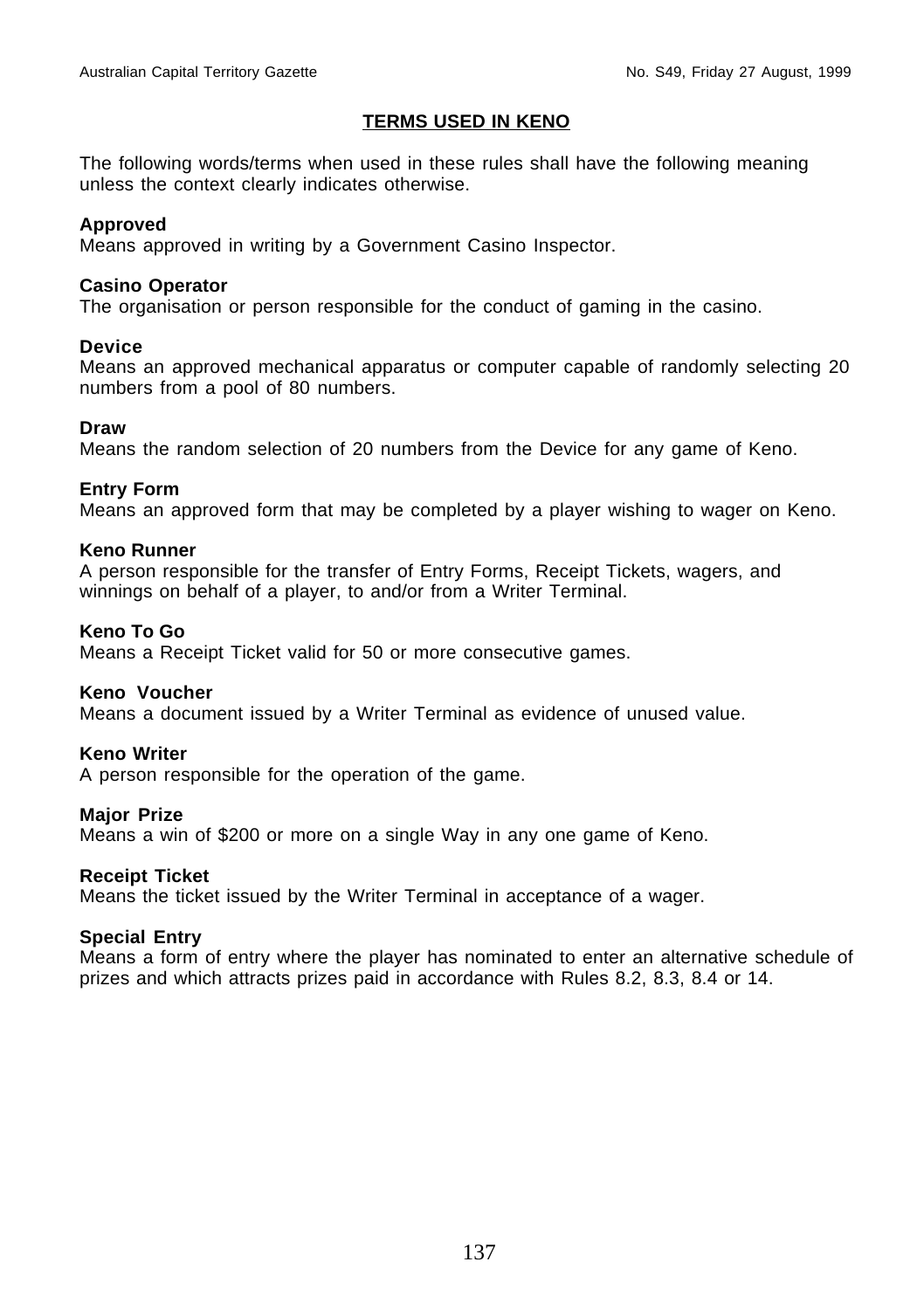#### **Standard Entry**

Means a wager made on the choice of 1 to 15 numbers from the 80 numbers provided in the Device and may include entry into a jackpot.

#### **Void**

Means the outcome of the game is invalidated and the game shall be redrawn.

#### **Way**

Means an individual selection of numbers that are to be played on a Receipt Ticket.

#### **Writer Terminal**

Means the machine used for processing of entries, issuing Receipt Tickets and processing claims.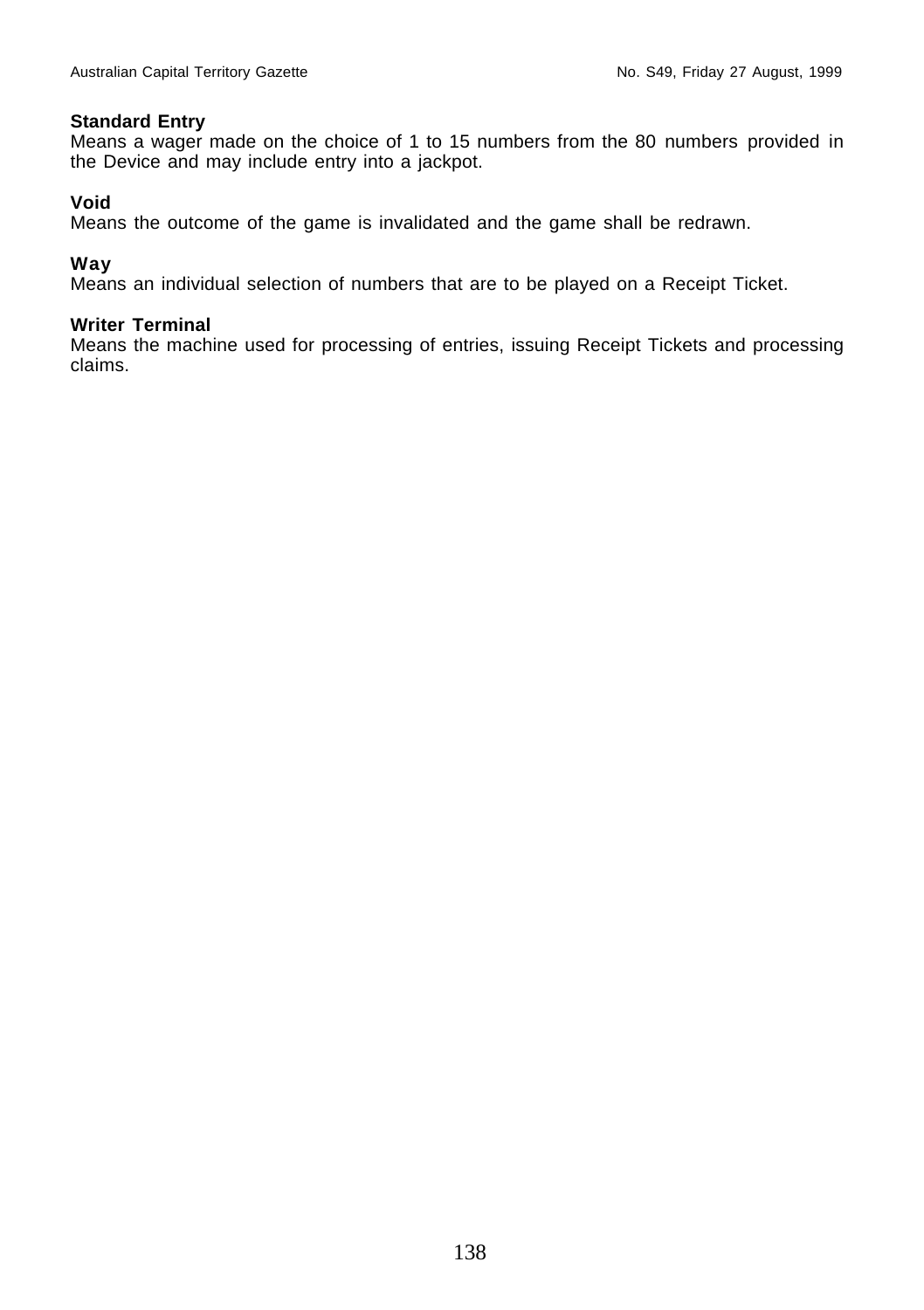## **KENO**

#### **1. KENO COMPUTER**

- 1.1 The game of Keno shall be played with an approved computer system.
- 1.2 For a player's entry to be eligible for inclusion in a game of Keno a Receipt Ticket shall be issued to the player and the details of that ticket recorded and stored in the Keno Computer.

# **2. KENO BALLS**

2.1 Where a mechanical Device is used Keno shall be played with 80 approved balls numbered from 1 to 80 inclusive.

### **3. MINIMUM AND MAXIMUM WAGERS**

- 3.1 The minimum wager for a game shall be \$1.00 and increments shall be in multiples of \$1.00 per game to a maximum of \$9,999.00 for a single Receipt Ticket issued, unless:
	- (a) a multi-game Receipt Ticket is played involving 50 to 99 games, whereby the player shall be charged for one game fewer than the number of games requested;
	- (b) a multi-game Receipt Ticket is played involving 100 or more games, whereby the player shall be charged for two games fewer than the number of games requested; or
	- (c) a Way ticket is played in which case the following minimum wagers shall apply:
		- (i) 50 cents per Way for 4 or more Ways;
		- (ii) 20 cents per Way for 20 or more Ways; or
		- (iii) 10 cents per Way for 50 or more Ways.

Increases over these minimum wager values may only be made in units of 10 cents up to \$1.00 after which increases may only be made in units of \$1.00.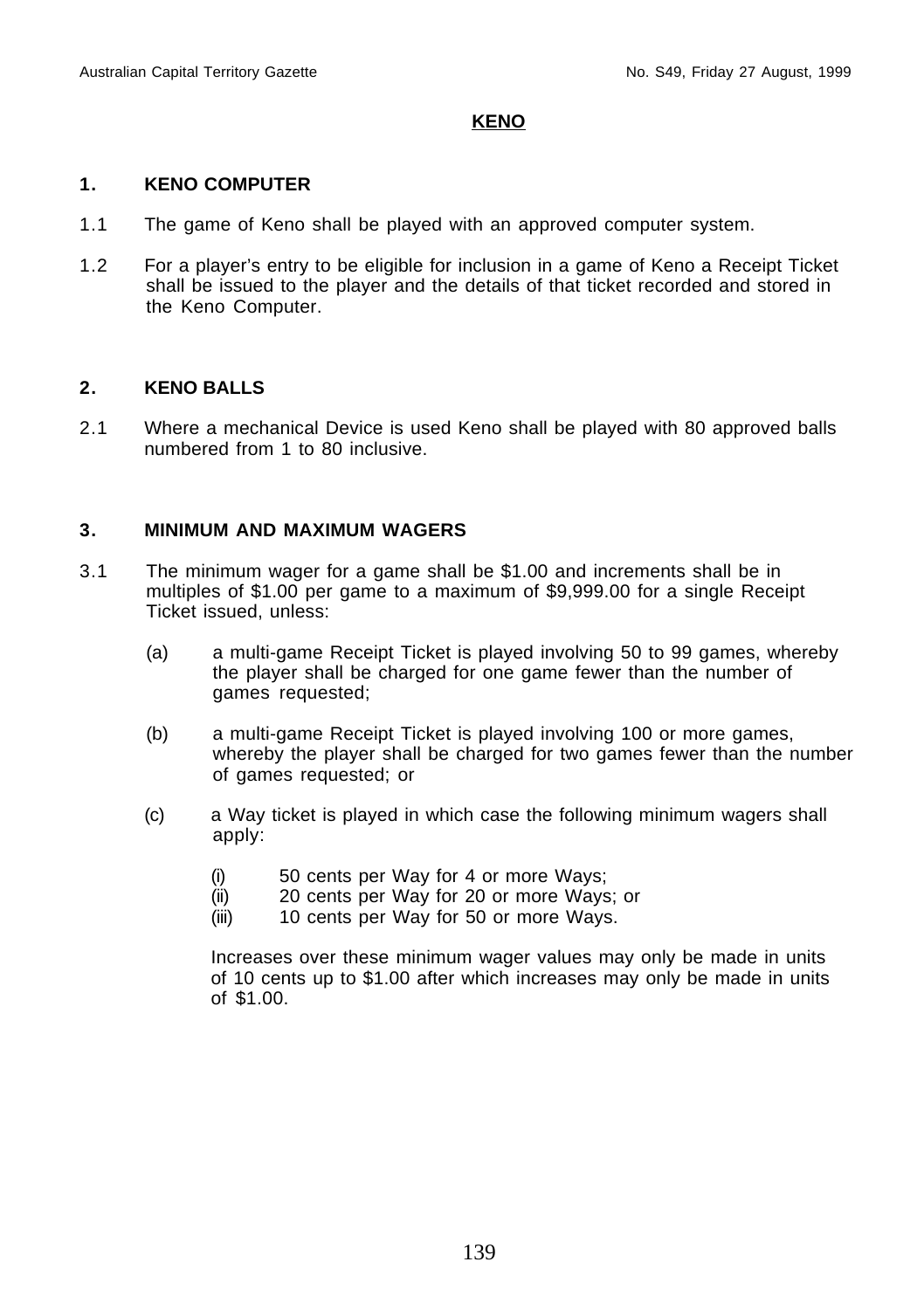# **4. WAGERS**

- 4.1 An entry into a game of Keno shall be made through a Writer Terminal.
- 4.2 It is the responsibility of the player to ensure that the particulars recorded on a Receipt Ticket are those required by the player.
- 4.3 Particulars recorded on the Receipt Ticket that are inconsistent with the particulars stored in the Keno computer, shall be determined in accordance with the information recorded in the Keno computer.
- 4.4 Two Entry Forms shall be provided for player use:
	- (a) Standard Entry Form

This form shall be printed with squares containing the numbers 1 through 80 with squares for the selection of predetermined values, amounts or ticket type. Selections shall be made by placing a cross (X) in the desired box. Choices shall be offered on:

- (i) wager value per game;
- (ii) number of games;
- (iii) special prize tables; and
- (iv) numbers selected.
- (b) Way Bet Entry Form

This form shall be printed with squares containing the numbers 1 through 80. Selections shall be made by placing a cross (X) in the desired box. Choices shall be offered on:

- (i) wager value per game;
- (ii) number of games;
- (iii) special prize tables;
- (iv) numbers selected; and
- (v) Ways to be played.
- 4.5 Games nominated on a Receipt Ticket not drawn prior to the close of Keno on that gaming day shall be the next games drawn in Keno.
- 4.6 All wagers shall be made by the payment of cash, the tender or transfer of an approved type of voucher or Keno Voucher, the tender of chips or the entry of a winning Receipt Ticket.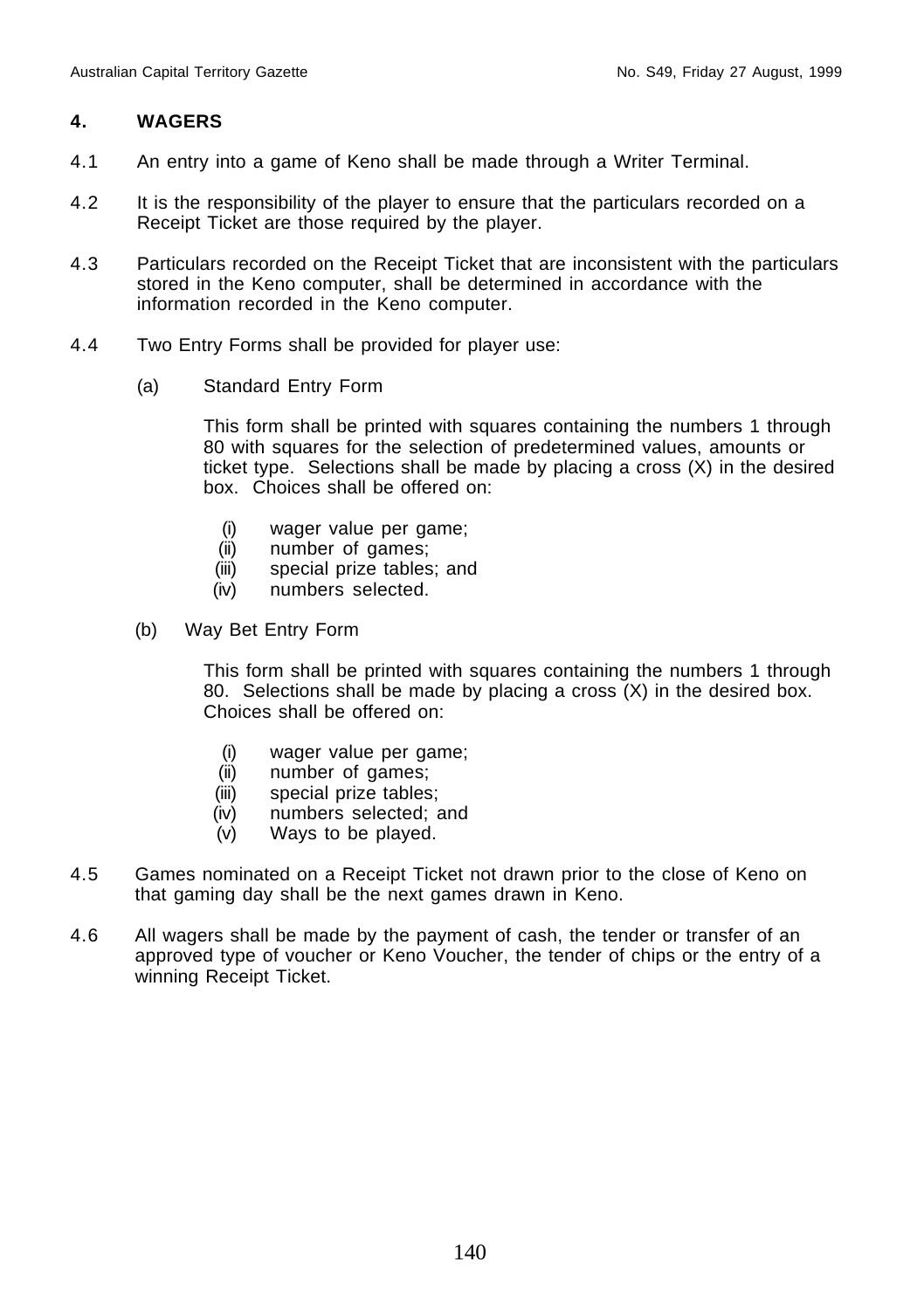- 4.7 The following wagers are permitted:
	- (a) Jackpot Ticket A ticket whereby the player participates in a select ticket type in a progressive prize schedule and may pay a premium to do so;
	- (b) Quick Pick Ticket A ticket whereby the Writer Terminal randomly selects a set of numbers after the player has specified how many numbers are required;
	- (c) Mystery Quick Pick Ticket A ticket whereby the Writer Terminal randomly selects a set of numbers and the amount of numbers to be played;
	- (d) Special Entry Ticket A ticket whereby the player may elect to play in one of three alternative prize schedules;
	- (e) Bonus Ticket An approved bonus prize;
	- (f) Standard Entry Ticket Refer Rule 4.4(a);
	- (g) Way Ticket Refer Rule 4.4(b)
	- (h) Set Bet Ticket An entry whereby a player chooses a Way ticket from a catalogue of preselected ticket types.
- 4.8 Acceptance of a wager by a Keno Runner does not constitute an official entry until such time as a Receipt Ticket has been issued.

# **5. JACKPOT**

- 5.1 If an entry qualifies for a jackpot, the minimum entry shall be \$1.00 per Way. Increments shall be in \$1.00 units over the minimum wager.
- 5.2 A guaranteed jackpot minimum shall be available on each jackpot ticket type.
- 5.3 A total of 25% of all amounts wagered by players on a jackpot ticket shall be added to the Jackpot Prize Pool, Secondary Prize Pool or Reimbursement Pool, in an approved ratio.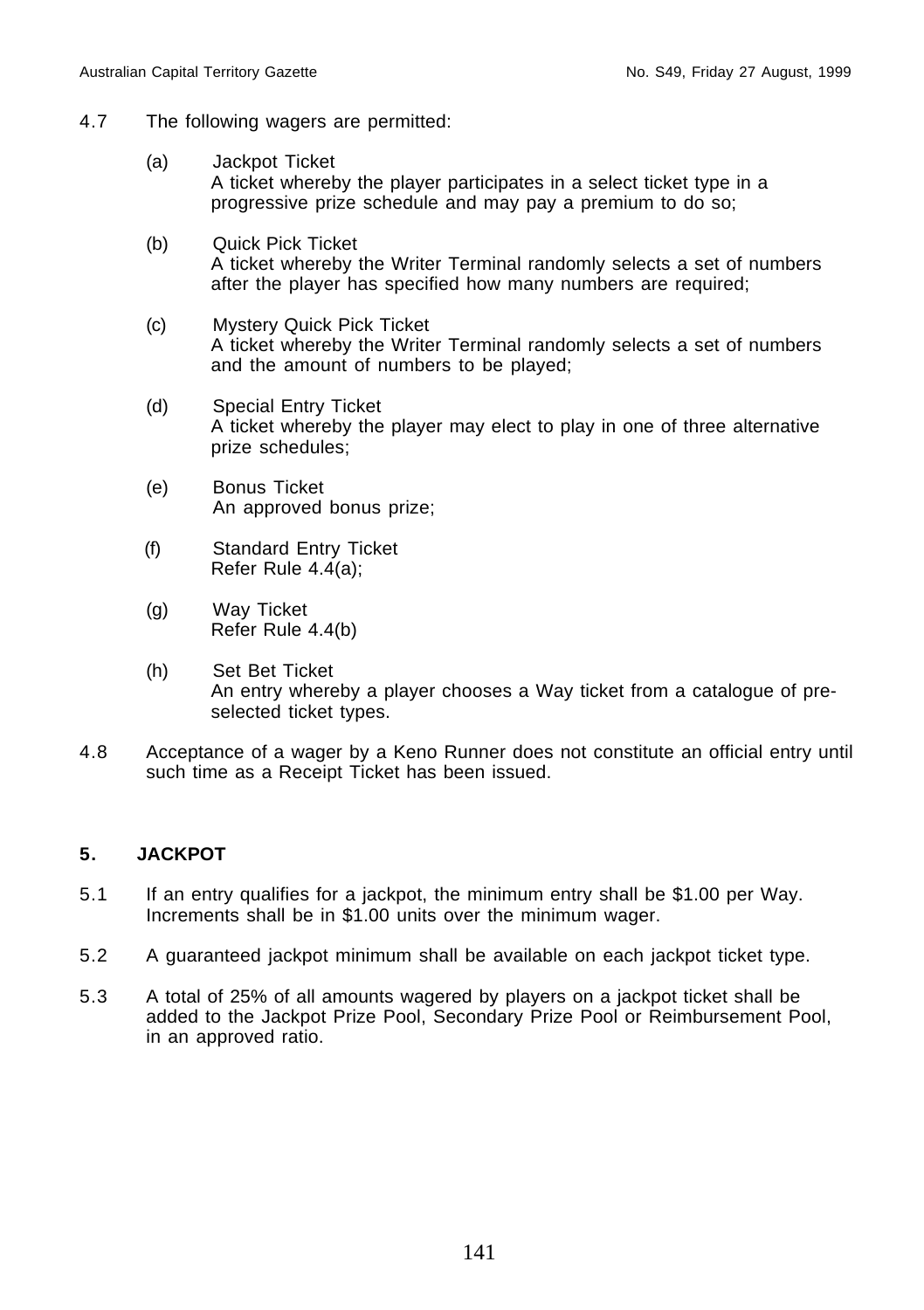# **6. CANCELLED TICKETS**

- 6.1 An entry may be cancelled by the player at any time during the game for which the Receipt Ticket is issued but before the first number drawn is recorded by the Keno Computer.
- 6.2 Other than Keno To Go Receipt Tickets, cancellations on multi-game Receipt Tickets are allowed for unplayed games subject to the conditions of Rule 6.1.
- 6.3 A Keno To Go Receipt Ticket may only be cancelled before the first number drawn for the first game for which the Receipt Ticket was issued is recorded by the Keno Computer.
- 6.4 A Receipt Ticket may only be cancelled before close of Keno on the day of issue.

# **7. THE DRAW**

- 7.1 Twenty numbers shall be drawn by the Device.
- 7.2 The Draw shall be carried out after each game of Keno has closed.
- 7.3 The results of the Draw shall be clearly displayed to the players.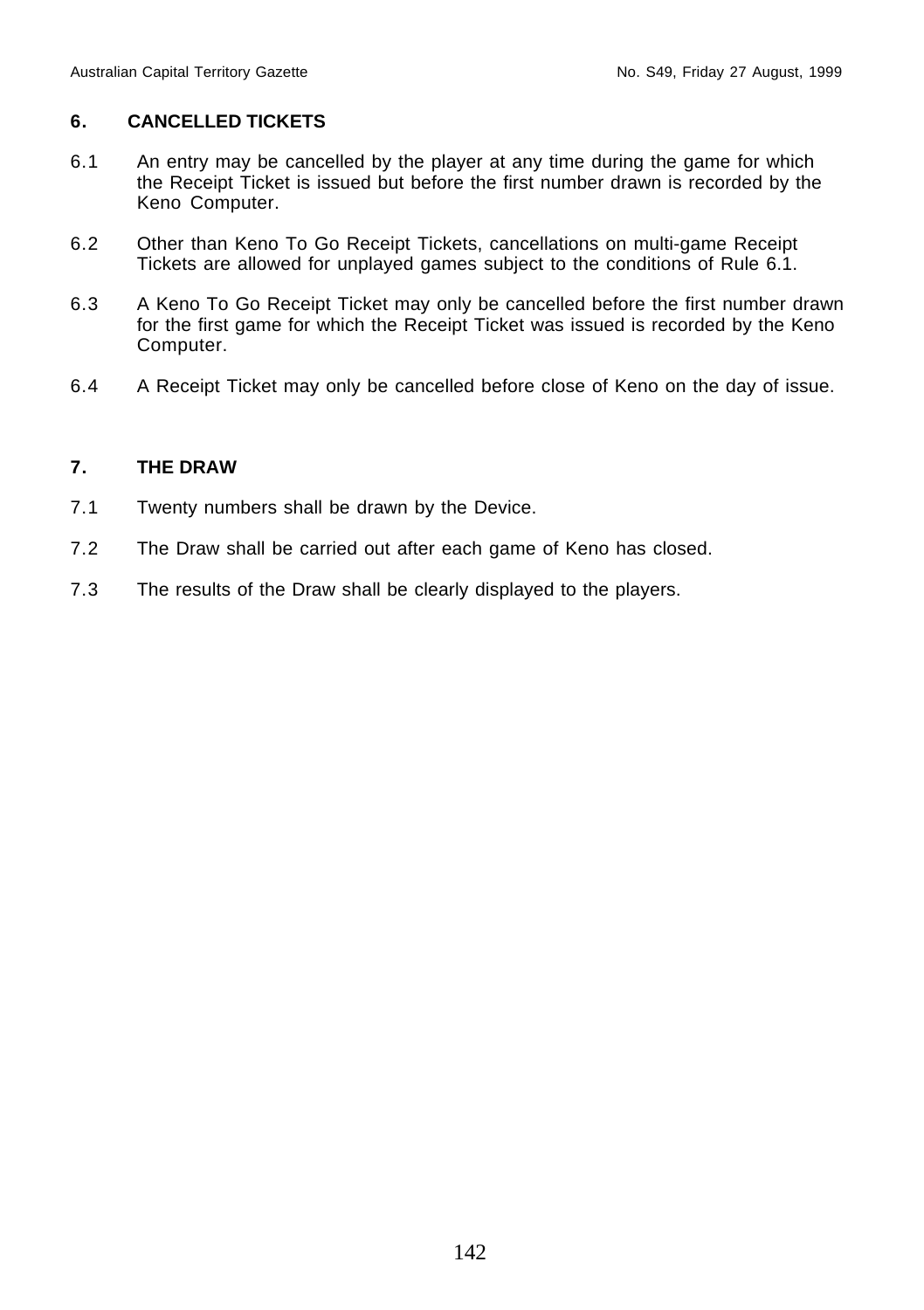## **8. SCHEDULE OF PRIZES**

## 8.1 **Standard Schedule of Prizes**.

The following Schedule of Prizes is based on a minimum wager of \$1.00. Increments over the minimum wager shall be in units of \$1.00.

| <b>Numbers Selected</b>  | 1                       | $\overline{2}$   | <u>3</u>         | $\overline{4}$ |                                            |
|--------------------------|-------------------------|------------------|------------------|----------------|--------------------------------------------|
|                          | \$                      | \$               | \$               | \$             | <u>5</u><br>\$                             |
| Match 0                  | $\pmb{0}$               | $\boldsymbol{0}$ | $\boldsymbol{0}$ | 0              | $\mathbf{1}$                               |
| Match 1                  | 3                       | $\mathbf 0$      | $\boldsymbol{0}$ | 0              | $\pmb{0}$                                  |
| Match 2                  |                         | 13               | $\overline{2}$   | 1              | $\mathbf 0$                                |
| Match 3                  |                         |                  | 36               | 5              | $\mathbf{1}$                               |
| Match 4                  |                         |                  |                  | 113            | 10                                         |
| Match 5                  |                         |                  |                  |                | 530                                        |
| [con't] Numbers Selected | 6                       | 7                | 8                | 9              | <u> 10</u>                                 |
|                          | \$                      | \$               | \$               | \$             | \$                                         |
| Match 0                  | 0                       | 1                | 1                | $\overline{2}$ | 3                                          |
| Match 3                  | 1                       | 1                | 0                | $\mathbf 0$    | $\mathbf 0$                                |
| Match 4                  | 4                       | 3                | 1                | $\overline{2}$ | $\mathbf 1$                                |
| Match 5                  | 50                      | 10               | 5                | 4              | 3                                          |
| Match 6                  | $*1,000$                | 155              | 50               | 15             | 12                                         |
| Match 7                  |                         | 5,000            | 555              | 150            | 50                                         |
| Match 8                  |                         |                  | $*12,500$        | 3,000          | 500                                        |
| Match 9                  |                         |                  |                  | 20,000         | 7,500                                      |
| Match 10                 |                         |                  |                  |                | 25,000                                     |
| [con't] Numbers Selected | 11                      | 12               | 13               | 14             | 15                                         |
|                          | \$                      | \$               | \$               | \$             | \$                                         |
| Match 0                  | $\overline{\mathbf{4}}$ | 6                | 8                | 10             | 12                                         |
| Match 1                  | 1                       | 1                | 1                | 1              |                                            |
| Match 4                  | 0                       | 0                | 0                | 0              | $\begin{array}{c} 2 \\ 0 \end{array}$      |
| Match 5                  | $\overline{2}$          | 1                | 1                | 1              |                                            |
| Match 6                  | 5                       | 5                | 3                | $\overline{c}$ | $\begin{array}{c} 0 \\ 2 \\ 5 \end{array}$ |
| Match 7                  | 32                      | 15               | 7                | 5              |                                            |
| Match 8                  | 200                     | 75               | 40               | 15             | 15                                         |
| Match 9                  | 1,500                   | 600              | 250              | 150            | 50                                         |
| Match 10                 | 10,000                  | 4,000            | 2,000            | 500            | 350                                        |
| Match 11                 | 30,000                  | 12,000           | 9,000            | 5,500          | 1,600                                      |
| Match 12                 |                         | 35,000           | 20,000           | 15,000         | 8,000                                      |
| Match 13                 |                         |                  | 40,000           | 25,000         | 15,000                                     |
| Match 14                 |                         |                  |                  | 45,000         | 30,000                                     |
| Match 15                 |                         |                  |                  |                | 50,000                                     |

\* denotes the minimum guaranteed jackpot prize.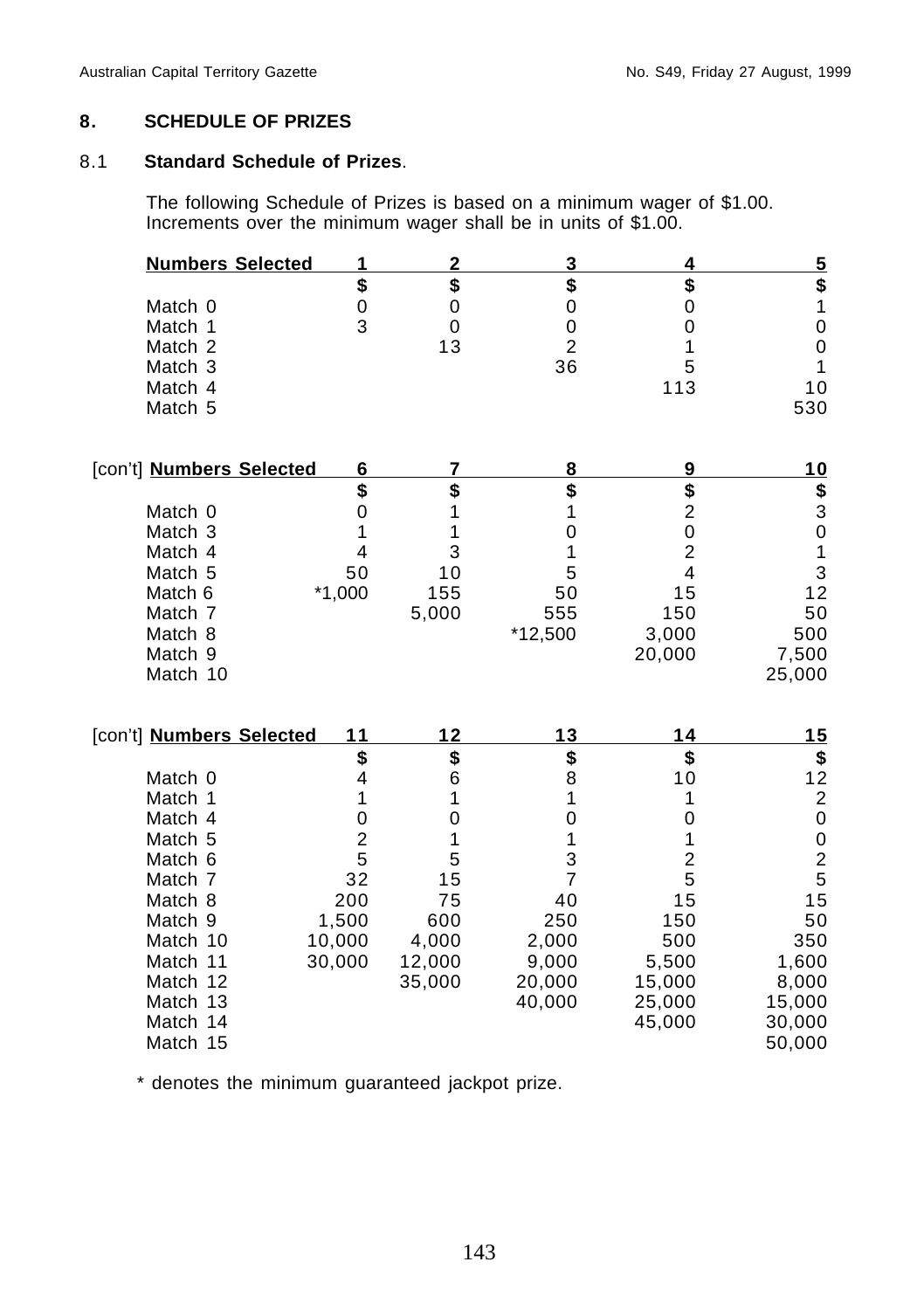# 8.2 **Special Schedule of Prizes: One**

The following schedule of prizes applies to tickets marked "Special 1" on a Way Ticket only as an alternative to the jackpot selection based on a minimum of two Ways played and a minimum wager as listed under Rule 3.1 (c).

Special Schedule of Prizes: One is based on a \$1.00 wager. All other prizes for numbers selected other than 6 and 8 number entries shall be identical to those listed under Rule 8.1.

| <b>Numbers Selected</b> | Ⴌ     |        |
|-------------------------|-------|--------|
|                         | \$    | \$     |
| Match 0                 | 1     | 1      |
| Match <sub>3</sub>      | 1     | 0      |
| Match 4                 | 6     | 2      |
| Match 5                 | 50    | 9      |
| Match 6                 | 1.200 | 60     |
| Match 7                 |       | 1,000  |
| Match 8                 |       | 12,500 |

# 8.3 **Special Schedule of Prizes: Two**

The following special schedule of prizes applies to tickets marked "Special 2" on the Entry Form based on a \$1.00 wager.

| <b>Numbers Selected</b> |    |     |       |       |
|-------------------------|----|-----|-------|-------|
|                         | \$ |     |       |       |
| Match 3                 | 56 |     |       |       |
| Match 4                 |    | 252 |       |       |
| Match 5                 |    |     | 1,200 |       |
| Match 6                 |    |     |       | 6,000 |

# 8.4 **Special Schedule of Prizes: Three**

This schedule of prizes shall be submitted and approved prior to use.

# **9. PAYMENT OF PRIZES**

9.1 The maximum payout on any individual Way played on a single Receipt Ticket in a game (excluding jackpot Receipt Tickets) shall be \$50,000, regardless of the amount wagered on that Receipt Ticket.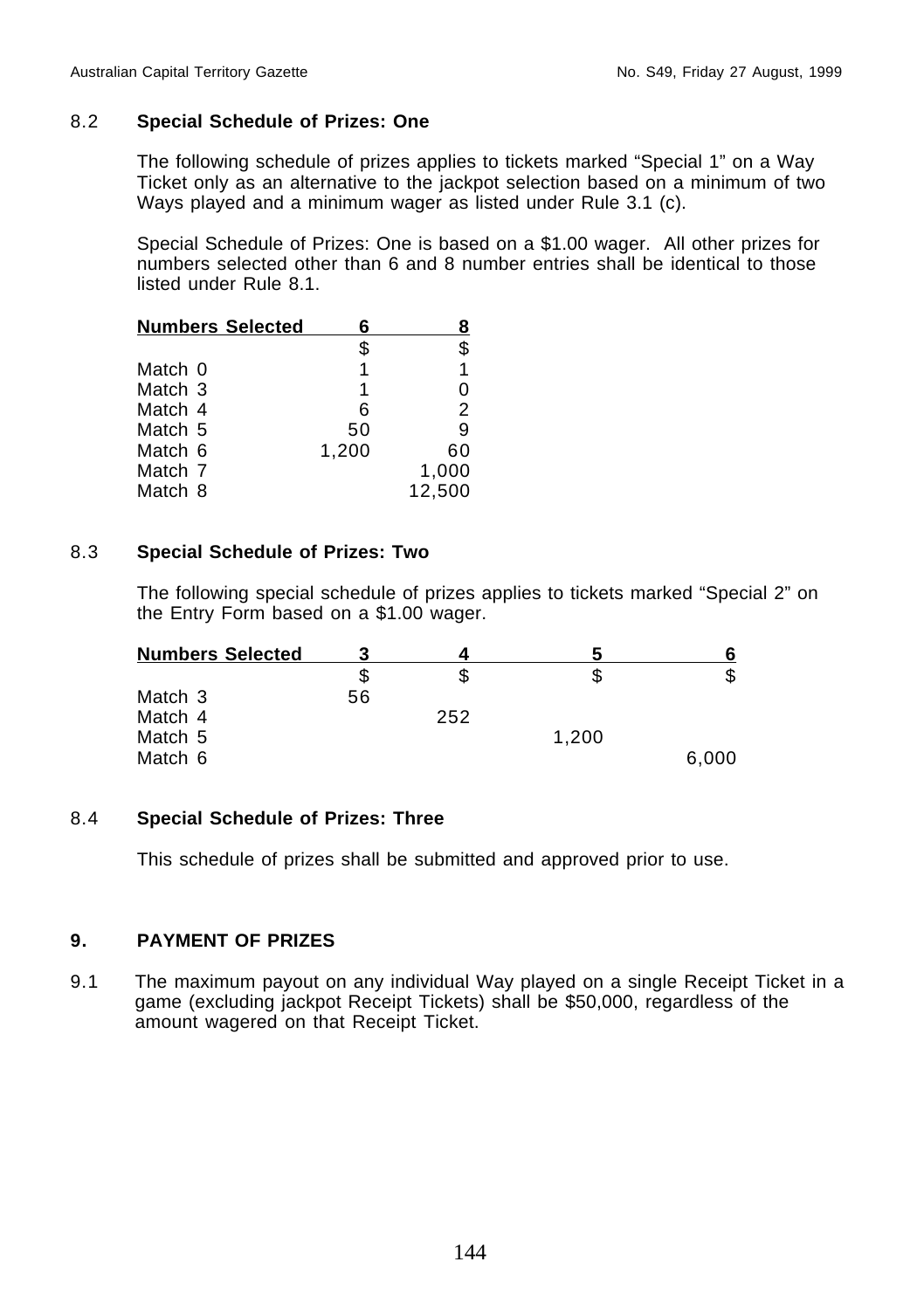- 9.2 The maximum aggregate liability for all Major Prizes in a single game, excluding jackpot prizes, shall be \$50,000. Where necessary, the jackpot payouts will be determined by pro-rating the jackpot prizes.
- 9.3 If pro-rating is required in accordance with Rule 9.2, no Major Prize shall be reduced below \$200.00.
- 9.4 For the purpose of pro-rating, a winning Receipt Ticket share in the aggregate payout shall be proportionate to the amount which, but for the process of prorating, would have been won.
- 9.5 If there is more that one jackpot winner in a game, the prize pool for that jackpot shall be shared in proportion to the number of winning Receipt Tickets and the amount wagered on each of those Receipt Tickets.
- 9.6 All jackpot entries up to but not including 100% matches shall be paid in accordance with Rule 8.1 and shall also be subject to pro-rating.
- 9.7 For the purposes of a Way Receipt Ticket, each Way entered shall be treated as an individual Receipt Ticket and the win amount be paid accordingly.

### **10. SETTLEMENT OF WAGERS**

- 10.1 A Receipt Ticket shall be declared a winning wager where:
	- (a) the selection of a number or numbers on the Receipt Ticket matches a number or numbers drawn by the Device for the relevant game; and
	- (b) the matching number or numbers correspond to a prize in accordance with Rule 8.
- 10.2 A player may only win a prize in respect of an entry in the game which corresponds with the game identified on the Receipt Ticket.
- 10.3 Subject to Rules 10.1 and 10.2, a prize shall only be paid on a winning Receipt Ticket provided that the information printed on the Receipt Ticket corresponds with the information stored on the Keno computer.
- 10.4 Winning Receipt Tickets presented for payment shall be retained by the Casino Operator after payment until the close of Keno on that gaming day.
- 10.5 All winning wagers shall be paid out in cash except that a Major Prize may be paid by cheque, or a combination of both cash and cheque.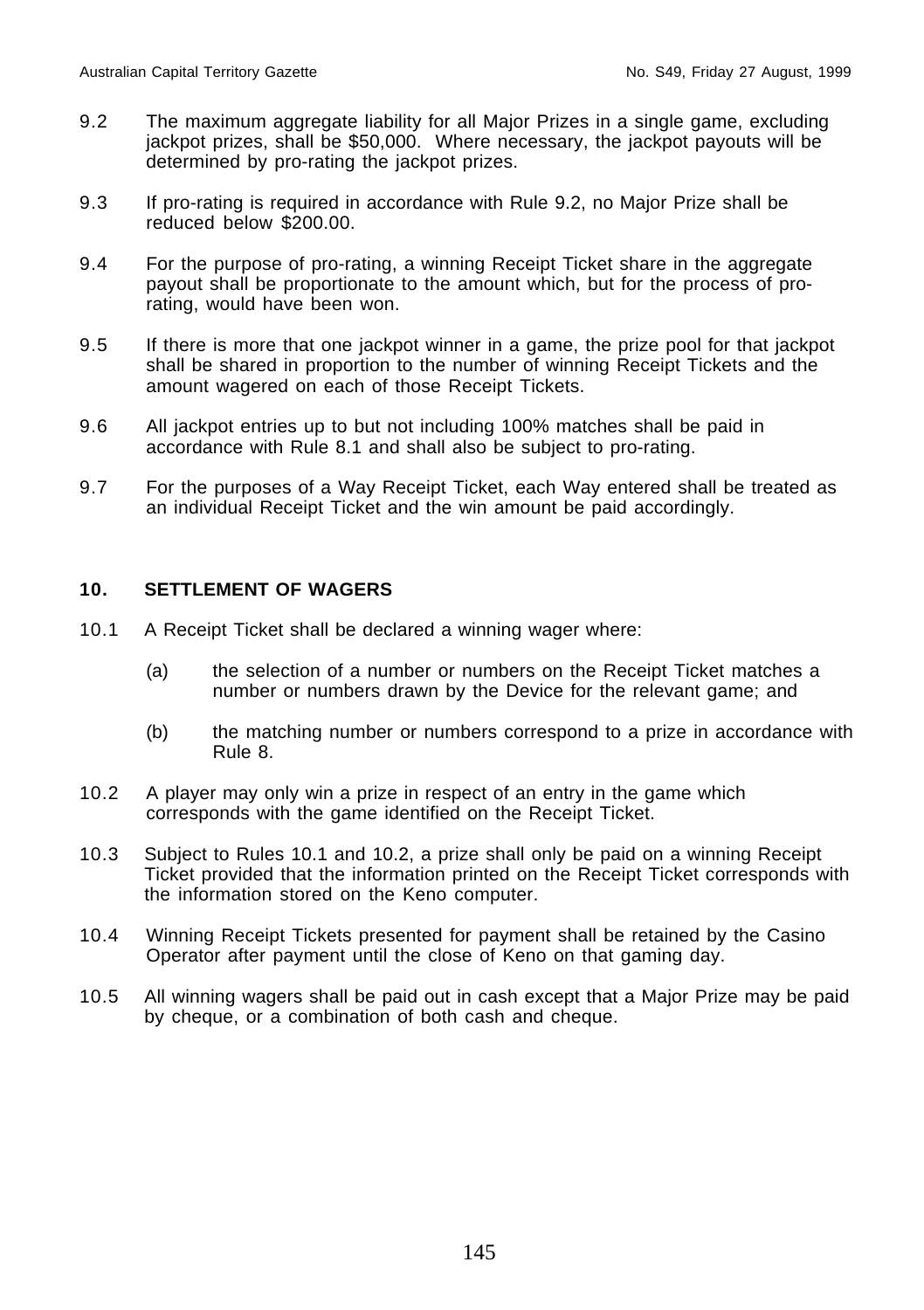## **11. UNCLAIMED PRIZES**

- 11.1 Details of prizes and vouchers shall remain accessible from the Keno computer for twelve (12) months after the Keno day to which they relate. After this period, prizes and vouchers may be paid only upon approval of an Unclaimed Prize Claim Form.
- 11.2 After a period of twelve (12) months from a win being recorded but remaining unclaimed, that unclaimed prize shall be available for payment as a bonus prize, addition to a jackpot prize, or any other approved "return to player" initiative.
- 11.3 Unclaimed vouchers shall not be subject to Rule 11.2.
- 11.4 Rule 11.2 shall not affect the recovery of any legitimate prize which shall be paid upon approval of an Unclaimed Prize Claim Form.
- 11.5 Prizes resulting from an Unclaimed Prize Claim Form shall be paid by cheque.

### **12. IRREGULARITIES**

- 12.1 In the event of an equipment malfunction or an error in the recording or display of the drawn numbers, the 20 drawn numbers shall be the official record, unless those numbers were drawn by a random number generator in which case the numbers recorded by the Keno computer shall be the official record.
- 12.2 If fewer than 80 numbers are available to be selected by the Device at the commencement of the Draw that Draw shall be Void.
- 12.3 Any numbers drawn prior to a malfunction shall be deemed to be valid if it is possible to continue the Draw from the last valid number drawn prior to the malfunction. If it is not possible to continue the Draw, that particular game shall be declared Void.
- 12.4 Under a system using a mechanical Device:
	- (a) In the event that a broken, cracked, split or dented ball is identified during the Draw, that Draw shall be declared Void. A redraw shall take place after the affected set has been replaced with an approved full Ball set.
	- (b) If a ball falls back into the Device prior to the completion of the Draw, that number shall not be considered drawn.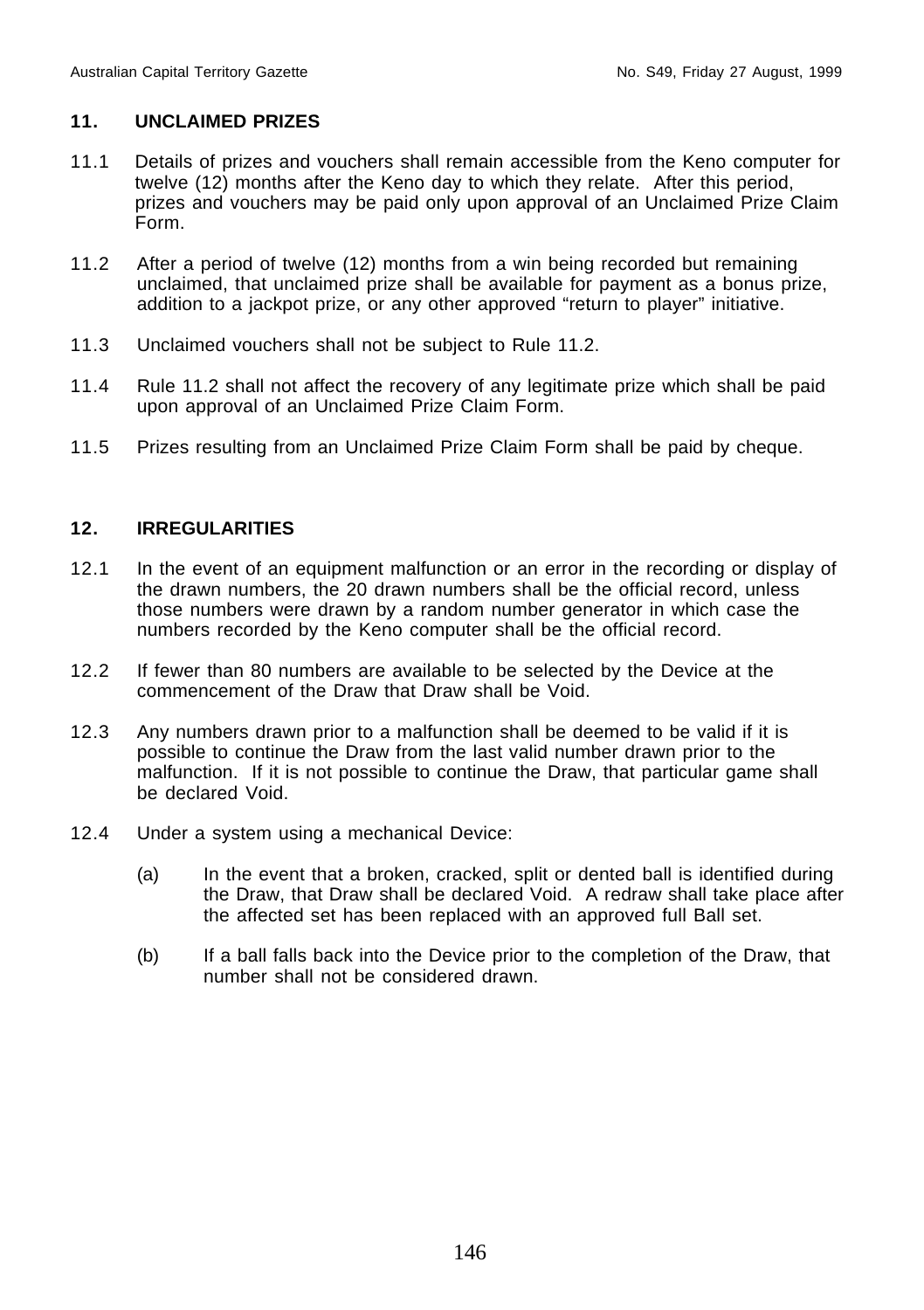- (c) In the event that a ball or balls spill from the Device, that Draw shall be declared Void.
- (d) In the event of a stoppage of the Device during the drawing of a game, the Device shall be operated manually until such time as the Draw for that game has been completed. In the event of no alternative functional Device being available, further games may be drawn manually until such time as the malfunction has been rectified.
- 12.5 If a Receipt Ticket is submitted by a player for processing and is unable to be read by the Writer Terminal or the Keno Writer, or the Receipt Ticket has been lost, a winning Receipt Ticket shall be paid upon approval of an Unclaimed Prize Claim Form.

# **13. GAME CLOSURE**

- 13.1 The hours of gaming shall be as determined under the provisions of the Casino Control Act 1988.
- 13.2 Subject to Rule 13.1, the Casino Operator may close Keno before the close of gaming provided that notice is given to the players and a Government Casino Inspector if available.

### **14. GENERAL PROVISIONS**

- 14.1 The Casino Operator may invalidate the outcome of a game if the game is disrupted by civil commotion, fire, riot, brawl, robbery, or an Act of God.
- 14.2 A person in the casino shall not use or have in their possession or control any electronic, electrical or mechanical device which is:
	- (a) capable of recording, projecting or analysing the outcome of a game;
	- (b) capable of changing the probabilities of a game; or
	- (c) connected to or in communication with any other device whether inside the casino or not that is covered by (a) or (b) in this rule.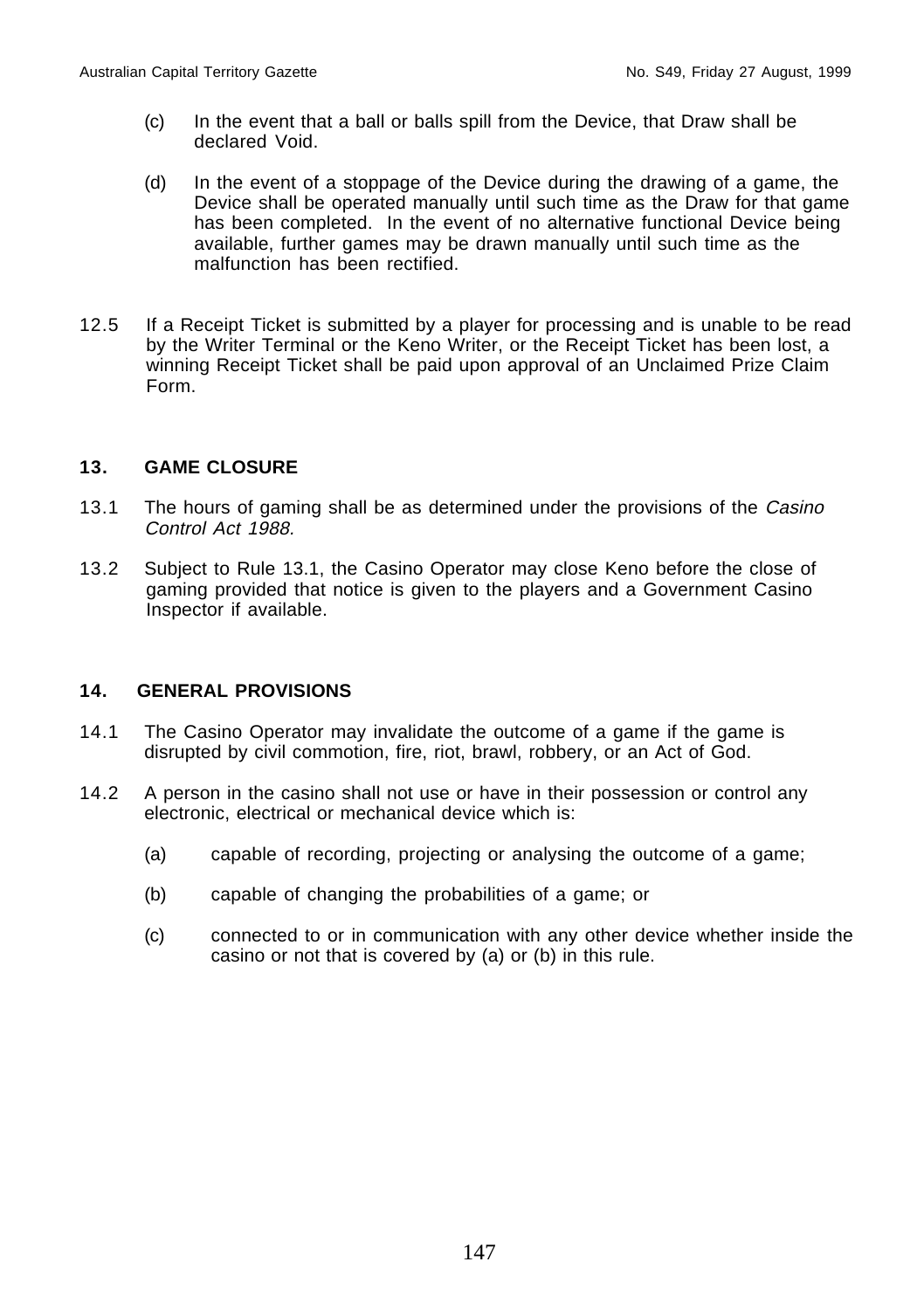- 14.3 Where a person has contravened any provision of these rules, the Casino Operator may:
	- (a) declare that any wager(s) made by the player(s) shall be Void; and
	- (b) direct that the player(s) shall be excluded from further participation in the game.
- 14.4 The Casino Operator may invalidate a Draw if it is impractical to continue or a person(s) commits a fraudulent act that affects the outcome of that particular Draw.
- 14.5 Where the outcome of a Draw is invalidated, the Casino Operator may refund wagers made by players for that particular Draw.
- 14.6 The Casino Operator's decision shall be final in any dispute arising from, or not covered by, the provision of these rules, subject to a review by a Government Casino Inspector, if requested.
- 14.7 An employee of the casino shall:
	- (a) not advise a player on how to play, except to ensure compliance with these rules;
	- (b) not give or allow any advantage to a person, or cause to or allow a change in any probabilities of the game by any means other than that covered by these rules; and
	- (c) commensurate with their responsibilities, ensure that the game is conducted in accordance with the approved procedures.
- 14.8 No onlooker or any player playing may instruct or influence another player's decisions of play.
- 14.9 Players are not permitted to have side bets against each other.
- 14.10 A copy of these rules shall be made available, upon request.

### **15. TOURNAMENT PLAY**

- 15.1 In addition to the rules set out in the preceding paragraphs, this section shall apply only to tournament play.
- 15.2 The conditions of entry and of play for each Keno tournament shall be approved.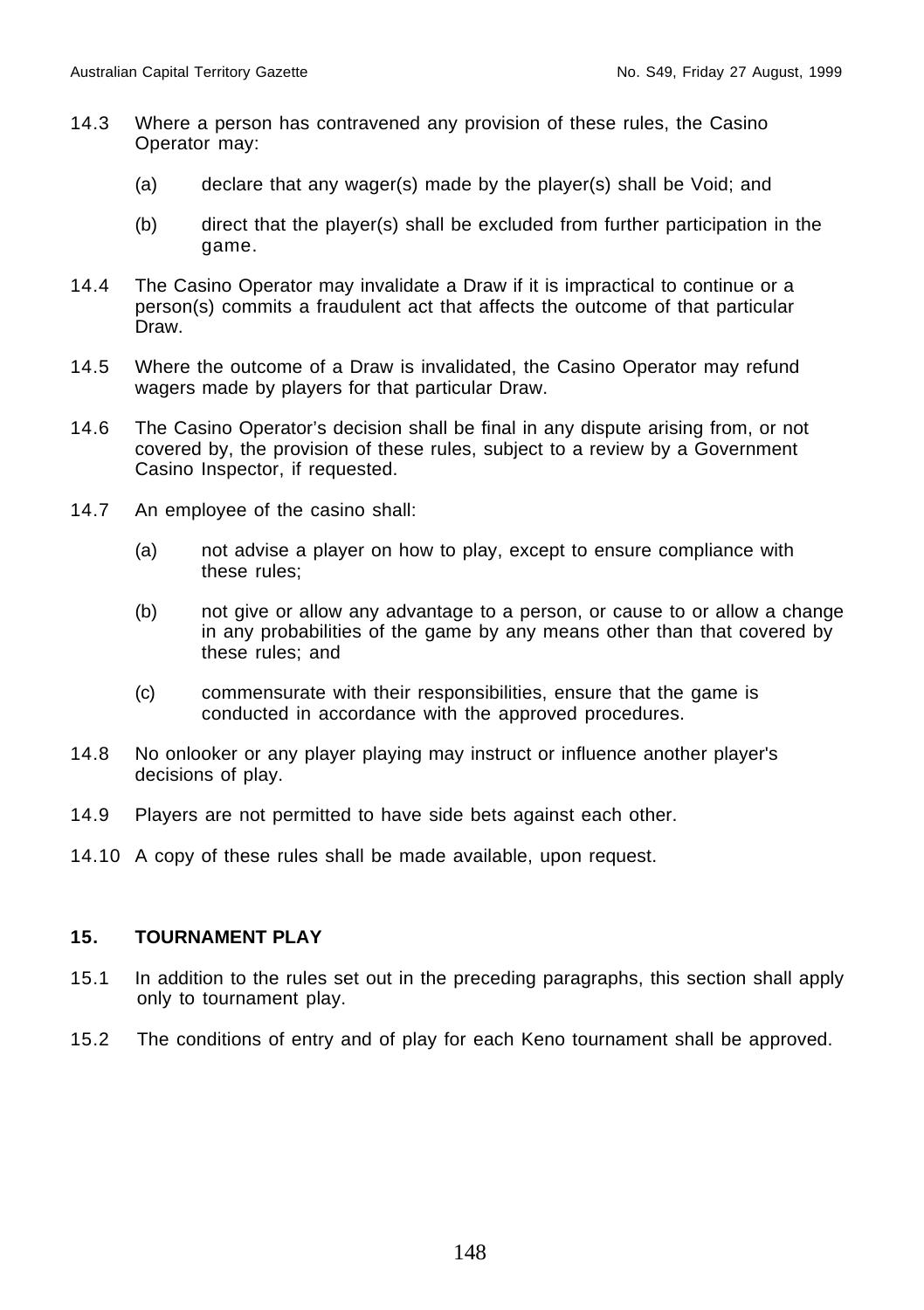- 15.3 Where the conditions of entry and play for tournament play approved under Rule 15.2 are inconsistent with the rules set out in the preceding paragraphs, the conditions approved under Rule 15.2 shall prevail to the extent of the inconsistency for the duration of the tournament.
- 15.4 The Casino Operator may charge an entry fee for the tournament and may retain up to 10% of the total entry fees as an administrative charge. The Casino Operator shall offer the balance of the entry fees as prize money in accordance with the approved conditions of tournament play.